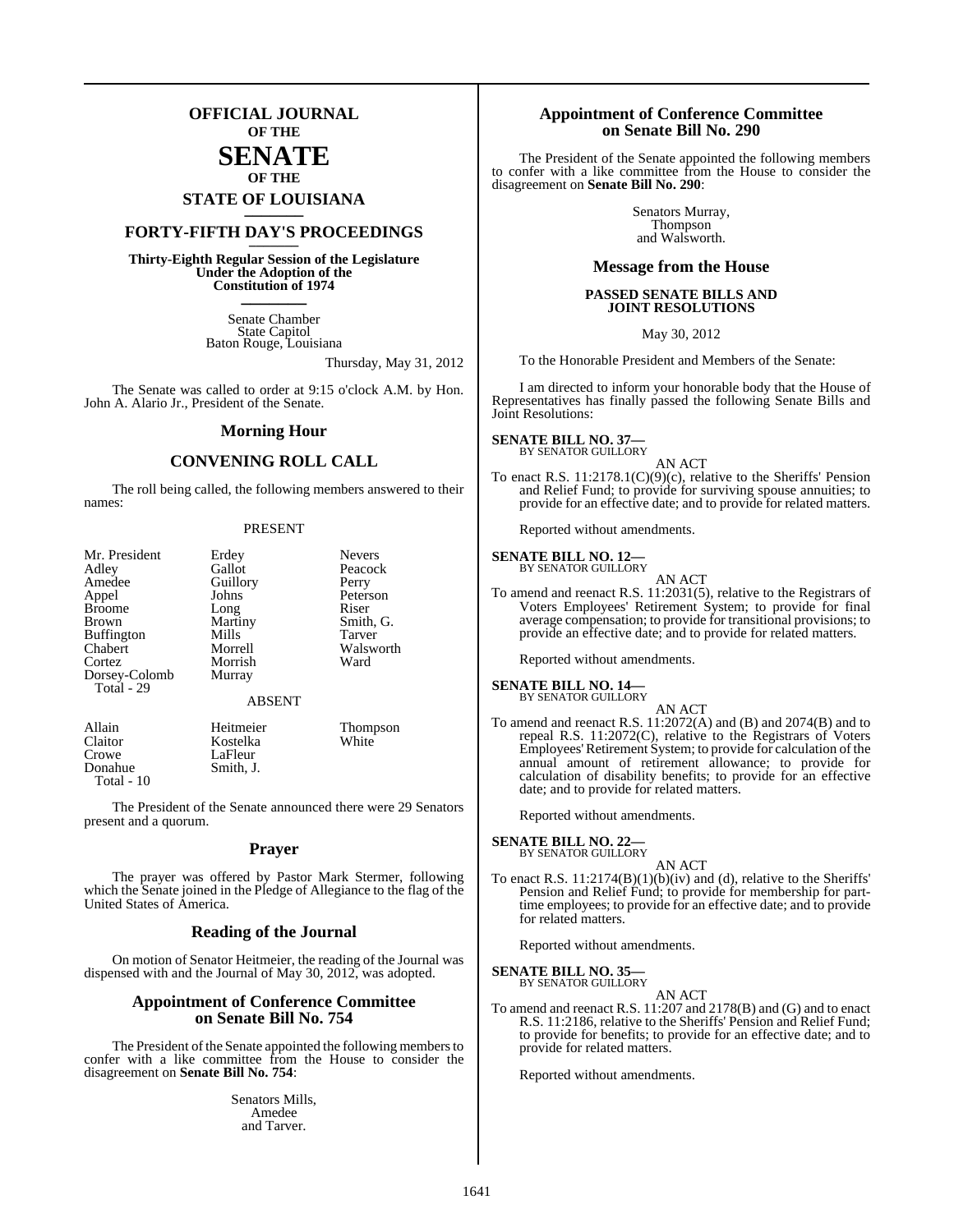## **SENATE BILL NO. 36—**<br>BY SENATOR GUILLORY

AN ACT

To enact R.S. 11:1755(G), 1769(F), 1785(D), and 1805(C), relative to Municipal Employees' Retirement System of Louisiana; to provide for compliance with applicable federal tax qualification requirements; to provide an effective date; and to provide for related matters.

Reported without amendments.

## **SENATE BILL NO. 564—** BY SENATOR GALLOT

AN ACT

To enact R.S. 33:9038.66, relative to the city of Grambling; to create the Grambling Legends Square Taxing District; to provide for the governing authority of the city of Grambling to create a special taxing district; to provide relative to the purpose and boundaries of the district; to provide for the governance, powers, and duties of the district; to provide for definitions; to provide for taxes to be levied by the district; and to provide for related matters.

Reported with amendments.

#### **SENATE BILL NO. 38—**

BY SENATOR GUILLORY AN ACT

To amend and reenact R.S. 11:2144(A) and to enact Part X of Chapter 6 of Subtitle III of Title 11 of the Louisiana Revised Statutes of 1950, to be comprised of R.S. 11:2165.1 through 2165.7, relative to the Registrars of Voters Employees' Retirement System; to provide relative to membership, benefit calculation, retirement eligibility, and disability benefits for certain members; to provide an effective date; and to provide for related matters.

Reported with amendments.

## **SENATE BILL NO. 683—** BY SENATOR GARY SMITH

AN ACT

To amend and reenact R.S. 38:1607(C) and to repeal Section 2 of Act 319 of the 2011 Regular Session of the Louisiana Legislature, relative to the Sunset Drainage District in St. Charles Parish; to require a request of the board of commissioners of the Sunset Drainage District before the parish council begins process to become the district's governing authority; to repeal the sunset date for parish council to act; and to provide for related matters.

Reported with amendments.

# **SENATE BILL NO. 764— (Substitute of Senate Bill No. 709 by**

Senator Ward)<br>BROWN, BUFFINGTON, CLLAIN, AMEDEE, APPEL, BROOME,<br>BROWN, BUFFINGTON, CHABERT, CROWE, DORSEY-COLOMB,<br>GALLOT, GUILLORY, JOHNS, KOSTELKA, LONG, MARTINY,<br>MURRAY, NEVERS, PERRY, RISER, TARVER, THOMPSON,<br>WALSWORTH AN ACT

To amend and reenact R.S.  $17:415$ ,  $416(A)(1)(a)$ ,  $(b)(i)$  and (ii)(introductory paragraph), and  $(c)(i)$ ,  $(3)(a)(introducing$ paragraph) and (xvii), (4)(introductory paragraph), (a)(i)(ee), and (b),  $416.4(C)$ ,  $416.13$ , and  $416.20(A)$ , to enact R.S.  $17:416(A)(1)(c)(ii)(dd), (2)(d), (3)(a)(xviii), and (4)(c) and$ 3996(B)(30), and to repeal R.S. 17:416.14, relative to bullying; to provide relative to the student code of conduct; to provide relative to student discipline; to provide for duties; to provide for reporting; to provide for parental notification; and to provide for related matters.

Reported with amendments.

# **Page 2 SENATE 45th DAY'S PROCEEDINGS**

#### **SENATE BILL NO. 756— (Substitute of Senate Bill No. 373 by Senator Mills)**

AN ACT

To enact R.S. 22:1856.1, relative to the audit of pharmacy records by certain entities including pharmacy benefit managers; to provide for definitions; to provide with respect to an appeals process; and to provide for related matters.

Reported with amendments.

BY SENATOR MILLS

#### **SENATE BILL NO. 759— (Substitute of Senate Bill No. 692 by Senator Nevers)** BY SENATORS NEVERS AND THOMPSON

AN ACT

To enact R.S. 17:436.3, relative to the care of students with diabetes; to provide for development of diabetes management and treatment plans; to provide relative to the provision of care by certain school personnel; to provide for the duties and responsibilities of the school principal and other school personnel; to provide for unlicensed diabetes care assistants, their duties and functions, and their training; to provide for student self-monitoring and treatment; to provide for immunity; to provide forrules and regulations; to provide for effectiveness; and to provide for related matters.

Reported with amendments.

#### **SENATE BILL NO. 16—** BY SENATOR CORTEZ

AN ACT

To amend and reenact R.S.  $11:185(D)(2)$ , (3), and (5), relative to public retirement systems; to provide relative to boards of trustees; to provide for educational requirements for members of such boards; to provide for an effective date; and to provide for related matters.

Reported with amendments.

Respectfully submitted, ALFRED W. SPEER Clerk of the House of Representatives

#### **Message from the House**

#### **ADOPTION OF CONFERENCE COMMITTEE REPORT**

May 30, 2012

To the Honorable President and Members of the Senate:

I am directed to inform your honorable body that the House of Representatives has adopted the Report of the Conference Committee on the disagreement to **House Bill No. 61**.

> Respectfully submitted, ALFRED W. SPEER Clerk of the House of Representatives

#### **Privilege Report of the Legislative Bureau**

May 31, 2012

To the President and Members of the Senate:

I am directed by your Legislative Bureau to submit the following report:

The following bills are approved as to construction and duplication.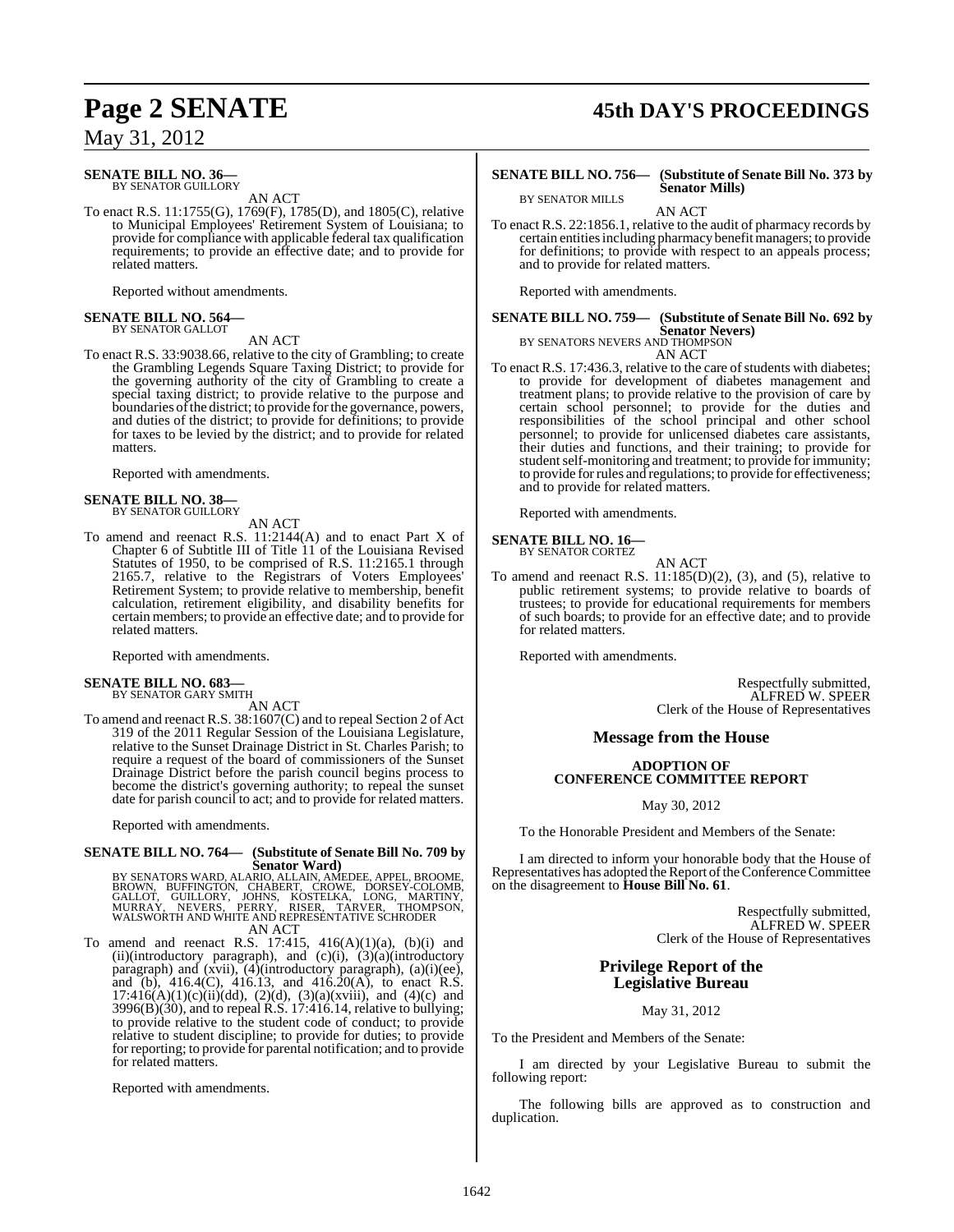# **45th DAY'S PROCEEDINGS Page 3 SENATE**

## **HOUSE BILL NO. 206—** BY REPRESENTATIVE GIROD JACKSON

AN ACT

To amend and reenact R.S. 42:1119(B)(2)(b)(ii) and to enact R.S.  $42:1119(B)(2)(b)(iii)$ , relative to nepotism; to remove certain restrictions relative to contracting with and employment of immediate family members by certain hospital service districts and hospital public trust authorities; to provide for recusal; and to provide for related matters.

Reported without amendments.

## **HOUSE BILL NO. 524—**

BY REPRESENTATIVE TIM BURNS A JOINT RESOLUTION

Proposing to amend Article VIII, Sections 5(B)(1), 6(B)(1), and  $7(B)(1)$  and Article X, Sections 3(A) and 43(A) and to add Article VIII, Section 8(D) of the Constitution of Louisiana, to provide relative to the membership of constitutional boards and commissions that have members who are selected from congressional districts; to retain the existing number of members; to provide for implementation of membership from reapportioned congressional districts; to provide for submission of the proposed amendment to the electors; and to provide for related matters.

Reported without amendments.

#### **HOUSE BILL NO. 529—**

BY REPRESENTATIVE BARROW

AN ACT

To amend and reenact R.S. 49:968(B)(24), relative to administrative procedure; to require agencies to send certain notifications and reports to legislators regarding certain proposed rule or fee changes; and to provide for related matters.

Reported without amendments.

#### **HOUSE BILL NO. 580—**

BY REPRESENTATIVE ABRAMSON AN ACT

To amend and reenact R.S. 42:19(A)(2)(a), relative to notice of public meetings; to provide relative to methods of providing notice for public meetings, including electronic means; and to provide for related matters.

Reported without amendments.

## **HOUSE BILL NO. 756—** BY REPRESENTATIVE ABRAMSON

AN ACT

To amend and reenact R.S. 44:4(16)(introductory paragraph) and to enact R.S. 44:4(16)(e) through (g), relative to public records; to provide relative to records of boards or institutions of higher learning; to exempt certain records from the Public Records Law; to provide for effectiveness; and to provide for related matters.

Reported without amendments.

**HOUSE BILL NO. 768—** BY REPRESENTATIVE TIM BURNS AN ACT

To amend and reenact R.S. 4:144(A), R.S. 9:2341(E)(4), R.S. 17:1453(A) and (D), 1831(A) and (B), 1851(B), 2503(C)(1), and 3121(B), R.S. 24:973.1(B)(1)(a)(i), R.S. 25:845(B)(7), R.S.  $27:211(A)(1)$  and (C), R.S.  $30:2503(A)(2)(h)$ , R.S.  $37:1432(A)$ and 2165(A), R.S. 39:99.5(A) and 99.29(A), and R.S. 40:1236.25(A), relative to membership on various boards, commissions, and like entities; to provide with respect to the number and locale of members appointed based on congressional districts as of January 2013; to adjust or create a membership at large to retain the existing number of members

# May 31, 2012

on each board or commission; to provide transitional provisions; and to provide for related matters.

Reported without amendments.

#### **HOUSE BILL NO. 1036—** BY REPRESENTATIVE BROSSETT

AN ACT

To amend and reenact R.S. 18:1314(E), relative to absentee by mail and early voting commissioners; to provide relative to the compensation of such commissioners; to provide for effectiveness; and to provide for related matters.

Reported without amendments.

Respectfully submitted, DANIEL R. MARTINY Chairman

#### **Adoption of Legislative Bureau Report**

On motion of Senator Martiny, the Bills and Joint Resolutions were read by title and passed to a third reading.

#### **Senate Resolutions on Second Reading**

**SENATE RESOLUTION NO. 167—** BY SENATOR WALSWORTH

A RESOLUTION

To urge and request the Board of Regents to study the feasibility, practicality, and advisability of delegating tuition-setting authority to the state's public institutions that provide professional programs.

On motion of Senator Walsworth the resolution was read by title and adopted.

## **SENATE RESOLUTION NO. 168—** BY SENATOR BROOME

A RESOLUTION

To commend and congratulate the Irene W. Pennington Planetarium at the Louisiana Art & Science Museum in Baton Rouge on hosting the 2012 International Planetarium Society Conference and to welcome delegates to the conference to Louisiana and Baton Rouge.

On motion of Senator Broome the resolution was read by title and adopted.

#### **SENATE RESOLUTION NO. 169—** BY SENATOR PETERSON

A RESOLUTION

To commend Ms. Bobbie Smith of New Orleans, Louisiana, upon her receipt of the 2012 Mary Steibel CAREGiver of the Year Award in recognition of her outstanding work with senior adults.

On motion of Senator Peterson the resolution was read by title and adopted.

**SENATE RESOLUTION NO. 170—**<br>BY SENATORS PETERSON, BROOME, BUFFINGTON AND DORSEY-COLOMB

#### A RESOLUTION

To commend and congratulate Jacqueline "Jacqui" Vines, Senior Vice President and General Manager of Cox Louisiana, for her work, support, and commitment to the Louisiana Legislative Women's Caucus Foundation and her commitment to the development and advancement of women and children in Louisiana and to extend best wishes for continued success in her new position.

On motion of Senator Peterson the resolution was read by title and adopted.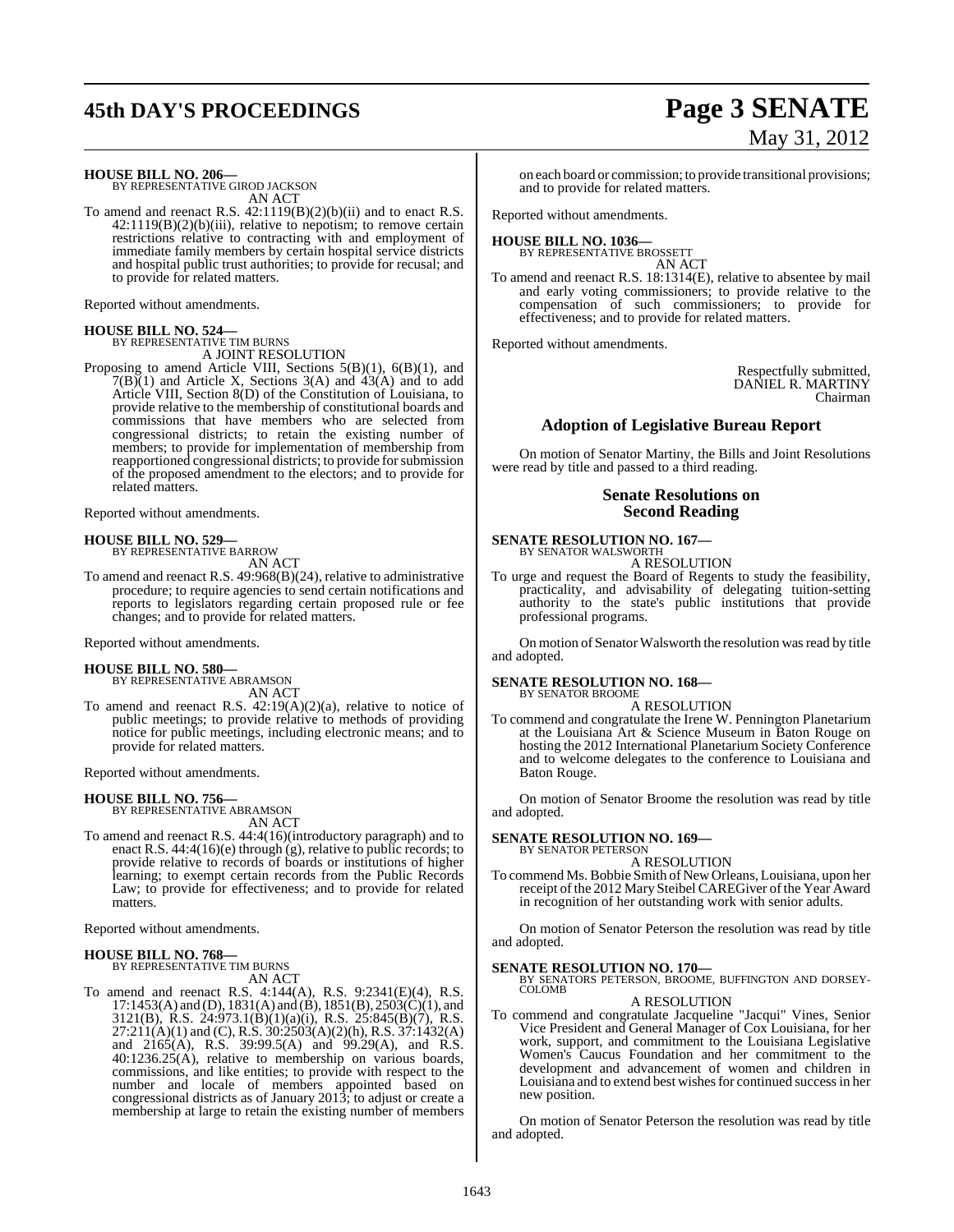## **Page 4 SENATE 45th DAY'S PROCEEDINGS**

## May 31, 2012

#### **SENATE RESOLUTION NO. 171** BY SENATORS GALLOT AND WHITE

A RESOLUTION

To urge and request the Department of Natural Resources, in conjunction with the Public Service Commission, to adopt rules and regulations to ensure high levels of energy security in critical government facilitiesthrough implementation of on-site combined heat and power systems.

On motion of Senator Gallot the resolution was read by title and adopted.

#### **Senate Concurrent Resolutions on Second Reading**

# **SENATE CONCURRENT RESOLUTION NO. 145—**<br>BY SENATOR BROOME AND REPRESENTATIVE WILLMOTT A CONCURRENT RESOLUTION

To express the sincere condolences of the Legislature of Louisiana upon the death of Carole Glover, dedicated behavioral health advocacy leader, and recognize and record for posterity her outstanding accomplishments and singular contributions to her community and state.

The concurrent resolution was read by title. Senator Broome moved to adopt the Senate Concurrent Resolution.

#### **ROLL CALL**

The roll was called with the following result:

Kostelka<br>Long

Martiny<br>Mills

#### YEAS

| Mr. President |
|---------------|
| Adley         |
| Allain        |
| Amedee        |
| Appel         |
| <b>Broome</b> |
| Brown         |
| Buffington    |
| Chabert       |
| Cortez        |
| Dorsey-Colomb |
| Total - 32    |

Total - 0

# Erdey Nevers<br>
Gallot Peacoc Guillory Perry<br>
Heitmeier Peterson Heitmeier Peters<br>Kostelka Riser

Peacock<br>Perry

Smith, G.<br>Tarver

Walsworth<br>Ward

Morrish **Murray** 

# Morrell Ward<br>
Morrish White

NAYS

#### ABSENT

| Claitor<br>Crowe<br>Donahue | Johns<br>LaFleur<br>Smith. J. | Thompson |
|-----------------------------|-------------------------------|----------|
| Total - 7                   |                               |          |

The Chair declared the Senate adopted the Senate Concurrent Resolution and ordered it sent to the House.

#### **SENATE CONCURRENT RESOLUTION NO. 146—** BY SENATOR APPEL

#### A CONCURRENT RESOLUTION

To urge and request the Senate Committee on Commerce, Consumer Protection, and International Affairs and the House Committee on Commerce to meet and function as a joint committee to study the regulation of debt settlement services in the state of Louisiana.

The concurrent resolution was read by title. Senator Appel moved to adopt the Senate Concurrent Resolution.

## **ROLL CALL**

The roll was called with the following result:

#### YEAS

Mr. President Erdey Nevers<br>
Adley Gallot Peacoc Allain Guillory Perry<br>
Amedee Heitmeier Peters Amedee Heitmeier Peterson<br>Appel Kostelka Riser Appel Kostelka<br>Broome Long Broome Long Smith, G.<br>Brown Martiny Tarver Buffington Mills Walsworth Mills<br>Chabert Morrell Ward Chabert Morrell Ward Dorsey-Colomb Total - 32

Morrish<br>Murray

Peacock Martiny Tarver<br>
Mills Walsworth

**NAYS** 

ABSENT

## Total - 0

Claitor Johns Thompson LaFleur<br>Smith, J. Donahue Total - 7

The Chair declared the Senate adopted the Senate Concurrent Resolution and ordered it sent to the House.

#### **Message from the House**

#### **ASKING CONCURRENCE IN HOUSE CONCURRENT RESOLUTIONS**

#### May 30, 2012

To the Honorable President and Members of the Senate:

I am directed to inform your honorable body that the House of Representatives has finally passed and asks your concurrence in the following House Concurrent Resolutions:

HCR NO. 191

Respectfully submitted, ALFRED W. SPEER Clerk of the House of Representatives

#### **House Concurrent Resolutions on First Reading**

#### **HOUSE CONCURRENT RESOLUTION NO. 191—** BY REPRESENTATIVE JAY MORRIS

A CONCURRENT RESOLUTION To commend LSU baseball player Raph Rhymes of Monroe upon his selection as the Southeastern Conference Player of the Year.

The resolution was read by title and placed on the Calendar for a second reading.

#### **House Concurrent Resolutions on Second Reading**

**HOUSE CONCURRENT RESOLUTION NO. 189—** BY REPRESENTATIVES JONES AND HARRISON AND SENATOR ALLAIN

#### A CONCURRENT RESOLUTION

To urge and request the commissioner of insurance to require LouisianaCitizens Property Insurance Corporation to implement its 2012 premium increase by phasing it in incrementally over a four-year time period.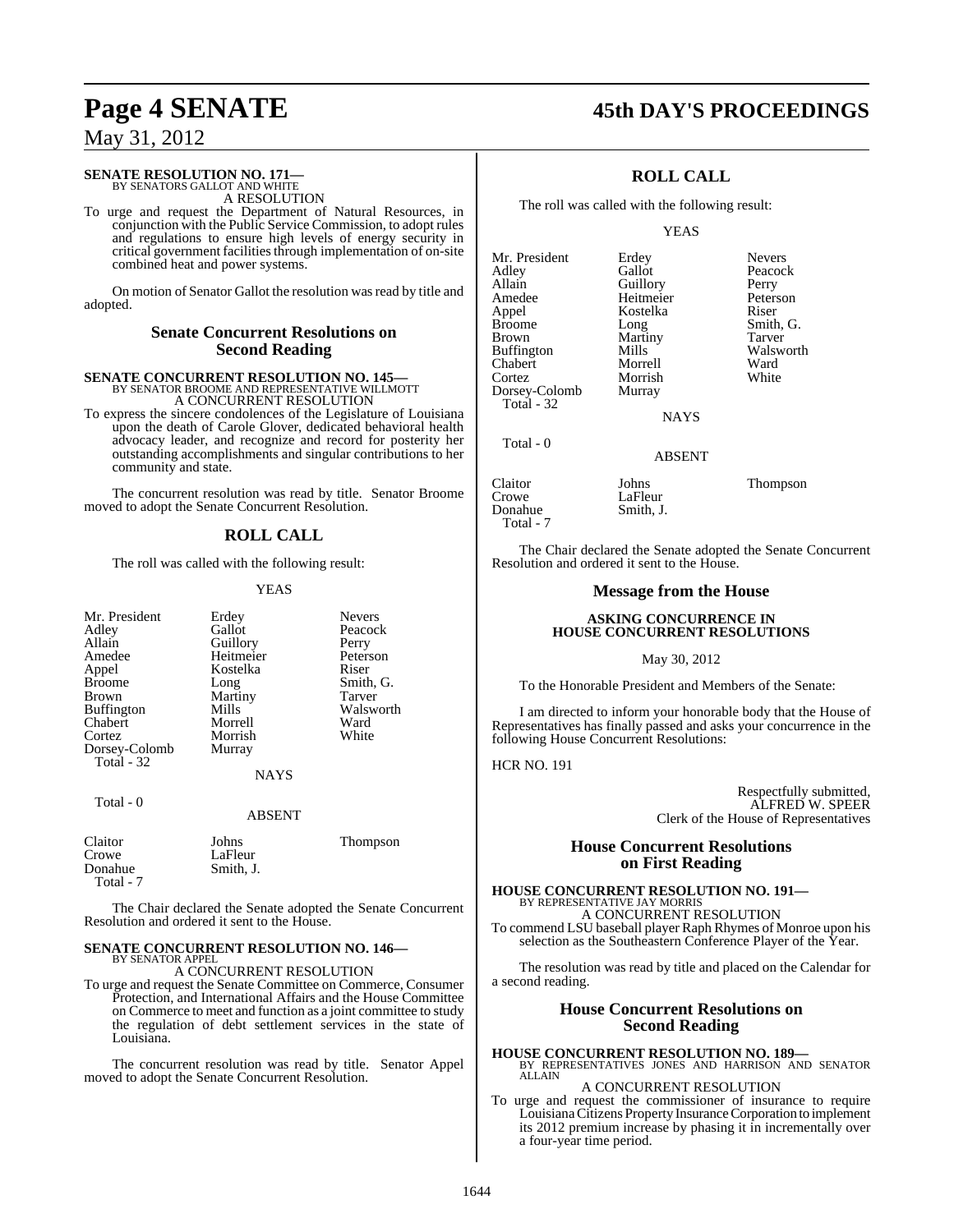## **45th DAY'S PROCEEDINGS Page 5 SENATE**

The resolution was read by title. Senator Allain moved to concur in the House Concurrent Resolution.

#### **ROLL CALL**

The roll was called with the following result:

#### YEAS

| Mr. President     | Dorsey-Colomb | Murray        |
|-------------------|---------------|---------------|
| Adley             | Erdey         | <b>Nevers</b> |
| Allain            | Gallot        | Peacock       |
| Amedee            | Guillory      | Perry         |
| Appel             | Heitmeier     | Peterson      |
| <b>Broome</b>     | Kostelka      | Riser         |
| <b>Brown</b>      | Long          | Smith, G.     |
| <b>Buffington</b> | Martiny       | Tarver        |
| Chabert           | Mills         | Walsworth     |
| Cortez            | Morrell       | Ward          |
| Crowe             | Morrish       | White         |
| Total - 33        |               |               |
|                   |               |               |

NAYS

#### Total - 0

#### ABSENT

| Claitor   | Johns   | Smith. J. |
|-----------|---------|-----------|
| Donahue   | LaFleur | Thompson  |
| Total - 6 |         |           |

The Chair declared the Senate concurred in the House Concurrent Resolution and ordered it returned to the House.

#### **HOUSE CONCURRENT RESOLUTION NO. 190—** BY REPRESENTATIVE WILLMOTT

A CONCURRENT RESOLUTION To commemorate the one hundredth anniversary of the signing of the first nurse practice act in Louisiana and to recognize July 10, 2012, as Louisiana State Board of Nursing Day.

#### **Floor Amendments**

Senator Mills proposed the following amendments.

#### **SENATE FLOOR AMENDMENTS**

Amendments proposed by Senator Mills to Original House Concurrent Resolution No. 190 by Representative Willmott

AMENDMENT NO. 1

On page 2, line 16, change "2012" to "1912"

On motion of Senator Mills, the amendments were adopted.

The resolution was read by title. Senator Mills moved to concur in the amended House Concurrent Resolution.

#### **ROLL CALL**

The roll was called with the following result:

#### YEAS

| Mr. President     | Dorsey-Colomb | <b>Nevers</b> |
|-------------------|---------------|---------------|
| Adley             | Erdey         | Peacock       |
| Allain            | Gallot        | Perry         |
| Amedee            | Guillory      | Peterson      |
| Appel             | Heitmeier     | Riser         |
| <b>Broome</b>     | Kostelka      | Smith, G.     |
| <b>Brown</b>      | Long          | Tarver        |
| <b>Buffington</b> | Martiny       | Walsworth     |
| Chabert           | Mills         | Ward          |
| Claitor           | Morrell       | White         |

# May 31, 2012

Cortez Morrish Total - 34

Murray

Total - 0

ABSENT

NAYS

Donahue LaFleur Thompson<br>Johns Smith, J. Smith, J. Total - 5

The Chair declared the Senate concurred in the amended House Concurrent Resolution and ordered it returned to the House.

#### **Reports of Committees**

The following reports of committees were received and read:

#### **REPORT OF COMMITTEE ON**

#### **LOCAL AND MUNICIPAL AFFAIRS**

Senator Yvonne Dorsey-Colomb, Chairman on behalf of the Committee on Local and Municipal Affairs, submitted the following report:

#### May 31, 2012

To the President and Members of the Senate:

I am directed by your Committee on Local and Municipal Affairs to submit the following report:

#### **HOUSE BILL NO. 988—**

BY REPRESENTATIVE JONES AN ACT

To amend and reenact R.S. 11:2257(C), relative to the Firefighters' Retirement System; to provide for a five-year deferred retirement option plan period for certain members; to provide for qualifications; to authorize an extension of the period for members currently in the plan; and to provide for related matters.

Reported favorably.

Respectfully submitted, YVONNE DORSEY-COLOMB Chairman

#### **House Bills and Joint Resolutions on Second Reading Just Reported by Committees**

Senator Dorsey-Colomb asked for and obtained a suspension of the rules to take up House Bills and Joint Resolutions just reported by Committees.

**HOUSE BILL NO. 988—** BY REPRESENTATIVE JONES

AN ACT

To amend and reenact R.S. 11:2257(C), relative to the Firefighters' Retirement System; to provide for a five-year deferred retirement option plan period for certain members; to provide for qualifications; to authorize an extension of the period for members currently in the plan; and to provide for related matters.

Reported favorably by the Committee on Local and Municipal Affairs. The bill was read by title and referred to the Legislative Bureau.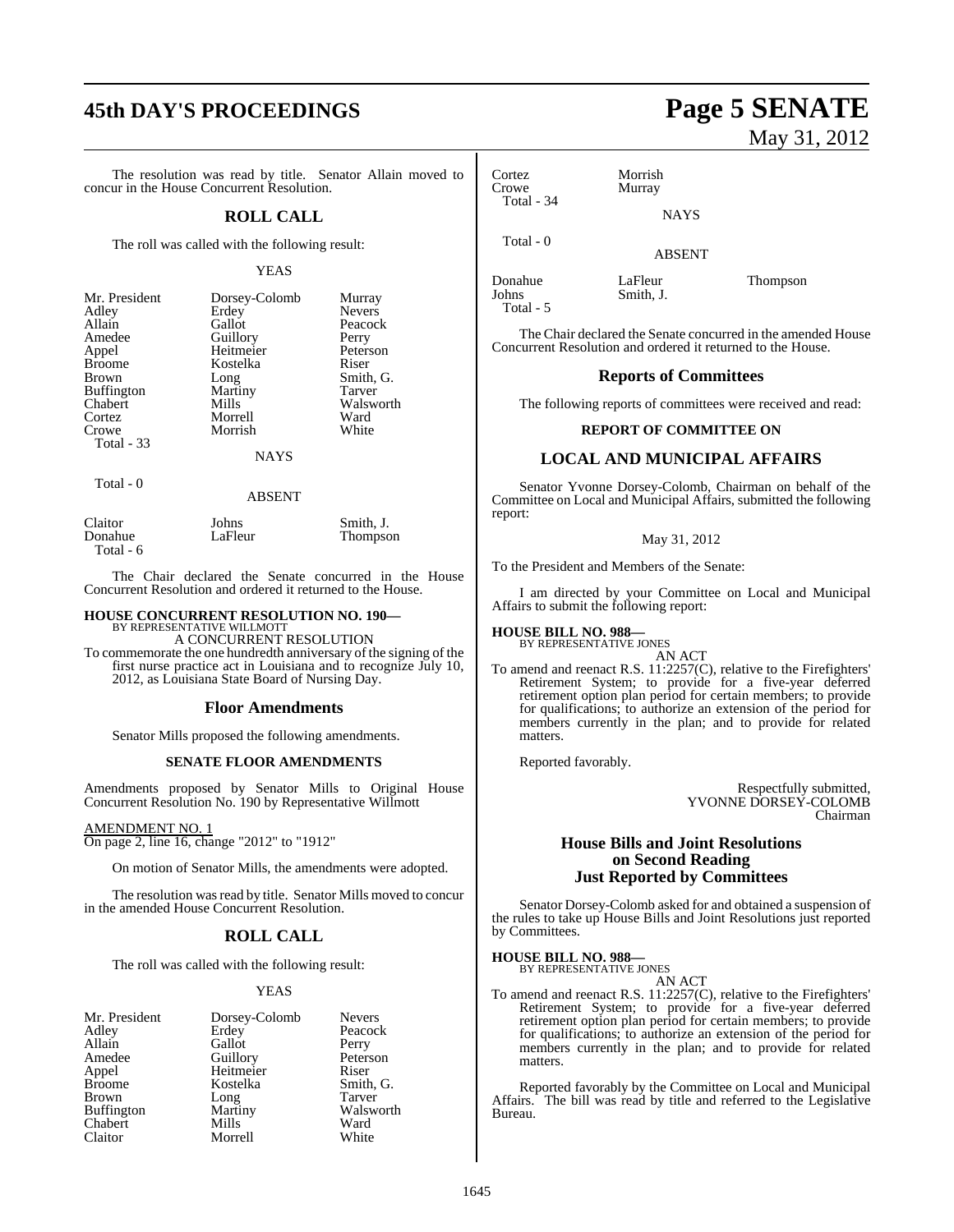### **Rules Suspended**

Senator Murray asked for and obtained a suspension of the rules to pass over Special Orders of the Day.

#### **Senate Bills and Joint Resolutions Returned from the House of Representatives with Amendments**

**SENATE BILL NO. 200—** BY SENATOR MORRELL

AN ACT

To amend and reenact R.S. 30:2351.28(B) and to enact R.S.  $30:2351.1(6)$  and  $2351.28(C)$ , relative to environmental quality; to require the owner of a new day care center, preschool, or certain elementary school facility that qualifies as a childoccupied facility to have that facility and grounds inspected for the presence of lead materials and report its findings to the state health officer who shall compile the results and report the findingsto the legislature annually; to provide terms, conditions, requirements and definitions; and to provide for related matters.

The bill was read by title. Returned from the House of Representatives with amendments:

#### **HOUSE COMMITTEE AMENDMENTS**

Amendments proposed by House Committee on Natural Resources and Environment to Reengrossed Senate Bill No. 200 by Senator Morrell

AMENDMENT NO. 1 On page 2, line 18, after "**and**" insert "**first**"

#### **LEGISLATIVE BUREAU AMENDMENTS**

Amendments proposed by Legislative Bureau to Reengrossed Senate Bill No. 200 by Senator Morrell

AMENDMENT NO. 1

On page 2, line 1, following "**and**" and before "**one**" change "**meets**" to "**meeting**"

AMENDMENT NO. 2

On page 2, line 21, following "**subject**" and before "**lead**" change "**to**" to "**of**"

AMENDMENT NO. 3 On page 2, line 25, following "**inspection**" and before "**or**" delete "**,**"

Senator Morrell moved to concur in the amendments proposed by the House.

#### **ROLL CALL**

The roll was called with the following result:

#### YEAS

| Mr. President     | Dorsey-Colomb | Murra             |
|-------------------|---------------|-------------------|
| Adley             | Erdey         | Neve <sub>1</sub> |
| Allain            | Gallot        | Perry             |
| Amedee            | Guillory      | Peters            |
| Appel             | Heitmeier     | Riser             |
| <b>Broome</b>     | Kostelka      | Smith             |
| <b>Brown</b>      | Long          | Smith             |
| <b>Buffington</b> | Martiny       | Tarve             |
| Chabert           | Mills         | Walsy             |
| Cortez            | Morrell       | Ward              |
| Crowe             | Morrish       | White             |
| Total - 33        |               |                   |
|                   |               |                   |

lomb Murray Nevers<br>Perry Peterson<br>Riser Smith, G. Smith, J. Tarver Walsworth<br>Ward White

## **Page 6 SENATE 45th DAY'S PROCEEDINGS**

**NAYS** 

Claitor Peacock

ABSENT

**Thompson** 

Donahue LaFleur<br>Johns Thomps Total - 4

Total - 2

The Chair declared the Senate concurred in the amendments proposed by the House.

#### **SENATE BILL NO. 201—**

BY SENATOR MORRELL AN ACT

To enact R.S. 30:2351.51(E), relative to environmental quality; to require all state and local agencies engaged in lead hazard reduction activities to publish on-line, minimum lead standards allowable; to require minimum lead standards to conform with standards established by the federal government; and to provide for related matters.

The bill was read by title. Returned from the House of Representatives with amendments:

#### **HOUSE COMMITTEE AMENDMENTS**

Amendments proposed by House Committee on Natural Resources and Environment to Engrossed Senate Bill No. 201 by Senator Morrell

#### AMENDMENT NO. 1

On page 1, line 3, after "publish" insert "certain lead standards" and after "on-line" delete the comma "," and the remainder of the line and on line 4, delete "lead standards allowable"

#### AMENDMENT NO. 2

On page 1, line 11, after "**website**" delete the comma "**,**" and the remainder of the line, and at the beginning of the line 12, delete "**allowable.**" and insert "**the lead hazard or clearance standards related to the activities performed.**"

#### **LEGISLATIVE BUREAU AMENDMENTS**

Amendments proposed by Legislative Bureau to Engrossed Senate Bill No. 201 by Senator Morrell

#### AMENDMENT NO. 1

On page 1, line 12, following "**allowable.**" and before "**standards**" change "**Such**" to "**The**"

Senator Morrell moved to concur in the amendments proposed by the House.

#### **ROLL CALL**

The roll was called with the following result:

| Mr. President | Dorsey-Colomb | Murray        |
|---------------|---------------|---------------|
| Adley         | Erdey         | <b>Nevers</b> |
| Allain        | Gallot        | Peacock       |
| Amedee        | Guillory      | Perry         |
| Appel         | Heitmeier     | Peterson      |
| Broome        | Johns         | Riser         |
| Brown         | Kostelka      | Smith, G.     |
| Buffington    | Long          | Smith, J.     |
| Chabert       | Martiny       | Tarver        |
| Claitor       | Mills         | Walsworth     |
| Cortez        | Morrell       | Ward          |
| Crowe         | Morrish       | White         |
| Total - 36    |               |               |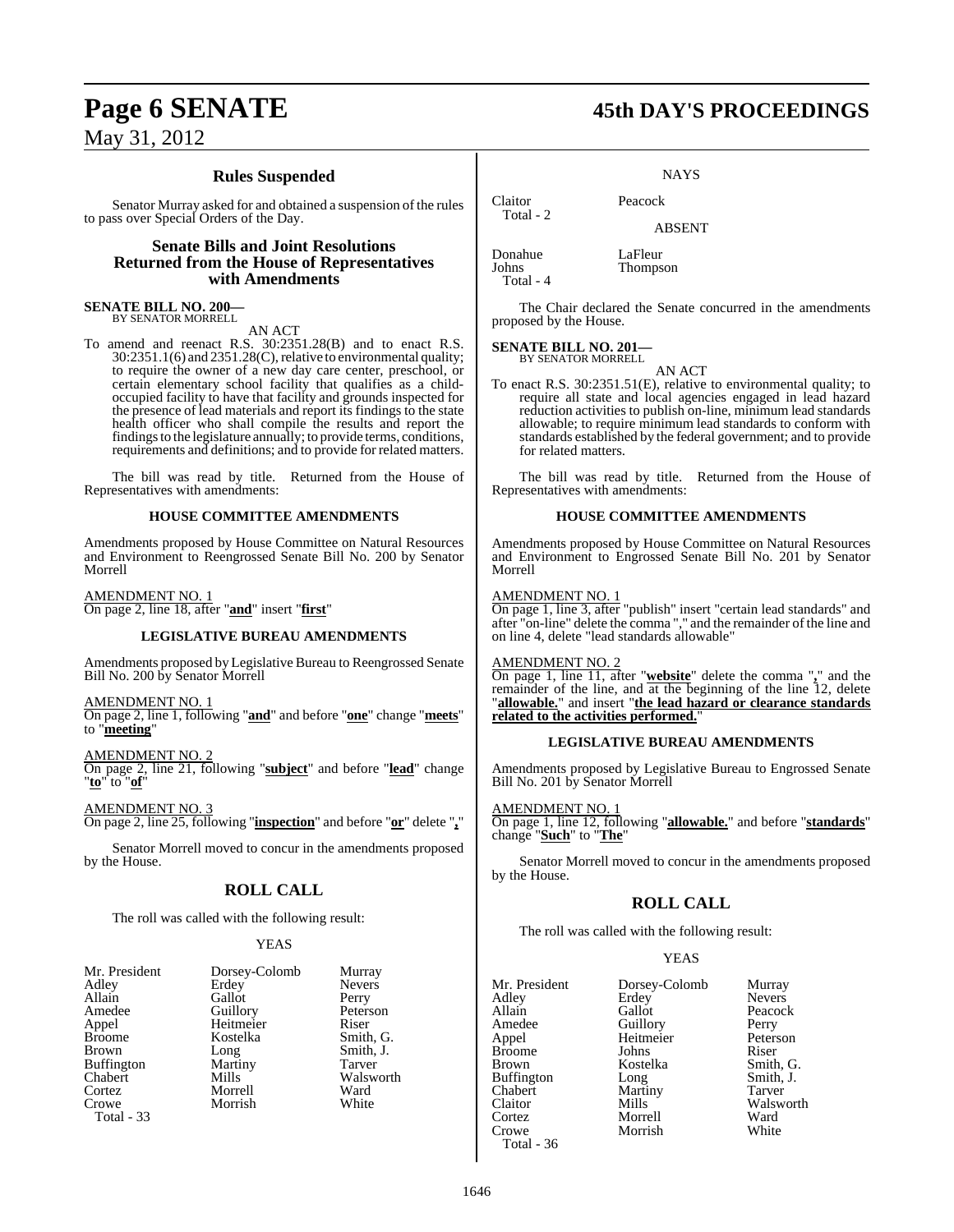## **45th DAY'S PROCEEDINGS Page 7 SENATE**

#### **NAYS**

Total - 0

ABSENT

Donahue LaFleur Thompson Total - 3

The Chair declared the Senate concurred in the amendments proposed by the House.

## **SENATE BILL NO. 211—** BY SENATOR MORRELL

AN ACT

To enact R.S. 30:2351.1(6) and 2351.53, relative to environmental quality; to require certain child-occupied facilities to publicly disclose any lead hazards, abatement activities or testing; to provide for notice to parents or legal guardians of children enrolled at such facilities; to provide terms and conditions; and to provide for related matters.

The bill was read by title. Returned from the House of Representatives with amendments:

#### **HOUSE COMMITTEE AMENDMENTS**

Amendments proposed by House Committee on Natural Resources and Environment to Reengrossed Senate Bill No. 211 by Senator Morrell

AMENDMENT NO. 1 On page 2, line 15, after "**facility**" insert "**first**"

#### **LEGISLATIVE BUREAU AMENDMENTS**

Amendments proposed by Legislative Bureau to Reengrossed Senate Bill No. 211 by Senator Morrell

AMENDMENT NO. 1

On page 1, line 14, following "**and**" and before "**one**" change "**meets**" to "**meeting**"

AMENDMENT NO. 2 On page 2, line 28, before "**notification**" change "**Such**" to "**The**"

Senator Morrell moved to concur in the amendments proposed by the House.

## **ROLL CALL**

The roll was called with the following result:

#### YEAS

| Mr. President     | Dorsey-Colomb | <b>Nevers</b> |
|-------------------|---------------|---------------|
| Adley             | Erdey         | Perry         |
| Allain            | Gallot        | Peterson      |
| Amedee            | Guillory      | Riser         |
| Appel             | Heitmeier     | Smith, G.     |
| <b>Broome</b>     | Long          | Smith, J.     |
| <b>Brown</b>      | Martiny       | <b>Tarver</b> |
| <b>Buffington</b> | Mills         | Walsworth     |
| Chabert           | Morrell       | Ward          |
| Cortez            | Morrish       | White         |
| Crowe             | Murray        |               |
| Total - 32        |               |               |
|                   | <b>NAYS</b>   |               |

Claitor Peacock Total - 2

# May 31, 2012

#### ABSENT

LaFleur

Donahue Kostelka Thompson Total - 5

The Chair declared the Senate concurred in the amendments proposed by the House.

#### **SENATE BILL NO. 243—** BY SENATOR MARTINY

AN ACT To enact R.S. 14:131.1, relative to the failure to report certain crimes; to create the crime of failure to report the commission of certain felonies; to provide for penalties; and to provide for related matters.

The bill was read by title. Returned from the House of Representatives with amendments:

#### **HOUSE COMMITTEE AMENDMENTS**

Amendments proposed by House Committee on Administration of Criminal Justice to Engrossed Senate Bill No. 243 by Senator Martiny

#### AMENDMENT NO. 1

On page 1, line 3, after "felonies;" and before "to provide" insert "to provide relative to privileges of confidentiality;"

#### AMENDMENT NO. 2

On page 1, line 10, after "district attorney" and before the period "." insert a comma "," and insert "except when the person having such knowledge is bound by any privilege of confidentiality recognized by law

Senator Martiny moved to concur in the amendments proposed by the House.

## **ROLL CALL**

The roll was called with the following result:

#### YEAS

| Mr. President<br>Adley<br>Allain<br>Amedee<br>Appel<br>Brown<br>Buffington<br>Chabert<br>Claitor<br>Cortez<br>Crowe<br>Total - 32 | Dorsey-Colomb<br>Erdey<br>Gallot<br>Guillory<br>Heitmeier<br>Johns<br>Kostelka<br>Long<br>Martiny<br>Mills<br>Morrell<br><b>NAYS</b> | Murray<br><b>Nevers</b><br>Peacock<br>Perry<br>Riser<br>Smith, G.<br>Smith, J.<br>Walsworth<br>Ward<br>White |
|-----------------------------------------------------------------------------------------------------------------------------------|--------------------------------------------------------------------------------------------------------------------------------------|--------------------------------------------------------------------------------------------------------------|
| Broome<br>Total - 3                                                                                                               | Peterson<br><b>ABSENT</b>                                                                                                            | Tarver                                                                                                       |
| Donahue<br>LaFleur<br>Total - 4                                                                                                   | Morrish<br>Thompson                                                                                                                  |                                                                                                              |

The Chair declared the Senate concurred in the amendments proposed by the House.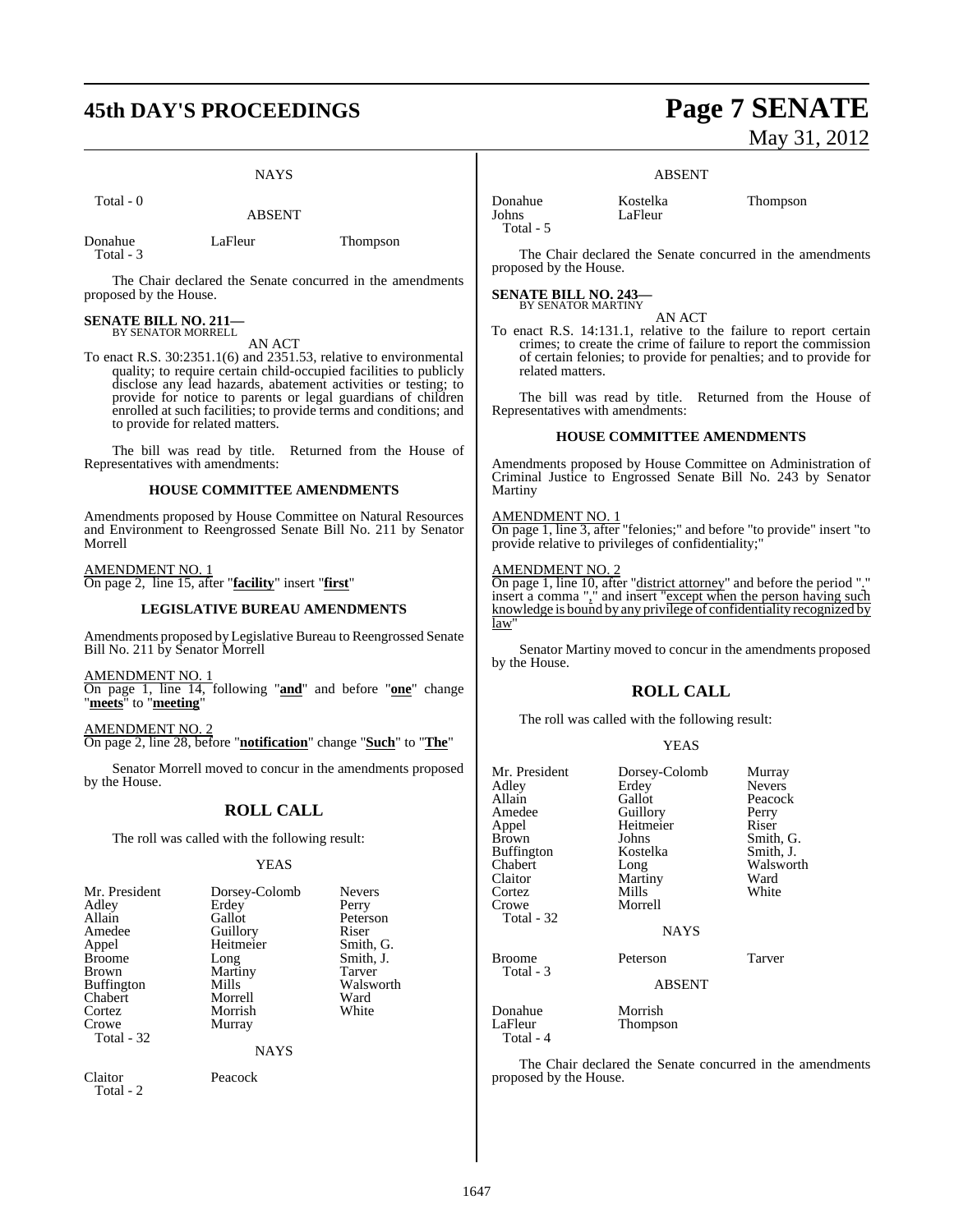#### **SENATE BILL NO. 256—** BY SENATOR MARTINY

AN ACT

To enact Part I-D of Chapter 7 of Title 15 of the Louisiana Revised Statutes of 1950, comprised of R.S. 15:744 through 744.8, relative to prisoners and correctional institutions; to provide relative to the use of restraints on pregnant prisoners; to provide relative to medical treatment and monitoring of pregnant prisoners; to provide for reporting and record keeping; to provide for definitions; and to provide for related matters.

The bill was read by title. Returned from the House of Representatives with amendments:

#### **HOUSE COMMITTEE AMENDMENTS**

Amendments proposed by House Committee on Administration of Criminal Justice to Engrossed Senate Bill No. 256 by Senator Martiny

## AMENDMENT NO. 1

On page 2, line 14, after "prison" and before "has" insert "operator or employee'

#### AMENDMENT NO. 2

On page 2, line 15, after "pregnancy" and before the colon ":" insert "the prison operator shall ensure all of the following"

#### AMENDMENT NO. 3

On page 2, line 18, after "used" and before the period "." insert "on the prisoner"

#### AMENDMENT NO. 4

On page 2, line 25, after "who" and before "is" insert a comma "," and insert "due to a psychiatric or medical disorder,"

#### AMENDMENT NO. 5

On page 2, at the beginning of line 26, add "her" and after "persons" delete the remainder of the line and insert a period "."

#### AMENDMENT NO. 6

On page 2, delete line 27 in its entirety and insert "For purposes of this Section, "therapeutic restraints" shall not includemetal handcuffs or shackles."

#### AMENDMENT NO. 7

On page 3, line 1, after "Women" delete the remainder of the line and delete line 2 in its entirety and insert "for delivery or any pregnancyrelated medical distress, or during"

#### AMENDMENT NO. 8

On page 3, line 4, after "presents" and before the colon ":" insert "either of the following"

#### AMENDMENT NO. 9

On page 3, line 21, after "prison" and before "to provide" insert "operator"

#### AMENDMENT NO. 10

On page 4, between lines 8 and 9, insert the following:

 $\sqrt{4}$   $\sqrt{7}$  Prison operator" means the warden, the parish sheriff, the governing authority of those parishes in which the governing authority operates the parish jail, or the private entity which operates the facility in which the prisoner is housed."

#### AMENDMENT NO. 11

On page 4, at the beginning of line 9, change  $"(\underline{4})"$  to  $"(\underline{5})"$ 

AMENDMENT NO. 12 On page 4, at the beginning of line 17, change " $(5)$ " to " $(6)$ "

#### AMENDMENT NO. 13

On page 4, line 27, after "prison" and before "authorizing" insert "operator"

## **Page 8 SENATE 45th DAY'S PROCEEDINGS**

#### AMENDMENT NO. 14

On page 5, line 3, after "prison" and before "shall" insert "operator"

#### **LEGISLATIVE BUREAU AMENDMENTS**

Amendments proposed by Legislative Bureau to Engrossed Senate Bill No. 256 by Senator Martiny

AMENDMENT NO. 1

On page 3, line 9, following "**B**" and before "**:**" insert "**of this Section**"

Senator Martiny moved to concur in the amendments proposed by the House.

#### **ROLL CALL**

The roll was called with the following result:

#### YEAS

| Guillory<br>Heitmeier<br>Johns<br>Kostelka<br>Long<br>Martiny<br>Mills<br>Morrish<br>Murray<br><b>Nevers</b> | Peacock<br>Perry<br>Peterson<br>Riser<br>Smith, G.<br>Smith, J.<br>Tarver<br>Thompson<br>Walsworth<br>Ward<br>White |
|--------------------------------------------------------------------------------------------------------------|---------------------------------------------------------------------------------------------------------------------|
|                                                                                                              |                                                                                                                     |
| <b>ABSENT</b>                                                                                                |                                                                                                                     |
|                                                                                                              | Gallot<br><b>NAYS</b>                                                                                               |

| Allain<br>Buffington<br>Total $-6$ | Donahue<br>Erdey | LaFleur<br>Morrell |
|------------------------------------|------------------|--------------------|
|                                    |                  |                    |

The Chair declared the Senate concurred in the amendments proposed by the House.

#### **SENATE BILL NO. 319** BY SENATOR MARTINY

AN ACT

To amend and reenact Code of Criminal Procedure Art. 344(C), relative to the right to notice of certain required appearances; to provide with respect to the right to notice of time and place of a defendant's required appearance to the personal surety or the commercial surety; and to provide for related matters.

On motion of Senator Martiny, the bill was read by title and returned to the Calendar, subject to call.

## **SENATE BILL NO. 320—**

BY SENATOR MARTINY AN ACT

To enact R.S. 37:1743.1, relative to certain healthcare providers; to restrict the use of the title "Doctor" or "Dr." by certain healthcare providers; to provide for procedures and terms; and to provide for related matters.

The bill was read by title. Returned from the House of Representatives with amendments:

#### **HOUSE COMMITTEE AMENDMENTS**

Amendments proposed by House Committee on Health and Welfare to Engrossed Senate Bill No. 320 by Senator Martiny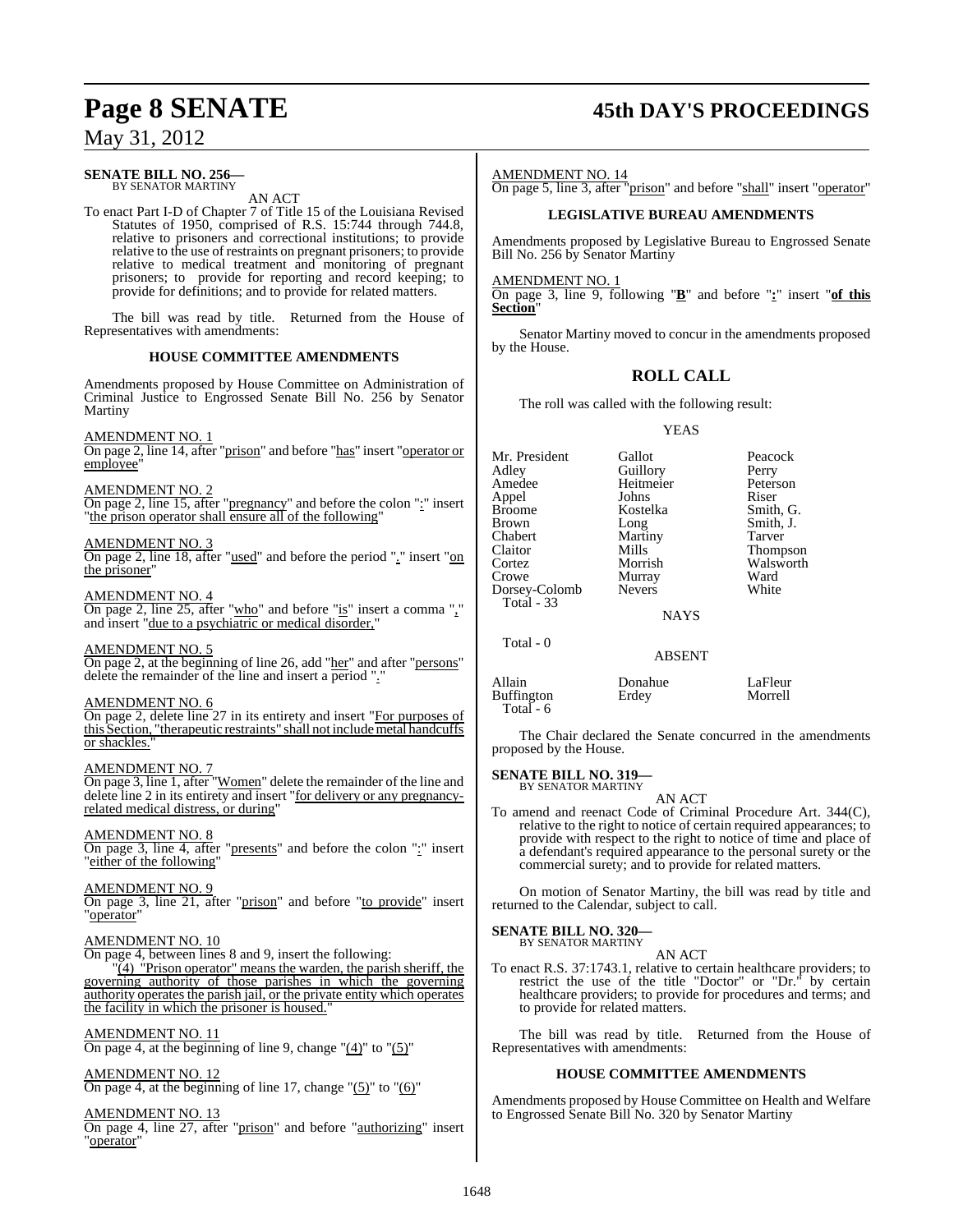## **45th DAY'S PROCEEDINGS Page 9 SENATE**

# May 31, 2012

#### AMENDMENT NO. 1

On page 1, line 16, after "**Section**" delete the remainder of the line and delete line 17 in its entirety and on page 2 delete line 1 in its entirety and insert in lieu thereof the following: "**may be sanctioned in accordance with rules promulgated by the licensing board for that provider's profession or occupation.**"

#### AMENDMENT NO. 2

On page 2, between lines 1 and 2, insert the following: "**C. No violation of a provision of this Section shall constitute** false personation as established by R.S. 14:112.

## AMENDMENT NO. 3

On page 2, at the beginning of line 2, change "**C.**" to "**D.**"

#### AMENDMENT NO. 4

On page 2, line 7, after "**occupational therapist,**" delete "**pharmacist,**" and after "**physical therapist,**" insert "**certified athletic trainer,**"

AMENDMENT NO. 5

On page 2, at the beginning of line 8, change "**D.**" to "**E.**"

#### **HOUSE FLOOR AMENDMENTS**

Amendments proposed by Representative Nancy Landry to Engrossed Senate Bill No. 320 by Senator Martiny

#### AMENDMENT NO. 1

On page 1, delete line 2 in its entirety and insert in lieu thereof

"To amend and reenact R.S.  $37:3241(8)$  and  $(12)$ ,  $3244(B)$  and  $(C)$ ,  $3245(D)(1)$ , and  $3248$  and to enact R.S.  $37:1743.1$ ,  $3241(15)$  and (16), 3244(D), (E), (F), and (G), 3255(D), 3258, and 3259, relative to healthcare providers; to restrict the use of the"

#### AMENDMENT NO. 2

On page 1, line 4, after "terms;" and before "to provide" insert the following: "to define the scope of practice of midwives as it relates to requirements for physician evaluations and examinations and risk management physician referrals; to provide authority for the issuance of a midwifery license to applicants who are members of certain midwifery certifying organizations; to exempt certain students participating in a board approved, accredited midwifery education program from the rules governing midwives; to provide authority for the board to accept an examination administered by the North American Registry of Midwives or other approved certifying examination; to establish professional liability and immunity for physicians performing risk assessmentsin certain settings; to provide for limitations on the Louisiana State Board of Nursing; to provide for definitions;"

#### AMENDMENT NO. 3

On page 1, delete line 6 in its entirety and insert in lieu thereof the following:

"Section 1. R.S. 37:3241(8) and (12), 3244(B) and (C),  $3245(D)(1)$ , and  $3248$  are hereby amended and reenacted and R.S. 37:1743.1, 3241(15) and (16), 3244(D), (E), (F), and (G), 3255(D), 3258, and 3259 are hereby enacted to read as follows:"

#### AMENDMENT NO. 4

On page 2, after line 9, insert the following: "\* \* \*

#### §3241. Definitions

As used in this Chapter, the following terms shall apply unless the context clearly states otherwise:

\* \* \* (8) "Licensed midwife" means a person who has completed all requirements of R.S. 37:3247, 3253, and 3255, has successfully completed the examination process, and is certified as a midwife by the North American Registry of Midwives along with being in good standing on the registry of licensed midwives maintained by the board.

\* \* \*

(12) "Physician", except as provided in R.S.  $37:3244(G)$  means a person who is currently practicing obstetrics and is licensed to practice medicine or osteopathy in Louisiana. \* \* \*

(15) "Certified professional midwife" means a person certified by the North American Registry of Midwives.

(16) "Low risk patient" means an individual who is at low or normal risk of developing complications during pregnancy and childbirth as evidenced by the absence of any preexisting maternal disease or disease arising during pregnancy or such other conditions as the board may identify in rules.

\* \* \* §3244. Scope of practice

\* \* \* B. The licensed midwife may provide care to low risk patients as defined by the board and as determined by physician evaluation and examination to be essentially normal for pregnancy and childbirth. Such care includes prenatal supervision and counseling; preparation for childbirth; and supervision and care during labor and delivery and care of the mother and the newborn in the immediate postpartum period if progress meets criteria generally accepted as normal as defined by the board.

The physician who performs the evaluation and examination required by this Section shall disclose the reason and effect of the evaluation and examination to the patient and midwife using a form developed by the board for this purpose.<br>D. A licensed midwife shall ref

A licensed midwife shall refer to a physician for risk assessment a patient whose progress at any time during pregnancy or the postpartum period deviates from criteria generally accepted as normal as defined by the board, including but not limited to diseases such as gestational diabetes, and preeclampsia or conditions such as post-term pregnancy, forty-two weeks of completed pregnancy, multiple births, or breech presentation.

E. A patient has the right to refuse a licensed midwife's referral to any physician; provided, however, that a licensed midwife shall not knowingly accept or thereafter maintain responsibility for the care of a woman who does not obtain physician referral or when the results of the referral indicate that she no longer qualifies as a low risk patient.

F. Prior to providing any services, a licensed midwife shall obtain informed consent, in writing, of the patient in a manner and form prescribed by the board which shall include but not be limited to the following:

(1) The name and license number of the licensed midwife.

(2) The patient's name, address, telephone number, and the name of the patient's primary care provider if the patient has one.

(3) A statement that the licensed midwife is not an advanced practice registered nurse midwife or physician.<br>(4) A description of the education, t

(4) A description of the education, training, continuing education, and experience of the licensed midwife.

(5) A description of the licensed midwife's philosophy of practice.

(6) A statement recognizing the obligation of the licensed midwife to provide the client, upon request, separate documents describing the law and regulations governing the practice of midwifery, including the requirement for an evaluation and examination by a physician, the protocol for transfer or mandatory transfer, and the licensed midwife's personal written practice guidelines.

(7) A description of the protocol for transfer to a hospital and disclosure of the hospital with which the licensed midwife has a current transfer agreement.

(8) A complete and accurate description of the services to be provided to the patient.

(9) Whether the licensed midwife maintains a professional liability policy and if insurance is maintained a description of the liability conditions and limits of such insurance.

(10) Any additional information or requirement which the board deems necessary to protect the health, safety, or welfare of the patient.

 $\overline{C}$ . G. A person may be issued a license as a licensed midwife, or permit as an apprentice midwife, or a senior apprentice midwife., such that: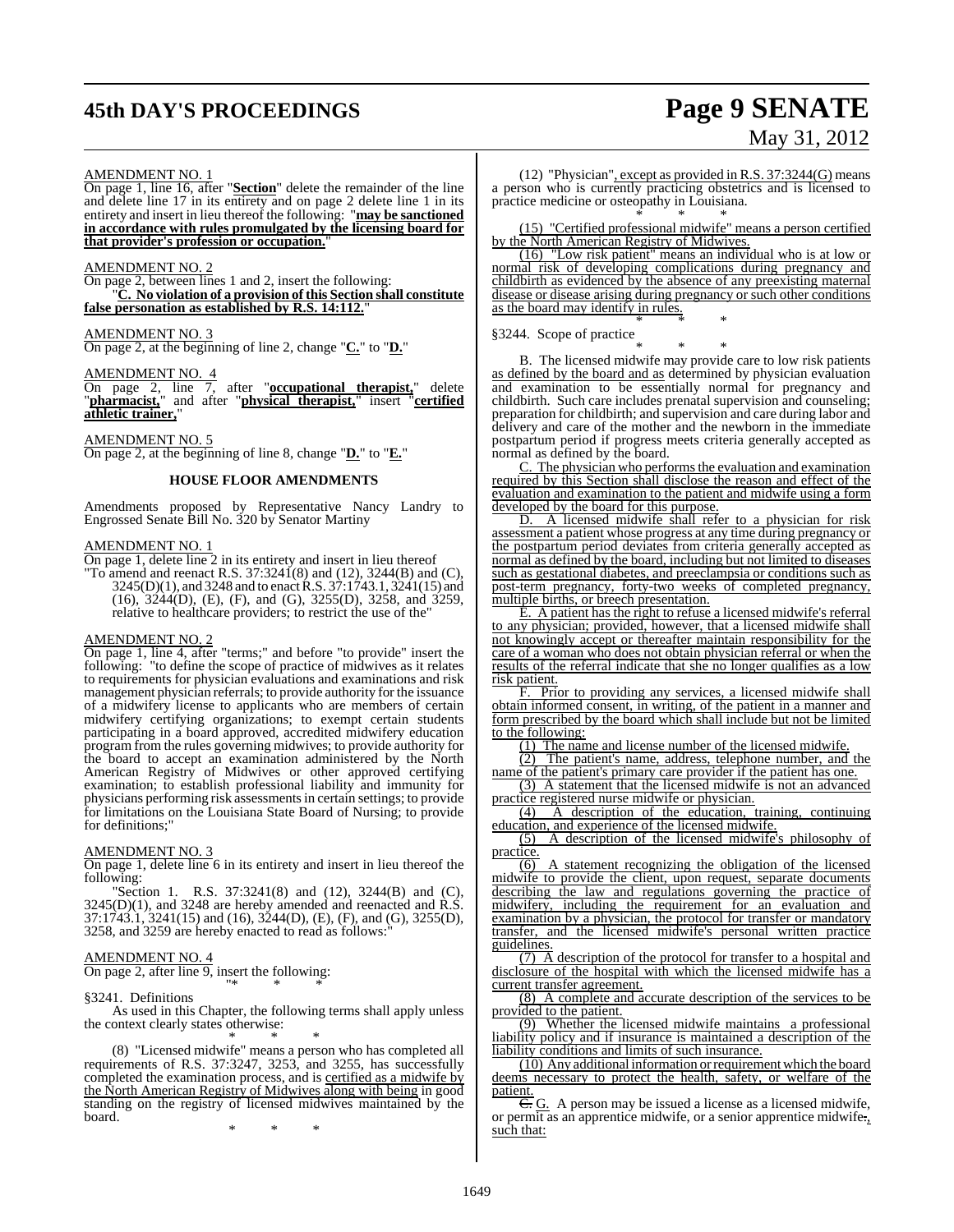## **Page 10 SENATE 45th DAY'S PROCEEDINGS**

May 31, 2012

(1) A licensed midwife may provide any care or services provided for in R.S. 37:3244(B) Subsection B of this Section.

(2) A senior apprentice midwife may only provide care or services only under the supervision of a licensed physician, certified nurse midwife, or licensed midwife.

(3) An apprentice midwife may provide care or services only under the supervision of a licensed physician, certified nurse midwife, or licensed midwife.

§3245. Permits and licenses

\* \* \* D. Upon meeting the educational and clinical experience requirements provided by the board, a person may apply for a midwifery license by submitting the following:

(1) An application for the license and to take the next qualifying examination; provided, however, the board may issue a midwifery license to an applicant who holds current certification by the North American Registry of Midwives or such other certifying organization as the board may subsequently approve. \* \* \*

#### §3248. Persons not affected

A. Any person authorized by the Louisiana State Board of Nursing to practice as a certified nurse midwife in the state shall not be affected by the provisions of this Chapter.

B. Any student pursuing a course of study in an accredited midwifery education program that is approved by the board who provides midwifery services, provided that such services are an integral part of the student's course of study and are performed under the direct supervision of a physician, certified nurse midwife, or a licensed midwife, and the student is designated by a title which clearly indicates his status as a student or trainee. \* \* \*

#### §3255. Examination

\* \* \* D. The examination administered by the North American Registry of Midwives, or such other certifying examination as the board may subsequently approve, shall be accepted by the board as a qualifying examination for purposes of midwifery licensure. \* \* \*

#### §3258. Professional liability

A. Physician evaluation and examination as provided in R.S. 37:3244 shall be deemed to constitute a risk assessment. A physician performing a risk assessment is responsible only for determining that at the time of the risk assessment the individual is at low or normal risk of developing complications during pregnancy and childbirth.

B. Physician risk assessment as defined in this Section shall not create either of the following:

(1) A physician-patient relationship or any legal duty, responsibility, or obligation by the physician to provide continuing care.

(2) A legal relationship between the physician and the licensed midwife or any duty, responsibility, or obligation by the physician to supervise, collaborate, back-up, or oversee the licensed midwife's care of the patient.

C. No physician or other health care provider as defined in R.S. 40:1299.41, no hospital as defined in R.S. 40:2102, or no institution, facility, or clinic licensed by the department shall be:

(1) Deemed to have established a legal relationship with a licensed midwife solely by providing a risk assessment as defined in this Section or accepting a transfer of a patient from a licensed midwife.

(2) Liable for civil damages arising out of the negligent, grossly negligent, or wanton or willful acts or omissions of the licensed midwife solely for providing a risk assessment as defined in this Section or accepting a transfer of a patient from a licensed midwife. §3259. Reporting

A. Every licensed midwife shall report to the board semiannually in a manner and form prescribed by the board. The report shall be submitted within the months of January and July of each year and shall include all of the following:

(1) The licensed midwife's name and license number.

(2) The calendar year being reported.

(3) The total number of clients served.

(4) The total number and parish of live births attended as a primary caregiver.

(5) The total number and parish of stillbirths attended as a primary caregiver.

(6) The number of patients whose primary care was transferred to another health care provider during the antepartum period and the reason for each transfer.

(7) The number, reason, and outcome for each elective hospital transfer.

 $\overline{(8)}$  The number, reason, and outcome for each emergency transport of an expectant mother prior to labor.

(9) A brief description of any complications resulting in the mortality of a mother or an infant.

(10) Any other information prescribed by the board through rule or regulation.

B. A licensed midwife shall report within forty-eight hours to the board any maternal, fetal, or neonatal mortality or morbidity in patients for whom care has been given. The report shall include the sex, weight, date and place of delivery, method of delivery, congenital anomalies of the fetus, and cause of death.

C. In addition to the penalties set forth in R.S. 37:3256, any licensed midwife failing to satisfy the provisions of this Section shall be subject to a civil fine not to exceed one hundred dollars each day the report is filed late. In no case shall the fine exceed five hundred dollars.

Senator Martiny moved to reject the amendments proposed by the House.

Senator Broome moved as a substitute motion to concur in the amendments proposed by the House.

#### **ROLL CALL**

The roll was called on the substitute motion with the following result: YEAS

NAYS

Broome Cortez Mills<br>Brown Guillory Peterson Total - 6 Mr. President Gallot Peacock<br>Adley Heitmeier Riser Adley Heitmeier<br>Allain Iohns Allain Johns Smith, G.<br>Amedee Kostelka Smith, J. Amedee Kostelka Smith, J. Buffington

Chabert Martiny Walsworth<br>Claitor Morrell Ward Claitor Morrell Ward<br>Crowe Morrish White Morrish<br>Murray Dorsey-Colomb Murray

Guillory

LaFleur Tarver<br>
Long Thompson

ABSENT

| Donahue   | Perry |
|-----------|-------|
| Total - 2 |       |

Erdey Total - 31

The Chair declared the substitute motion failed to pass.

#### **ROLL CALL**

The roll was called on the original motion with the following result:

#### YEAS

Heitmeier<br>Johns

Amedee Johns Riser<br>Appel Kostelka Smith Buffington Long

Mr. President Erdey Nevers<br>Adley Gallot Peacoc Adley Gallot Peacock Appel Kostelka Smith, G. Smith, J.<br>Tarver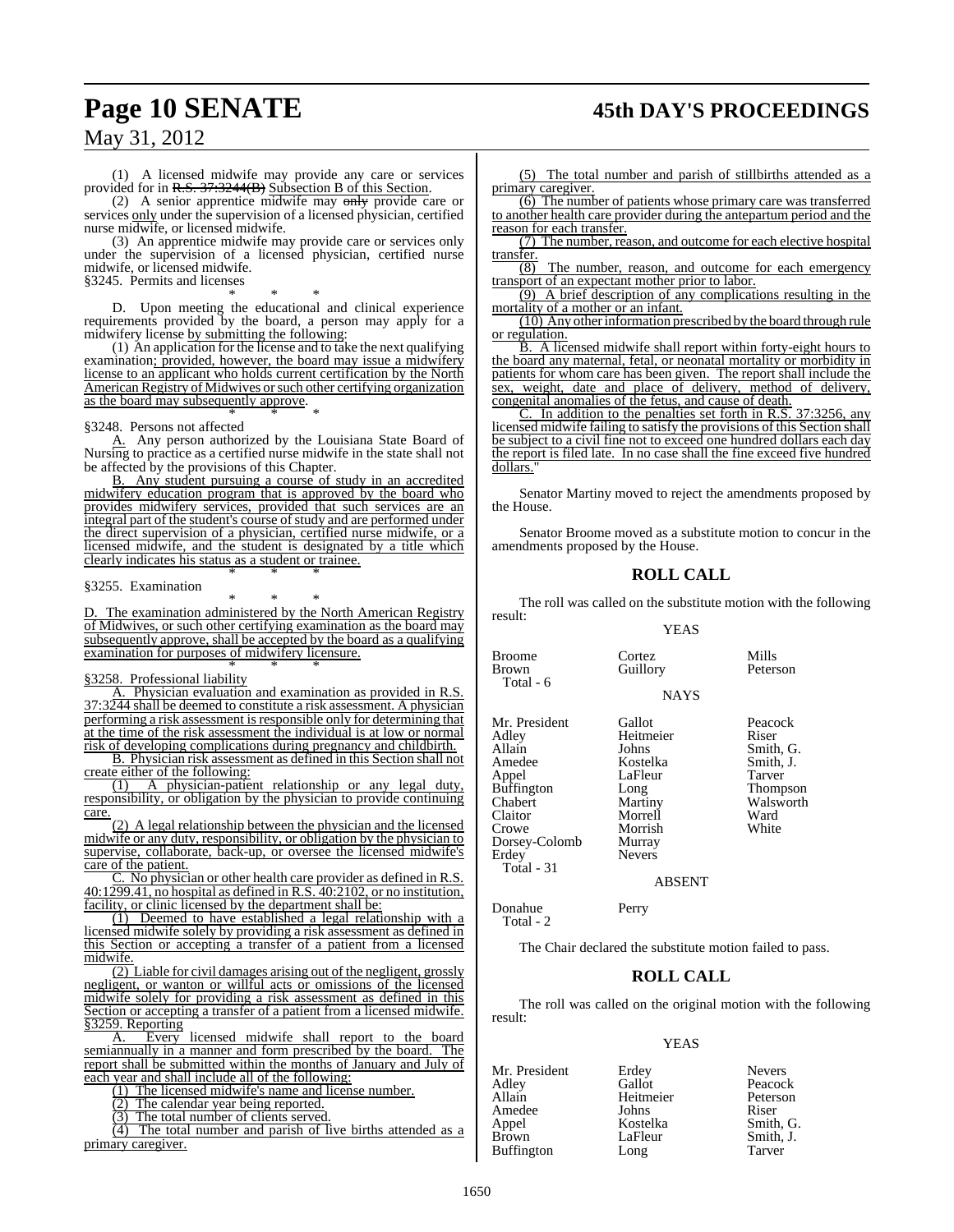## **45th DAY'S PROCEEDINGS Page 11 SENATE**

| <b>Chabert</b> | Martiny |
|----------------|---------|
| Claitor        | Morrell |
| Crowe          | Morrish |
| Dorsey-Colomb  | Murray  |
| Total - 33     |         |

Martiny Thompson<br>Morrell Walsworth Morrish Ward<br>Murray White

Walsworth<br>Ward

Broome Guillory Cortez Mills Total - 4

ABSENT

NAYS

Donahue Perry Total - 2

The Chair declared the Senate rejected the amendments proposed by the House.

#### **SENATE BILL NO. 321—** BY SENATOR MARTINY

AN ACT

To enact R.S. 15:574.4(A)(5), relative to parole; to provide for eligibility for parole consideration for certain inmates who are at least fifty years of age and have met certain conditions; and to provide for related matters.

The bill was read by title. Returned from the House of Representatives with amendments:

#### **HOUSE COMMITTEE AMENDMENTS**

Amendments proposed by House Committee on Administration of Criminal Justice to Engrossed Senate Bill No. 321 by Senator Martiny

AMENDMENT NO. 1 On page 1, line 12, after "parole" and before "serving" delete "or a person" and insert "and"

AMENDMENT NO. 2 On page 2, line 3, after "victim" and before " $\text{in}$ " insert "by the offender"

Senator Martiny moved to concur in the amendments proposed by the House.

## **ROLL CALL**

The roll was called with the following result:

#### YEAS

| Allain<br>Appel<br><b>Broome</b><br><b>Brown</b><br>Dorsey-Colomb<br>Gallot<br>Total - 18 | Johns<br>LaFleur<br>Long<br>Martiny<br>Morrell<br>Morrish<br><b>NAYS</b>       | Murray<br>Peacock<br>Peterson<br>Smith, G.<br>Tarver<br>White |
|-------------------------------------------------------------------------------------------|--------------------------------------------------------------------------------|---------------------------------------------------------------|
| Mr. President<br>Adley<br>Amedee<br><b>Buffington</b><br>Chabert<br>Claitor<br>Total - 17 | Cortez<br>Erdey<br>Guillory<br>Heitmeier<br>Kostelka<br>Mills<br><b>ABSENT</b> | <b>Nevers</b><br>Riser<br>Smith, J.<br>Thompson<br>Walsworth  |
| Crowe<br>Donahue<br>Total - 4                                                             | Perry<br>Ward                                                                  |                                                               |

May 31, 2012

The Chair declared the Senate refused to concur in the amendments proposed by the House.

#### **SENATE BILL NO. 502—** BY SENATOR CLAITOR

AN ACT To enact R.S. 38:3097.8, relative to water quality; to provide for annual reports from certain special districts regarding water quality and use and saltwater intrusion or encroachment; and to provide for related matters.

The bill was read by title. Returned from the House of Representatives with amendments:

#### **HOUSE COMMITTEE AMENDMENTS**

Amendments proposed by House Committee on Natural Resources and Environment to Reengrossed Senate Bill No. 502 by Senator Claitor

AMENDMENT NO. 1 On page 1, line 8, change "**January**" to "**April**"

AMENDMENT NO. 2 On page 2, line 3, after "**agricultural**" insert "**or industrial**"

Senator Claitor moved to concur in the amendments proposed by the House.

## **ROLL CALL**

The roll was called with the following result:

Morrell

YEAS

Mr. President Erdey Nevers<br>
Adley Gallot Peacoc Adley Gallot Peacock Amedee Heitmeier Riser<br>Appel Johns Smith Appel Johns Smith, G.<br>Broome Kostelka Smith, J. Broome Kostelka Smith,<br>Brown LaFleur Tarver Buffington Long<br>Chabert Martiny Claitor Mills Ward<br>Cortez Morrell White Crowe Morrish Dorsey-Colomb Murray Total - 37

Peterson LaFleur Tarver<br>
Long Thompson Martiny Walsworth<br>
Mills Ward

NAYS

ABSENT

Donahue Perry Total - 2

 $Total - 0$ 

The Chair declared the Senate concurred in the amendments proposed by the House.

#### **Motion to Reconsider Vote**

Senator Adley asked for and obtained a suspension of the rules to reconsider the vote by which the Senate refused to concur in the amendments to Senate Bill No. 321.

**SENATE BILL NO. 321—** BY SENATOR MARTINY

AN ACT

To enact R.S. 15:574.4(A)(5), relative to parole; to provide for eligibility for parole consideration for certain inmates who are at least fifty years of age and have met certain conditions; and to provide for related matters.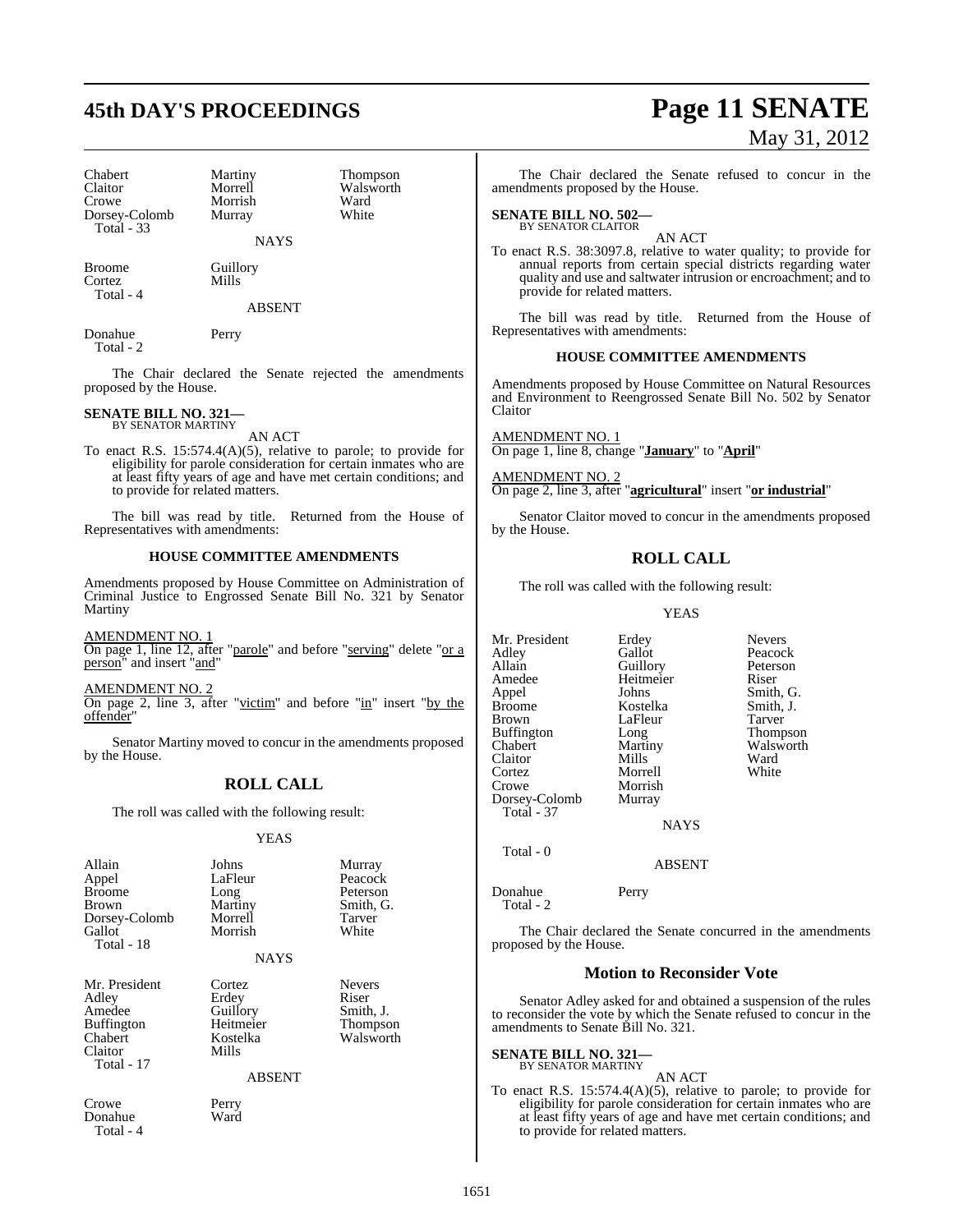The bill was read by title. Returned from the House of Representatives with amendments:

#### **HOUSE COMMITTEE AMENDMENTS**

Amendments proposed by House Committee on Administration of Criminal Justice to Engrossed Senate Bill No. 321 by Senator Martiny

#### AMENDMENT NO. 1

On page 1, line 12, after "parole" and before "serving" delete "or a person" and insert "and"

#### AMENDMENT NO. 2

On page 2, line 3, after "victim" and before " $\text{in}$ " insert "by the offender"

Senator Adley moved to concur in the amendments proposed by the House.

#### **ROLL CALL**

The roll was called with the following result:

#### YEAS

| Mr. President<br>Adley<br>Allain<br>Appel<br><b>Broome</b><br>Brown<br><b>Buffington</b><br>Chabert<br>Crowe<br>Total - 26 | Dorsey-Colomb<br>Gallot<br>Guillory<br>Heitmeier<br>Johns<br>LaFleur<br>Long<br>Martiny<br>Mills<br><b>NAYS</b> | Morrell<br>Morrish<br>Murray<br>Peacock<br>Peterson<br>Smith, G.<br>Tarver<br>White |
|----------------------------------------------------------------------------------------------------------------------------|-----------------------------------------------------------------------------------------------------------------|-------------------------------------------------------------------------------------|
| Amedee<br>Claitor<br>Cortez<br>Erdey<br>Total - 11                                                                         | Kostelka<br><b>Nevers</b><br>Riser<br>Smith, J.<br><b>ABSENT</b>                                                | <b>Thompson</b><br>Walsworth<br>Ward                                                |
| Donahue                                                                                                                    | Perry                                                                                                           |                                                                                     |

Total - 2

The Chair declared the Senate concurred in the amendments proposed by the House.

#### **SENATE BILL NO. 507—** BY SENATOR MORRELL

AN ACT

To enact R.S. 17:176(H) and (I), relative to extracurricular interscholastic athletic activities; to provide relative to participation by student athletes in certain activities; and to provide for related matters.

The bill was read by title. Returned from the House of Representatives with amendments:

#### **HOUSE COMMITTEE AMENDMENTS**

Amendments proposed by House Committee on Education to Engrossed Senate Bill No. 507 by Senator Morrell

#### AMENDMENT NO. 1

On page 1, line  $2,$  change "R.S. 17:176(H) and (I)," to "R.S.  $17:176(H)$ ,

#### AMENDMENT NO. 2

On page 1, line 6, change "R.S. 17:176(H) and (I) are" to "R.S.  $17:176(H)$  is"

## **Page 12 SENATE 45th DAY'S PROCEEDINGS**

AMENDMENT NO. 3

On page 1, line 14, after "**in any**" and before "**camp**" insert "**soccer**"

AMENDMENT NO. 4 On page 1, at the beginning of line 15, change "**showcase opportunity,**" to "**soccer showcase opportunity, including training applicable thereto,**"

AMENDMENT NO. 5 On page 2, delete lines 1 through 9 in their entirety

#### **HOUSE FLOOR AMENDMENTS**

Amendments proposed by Representative Brossett to Engrossed Senate Bill No. 507 by Senator Morrell

#### AMENDMENT NO. 1

On page 2, line 6, delete "**athletic**" and insert in lieu thereof "**soccer**"

Senator Morrell moved to concur in the amendments proposed by the House.

#### **ROLL CALL**

The roll was called with the following result: YEAS

| Mr. President     | Dorsey-Colomb | Morrell         |
|-------------------|---------------|-----------------|
| Adley             | Erdey         | Morrish         |
| Allain            | Gallot        | Murray          |
| Amedee            | Guillory      | Peterson        |
| Appel             | Heitmeier     | Riser           |
| <b>Broome</b>     | Johns         | Smith, G.       |
| Brown             | Kostelka      | Tarver          |
| <b>Buffington</b> | LaFleur       | <b>Thompson</b> |
| Chabert           | Long          | Walswort        |
| Cortez            | Martiny       | Ward            |
| Crowe             | Mills         | White           |
| <b>Total - 33</b> |               |                 |
|                   | <b>NAYS</b>   |                 |
| Claitor           | Peacock       |                 |
| <b>Nevers</b>     | Smith, J.     |                 |
| Total - 4         |               |                 |
|                   | <b>ABSENT</b> |                 |
|                   |               |                 |

y Peterson<br>ier Riser a Tarver Thompson Walsworth Ward<br>White

Donahue Perry Total - 2

The Chair declared the Senate concurred in the amendments proposed by the House.

#### **SENATE BILL NO. 553—** BY SENATOR CLAITOR

AN ACT

To amend and reenact Code of Criminal Procedure Article 894(B)(2) and to enact Code of Criminal Procedure Article 894(A)(7) and  $(B)(3)$ , relative to suspension and deferral of criminal sentences; to provide relative to probation for cases assigned to certain substance abuse programs; to provide relative to discharge and dismissal of certain prosecutions under certain circumstances; and to provide for related matters.

The bill was read by title. Returned from the House of Representatives with amendments:

#### **HOUSE COMMITTEE AMENDMENTS**

Amendments proposed by House Committee on Administration of Criminal Justice to Reengrossed Senate Bill No. 553 by Senator Claitor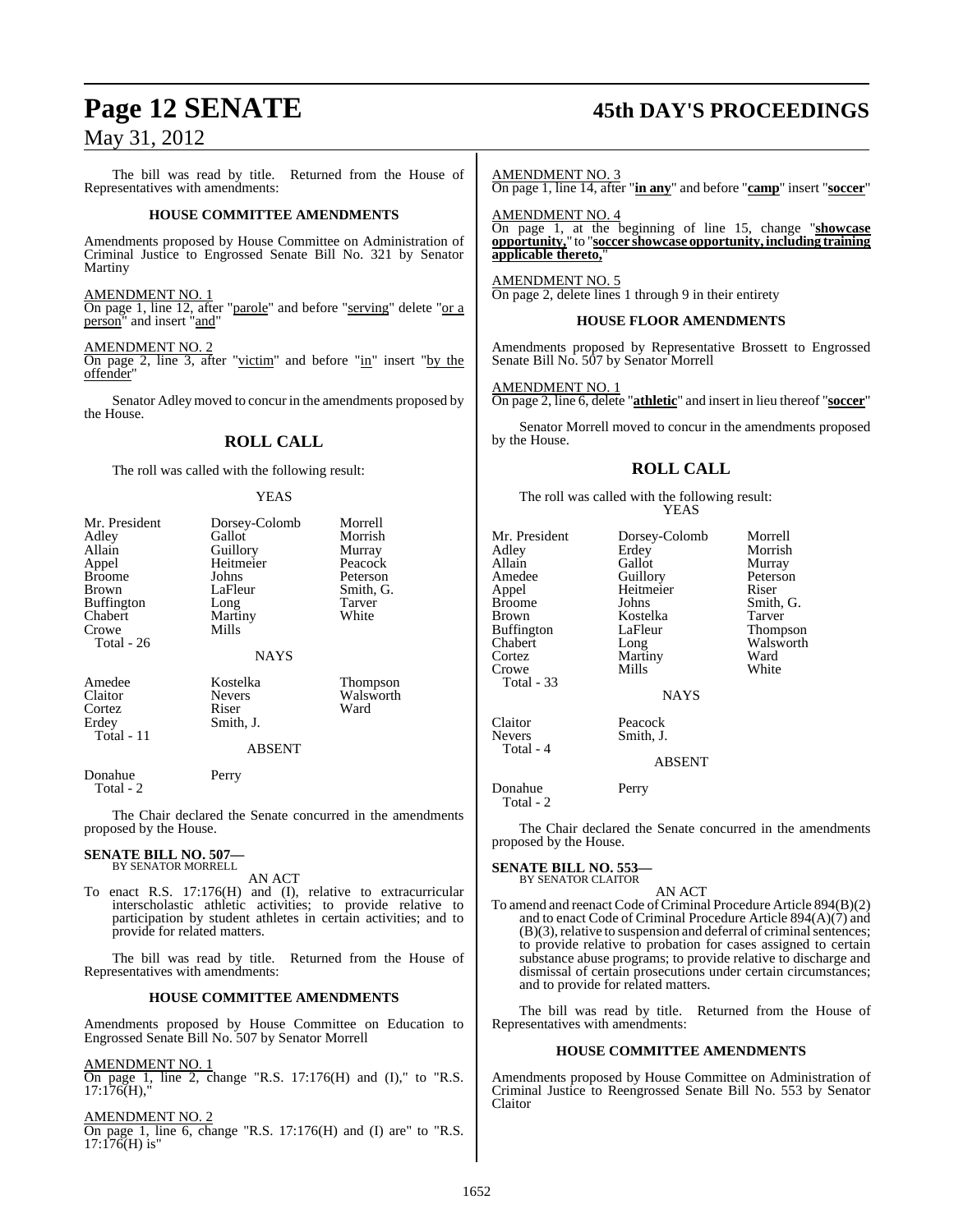# **45th DAY'S PROCEEDINGS Page 13 SENATE**

# May 31, 2012

#### AMENDMENT NO. 1

On page 2, line 12, after "period" delete the remainder of the line and insert a period "."

#### AMENDMENT NO. 2

On page 2, at the beginning of line 13, delete  $"({\bf A})(3)$  of this Article. However," and insert "Except as provided in Subparagraph (3) of this Paragraph,"

#### AMENDMENT NO. 3

On page 2, line 15, after "period" delete the remainder of the line, delete line 16 in its entirety and insert a period "."

#### AMENDMENT NO. 4

On page 2, line 17, after "dismissal" and before "may" delete "under this provision" and insert "pursuant to the provisions of this Subparagraph

#### AMENDMENT NO. 5

On page 2, delete lines 18 and 19 in their entirety and insert the following: "subsequent prosecution and conviction which occurs during the ten-year period provided for in Subparagraph  $(B)(2)$  of this Article if the following conditions are met:

#### AMENDMENT NO. 6

On page 2, line 23, after "(b)" delete the remainder of the line and insert "The conditions imposed by the court pursuant to the provisions of Subparagraph  $(A)(3)$  of this Article have been met.

Senator Claitor moved to concur in the amendments proposed by the House.

## **ROLL CALL**

The roll was called with the following result:

#### YEAS

| Mr. President     | Erdey         | <b>Nevers</b> |
|-------------------|---------------|---------------|
| Adley             | Gallot        | Peacock       |
| Allain            | Guillory      | Peterson      |
| Amedee            | Heitmeier     | Riser         |
| Appel             | Johns         | Smith, G.     |
| <b>Broome</b>     | Kostelka      | Smith, J.     |
| <b>Brown</b>      | LaFleur       | Tarver        |
| <b>Buffington</b> | Long          | Thompson      |
| Chabert           | Martiny       | Walsworth     |
| Claitor           | Mills         | Ward          |
| Cortez            | Morrell       | White         |
| Crowe             | Morrish       |               |
| Dorsey-Colomb     | Murray        |               |
| Total - 37        |               |               |
|                   | <b>BTATTO</b> |               |

NAYS

#### Total - 0

ABSENT

#### Donahue Perry Total - 2

The Chair declared the Senate concurred in the amendments proposed by the House.

#### **SENATE BILL NO. 708—**

BY SENATORS BROOME, APPEL, CORTEZ, CROWE, DONAHUE,<br>ERDEY, JOHNS, LAFLEUR, LONG, MARTINY, NEVERS, PEACOCK,<br>PERRY, RISER, JOHN SMITH, TARVER, THOMPSON, WALSWORTH,<br>WARD AND WHITE AN ACT

To amend and reenactR.S. 40:1299.35.2(D) and 1299.35.6(B)(3)(h), and to enact R.S. 40:1299.35.2(E), relative to abortions; to provide with respect to ultrasound requirements; to provide for informed consent; to provide for penalties; to provide for legislative intent; and to provide for related matters.

The bill was read by title. Returned from the House of Representatives with amendments:

#### **HOUSE COMMITTEE AMENDMENTS**

Amendments proposed by House Committee on Health and Welfare to Reengrossed Senate Bill No. 708 by Senator Broome

#### AMENDMENT NO. 1

On page 1, delete line 2 in its entirety and insert in lieu thereof "To amend and reenact R.S. 40:1299.35.2(D), 1299.35.6(B)(3)(h), 1299.35.10(A)(18) and (26), and 1299.35.11, and to enact R.S.

#### AMENDMENT NO. 2

On page 1, line 4, after "penalties;" and before "to provide" insert "to provide for forms, reports, and records relative to abortions;"

#### AMENDMENT NO. 3

On page 1, delete line 7 in its entirety and insert in lieu thereof the following:<br>"Section 1.

R.S.  $40:1299.35.2(D)$ ,  $1299.35.6(B)(3)(h)$ , 1299.35.10(A)(18) and (26), and 1299.35.11 are hereby amended and"

#### AMENDMENT NO. 4

On page 2, line 1, after "abortion" delete the comma "," and delete "the referring physician,"

#### AMENDMENT NO. 5

On page 2, line 2, delete "working in conjunction with either physician" and insert "**who is the physician's agent**"

#### AMENDMENT NO. 6

On page 2, line 11, after "**or**" and before "**the**" insert "**a qualified person who is**"

#### AMENDMENT NO. 7

On page 2, at the beginning of line 21, delete "**verbal**" and insert in lieu thereof "**oral**"

#### AMENDMENT NO. 8

On page 3, line 2, delete "external members" and insert "**limbs**"

#### AMENDMENT NO. 9

On page 3, between lines 5 and 6, insert the following:

"**(d) Prior to the ultrasound, obtain from the pregnant woman a copy of a completed, signed, and dated election form. The election form shall be produced and made available by the department, and shall state as follows:**

**"Ultrasound Before Abortion Notice and Election Form**

**Louisiana law requires an ultrasound examination prior to the performance of an abortion. By signing below, I certify that I understand the following:**

**(1) I have the option to look at or look away from the ultrasound display at any time.**

**(2) I have the option to listen to the heartbeat of the unborn child that is required to be made audible unless I decline by**  $i$ **nitialing** here:

**(3) I am required by law to hear an oral explanation of the ultrasound images, unless I certify below that I am pregnant due to an act of rape or incest.**

**(4) I have the option to ask and receive answers to any questions about the images of the unborn child.**

**(5) I have the option to ask for an ultrasound photographic print depicting the unborn child.**

**\_\_\_\_\_\_\_\_\_\_\_\_\_\_\_\_\_\_\_\_\_ \_\_\_\_\_\_\_\_\_\_\_\_\_\_\_\_\_\_\_\_\_ Signature Date**

#### **OPTION FOR WOMEN WHO HAVE FILED LAW ENFORCEMENT REPORTS:**

**I certify that I have reported an act of rape or incest to law enforcement officials, and that I decline to hear an oral explanation of the ultrasound images.**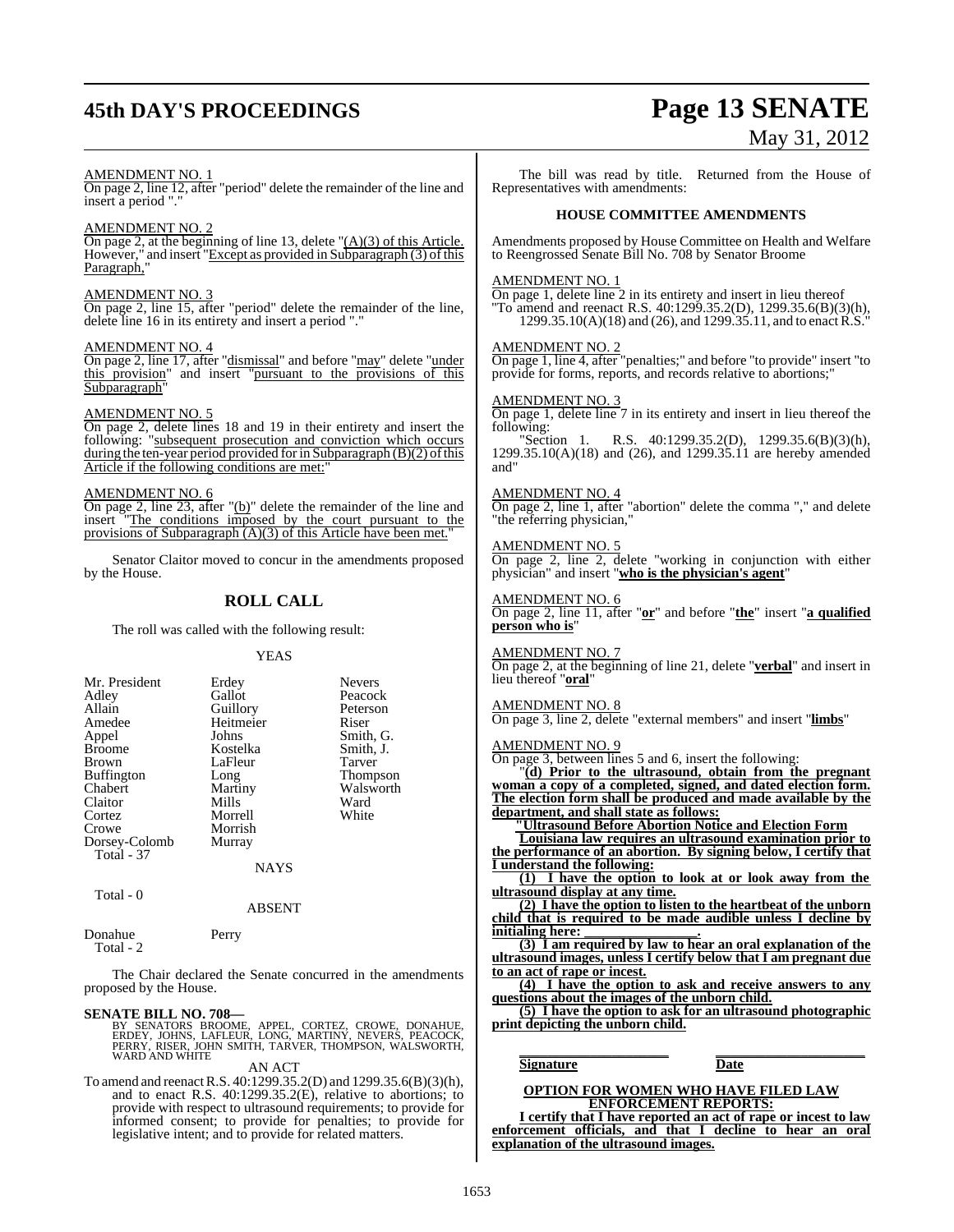# **Page 14 SENATE 45th DAY'S PROCEEDINGS**

May 31, 2012

#### **\_\_\_\_\_\_\_\_\_\_\_\_\_\_\_\_\_\_\_\_\_ \_\_\_\_\_\_\_\_\_\_\_\_\_\_\_\_\_\_\_\_\_ Signature Date"**"

## AMENDMENT NO. 10

On page 3, at the beginning of line 6, delete "(d)" and insert "**(e)**"

#### AMENDMENT NO. 11

On page 3, line 7, after "room" delete the remainder of the line and at the beginning of line 8 delete "**understands the following statement**"

#### AMENDMENT NO. 12

On page 3, delete line 9 in its entirety and insert in lieu thereof "examination**, and certify by signature on a form that shall be produced and made available by the department that the** following statement was delivered orally:

#### AMENDMENT NO. 13

On page 3, at the end of line 23, insert "**You have the option to view the images on the ultrasound screen. The heartbeat of the unborn child, if present, will be made audible, unless you declined on the election form. You have the right to receive answers to any questions you ask about your ultrasound examination. You have the right to receive an ultrasound photographic print, which will be provided at your request."**"

#### AMENDMENT NO. 14

On page 3, delete lines 24 through 29 in their entirety and on page 4 delete line 1 in its entirety

#### AMENDMENT NO. 15

On page 4, delete lines 2 and 3 in their entirety and insert in lieu thereof the following:

"(f) Retain a copy **copies** of the written **election form and** certification prescribed bySubparagraph (e) **Subparagraphs(d) and (e)** of this Paragraph. The certification shall be placed in the medical file of the"

#### AMENDMENT NO. 16

On page 4, line 18, after "**physician,**" and before "**and**" insert "**the agent of the physician,**"

#### AMENDMENT NO. 17

On page 5, line 12, after "**with**" and before "**of**" delete "**all the requirements**" and insert in lieu thereof "**any requirement**"

#### AMENDMENT NO. 18

On page 6, between lines 19 and 20, insert the following: "§1299.35.10. Reports

A. An individual abortion report for each abortion performed or induced shall be completed by the attending physician. The report shall be confidential and shall not contain the name or address of the woman. The report shall include:

\* \* \* (18) A photographic print or image produced as the result of the ultrasound test required to inform the woman of the probable<br>gestational age of the unborn child in accordance with R.S.  $\sigma$  of the unborn child in accordance with R.S.  $40:1299.35.6(B)(1)(c)$  and R.S.  $40:1299.35.1(3)$  to determine viability of the unborn child in accordance with  $R.S.$  40:1299.35.2(C) **by R.S. 40:1299.35.2(D)**.

\* \* \* (26) Copies, with the name and address obliterated, of the **election forms,** certificates**,** and consent forms required by R.S. 40:1299.35.8 **pursuant to the provisions of this Part**. \* \* \*

#### §1299.35.11. Forms

The Department of Health and Hospitals shall make available to physicians performing abortions in this state the forms for preparing the records and reports required by R.S. 40:1299.35.8 and R.S. 40:1299.35.10 **pursuant to the provisions of this Part**. \* \* \*"

#### AMENDMENT NO. 19

On page 6, line 21, delete "language" and insert in lieu thereof "purpose"

#### AMENDMENT NO. 20

On page 7, after line 23, insert the following:

"Section 4. The provisions of this Act apply only to an abortion performed on or after the sixtieth day after the effective date of this Act. An abortion performed before the sixtieth day after the effective date of this Act is governed by the law in effect on the date the abortion was performed, and the former law is continued in effect for that purpose.

Section 5. The Department of Health and Hospitals shall publish the forms established pursuant to the provisions of this Act not later than the sixtieth day after the effective date of this Act."

#### **LEGISLATIVE BUREAU AMENDMENTS**

Amendments proposed by Legislative Bureau to Reengrossed Senate Bill No. 708 by Senator Broome

#### AMENDMENT NO. 1

On page 5, line 24, at the beginning of the line and before "**explanation**" change "**verbal**" to "**oral**"

Senator Broome moved to concur in the amendments proposed by the House.

#### **ROLL CALL**

The roll was called with the following result:

#### YEAS

| Mr. President<br>Adley<br>Allain<br>Amedee<br>Appel<br><b>Broome</b><br>Brown<br>Buffington<br>Chabert<br>Claitor<br>Cortez<br>Total - 33 | Crowe<br>Erdey<br>Gallot<br>Guillory<br>Heitmeier<br>Johns<br>Kostelka<br>LaFleur<br>Long<br>Martiny<br>Mills | Morrish<br><b>Nevers</b><br>Peacock<br>Riser<br>Smith, G.<br>Smith, J.<br>Tarver<br>Thompson<br>Walsworth<br>Ward<br>White |
|-------------------------------------------------------------------------------------------------------------------------------------------|---------------------------------------------------------------------------------------------------------------|----------------------------------------------------------------------------------------------------------------------------|
|                                                                                                                                           | <b>NAYS</b>                                                                                                   |                                                                                                                            |
| Dorsey-Colomb<br>Total - 3                                                                                                                | Murray                                                                                                        | Peterson                                                                                                                   |
|                                                                                                                                           | <b>ABSENT</b>                                                                                                 |                                                                                                                            |
| Donahue<br>Total - 3                                                                                                                      | Morrell                                                                                                       | Perry                                                                                                                      |

The Chair declared the Senate concurred in the amendments proposed by the House.

#### **SENATE BILL NO. 710—** BY SENATOR PERRY

AN ACT

To amend and reenact R.S. 15:1302(4), (11) and (15), 1303(A)(1), (2), (3), and (4), (C)(2), (3) and  $(4)$ , 1304(A), the introductory paragraph of 1308(A) and 1308(B), 1309, the introductory paragraph of  $1310(A)$  and  $1310(A)(6)$ , the introductory paragraph of 1310(C) and 1310(C)(5), the introductory paragraph of  $1310(D)(1)$ ,  $1310(E)$ ,  $(F)(1)$  and  $(2)$ , the introductory paragraph of  $1310(F)(4)$ ,  $1310(F)(4)(c)$  and  $(G)$ , the introductory paragraph of  $1310(H)(1)$  and  $1310(H)(2)$ , 1311(C) and the introductory paragraph of 1312(A), relative to the interception of communications; to provide for definitions; to provide relative to authorizations and disclosures; to provide relative to procedures for interception and reporting requirements; and to provide for related matters.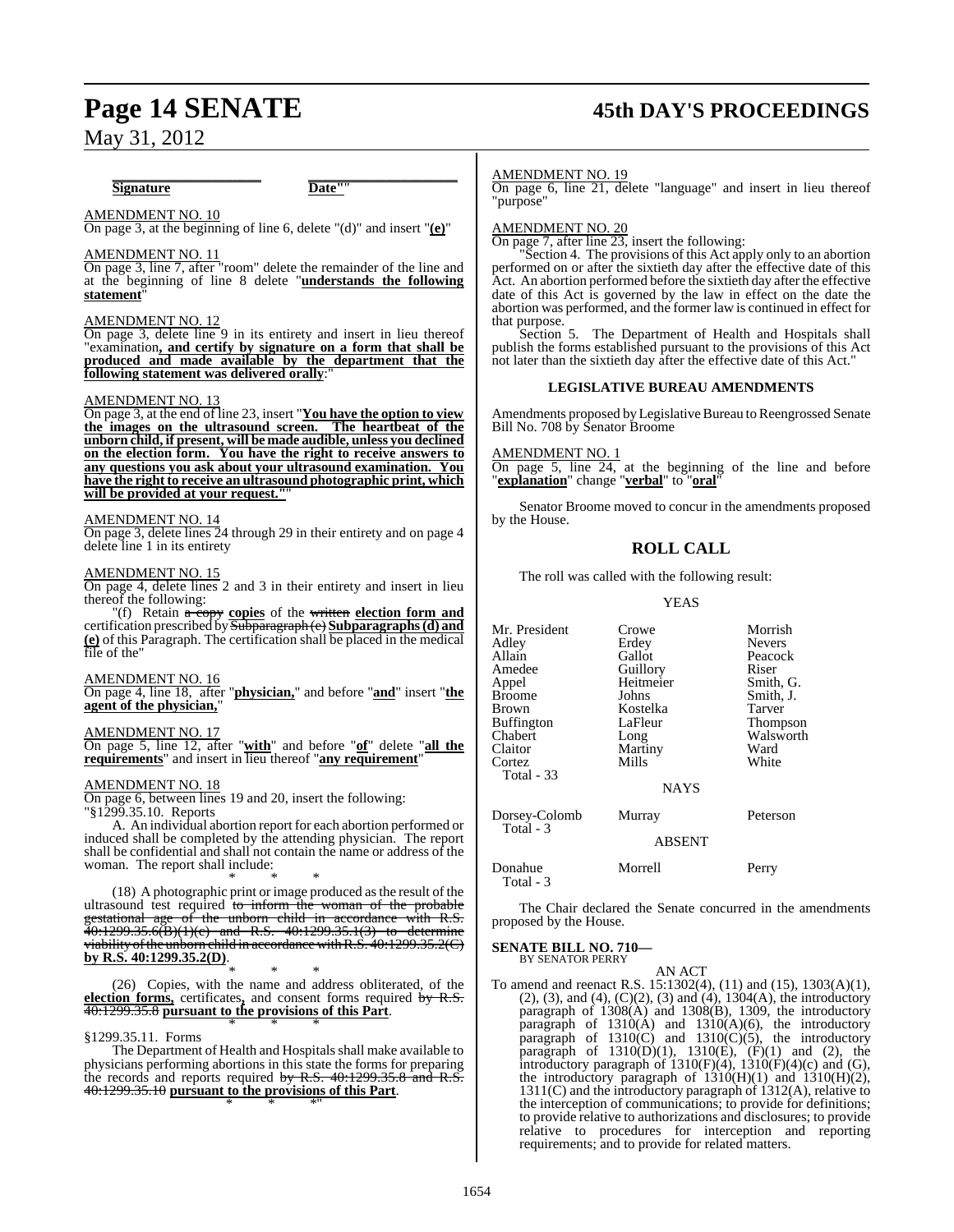## **45th DAY'S PROCEEDINGS Page 15 SENATE**

The bill was read by title. Returned from the House of Representatives with amendments:

#### **HOUSE COMMITTEE AMENDMENTS**

Amendments proposed by House Committee on Administration of Criminal Justice to Engrossed Senate Bill No. 710 by Senator Perry

AMENDMENT NO. 1 On page 2, line 28, after "for" delete the remainder of the line and insert "either of the following purposes:"

AMENDMENT NO. 2 On page 2, at the beginning of line 29, change "(i)" to "(a)"

AMENDMENT NO. 3 On page 3, at the beginning of line 1, change " $(ii)$ " to " $(b)$ "

#### **LEGISLATIVE BUREAU AMENDMENTS**

Amendments proposed by Legislative Bureau to Engrossed Senate Bill No. 710 by Senator Perry

AMENDMENT NO. 1 On page 1, line 6, following "and (2)," delete "the introductory paragraph of  $1310(F)(4)$ ,

AMENDMENT NO. 2 On page 1, line 16, following " $(F)(1)$  and  $(2)$ ," delete "the"

AMENDMENT NO. 3 On page 1, line 17, delete "introductory paragraph of 1310(F)(4),"

#### **HOUSE FLOOR AMENDMENTS**

Amendments proposed by Representative Johnson to Engrossed Senate Bill No. 710 by Senator Perry

#### AMENDMENT NO. 1

On page 1, line 8, after "1312(A)" delete the comma "," and delete the remainder of the line and insert: "and R.S. 33:2218.2(F)(2), relative to law enforcement; to provide for interception of communications; to provide for"

#### AMENDMENT NO. 2

On page 1, line 10, after "requirements;" and before "and" insert "to provide for supplemental compensation for certain law enforcement personnel;"

#### AMENDMENT NO. 3

F.

On page 10, after line 14, insert the following:

"Section 2. R.S.  $33:2218.2(F)(2)$  is hereby amended and reenacted to read as follows:

§2218.2. Rate of compensation; prior service; supplemental monthly compensation; police to receive additional

compensation \* \* \*

\* \* \*

(2) Notwithstanding any other provision of law to the contrary, the compensation for tribal officers of the Tunica-Biloxi Tribe of Louisiana shall be for no more than thirteen **twenty** such law enforcement officers.'

Senator Cortez moved to reject the amendments proposed by the House.

## **ROLL CALL**

The roll was called with the following result:

# May 31, 2012

#### YEAS

Mr. President Dorsey-Colomb Nevers<br>Adley Erdey Peacocl Buffington Long<br>
Chabert Martiny Claitor Mills Ward<br>Cortez Morrish White Cortez Morrish<br>Crowe Murray Murray

Adley Erdey Peacock<br>
Allain Gallot Peterson Peterson Amedee Guillory Riser<br>
Appel Heitmeier Smith, G. Heitmeier Smith, G.<br>Johns Smith, J. Brown Kostelka Tarver<br>Buffington Long Thompson Martiny Walsworth<br>
Mills Ward

ABSENT

NAYS

Donahue Morrell LaFleur Perry Total - 4

Broome

Total - 35

Total - 0

The Chair declared the Senate rejected the amendments proposed by the House.

#### **SENATE BILL NO. 733—** BY SENATOR CHABERT

AN ACT

To amend and reenact R.S.  $56:578.2(A)$ ,  $(B)$ ,  $(C)$ , and  $(D)$  and to enact R.S. 56:578.2(F), relative to the Louisiana Seafood Promotion and Marketing Board; to provide for its membership; to provide for the election of its officers; to provide for certain term limits for officers; to provide certain requirements, terms, and conditions; and to provide for related matters.

The bill was read by title. Returned from the House of Representatives with amendments:

#### **LEGISLATIVE BUREAU AMENDMENTS**

Amendments proposed by Legislative Bureau to Reengrossed Senate Bill No. 733 by Senator Chabert

#### AMENDMENT NO. 1

On page 4, line 22, following "**pursuant to**" delete "**R.S.**"

AMENDMENT NO. 2 On page 4, line 23, delete "**56:578.2(A)(2)(a),(b), and (3)(b) and (h)**" and insert "**Subparagraphs (A)(2)(a) and (b), and (A)(3)(b) and (h) of this Section**"

#### AMENDMENT NO. 3

On page 4, line 24, following "**pursuant to**" delete "**R.S.**"

AMENDMENT NO. 4

On page 4, line 25, delete "**56:578.2(A)(2)(c),(3)(e),(f), and (g)**" and insert "**Subparagraphs (A)(2)(c), (A)(3)(e),(f), and (g) of this Section**"

AMENDMENT NO. 5 On page 4, line 26, following "**pursuant to**" delete "**R.S.**"

AMENDMENT NO. 6 On page 4, line 27, delete "**56:578.2(A)(2)(d),(e), (3)(a), (c), and (d)**" and insert "**Subparagraphs(A)(2)(d) and (e) and (A)(3)(a),(c), and (d) of this Section**"

#### **HOUSE FLOOR AMENDMENTS**

Amendments proposed by Representatives St. Germain, Harrison, and Lambert to Reengrossed Senate Bill No. 733 by Senator Chabert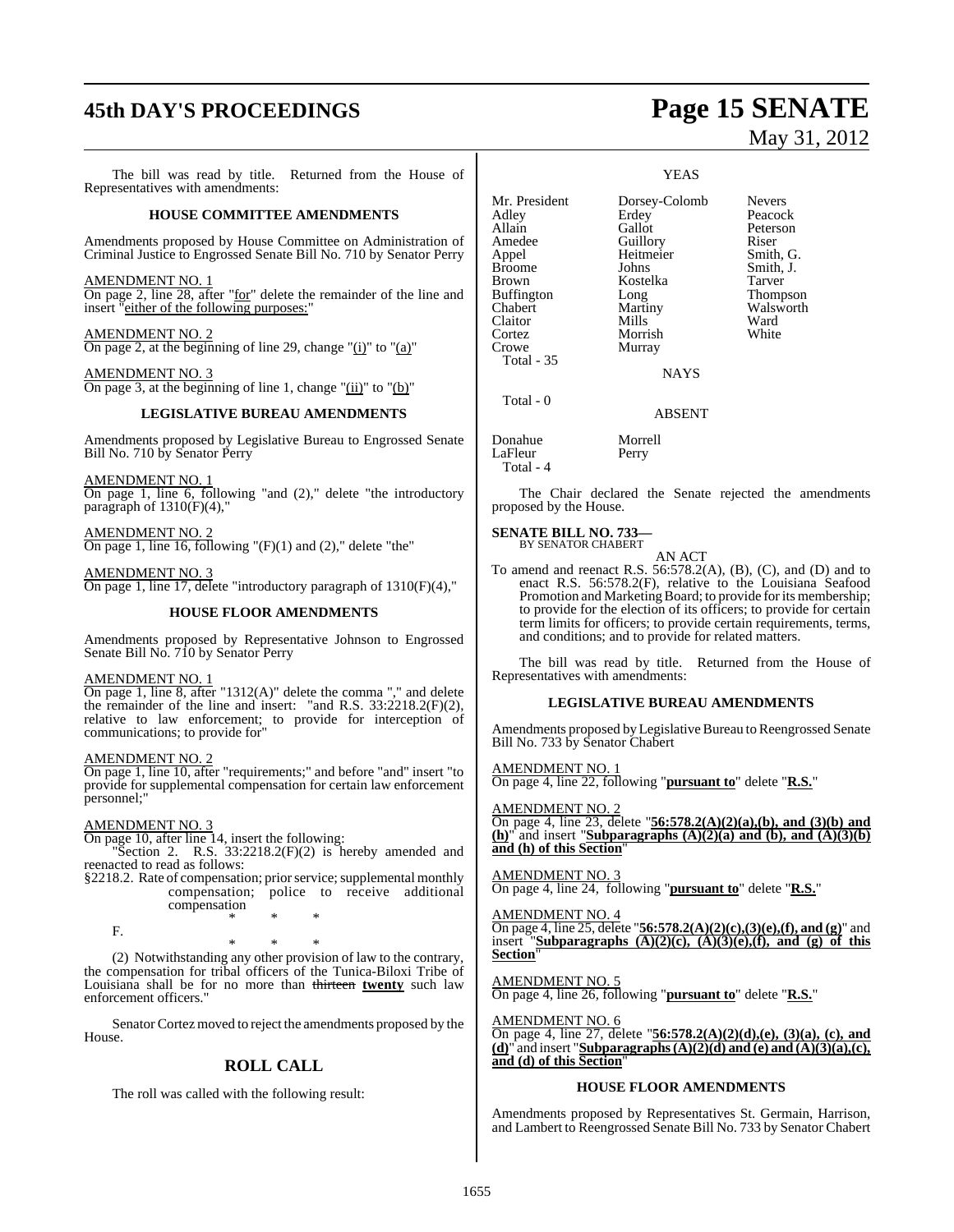#### AMENDMENT NO. 1

On page 2, at the end of line 11, add the following: "**The appointment shall rotate between a farmer, a harvester, and a** processor.

#### AMENDMENT NO. 2

On page 2, line 17, after "**buyer**" delete the remainder of the line and delete line 18 in its entirety and insert a period "."

#### AMENDMENT NO. 3

On page 2, at the end of line 22, add the following: "**The appointment shall rotate between a harvester and a processor.**"

#### AMENDMENT NO. 4

On page 3, line 1, after "shall" delete the remainder of the line and delete lines 2 and 3 in their entirety and insert "represent the wild catfish industry. **The appointment shall rotate between a farmer, a harvester, and a processor.**"

#### AMENDMENT NO. 5

On page 3, line 5, after "shall" delete the remainder of the line and delete lines 6 and 7 in their entirety and insert "represent the alligator industry. **The appointment shall rotate between a farmer, a harvester, and a processor.**"

#### AMENDMENT NO. 6

On page 3, line 12, change "**calendar**" to "**state fiscal**"

#### AMENDMENT NO. 7

On page 3, line 18, after "**terms.**" delete the remainder of the line and delete line 19 in its entirety and insert in lieu thereof the following: "**No chairman shall serve as vice chairman in the term following** his term as chairman. The board may

#### AMENDMENT NO. 8

On page 4, at the end of line 7, delete the period "**.**" and add a semicolon "**;**" and the following: "**however, the members may receive the same reimbursement for travel expenses for attending** meetings as is allowed for state employee travel.

#### AMENDMENT NO. 9

On page 4, line 12, change "**calendar**" to "**state fiscal**"

#### AMENDMENT NO. 10

On page 4, line 17, change "**calendar**" to "**fiscal**" in both instances

AMENDMENT NO. 11 On page 4, line 29, change "**three**" to "**four**"

Senator Chabert moved to concur in the amendments proposed by the House.

## **ROLL CALL**

The roll was called with the following result:

#### YEAS

| Mr. President     | Dorsey-Colomb  | <b>Nevers</b>   |
|-------------------|----------------|-----------------|
| Adley             | Erdey          | Peacock         |
| Allain            | Gallot         | Perry           |
| Amedee            | Guillory       | Peterson        |
| Appel             | Heitmeier      | Riser           |
| <b>Broome</b>     | Johns          | Smith, G.       |
| <b>Brown</b>      | Kostelka       | Smith, J.       |
| <b>Buffington</b> | LaFleur        | Tarver          |
| Chabert           | Long           | <b>Thompson</b> |
| Claitor           | Martiny        | Walsworth       |
| Cortez            | Mills          | Ward            |
| Crowe             | Murray         | White           |
| Total - 36        |                |                 |
|                   | <b>ATA 370</b> |                 |

NAYS

Total - 0

## **Page 16 SENATE 45th DAY'S PROCEEDINGS**

#### ABSENT

Donahue Morrell Morrish Total - 3

The Chair declared the Senate concurred in the amendments proposed by the House.

#### **Senate Bills and Joint Resolutions Returned from the House of Representatives with Amendments, Subject to Call**

#### **Called from the Calendar**

Senator Ward asked that Senate Bill No. 386 be called from the Calendar.

#### **SENATE BILL NO. 386—** BY SENATOR WARD

AN ACT

To amend and reenact R.S. 23:1201(E), relative to timely payment of medical bills; to provide for a shorter time frame for timely payment for providers who utilize the electronic billing rules and regulations; and to provide for related matters.

The bill was read by title. Returned from the House of Representatives with amendments:

#### **HOUSE COMMITTEE AMENDMENTS**

Amendments proposed by House Committee on Labor and Industrial Relations to Reengrossed Senate Bill No. 386 by Senator Ward

#### AMENDMENT NO. 1

On page 1, line 17, after "**receives**" delete the remainder of the line and insert "**a complete electronic medical bill, as defined by rules promulgated by the Louisiana Workforce Commission**."

#### AMENDMENT NO. 2

On page 2, after line 1, insert the following: Section 2. This Act shall become effective on July 1, 2013."

#### **HOUSE FLOOR AMENDMENTS**

Amendments proposed by Representative Broadwater to Reengrossed Senate Bill No. 386 by Senator Ward

#### AMENDMENT NO. 1

On page 1, line 2, after "R.S. 23:1201(E)" and before the comma "," insert "and to enact R.S. 23:1203.2(D)"

#### AMENDMENT NO. 2

On page 1, line 4, after "regulations;" and before "and" insert "to provide relative to the adoption of rules and regulations relative to medical billing and payment;"

#### AMENDMENT NO. 3

On page 1, line 6, after "reenacted" delete the remainder of the line and insert "and R.S. 23:1203.2(D) is hereby enacted to read as follows:"

#### AMENDMENT NO. 4

On page 2, after line 1, add the following: "§1203.2. Electronic medical billing and payment

\* \* \* D. Nothing shall prohibit the director from promulgating and adopting rules and regulations, in accordance with the Administrative Procedure Act, R.S. 49:950 et seq., regarding the development and implementation of a centralized data warehouse for the collection of medical billing and payment data.

Senator Ward moved to concur in the amendments proposed by the House.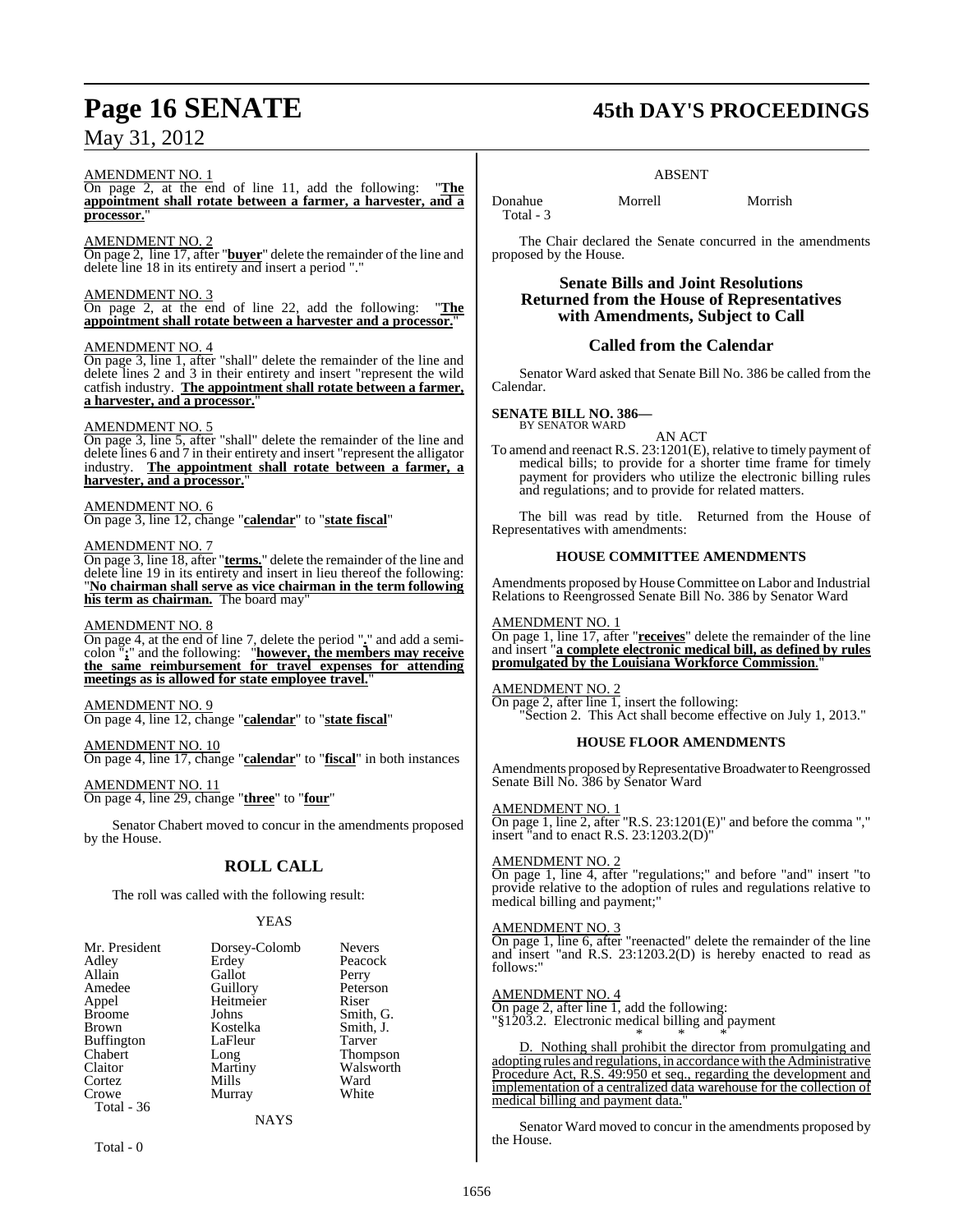## **ROLL CALL**

The roll was called with the following result:

#### YEAS

| Mr. President     | Erdey     | <b>Nevers</b> |
|-------------------|-----------|---------------|
| Adley             | Gallot    | Peacock       |
| Allain            | Guillory  | Perry         |
| Amedee            | Heitmeier | Peterson      |
| Appel             | Johns     | Riser         |
| <b>Broome</b>     | Kostelka  | Smith, G.     |
| <b>Brown</b>      | LaFleur   | Smith, J.     |
| <b>Buffington</b> | Long      | Tarver        |
| Chabert           | Martiny   | Thompson      |
| Claitor           | Mills     | Walsworth     |
| Cortez            | Morrell   | Ward          |
| Crowe             | Morrish   | White         |
| Dorsey-Colomb     | Murray    |               |
| Total - 38        |           |               |
|                   | NAYS      |               |

Donahue Total - 1

Total - 0

The Chair declared the Senate concurred in the amendments proposed by the House.

ABSENT

#### **Privilege Report of the Legislative Bureau**

May 31, 2012

To the President and Members of the Senate:

I am directed by your Legislative Bureau to submit the following report:

The following bills are approved as to construction and duplication.

#### **HOUSE BILL NO. 988—** BY REPRESENTATIVE JONES

AN ACT

To amend and reenact R.S. 11:2257(C), relative to the Firefighters' Retirement System; to provide for a five-year deferred retirement option plan period for certain members; to provide for qualifications; to authorize an extension of the period for members currently in the plan; and to provide for related matters.

Reported without amendments.

Respectfully submitted, DANIEL R. MARTINY Chairman

#### **Adoption of Legislative Bureau Report**

On motion of Senator Martiny, the Bills and Joint Resolutions were read by title and passed to a third reading.

#### **House Concurrent Resolutions on Second Reading Reported by Committees**

## **45th DAY'S PROCEEDINGS Page 17 SENATE** May 31, 2012

## **HOUSE CONCURRENT RESOLUTION NO. 107—** BY REPRESENTATIVE HOFFMANN

A CONCURRENT RESOLUTION

To urge and request the House Committee on House and Governmental Affairs and the Senate Committee on Senate and Governmental Affairs to meet and function as a joint committee to study financial disclosure and ethics training requirements for the calendar year in which the terms of office end for elected officials whose terms end early in the calendar year.

Reported favorably by the Committee on Senate and Governmental Affairs.

The resolution was read by title. Senator Kostelka moved to concur in the House Concurrent Resolution.

#### **ROLL CALL**

The roll was called with the following result:

#### YEAS

Mr. President Erdey Nevers<br>Adley Gallot Peacoc Adley Gallot Peacock<br>Allain Guillory Perry Allain Cuillory Perry<br>Amedee Heitmeier Peterson Heitmeier Peters<br>Johns Riser Appel Johns<br>Broome Kostelka Broome Kostelka Smith, G.<br>Brown LaFleur Smith, J. LaFleur Smith, J.<br>Long Tarver Buffington Chabert Martiny Thompson Claitor Mills Walsworth<br>
Cortez Morrell Ward Cortez Morrell Ward Morrish<br>Murray Dorsey-Colomb Total - 38 **NAYS** 

Total - 0

ABSENT

The Chair declared the Senate concurred in the House Concurrent Resolution and ordered it returned to the House.

#### **House Bills and Joint Resolutions on Third Reading and Final Passage**

**HOUSE BILL NO. 183—** BY REPRESENTATIVE LEGER

AN ACT

To amend and reenact R.S. 27:247 and 270(A)(3)(a), relative to the casino support services contract; to provide for the funding of such contract; to establish the Casino Support Services Fund as a special treasury fund; to provide for uses of monies in the fund; to provide for an effective date; and to provide for related matters.

The bill was read by title. Senator Murray moved the final passage of the bill.

#### **ROLL CALL**

The roll was called with the following result:

| Mr. President | Erdey     | <b>Nevers</b> |
|---------------|-----------|---------------|
| Adley         | Gallot    | Peacock       |
| Allain        | Guillory  | Perry         |
| Amedee        | Heitmeier | Peterson      |
| Appel         | Johns     | Riser         |

Donahue Total - 1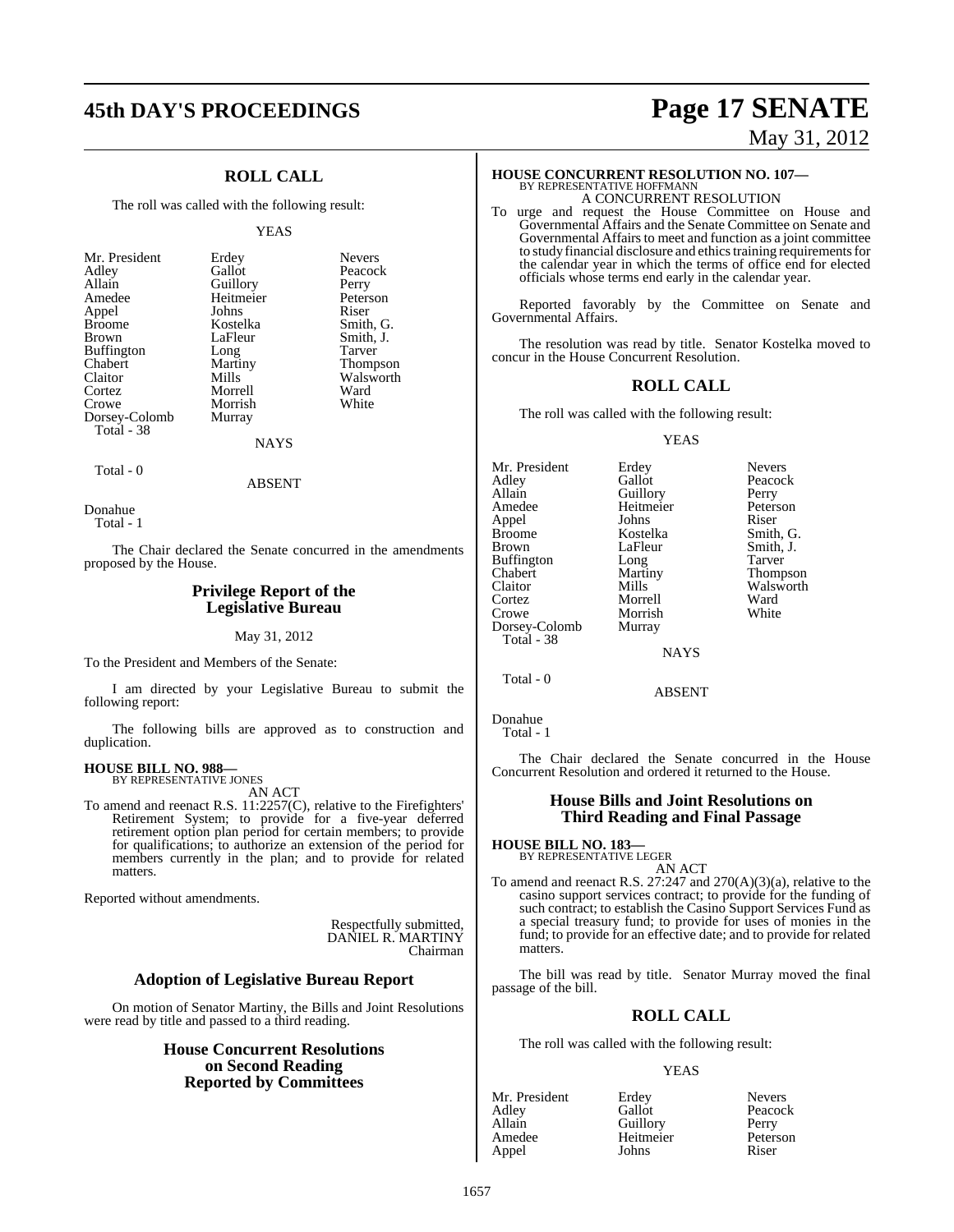Broome Kostelka Smith, G.<br>Brown LaFleur Smith, J. Buffington Long<br>Chabert Martiny Chabert Martiny Thompson Cortez Morrell Ward<br>Crowe Morrish White Dorsey-Colomb Total - 38

LaFleur Smith, J.<br>Long Tarver Morrish<br>Murray

**NAYS** 

Walsworth<br>Ward

Total - 0

ABSENT

#### Donahue Total - 1

The Chair declared the bill was passed and ordered it returned to the House. Senator Murray moved to reconsider the vote by which the bill was passed and laid the motion on the table.

#### **HOUSE BILL NO. 203—**

- BY REPRESENTATIVE LEGER AN ACT
- To amend and reenact R.S. 27:247, relative to the casino support services contract; to provide for compensation to the parish for providing support services; to provide for an effective date; and to provide for related matters.

The bill was read by title. Senator Murray moved the final passage of the bill.

## **ROLL CALL**

The roll was called with the following result:

#### YEAS

| Mr. President<br>Adley<br>Allain<br>Amedee<br>Appel<br><b>Broome</b><br><b>Brown</b><br>Buffington<br>Chabert<br>Claitor | Erdey<br>Gallot<br>Guillory<br>Heitmeier<br>Johns<br>Kostelka<br>LaFleur<br>Long<br>Martiny<br>Mills | Peacock<br>Perry<br>Peterson<br>Riser<br>Smith, G.<br>Smith, J.<br>Tarver<br>Thompson<br>Walsworth<br>Ward |
|--------------------------------------------------------------------------------------------------------------------------|------------------------------------------------------------------------------------------------------|------------------------------------------------------------------------------------------------------------|
|                                                                                                                          |                                                                                                      |                                                                                                            |
| Cortez<br>Crowe                                                                                                          | Morrish<br>Murray                                                                                    | White                                                                                                      |
| Dorsey-Colomb<br>Total - 37                                                                                              | <b>Nevers</b>                                                                                        |                                                                                                            |
|                                                                                                                          | NAYS                                                                                                 |                                                                                                            |

Total - 0

#### ABSENT

Donahue Morrell Total - 2

The Chair declared the bill was passed and ordered it returned to the House. Senator Murray moved to reconsider the vote by which the bill was passed and laid the motion on the table.

## **HOUSE BILL NO. 370—** BY REPRESENTATIVE HOFFMANN

AN ACT

To enact R.S. 40:1094, relative to prenatal addiction; to provide for the convening of a multidisciplinary team by a district attorney in parishes with certain population ranges regarding the disposition of casesinvolving pregnant women who test positive for controlled dangerous substances while under arrest; to provide for the makeup of the multidisciplinary team; to provide for the term of members of the multidisciplinary team; to provide for definitions; and to provide for related matters.

# **Page 18 SENATE 45th DAY'S PROCEEDINGS**

The bill was read by title. Senator Kostelka moved the final passage of the bill.

## **ROLL CALL**

The roll was called with the following result:

#### YEAS

| Mr. President<br>Adley<br>Amedee<br>Appel<br><b>Broome</b><br><b>Brown</b> | Gallot<br>Guillory<br>Heitmeier<br>Johns<br>Kostelka<br>LaFleur | Peacock<br>Perry<br>Peterson<br>Riser<br>Smith, G.<br>Smith, J. |
|----------------------------------------------------------------------------|-----------------------------------------------------------------|-----------------------------------------------------------------|
|                                                                            |                                                                 | Tarver                                                          |
| <b>Buffington</b>                                                          | Long                                                            |                                                                 |
| Chabert                                                                    | Martiny                                                         | Thompson                                                        |
| Claitor                                                                    | Mills                                                           | Walsworth                                                       |
| Cortez                                                                     | Morrell                                                         | Ward                                                            |
| Crowe                                                                      | Morrish                                                         | White                                                           |
| Dorsey-Colomb                                                              | Murray                                                          |                                                                 |
| Erdey                                                                      | <b>Nevers</b>                                                   |                                                                 |
| Total - 37                                                                 |                                                                 |                                                                 |
|                                                                            | <b>NAYS</b>                                                     |                                                                 |
| Total - 0                                                                  |                                                                 |                                                                 |
|                                                                            | ABSENT                                                          |                                                                 |

Allain Donahue Total - 2

The Chair declared the bill was passed and ordered it returned to the House. Senator Kostelka moved to reconsider the vote by which the bill was passed and laid the motion on the table.

# **HOUSE BILL NO. 701—** BY REPRESENTATIVE GAROFALO

AN ACT

To amend and reenact R.S. 38:330.7, relative to police officers for the Southeast Louisiana Flood Protection Authorities; to authorize the employment of a superintendent by the Southeast Flood Protection Authority - East; to provide for such superintendent's powers and authority; to authorize the use of police security personnel from one levee district within another under certain circumstances; and to provide for related matters.

On motion of Senator Broome, the bill was read by title and returned to the Calendar, subject to call.

#### **HOUSE BILL NO. 741—**

BY REPRESENTATIVE BROADWATER AND SENATOR MILLS AN ACT

To enact R.S. 39:88.3, relative to the Louisiana Collection Policy and Procedure Act; to provide for the sale or securitization of longterm delinquent accounts receivable and other obligations due to the state; to provide for selling or securitizing certain percentages in 2013 and 2014; to provide for reporting results of such sale or securitization; to direct the Louisiana State Law Institute to redesignate the provisions of R.S. 39:88.3 and 88.4 as R.S. 39:88.4 and 88.5; to provide for exceptions; and to provide for related matters.

The bill was read by title. Senator Riser moved the final passage of the bill.

## **ROLL CALL**

The roll was called with the following result:

| Mr. President | Erdev    | Murray        |
|---------------|----------|---------------|
| Adley         | Gallot   | <b>Nevers</b> |
| Amedee        | Guillory | Peacock       |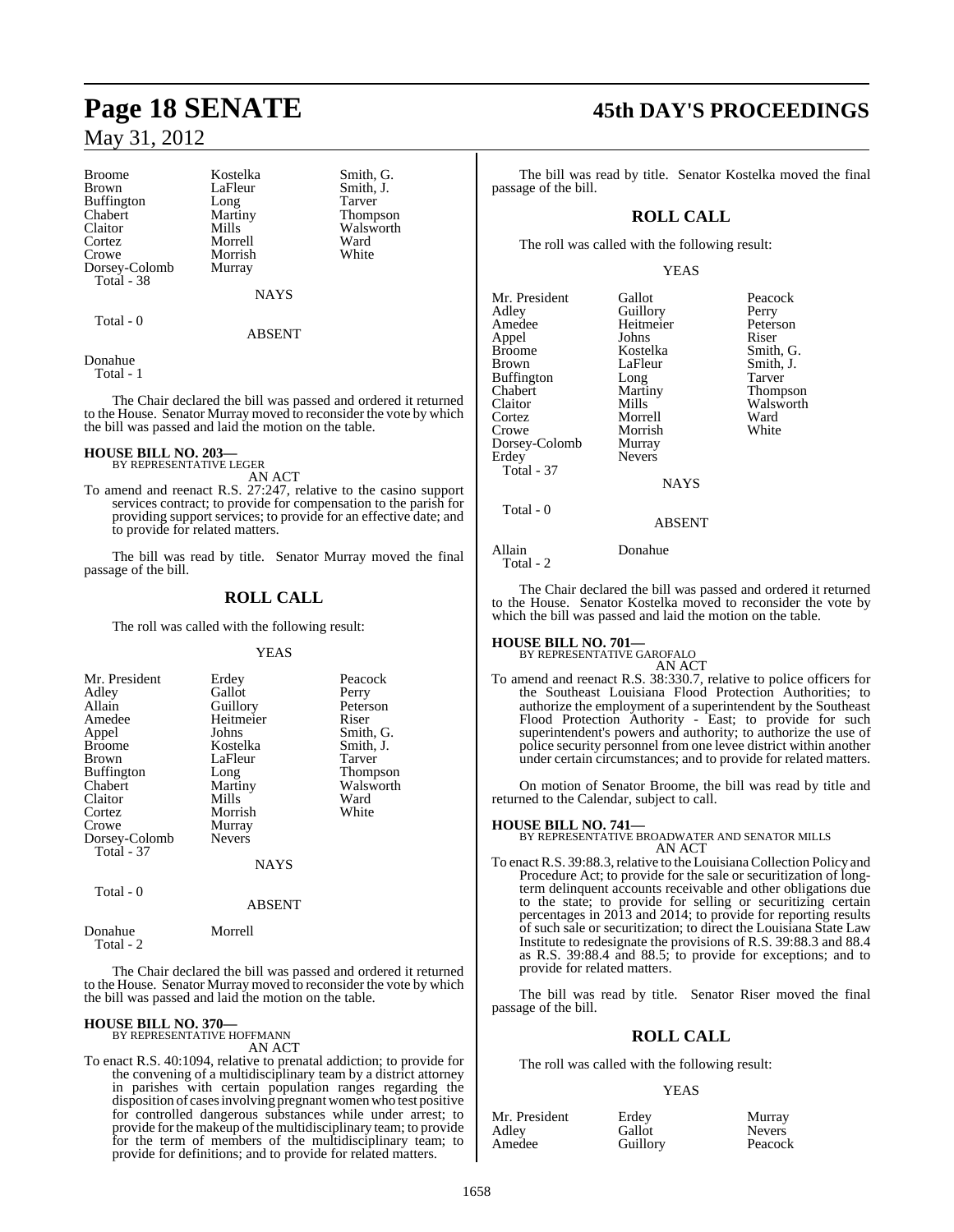# **45th DAY'S PROCEEDINGS Page 19 SENATE**

| Appel         | Heitmeier     | Perry           |
|---------------|---------------|-----------------|
| <b>Broome</b> | Johns         | Riser           |
| <b>Brown</b>  | Kostelka      | Smith, G.       |
| Buffington    | LaFleur       | Smith, J.       |
| Chabert       | Long          | Tarver          |
| Claitor       | Martiny       | <b>Thompson</b> |
| Cortez        | Mills         | Walsworth       |
| Crowe         | Morrell       | Ward            |
| Dorsey-Colomb | Morrish       | White           |
| Total $-36$   |               |                 |
|               | <b>NAYS</b>   |                 |
| Total - 0     |               |                 |
|               | <b>ABSENT</b> |                 |

| Allain    | Donahue | Peterson |
|-----------|---------|----------|
| Total - 3 |         |          |

The Chair declared the bill was passed and ordered it returned to the House. Senator Riser moved to reconsider the vote by which the bill was passed and laid the motion on the table.

**HOUSE BILL NO. 810—** BY REPRESENTATIVE JAMES AND SENATORS BROOME AND DORSEY-COLOMB AN ACT

To enact R.S. 42:456(A)(3), relative to permitted payroll withholdings for public employees; to provide authority for certain payroll deductions; to provide for an effective date; and to provide for related matters.

The bill was read by title. Senator Broome moved the final passage of the bill.

#### **ROLL CALL**

The roll was called with the following result:

#### YEAS

| Mr. President<br>Adley<br>Allain<br>Amedee<br>Appel<br><b>Broome</b><br><b>Brown</b><br><b>Buffington</b><br>Chabert<br>Claitor<br>Cortez<br>Crowe | Erdey<br>Gallot<br>Guillory<br>Heitmeier<br>Johns<br>Kostelka<br>LaFleur<br>Long<br>Martiny<br>Mills<br>Morrish<br>Murray | Peacock<br>Perry<br>Peterson<br>Riser<br>Smith, G.<br>Smith, J.<br>Tarver<br>Thompson<br>Walsworth<br>Ward<br>White |
|----------------------------------------------------------------------------------------------------------------------------------------------------|---------------------------------------------------------------------------------------------------------------------------|---------------------------------------------------------------------------------------------------------------------|
| Dorsey-Colomb<br><b>Total - 37</b><br>Total - 0                                                                                                    | <b>Nevers</b><br><b>NAYS</b>                                                                                              |                                                                                                                     |

#### ABSENT

Donahue Morrell Total - 2

The Chair declared the bill was passed and ordered it returned to the House. Senator Broome moved to reconsider the vote by which the bill was passed and laid the motion on the table.

#### **HOUSE BILL NO. 812—**

BY REPRESENTATIVES CHAMPAGNE, BARRAS, BERTHELOT,<br>GAROFALO, GISCLAIR, GREENE, GUINN, HENSGENS, HUNTER,<br>HUVAL,GIRODJACKSON,JONES,NANCYLANDRY,LEGER,MILLER,<br>ORTEGO, PIERRE, SCHEXNAYDER, ST. GERMAIN, THIERRY,<br>WHITNEY,ANDWILLMOT

## A JOINT RESOLUTION

Proposing to add Article VII, Section 10.2(G) of the Constitution of Louisiana, to provide for the deposit of any monies received by the state from violations of federal and state environmental and

# May 31, 2012

water quality laws associated with the Deepwater Horizon oil spill into the Coastal Protection and Restoration Fund; to provide for submission of the proposed amendment to the electors; and to provide for related matters.

On motion of Senator Broome, the bill was read by title and returned to the Calendar, subject to call.

**HOUSE BILL NO. 906—** BY REPRESENTATIVE GAINES

AN ACT To amend and reenact R.S. 33:4780.46(A)(2), relative to zoning boards of adjustment; to provide relative to the membership of any such board in certain parishes; to provide for the appointment of additional members to any such board; to provide relative to the terms and qualifications of board members; and to provide for related matters.

The bill was read by title. Senator Gary Smith moved the final passage of the bill.

#### **ROLL CALL**

The roll was called with the following result:

#### YEAS

Mr. President Erdey Nevers<br>Adley Gallot Peacoc Adley Gallot Peacock Guillory Amedee Heitmeier Peterson<br>
Appel Johns Riser Appel Johns<br>Broome Kostelka Broome Kostelka Smith, G.<br>Brown I.aFleur Smith, J. Buffington Long<br>Chabert Martiny Chabert Martiny Thompson Claitor Mills Walsworth<br>
Cortez Morrell Ward Crowe Morrish<br>Dorsey-Colomb Murray Dorsey-Colomb Total - 38

LaFleur Smith,<br>
Long Tarver Morrell Ward<br>
Morrish White

**NAYS** 

ABSENT

Donahue

Total - 0

Total - 1

The Chair declared the bill was passed and ordered it returned to the House. Senator Gary Smith moved to reconsider the vote by which the bill was passed and laid the motion on the table.

## **HOUSE BILL NO. 1092—** BY REPRESENTATIVE FANNIN

AN ACT To amend and reenact R.S. 47:1621(D)(1), relative to the payment of tax refunds; to authorize the payment of refunds for overpayments by means of a debit card under certain circumstances; and to provide for related matters.

The bill was read by title. Senator Kostelka moved the final passage of the bill.

## **ROLL CALL**

The roll was called with the following result:

| Mr. President | Erdey     | <b>Nevers</b> |
|---------------|-----------|---------------|
| Adley         | Gallot    | Peacock       |
| Allain        | Guillory  | Perry         |
| Amedee        | Heitmeier | Peterson      |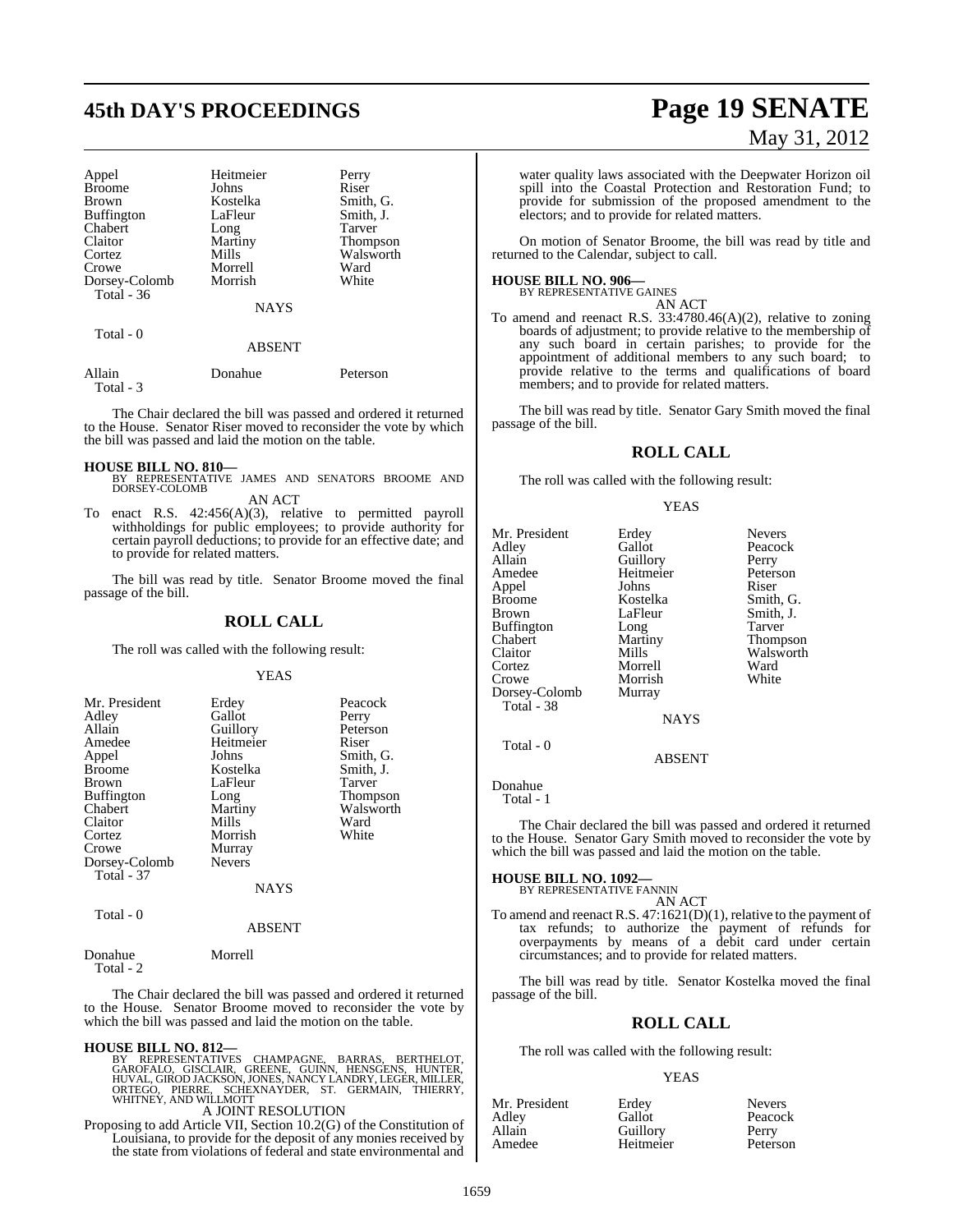Appel Johns Riser<br>Broome Kostelka Smith Broome Kostelka Smith, G.<br>Brown LaFleur Smith, J. Buffington Long<br>Chabert Martiny Claitor Mills Walsworth<br>
Cortez Morrell Ward Cortez Morrell Ward Dorsey-Colomb Murray Total - 38

Morrish

Smith, J.<br>Tarver Martiny Thompson<br>Mills Walsworth

Total - 0

NAYS ABSENT

#### Donahue

Total - 1

The Chair declared the bill was passed and ordered it returned to the House. Senator Kostelka moved to reconsider the vote by which the bill was passed and laid the motion on the table.

## **HOUSE BILL NO. 1131—** BY REPRESENTATIVE PEARSON

AN ACT

To amend and reenact R.S. 11:102(B)(1), (2)(introductory paragraph), (b)(introductory paragraph) and (ii), and (c),  $(3)(a)$ and  $\overline{d}$ ) $\overline{v}$  (vii),  $\overline{u}$ ), and  $\overline{u}$  (5) $\overline{u}$ ) and to enact R.S. 11:102 $\overline{u}$ ), relative to employer contribution rates for the Teachers' Retirement SystemofLouisiana; to provide for calculation of individualized employer contribution rates for classes of employees; to provide for system valuations; and to provide for related matters.

The bill was read by title. Senator Guillory moved the final passage of the bill.

#### **ROLL CALL**

The roll was called with the following result:

#### YEAS

| Mr. President     | Erdey         | Peacock   |
|-------------------|---------------|-----------|
| Adley             | Guillory      | Perry     |
| Allain            | Heitmeier     | Peterson  |
| Amedee            | Johns         | Riser     |
| Appel             | Kostelka      | Smith, G. |
| <b>Broome</b>     | LaFleur       | Smith, J. |
| Brown             | Long          | Tarver    |
| <b>Buffington</b> | Martiny       | Thompson  |
| Chabert           | Mills         | Walsworth |
| Claitor           | Morrell       | Ward      |
| Cortez            | Morrish       | White     |
| Crowe             | Murray        |           |
| Dorsey-Colomb     | <b>Nevers</b> |           |
| <b>Total - 37</b> |               |           |
|                   | <b>NAYS</b>   |           |
| Total - 0         |               |           |
|                   | <b>ABSENT</b> |           |

Donahue Gallot Total - 2

The Chair declared the bill was passed and ordered it returned to the House. Senator Guillory moved to reconsider the vote by which the bill was passed and laid the motion on the table.

#### **HOUSE BILL NO. 1189— (Substitute for HouseBill No. 892 by Representative Hodges)** BY REPRESENTATIVE HODGES

AN ACT

To enact R.S. 32:1717(D), relative to motor vehicles; to provide that certain operators of car carriers are not required to have certain license plates or insurance; and to provide for related matters.

## **Page 20 SENATE 45th DAY'S PROCEEDINGS**

The bill was read by title. Senator Erdey moved the final passage of the bill.

## **ROLL CALL**

The roll was called with the following result:

#### YEAS

| Mr. President<br>Adley<br>Allain<br>Amedee<br>Appel<br><b>Broome</b><br><b>Brown</b><br><b>Buffington</b><br>Chabert<br>Claitor<br>Cortez | Dorsey-Colomb<br>Erdey<br>Gallot<br>Guillory<br>Heitmeier<br>Johns<br>Kostelka<br>LaFleur<br>Long<br>Martiny<br>Mills | Murray<br><b>Nevers</b><br>Peacock<br>Perry<br>Peterson<br>Riser<br>Smith, G.<br>Smith, J.<br>Tarver<br><b>Thompson</b><br>Walsworth |
|-------------------------------------------------------------------------------------------------------------------------------------------|-----------------------------------------------------------------------------------------------------------------------|--------------------------------------------------------------------------------------------------------------------------------------|
| Crowe                                                                                                                                     | Morrell                                                                                                               | Ward                                                                                                                                 |
| Donahue<br>Total - 39                                                                                                                     | Morrish                                                                                                               | White                                                                                                                                |
|                                                                                                                                           | NAYS                                                                                                                  |                                                                                                                                      |

ABSENT

#### Total - 0

Total - 0

The Chair declared the bill was passed and ordered it returned to the House. Senator Erdey moved to reconsider the vote by which the bill was passed and laid the motion on the table.

# **HOUSE BILL NO. 1209— (Substitute for House Bill No. 312**

**by Representative Richard)**<br>BERTHELOT, BILLIOT, WESLEY BISHOP, BROADD, BADON, BERTHELOT, BILLIOT, WESLEY BISHOP, BROADWATER, HENRY<br>BURNS, BURRELL, CARMODY, CARTER, CHAMPAGNE, CHANEY,<br>COX, DIXON, EDWARDS, GAINES, GISCLAIR, AN ACT

To amend and reenact R.S. 17:416(A)(2)(c) and 416.2(A) and (D) and to repeal R.S. 17:416.2(B) and (F), relative to students suspended or expelled from school; to provide relative to placement of students in alternative education programs; to require attendance of students placed in alternative schools or alternative education programs; to require parents, tutors, and guardians of the students to assure attendance, and to provide for enforcement and penalties for violations; to provide relative to such programs, including provisions for agreements for provision of education services to certain students; to remove the exclusion of certain students from the requirement for supervision of expelled and suspended students; to repeal provisions relative to waivers from a requirement for alternative education programs and provisions prohibiting return of certain students to alternative education programs; and to provide for related matters.

#### **Floor Amendments**

Senator Appel proposed the following amendments.

#### **SENATE FLOOR AMENDMENTS**

Amendments proposed by Senator Appel to Reengrossed House Bill No. 1209 by Representative Richard

#### AMENDMENT NO. 1

On page 4, line 6, change "drop" to "dropping"

On motion of Senator Appel, the amendments were adopted.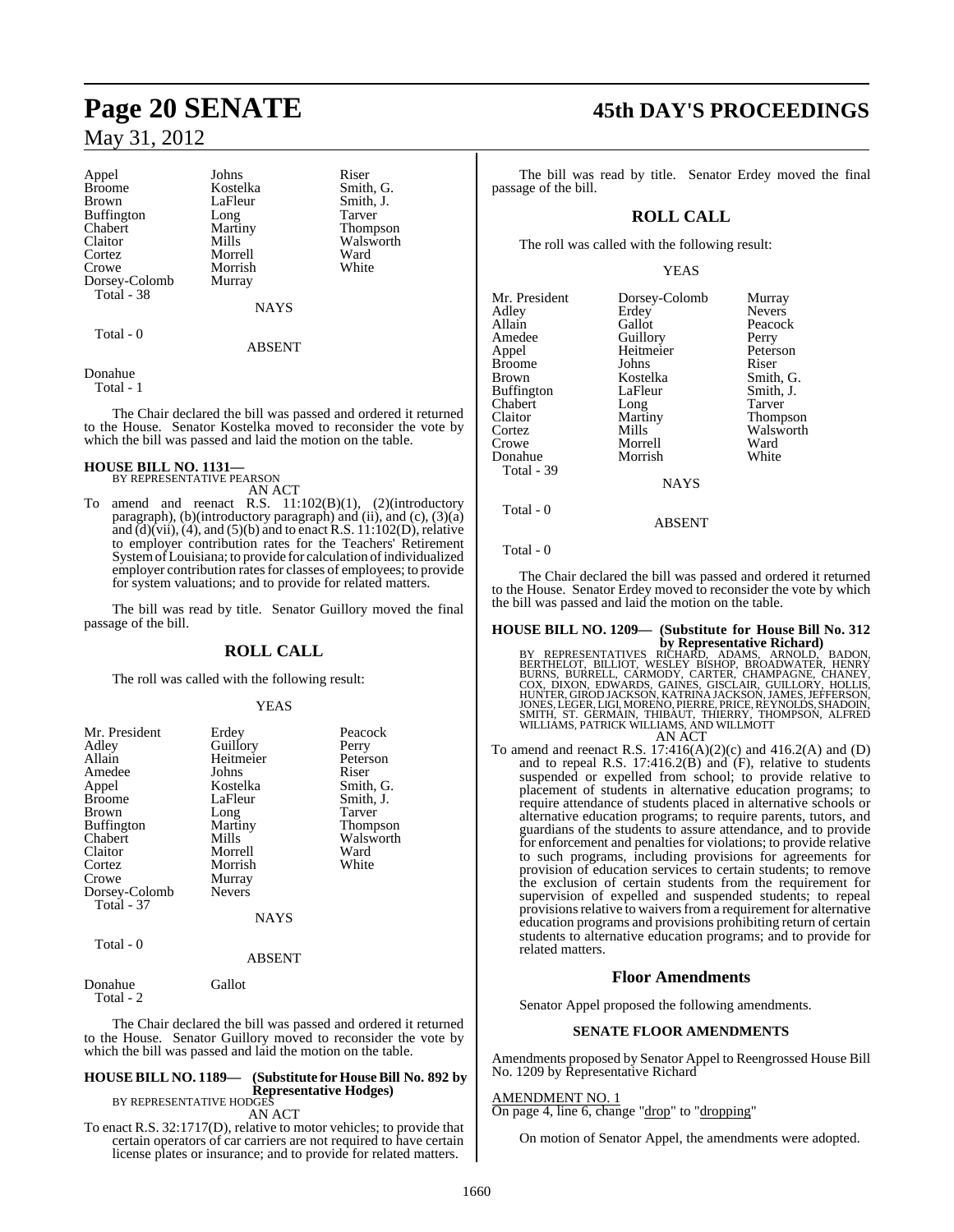## **45th DAY'S PROCEEDINGS Page 21 SENATE**

# May 31, 2012

The bill was read by title. Senator Appel moved the final passage of the amended bill.

### **ROLL CALL**

The roll was called with the following result:

#### YEAS

Peacock Perry Peterson

Smith, G. Smith, J. Tarver Thompson Walsworth Ward White

| Mr. President     | Erdey     | <b>Nevers</b> |
|-------------------|-----------|---------------|
| Adley             | Gallot    | Peacoc        |
| Allain            | Guillory  | Perry         |
| Amedee            | Heitmeier | Peterso       |
| Appel             | Johns     | Riser         |
| <b>Broome</b>     | Kostelka  | Smith,        |
| Brown             | LaFleur   | Smith,        |
| <b>Buffington</b> | Long      | Tarver        |
| Chabert           | Martiny   | Thomp         |
| Claitor           | Mills     | Walsw         |
| Cortez            | Morrell   | Ward          |
| Crowe             | Morrish   | White         |
| Donahue           | Murray    |               |
| Total - 38        |           |               |
|                   | NAYS      |               |

Total - 0

#### ABSENT

Dorsey-Colomb Total - 1

The Chair declared the amended bill was passed and ordered it returned to the House. Senator Appel moved to reconsider the vote by which the bill was passed and laid the motion on the table.

#### **HOUSE BILL NO. 1212— (Substitute for HouseBill No. 935 by Representative St. Germain)** BY REPRESENTATIVE ST. GERMAIN

AN ACT

To enact R.S. 47:820.5.8, Chapter 2 of Subtitle VIII of Title 47 of the Louisiana Revised Statutes of 1950, to be comprised of R.S. 47:7011 through 7018, and R.S. 48:954 and 954.1, relative to the Department of Transportation and Development; to provide for an election to determine if tolls are collected on the Crescent City Connection Bridge; to provide relative to collection of tolls; to provide relative to the distribution of toll collections; to create a fund; to provide for an advisory body; to provide for ferry fares; to provide for privatization; to authorize the State Bond Commission to issue bonds secured by certain funds; to provide for the use of the proceeds of the bonds; to provide for a special fund; to provide for certain requirements and limitations on the issuance of bonds; to provide for a procedure to contest the validity of issuance of the bonds; to provide for the rights of bondholders; to authorize the issuance of refunding bonds; and to provide for related matters.

#### **Floor Amendments**

Senator Heitmeier proposed the following amendments.

#### **SENATE FLOOR AMENDMENTS**

Amendments proposed by Senator Heitmeier to Reengrossed House Bill No. 1212 by Representative St. Germain

#### AMENDMENT NO. 1

In Senate Finance Committee Amendment No. 16 adopted by the Senate on May 29, 2012, on page 2, line 26, after "R.S. 47:7015." insert the following: "The monies in the CP fund shall be invested by the treasurer in the same manner as the state general fund, and interest earnings shall be deposited into the CP fund. All unexpended and unencumbered monies remaining in the fund at the end of each fiscal year shall remain in the CP fund and shall be used solely and

exclusively for the purposes approved by the voters as provided in the proposition and for no other purpose.

#### AMENDMENT NO. 2

On page 1, line 2, after "To" insert "amend and reenact R.S. 47:481 and R.S. 48:196(A)(introductory paragraph) and to"

#### AMENDMENT NO. 3

On page 1, line 8, after "privatization;" insert "to provide for the disposition of certain truck and trailer registration and license fees and taxes;"

#### AMENDMENT NO. 4

On page 1, line 10, change "a special fund" to "special funds"

#### AMENDMENT NO. 5

On page 1, line 19, after "collected" delete "starting at 12:01 a.m." and insert "beginning" and after "2013," insert "and ending on December 31, 2033,

#### AMENDMENT NO. 6

On page 1, line 20, after "rate" delete "currently collected" and insert "provided by law"

#### AMENDMENT NO. 7

On page 2, line 10, after "beginning" delete "at 12:01 a.m.," and insert "on" and after "ending" delete "at midnight," and insert "on"

#### AMENDMENT NO. 8

On page 2, line 18, after "rate" delete the remainder of line 18 and delete lines 19 and 20 and insert "provided by law, such collection beginning on January 1, 2013, and ending on December 31, 2033."

#### AMENDMENT NO. 9

On page 3, line 1, after "Section 2." insert "R.S. 47:481 is hereby amended and reenacted and"

#### AMENDMENT NO. 10

On page 3, between lines 2 and 3, insert the following:

#### "§481. Disposition of collections

Except as provided in R.S. 47:480, all fees and taxes provided for in this Chapter, including the permit fees, shall be paid to the state treasurer on or before the tenth day of each month following their collection and shall be credited to the account of the Transportation Trust Fund, the State Highway Improvement Fund, and state highway fund No. 2, and the Algiers-Canal Street Ferry Fund, as provided by law.

\* \* \*"

## AMENDMENT NO. 11

On page 10, line 29, delete "Account"

#### AMENDMENT NO. 12

On page 11, between lines 23 and 24, insert the following: "(iv) MacArthur Drive Interchange (east bound Peters Road on

and off ramps). (v) Harvey Tunnel Rehabilitation."

## AMENDMENT NO. 13

On page 16, line 26, after "Section 3." delete the remainder of line 26 and insert the following: "R.S. 48:196(A)(introductory paragraph) is hereby amended and reenacted and R.S. 48:954 and 954.1 are hereby enacted to read as follows:

§196. State Highway Improvement Fund

A. There is hereby created, as a special fund in the state treasury, the State Highway Improvement Fund, hereinafter referred to as the "fund". The source of monies in this fund shall be registration and license fees and taxes collected by the state pursuant to R.S. 47:462, and as provided in R.S. 47:481. Beginning July 1, 2007, and each fiscal year thereafter, after compliance with the requirements of Article VII, Section 9(B) of the Constitution of Louisiana, and after making the allocation for state highway fund No.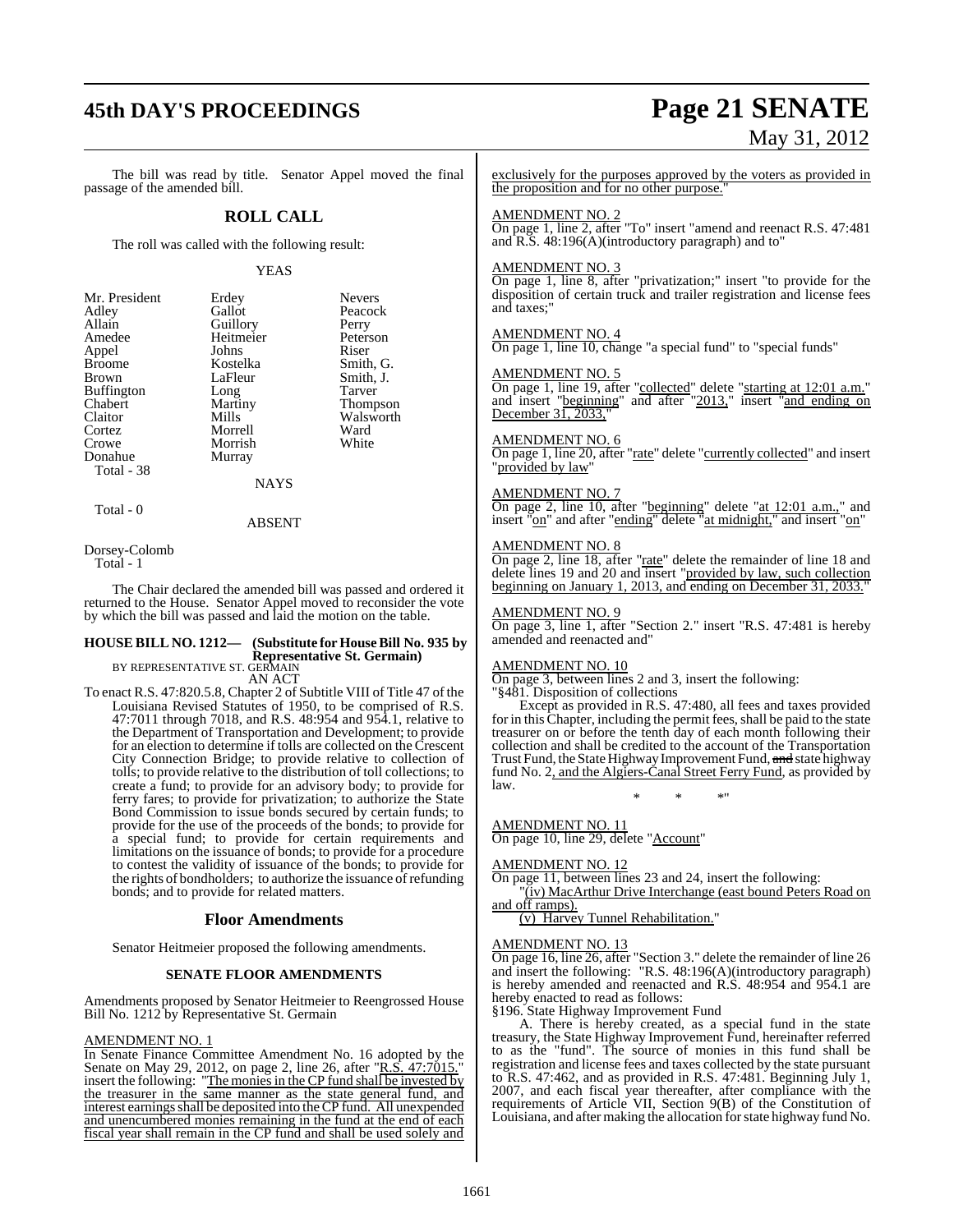2, and the Algiers-Canal Street Ferry Fund, the treasurer shall deposit into the fund the following amounts: \* \* \*"

#### AMENDMENT NO. 14

On page 18, line 1, after "affect the" delete the remainder of line 1 and on line 2, delete "Bridges No. 1 and 2, referred to as the"

#### AMENDMENT NO. 15

On page 18, line 3, after "entity." insert ""Crescent City Connection Bridge" as used in this Section shall collectively mean Bridges No. 1 and No. 2, comprising the Crescent City Connection.

#### AMENDMENT NO. 16

On page 18, line 25, after "effective" and before "January" insert "on" and delete "12:01 a.m.,"

#### AMENDMENT NO. 17

On page 18, after line 27, insert the following:

Section 8. The provisions of Section 3 of this Act shall be null, void, and of no effect should the majority of the qualified electorate voting in the election provided for in Section 1 of this Act vote not to have tolls collected on the Crescent City Connection Bridge."

On motion of Senator Heitmeier, the amendments were adopted.

The bill was read by title. Senator Adley moved the final passage of the amended bill.

#### **ROLL CALL**

The roll was called with the following result:

YEAS

| Mr. President     | Erdey       | <b>Nevers</b> |
|-------------------|-------------|---------------|
| Adley             | Gallot      | Peacock       |
| Amedee            | Guillory    | Perry         |
| Appel             | Heitmeier   | Peterson      |
| <b>Broome</b>     | Johns       | Riser         |
| Brown             | Kostelka    | Smith, G.     |
| <b>Buffington</b> | LaFleur     | Smith, J.     |
| Chabert           | Long        | Tarver        |
| Claitor           | Martiny     | Thompson      |
| Cortez            | Mills       | Walsworth     |
| Crowe             | Morrish     | Ward          |
| Dorsey-Colomb     | Murray      | White         |
| Total $-36$       |             |               |
|                   | <b>NAYS</b> |               |
|                   |             |               |

| Total $-0$          | <b>ABSENT</b> |         |
|---------------------|---------------|---------|
| Allain<br>Total - 3 | Donahue       | Morrell |

The Chair declared the amended bill was passed and ordered it returned to the House. Senator Adley moved to reconsider the vote by which the bill was passed and laid the motion on the table.

## **HOUSE BILL NO. 1213— (Substitute for HouseBill No. 664 by**

**Representative Ortego)**<br>BROSSETT, HENRY BURNS, CARMODY, CHAMPAGNE, ARNOLD, BARROW,<br>EDWARDS, FOIL, GISCLAIR, GUINN, HAVARD, HUNTER, HUVAL,<br>JOHNSON, LEGER, MONTOUCET, REYNOLDS, RICHARD, RITCHIE,<br>WHITNEY, AND ALFRED WILLIAMS AN ACT

To amend and reenact R.S. 39:364, relative to motor vehicles used by state agencies; to provide for the purchase or lease of vehicles which use certain fuels; to provide for the types of vehicles; to provide for the use of certain funds administered by the Department of Natural Resources; to provide for an effective date; and to provide for related matters.

## **Page 22 SENATE 45th DAY'S PROCEEDINGS**

The bill was read by title. Senator Mills moved the final passage of the bill.

#### **ROLL CALL**

The roll was called with the following result:

#### YEAS

| Mr. President<br>Erdey<br>Adley<br>Allain<br>Appel<br>Broome<br>Brown<br>Buffington<br>Chabert<br>Cortez<br>Crowe | Guillory<br>Heitmeier<br>Johns<br>Kostelka<br>LaFleur<br>Long<br>Martiny<br>Mills<br>Morrish | Peacock<br>Perry<br>Peterson<br>Smith, G<br>Tarver<br><b>Thompso</b><br>Walswor<br>Ward<br>White |
|-------------------------------------------------------------------------------------------------------------------|----------------------------------------------------------------------------------------------|--------------------------------------------------------------------------------------------------|
| Dorsey-Colomb<br>Total - 32                                                                                       | Murray                                                                                       |                                                                                                  |
| Claitor                                                                                                           | <b>NAYS</b><br>Riser                                                                         | Smith, J.                                                                                        |

Total - 3

Donahue Total - 4

Peacock Perry Peterson Smith, G. Tarver Thompson Walsworth<br>Ward

ABSENT

Amedee Gallot<br>Donahue Morrell

The Chair declared the bill was passed and ordered it returned to the House. Senator Mills moved to reconsider the vote by which the bill was passed and laid the motion on the table.

#### **House Bills and Joint Resolutions on Third Reading and Final Passage, Subject to Call**

#### **Called from the Calendar**

Senator Broome asked that House Bill No. 971 be called from the Calendar.

#### **HOUSE BILL NO. 971—**

BY REPRESENTATIVE BARROW AN ACT

To enact R.S. 47:551.1, relative to special districts; to authorize the establishment of an automobile rental tax district in East Baton Rouge Parish; to provide for the boundaries, governance, and powers of the district; to authorize the levy of a tax on the lease or rental of certain automobiles under certain circumstances; to provide for the use of the avails of the tax; to provide for an effective date; and to provide for related matters.

#### **Floor Amendments**

Senator White proposed the following amendments.

#### **SENATE FLOOR AMENDMENTS**

Amendments proposed by Senators White and Claitor to Engrossed House Bill No. 971 by Representative Barrow

AMENDMENT NO. 1 On page 3, line 2, change "Twenty-three" to "Twenty"

## AMENDMENT NO. 2

On page 3, line 3, change "Seventeen" to "Ten"

## AMENDMENT NO. 3

On page 3, line 3, after "of the" delete "parish of" and after "East Baton Rouge" insert "Parish Sheriff's Office"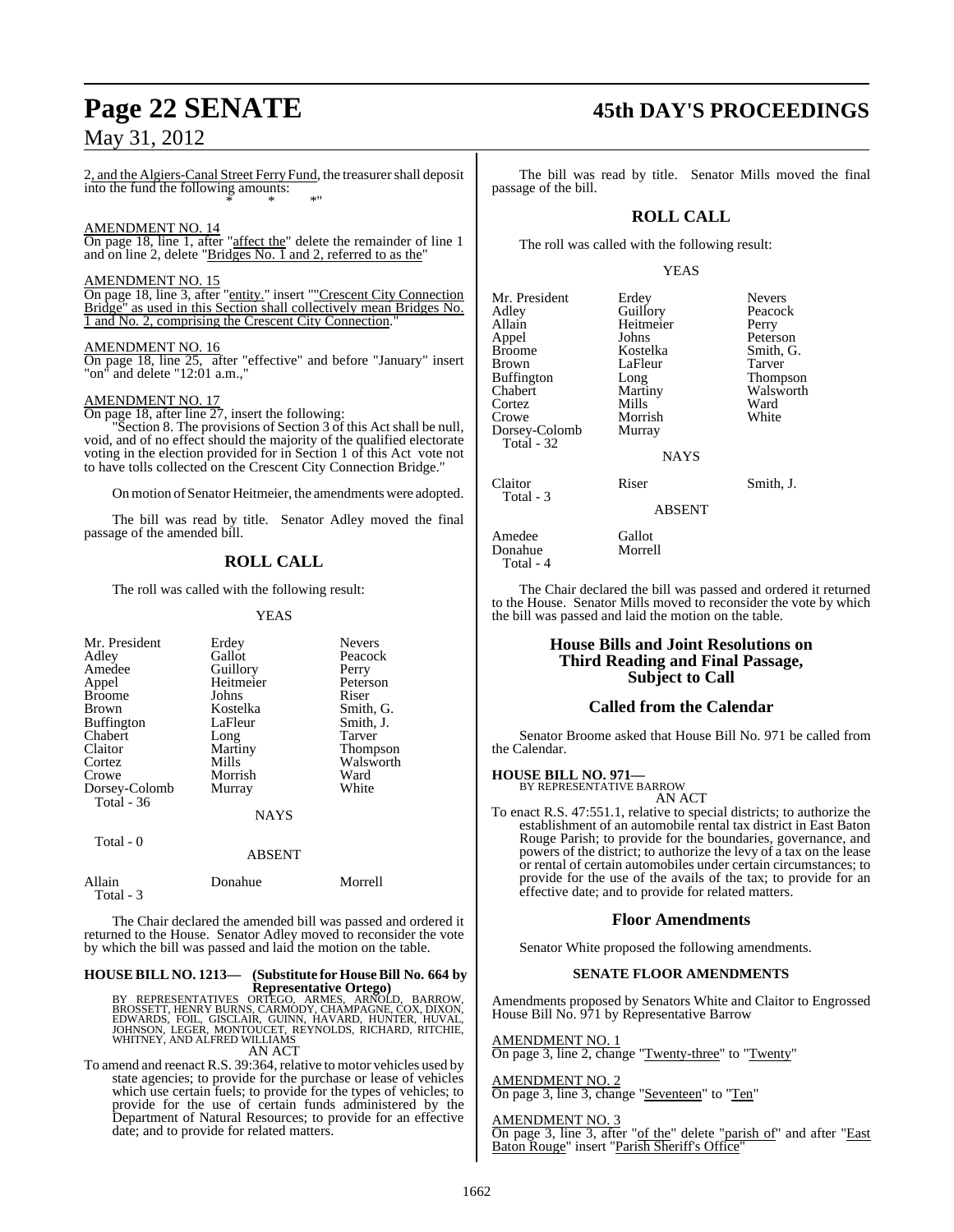## **45th DAY'S PROCEEDINGS Page 23 SENATE**

# May 31, 2012

#### AMENDMENT NO. 4

On page 3, between lines 4 and 5, insert the following:  $\overline{(4)}$  Ten percent to the general fund of the East Baton Rouge District Attorney's Office.

On motion of Senator White, the amendments were adopted.

The bill was read by title. Senator Broome moved the final passage of the amended bill.

#### **ROLL CALL**

The roll was called with the following result:

#### YEAS

| Mr. President<br>Adley<br>Allain<br>Appel<br><b>Broome</b><br>Brown<br><b>Buffington</b><br>Chabert<br>Claitor<br>Cortez<br>Crowe<br>Total - 32 | Dorsey-Colomb<br>Erdey<br>Gallot<br>Guillory<br>Heitmeier<br>Johns<br>Kostelka<br>LaFleur<br>Long<br>Martiny<br>Mills<br><b>NAYS</b> | Morrell<br>Morrish<br>Murray<br><b>Nevers</b><br>Perry<br>Peterson<br>Tarver<br>Thompson<br>Ward<br>White |
|-------------------------------------------------------------------------------------------------------------------------------------------------|--------------------------------------------------------------------------------------------------------------------------------------|-----------------------------------------------------------------------------------------------------------|
| Peacock<br>Riser<br>Total - 4                                                                                                                   | Smith, J.<br>Walsworth<br><b>ABSENT</b>                                                                                              |                                                                                                           |
| Amedee<br>Total - 3                                                                                                                             | Donahue                                                                                                                              | Smith, G.                                                                                                 |

The Chair declared the amended bill was passed and ordered it returned to the House. Senator Broome moved to reconsider the vote by which the bill was passed and laid the motion on the table.

#### **Called from the Calendar**

Senator Martiny asked that House Bill No. 1015 be called from the Calendar.

#### **HOUSE BILL NO. 1015—**

BY REPRESENTATIVE LIGI AN ACT

To amend and reenact R.S. 32:1253(A)(1)(introductory paragraph), relative to the Louisiana Motor Vehicle Commission; to provide relative to membership; and to provide for related matters.

#### **Floor Amendments**

Senator Adley proposed the following amendments.

#### **SENATE FLOOR AMENDMENTS**

Amendments proposed by Senator Adley to Engrossed House Bill No. 1015 by Representative Ligi

#### AMENDMENT NO. 1

Delete Senate Committee Amendments Nos. 1, 2 and 3 proposed by the Senate Committee on Commerce, Consumer Protection and International Affairs (set SCAHB1015 DUCHARMM 4483) and adopted by the Senate on May 17, 2012

AMENDMENT NO. 2

On page 1, line 2, after "R.S. 32:1253(A)(1)(introductory paragraph)" and before the comma "," insert "and (2) and (H)"

#### AMENDMENT NO. 3

On page 1, line 3, after "membership;" insert "to provide for an appeal of a decision of the commission; to provide for venue:"

#### AMENDMENT NO. 4

On page 1, line 6, change "is hereby" to "and (2) and (H) are hereby"

#### AMENDMENT NO. 5

On page 1, after line 17, insert the following:

 $(2)$  Each of the commissioners appointed under the provisions of Paragraph (1) of this Subsection shall have been an actively engaged licensee of the commission or its previous Louisiana licensing commission for not less than five consecutive years prior to such appointment, and be a holder of such a license at all times while a member of the commission. Being engaged in more than one such pursuit shall not disqualify a person otherwise qualified from serving on the commission. Of these members, one member shall be primarily engaged in the business of lease or rental, one member shall be primarily engaged in the business of heavy truck sales, three members shall be primarily engaged in the business of recreational products, one member shall be primarily engaged in the business of marine product sales, one member shall be primarily engaged in the business of motorcycle sales, one membershall be primarily engaged in the business of recreational vehicle sales, and one member shall be primarily engaged in the business of sales finance.

\* \* \* H.(1) The commission shall, in addition to the powers herein conferred, be constituted a body politic or political corporation, invested with the powers inherent in corporations, including but not limited to the power and authority to own immovable property. It may sue and be sued under the style of the commission, and all process against the commission shall be served on the chairman or executive director in person, and all suits on behalf of the commission shall be brought by the chairman. The domicile for the purpose of being sued shall be Jefferson Parish. No member of the commission, or the executive director, shall be subject to suit or be held liable as an individual in any suit against the commission. (2) An appeal of any decision of the commission shall be brought in the Nineteenth Judicial District Court.

On motion of Senator Adley, the amendments were adopted.

The bill was read by title. Senator Martiny moved the final passage of the amended bill.

#### **ROLL CALL**

The roll was called with the following result:

#### YEAS

| Mr. President<br>Adley<br>Allain<br>Amedee<br>Appel<br><b>Broome</b><br>Brown<br>Buffington<br>Chabert<br>Claitor<br>Cortez<br>Crowe<br>Dorsey-Colomb<br><b>Total - 37</b> | Erdey<br>Gallot<br>Guillory<br>Heitmeier<br>Johns<br>Kostelka<br>LaFleur<br>Long<br>Martiny<br>Mills<br>Morrell<br>Morrish<br>Murray<br><b>NAYS</b> | <b>Nevers</b><br>Peacock<br>Perry<br>Peterson<br>Riser<br>Smith, G.<br>Smith, J.<br>Tarver<br><b>Thompson</b><br>Walsworth<br>White |
|----------------------------------------------------------------------------------------------------------------------------------------------------------------------------|-----------------------------------------------------------------------------------------------------------------------------------------------------|-------------------------------------------------------------------------------------------------------------------------------------|
| Total - 0                                                                                                                                                                  | <b>ABSENT</b>                                                                                                                                       |                                                                                                                                     |

Donahue Ward Total - 2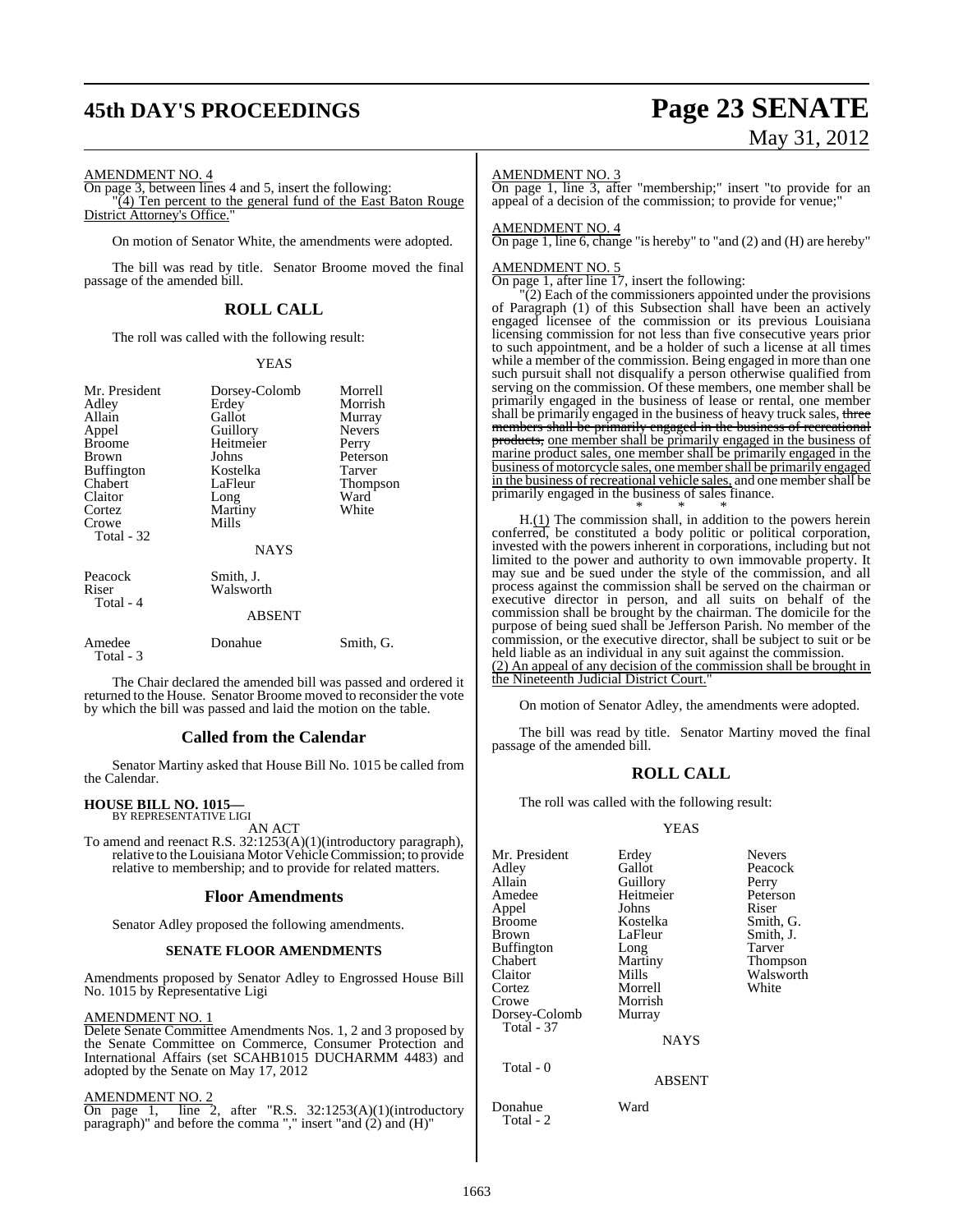The Chair declared the amended bill was passed and ordered it returned to the House. Senator Martiny moved to reconsider the vote by which the bill was passed and laid the motion on the table.

#### **Rules Suspended**

Senator Long asked for and obtained a suspension of the rules to revert to the Morning Hour.

#### **Appointment of Conference Committee on Senate Bill No. 320**

The President of the Senate appointed the following members to confer with a like committee from the House to consider the disagreement on **Senate Bill No. 320**:

> Senators Martiny, Heitmeier and Dorsey-Colomb.

#### **Introduction of Senate Resolutions**

#### **SENATE RESOLUTION NO. 172—** BY SENATOR JOHN SMITH

A RESOLUTION

To urge and request the Select Committee on Women and Children to study the issues and state jurisdiction of certain child-on-child offenses occurring on federal military bases.

The resolution was read by title and placed on the Calendar for a second reading.

#### **Introduction of Senate Concurrent Resolutions**

#### **SENATE CONCURRENT RESOLUTION NO. 148—** BY SENATOR HEITMEIER AND REPRESENTATIVE SIMON

A CONCURRENT RESOLUTION

To express sincere and heartfelt condolences upon the death of Peter J. Calamari III, former deputy assistant to the secretary of the Louisiana Department of Health and Hospitals, office of behavioral health in Baton Rouge, Louisiana.

The resolution was read by title and placed on the Calendar for a second reading.

#### **Regular Order, Resumed**

#### **Rules Suspended**

Senator Donahue asked for and obtained a suspension of the rules to take out of its regular order:

#### **Special Order of the Day No. 7**

#### **HOUSE BILL NO. 1091—** BY REPRESENTATIVE FANNIN

AN ACT

To provide with respect to the Revenue Sharing Fund and the allocation and distribution thereof for Fiscal Year 2012-2013; and to provide for related matters.

The bill was read by title. Senator Donahue moved the final passage of the bill.

#### **ROLL CALL**

The roll was called with the following result:

#### YEAS

| Mr. President |  |
|---------------|--|
| Adley         |  |

Dorsey-Colomb Murray<br>Erdey Nevers Nevers

## **Page 24 SENATE 45th DAY'S PROCEEDINGS**

Allain Gallot Peacock<br>Amedee Guillory Perry Amedee Guillory<br>Appel Heitmeier Broome Johns<br>Brown Kostelka Buffington LaFleur Smith, J.<br>Chabert Long Tarver Chabert Long<br>Claitor Martiny Cortez Mills Walsworth Donahue Total - 39

Morrell Ward<br>
Morrish White

Heitmeier Peterson<br>
Iohns Riser Kostelka Smith, G.<br>LaFleur Smith, J. Thompson

**NAYS** 

ABSENT

Total - 0

Total - 0

The Chair declared the bill was passed and ordered it returned to the House. Senator Donahue moved to reconsider the vote by which the bill was passed and laid the motion on the table.

#### **Rules Suspended**

Senator Donahue asked for and obtained a suspension of the rules to take out its regular order:

#### **Special Order of the Day No. 5**

**HOUSE BILL NO. 1058—** BY REPRESENTATIVES FANNIN AND KLECKLEY AND SENATORS ALARIO AND DONAHUE

AN ACT

To appropriate funds to defray the expenses of the Louisiana Judiciary, including the Supreme Court, Courts of Appeal, District Courts, Criminal District Court of Orleans Parish, and other courts; and to provide for related matters.

The bill was read by title. Senator Donahue moved the final passage of the bill.

## **ROLL CALL**

The roll was called with the following result:

#### YEAS

| Mr. President     | Dorsey-Colomb | Murray        |
|-------------------|---------------|---------------|
| Adley             | Erdey         | <b>Nevers</b> |
| Allain            | Gallot        | Peacock       |
| Amedee            | Guillory      | Perry         |
| Appel             | Heitmeier     | Peterson      |
| <b>Broome</b>     | Johns         | Riser         |
| <b>Brown</b>      | Kostelka      | Smith, G.     |
| <b>Buffington</b> | LaFleur       | Smith, J.     |
| Chabert           | Long          | <b>Tarver</b> |
| Claitor           | Martiny       | Thompson      |
| Cortez            | Mills         | Walsworth     |
| Crowe             | Morrell       | Ward          |
| Donahue           | Morrish       | White         |
| Total - 39        |               |               |
|                   | <b>NAYS</b>   |               |
| Total - 0         |               |               |
|                   | <b>ARSENT</b> |               |

Total - 0

The Chair declared the bill was passed and ordered it returned to the House. Senator Donahue moved to reconsider the vote by which the bill was passed and laid the motion on the table.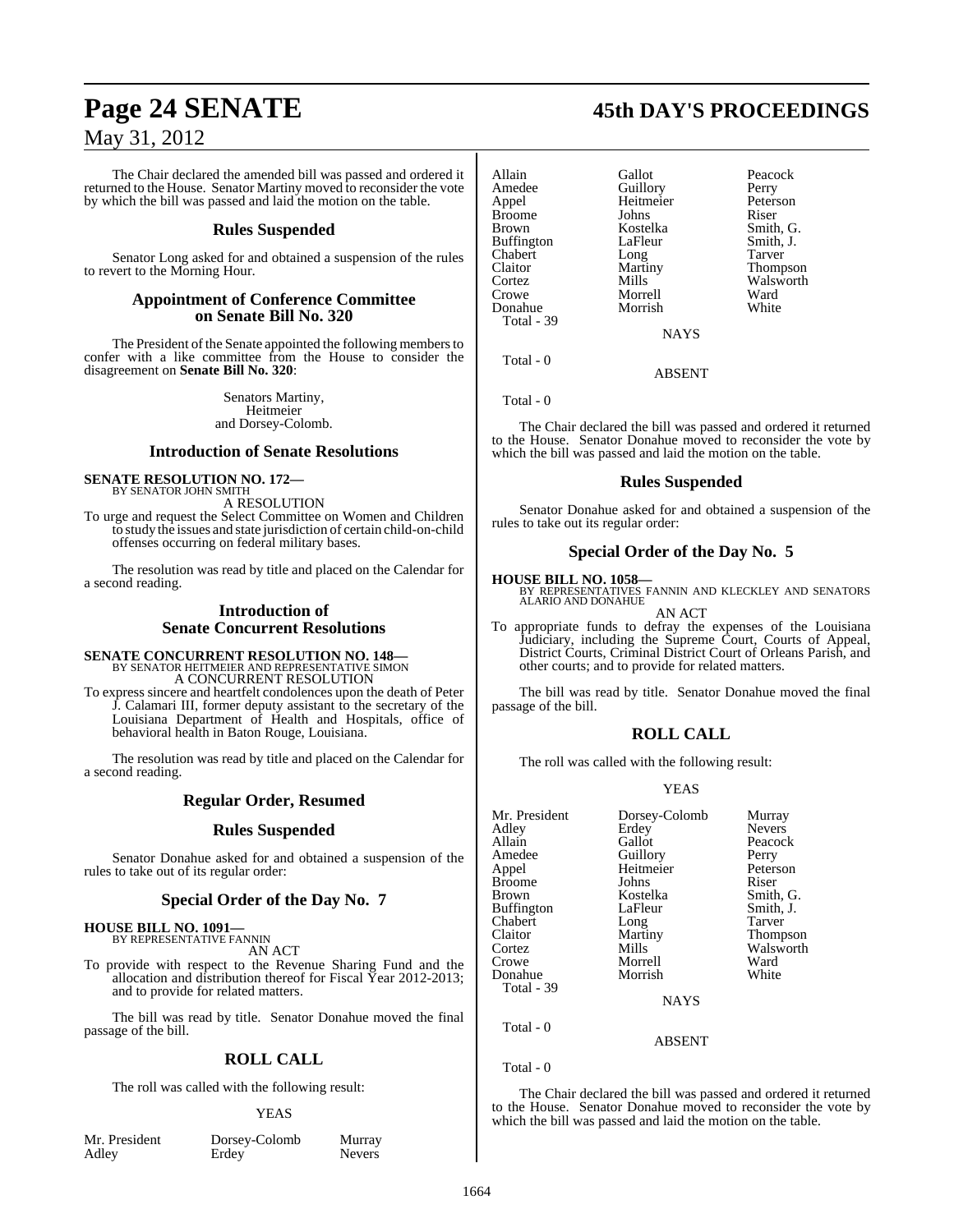## **45th DAY'S PROCEEDINGS Page 25 SENATE**

#### **Rules Suspended**

Senator Donahue asked for and obtained a suspension of the rules to take out of its regular order:

#### **Special Order of the Day No. 4**

#### **HOUSE BILL NO. 134—** BY REPRESENTATIVE FANNIN

AN ACT

To provide for the establishment and reestablishment of agency ancillary funds, to be specifically known as internal service funds, auxiliary accounts, or enterprise funds for certain state institutions, officials, and agencies; to provide for appropriation of funds; and to regulate the administration of said funds.

The bill was read by title. Senator Donahue moved the final passage of the bill.

#### **ROLL CALL**

The roll was called with the following result:

#### YEAS

| Mr. President     | Dorsey-Colomb | Murray          |
|-------------------|---------------|-----------------|
| Adley             | Erdey         | <b>Nevers</b>   |
| Allain            | Gallot        | Peacock         |
| Amedee            | Guillory      | Perry           |
| Appel             | Heitmeier     | Peterson        |
| <b>Broome</b>     | Johns         | Riser           |
| <b>Brown</b>      | Kostelka      | Smith, G.       |
| <b>Buffington</b> | LaFleur       | Smith, J.       |
| Chabert           | Long          | Tarver          |
| Claitor           | Martiny       | <b>Thompson</b> |
| Cortez            | Mills         | Walsworth       |
| Crowe             | Morrell       | Ward            |
| Donahue           | Morrish       | White           |
| Total - 39        |               |                 |
|                   | <b>NAYS</b>   |                 |

ABSENT

Total - 0

Total - 0

The Chair declared the bill was passed and ordered it returned to the House. Senator Donahue moved to reconsider the vote by which the bill was passed and laid the motion on the table.

#### **Rules Suspended**

Senator Adley asked for and obtained a suspension of the rules to take out of its regular order:

#### **Special Order of the Day No. 6**

#### **HOUSE BILL NO. 1044—** BY REPRESENTATIVE KLECKLEY

AN ACT

To appropriate funds for Fiscal Year 2012-2013 to defray the expenses ofthe Louisiana Legislature, including the expenses of the House of Representatives and the Senate, of legislative service agencies, and of the Louisiana State Law Institute; to provide for the salary, expenses and allowances of members, officers, staff and agencies of the Legislature; to provide with respect to the appropriations and allocations herein made; and to provide for related matters.

The bill was read by title. Senator Adley moved the final passage of the bill.

# May 31, 2012

### **ROLL CALL**

The roll was called with the following result:

YEAS

| Mr. President     | Dorsey-Colomb   | Murray        |
|-------------------|-----------------|---------------|
| Adley             | Erdey           | <b>Nevers</b> |
| Allain            | Gallot          | Peacock       |
| Amedee            | Guillory        | Perry         |
| Appel             | Heitmeier       | Peterson      |
| <b>Broome</b>     | Johns           | Riser         |
| <b>Brown</b>      | Kostelka        | Smith, C      |
| <b>Buffington</b> | LaFleur         | Smith, J.     |
| Chabert           | Long            | Tarver        |
| Claitor           | Martiny         | <b>Thomps</b> |
| Cortez            | Mills           | <b>Walswo</b> |
| Crowe             | Morrell         | Ward          |
| Donahue           | Morrish         | White         |
| Total - 39        |                 |               |
|                   | <b>ATA SZCI</b> |               |

Perry<br>Peters Peterson<br>Riser Smith, G. Smith, J. Tarver Thompson Walsworth<br>Ward

**NAYS** 

Total - 0

Total - 0

The Chair declared the bill was passed and ordered it returned to the House. Senator Adley moved to reconsider the vote by which the bill was passed and laid the motion on the table.

ABSENT

#### **Appointment of Conference Committee on Senate Bill No. 710**

The President of the Senate appointed the following members to confer with a like committee from the House to consider the disagreement on **Senate Bill No. 710**:

> Senators Perry, Morrell and Cortez.

#### **Conference Committee Reports**

The following reports were received and read:

## **HOUSE BILL NO. 447—** BY REPRESENTATIVE LOPINTO

AN ACT

To amend and reenact R.S. 27:44(3), 45(A)(introductory paragraph), 52(introductory paragraph) and (3) and (4), and  $\overline{65(B)(2)}$ , (5), (13), and (15) and to repeal R.S. 27:46, 48, 51, 88, and 97, relative to the Riverboat Gaming Commission; to repeal antiquated references to the Riverboat Gaming Commission; and to provide for related matters.

#### **CONFERENCE COMMITTEE REPORT House Bill No. 447 By Representative Lopinto**

#### May 30, 2012

To the Honorable Speaker and Members of the House of Representatives and the Honorable President and Members of the Senate.

Ladies and Gentlemen:

We, the conferees appointed to confer over the disagreement between the two houses concerning House Bill No. 447 by Representative Lopinto, recommend the following concerning the Engrossed bill: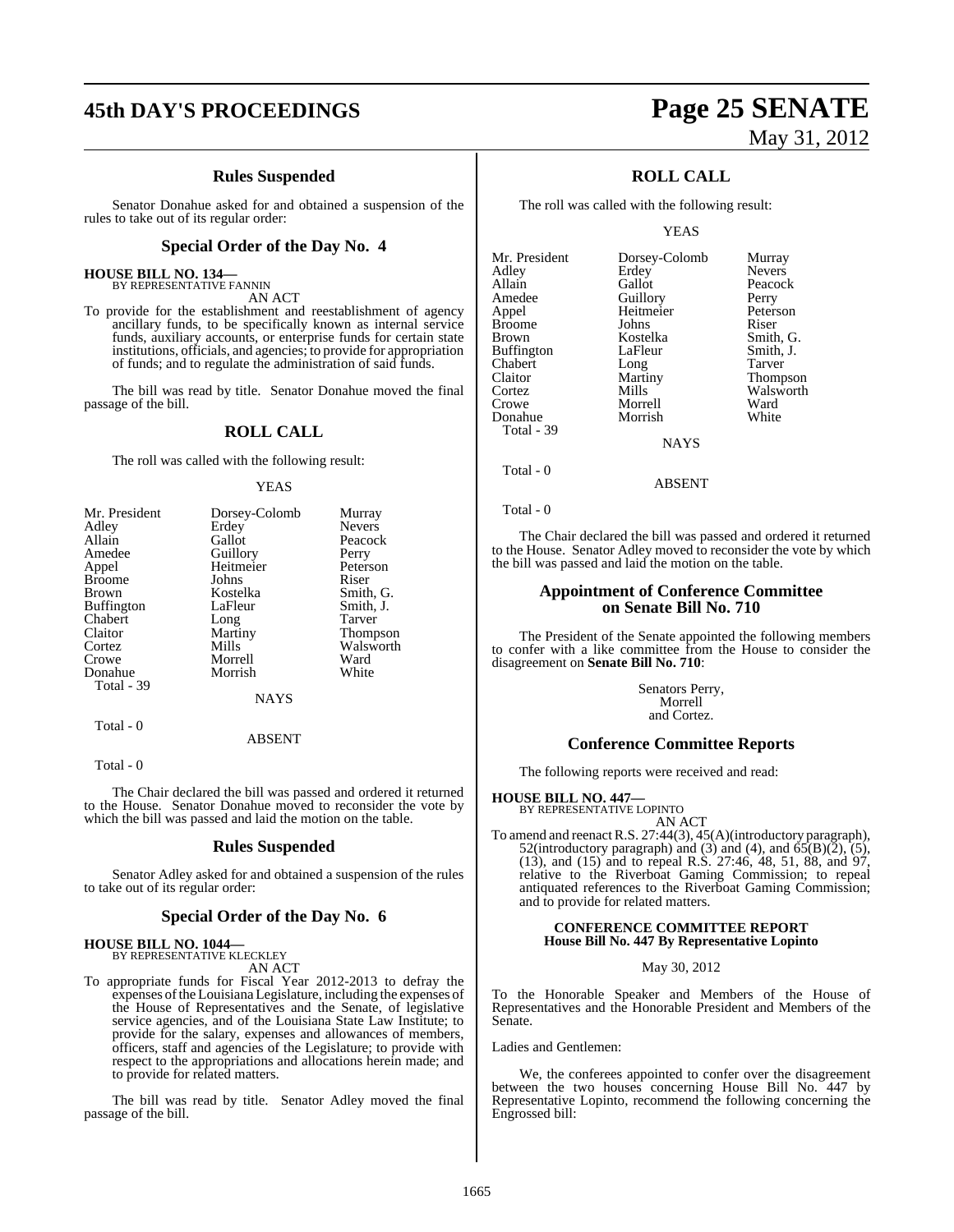- 1. That Senate Floor Amendments Nos. 1 through 4 proposed by Senator Appel and adopted by the Senate on May 1, 2012 be rejected.
- 2. That the following amendments to the Engrossed bill be adopted:

#### AMENDMENT NO. 1

On page 1, delete lines 3 and 4 in their entirety and insert "paragraph) and (3) and (4), 57(B)(4), 59(B) and (D), 65(B)(2), (5), (13), and (15) and 93(A)(1) and to repeal R.S. 27:46, 48, 51, 88, and 97, relative to the Riverboat Gaming Commission; to repeal"

#### AMENDMENT NO. 2

On page 1, delete line 9 in its entirety and insert " and (3) and (4),  $57(\hat{B})(4)$ ,  $59(B)$  and (D),  $65(B)(2)$ , (5), (13), and (15), and  $93(A)(1)$ are hereby amended and reenacted to read"

#### AMENDMENT NO. 3

On page 2, between lines 15 and 16, insert the following: "§57. General powers and duties of division \* \* \*

B. The division and its agents may:

\* \* \* (4) Initiate actions for violations of this Chapter or of rules of the commission board or the division and defend appeals therefrom. \* \* \*

§59. Division; rules and regulations

\* \* \* B. The division shall submit any proposed rule or regulation to the commission board prior to attempting to promulgate the rule in accordance with the provisions of the Administrative Procedure Act. The commission board may reject any rule or regulation so submitted and any rule rejected by the commission board shall not be promulgated by the division.

\* \* \* D. All rules and regulations promulgated by the division and the commission board shall be in accordance with the Administrative Procedure Act and shall be subject to legislative oversight by the House of Representatives Committee on Administration of Criminal Justice and the Senate Committee on Judiciary B. \* \* \*"

#### AMENDMENT NO. 4

On page 3, between lines 6 and 7, insert the following:

"\* \* \* §93. Authorization of local governing authorities; fees; regulation; local option

A.(1) The local governing authority of the parish or municipality in which the licensed berth of a riverboat is located may levy an admission fee of up to two and one-half dollars for each passenger boarding or embarking upon a riverboat, provided that in Bossier Parish, other than in Bossier City, and Caddo Parish an admission fee of up to three dollars may be levied. The governing authority of Bossier City, for each riverboat located in Bossier City in Bossier Parish, shall levy an assessment in the amount of four and five-tenths percent of the monthly net gaming proceeds as defined in R.S. 27:44(15) as the admission fee. For purposes of this Section, "licensed berth" shall mean the berth, dock, facility, or boarding area from which a riverboat excursion is authorized to originate by the commission board or from which a riverboat is authorized by the commission board to operate. The authority granted to local governing authorities in Calcasieu Parish in this Subsection may be assigned to a gaming district established in accordance with R.S. 33:9576.

\* \* \*"

Respectfully submitted,

| Representatives:  |
|-------------------|
| Joseph P. Lopinto |
| Helena N. Moreno  |
| Dalton Honore     |

Senators: Jean-Paul J. Morrell Daniel "Danny" Martiny A. G. Crowe

## **Page 26 SENATE 45th DAY'S PROCEEDINGS**

Senator Martiny moved that the Conference Committee Report be adopted.

#### **ROLL CALL**

The roll was called with the following result:

#### YEAS

Mr. President Erdey Nevers<br>Adley Gallot Peacoc Adley Gallot Peacock<br>Allain Guillory Perry Allain Guillory Perry Heitmeier Appel Johns Riser Broome Kostelka<br>Brown LaFleur Buffington Long<br>Chabert Martiny Chabert Martiny Thompson Claitor Mills Walsworth<br>
Cortez Morrell Ward Cortez Morrell Ward Morrish<br>Murray Dorsey-Colomb Total - 38

LaFleur Smith, J.<br>Long Tarver

**NAYS** 

#### ABSENT

Donahue

Total - 0

Total - 1

The Chair declared the Conference Committee Report was adopted.

#### **HOUSE BILL NO. 231—** BY REPRESENTATIVE LIGI

AN ACT

To enact R.S. 14:102.27, relative to offenses affecting public sensibility; to create the crime of unlawful sale of a live dog or cat at certain locations; to provide for definitions; to provide for penalties; to provide for exceptions; and to provide for related matters.

#### **CONFERENCE COMMITTEE REPORT House Bill No. 231 By Representative Ligi**

#### May 30, 2012

To the Honorable Speaker and Members of the House of Representatives and the Honorable President and Members of the Senate.

Ladies and Gentlemen:

We, the conferees appointed to confer over the disagreement between the two houses concerning House Bill No. 231 by Representative Ligi, recommend the following concerning the Reengrossed bill:

- 1. That Amendment No. 1 proposed by Senator Peacock and adopted by the Senate on May 8, 2012 be rejected.
- That the reengrossed bill be amended as follows:

#### AMENDMENT NO. 1

On page 1, line 8, after "for sale" delete the remainder of the line and delete lines 9 through  $12$  in their entirety and insert the following: "or sell any dog or cat on any highway, right-of-way, flea market, public park, public playground, public swimming pool, any other public recreational area, or adjacent property to such locations regardless of whether or not access to those locations is authorized, or on any commercial or retail parking lot unless permission is granted by the owner of the parking lot.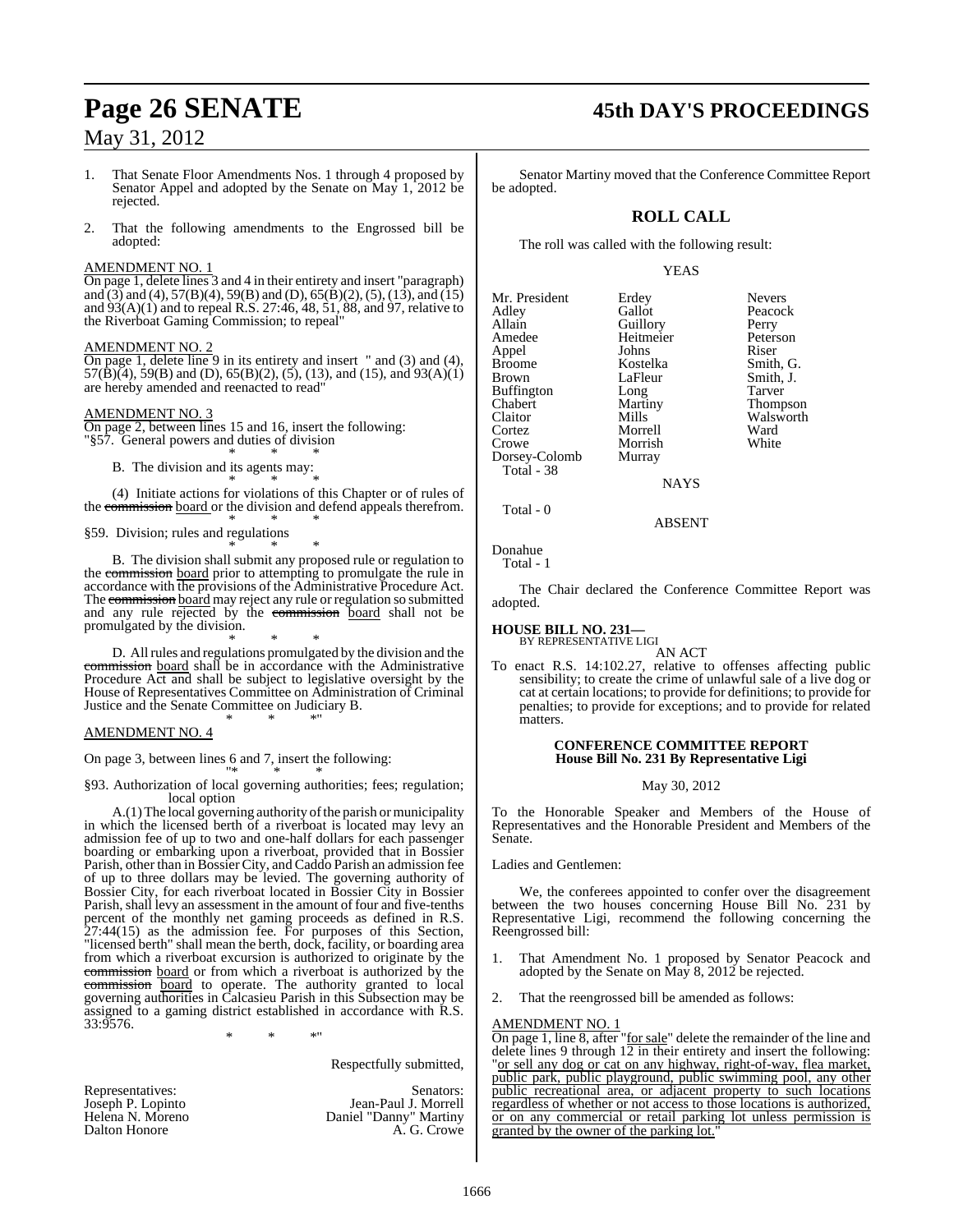## **45th DAY'S PROCEEDINGS Page 27 SENATE**

# May 31, 2012

Respectfully submitted,

Nick Lorusso<br>Joseph P. Lopinto

Representatives: Senators: Senators: Senators: Senators: Senators: Senators: Senators: Senators: Senators: Senators: Senators: Senators: Senators: Senators: Senators: Senators: Senators: Senators: Senators: Senators: Senat Anthony V. Ligi Barrow Peacock Jean-Paul J. Morrell

Senator Peacock moved that the Conference Committee Report be adopted.

## **ROLL CALL**

The roll was called with the following result:

#### YEAS

| Mr. President           | Dorsey-Colomb | Murray        |
|-------------------------|---------------|---------------|
| Adley                   | Erdey         | <b>Nevers</b> |
| Allain                  | Gallot        | Peacock       |
| Amedee                  | Guillory      | Perry         |
| Appel                   | Heitmeier     | Peterson      |
| <b>Broome</b>           | Johns         | Riser         |
| <b>Brown</b>            | Kostelka      | Smith, G.     |
| <b>Buffington</b>       | LaFleur       | Smith, J.     |
| Chabert                 | Long          | <b>Tarver</b> |
| Claitor                 | Martiny       | Thompson      |
| Cortez                  | Mills         | Walsworth     |
| Crowe                   | Morrell       | Ward          |
| Donahue                 | Morrish       | White         |
| Total - 39<br>Total - 0 | <b>NAYS</b>   |               |

ABSENT

Total - 0

The Chair declared the Conference Committee Report was adopted.

## **HOUSE BILL NO. 586—** BY REPRESENTATIVE ST. GERMAIN

AN ACT

To amend and reenact R.S. 32:405.1, relative to age requirements of Class "E" driver's license; to increase the age of which a person must submit a signed statement attesting to supervised driving practice; and to provide for related matters.

#### **CONFERENCE COMMITTEE REPORT House Bill No. 586 By Representative St. Germain**

#### May 30, 2012

To the Honorable Speaker and Members of the House of Representatives and the Honorable President and Members of the Senate.

Ladies and Gentlemen:

We, the conferees appointed to confer over the disagreement between the two houses concerning House Bill No. 586 by Representative St. Germain, recommend the following concerning the Reengrossed bill:

- 1. That Senate Committee Amendments Nos. 1 and 2 proposed by the Senate Committee on Transportation, Highways, and Public Works and adopted by the Senate on May 8, 2012, be rejected.
- 2. That Senate Committee Amendment No. 3 proposed by the Senate Committee on Transportation, Highways, and Public Works and adopted by the Senate on May 8, 2012, be adopted.
- 3. That the following amendments to the reengrossed bill be adopted:

#### AMENDMENT NO. 1

On page 1, line 12, after "older", insert the following: "or parent or guardian of a seventeen year old"

AMENDMENT NO. 2

On page 1, on line 15, after "older.", insert the following: "However, if the first time applicant for a Class "E" license is seventeen years of age and emancipated, the applicant shall provide the attestation for himself, provided that the applicant has the necessary identifying information and documents."

Respectfully submitted,

Representatives: Senators: Senators: Senators: Senators: Senators: Senators: Senators: Senators: Senators: Senators: Senators: Senators: Senators: Senators: Senators: Senators: Senators: Senators: Senators: Senators: Senat Karen Gaudet St. Germain<br>Jerry Gisclair Jerry Gisclair David Heitmeier

Sharon Weston Broome

Senator Adley moved that the Conference Committee Report be adopted.

## **ROLL CALL**

The roll was called with the following result:

#### YEAS

Mr. President Erdey Nevers<br>Adley Gallot Peacoc Adley Gallot Peacock Allain Guillory<br>
Amedee Heitmei Appel Johns<br>Broome Kostelka Broome Kostelka Smith, G. Buffington Long<br>Chabert Martiny Chabert Martiny Thompson Cortez Mills Walsworth<br>Crowe Morrell Ward Morrell Ward<br>
Morrish White Donahue Dorsey-Colomb Murray Total - 38

Heitmeier Peterson<br>
Johns Riser LaFleur Smith, J.<br>Long Tarver

ABSENT

Claitor

Total - 1

Total - 0

The Chair declared the Conference Committee Report was adopted.

NAYS

## **HOUSE BILL NO. 474—** BY REPRESENTATIVE ABRAMSON

AN ACT

To amend and reenact Code of Civil Procedure Articles 683(B), 966(B), 1313(C), 2166(E), and 5188 and to enact Code of Civil Procedure Article 1313(D), relative to continuous revision of the Code of Civil Procedure; to provide for the tutor's enforcement of rights of unemancipated minors; to provide for statements on denials of summary judgments; to provide for service by couriers; to provide for suspension of writ denials by the supreme court; to provide for entry of judgment notwithstanding an indigent's failure to pay costs; and to provide for related matters.

#### **CONFERENCE COMMITTEE REPORT House Bill No. 474 By Representative Abramson**

#### May 30, 2012

To the Honorable Speaker and Members of the House of Representatives and the Honorable President and Members of the Senate.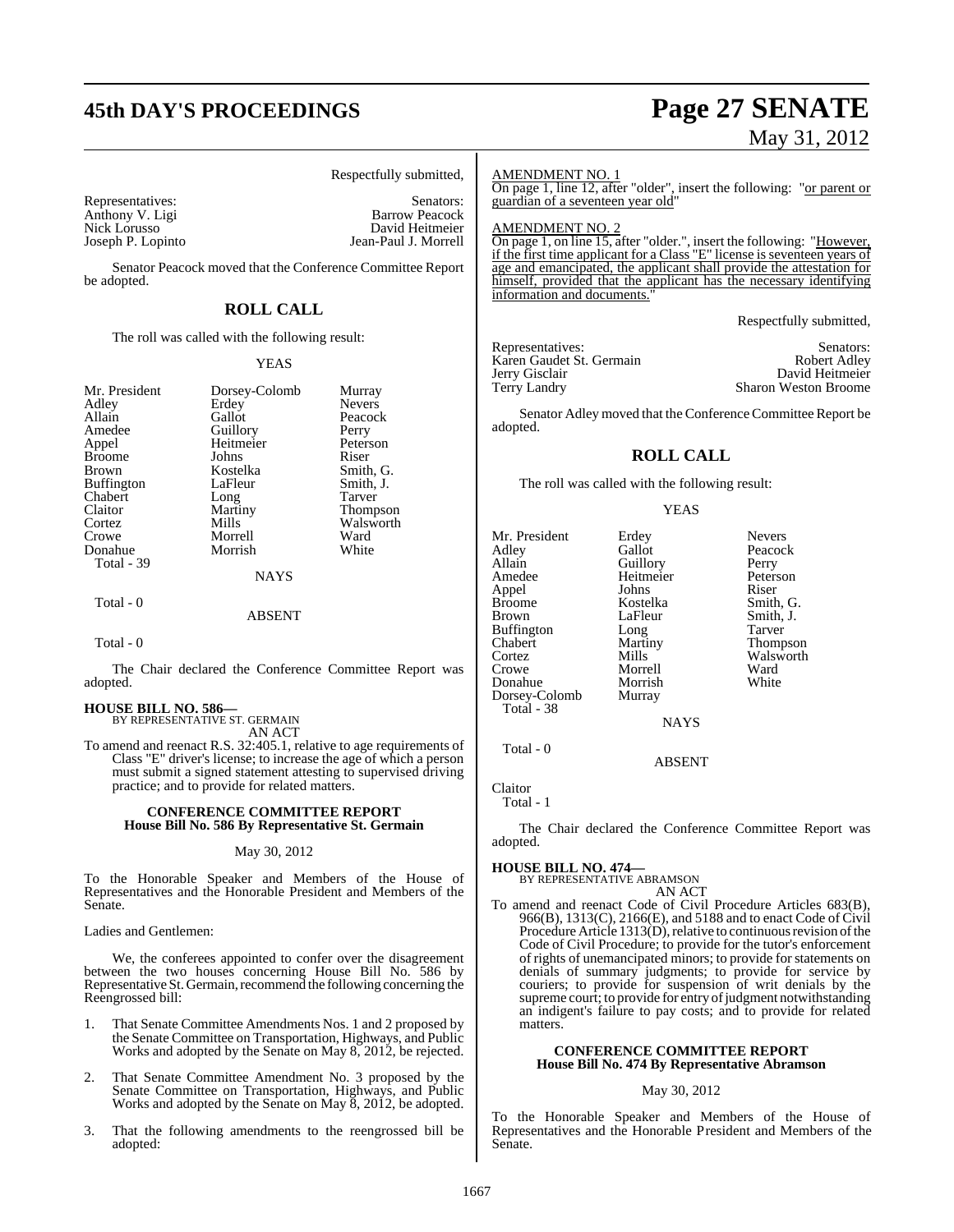## **Page 28 SENATE 45th DAY'S PROCEEDINGS**

## May 31, 2012

#### Ladies and Gentlemen:

We, the conferees appointed to confer over the disagreement between the two houses concerning House Bill No. 474 by Representative Abramson, recommend the following concerning the Engrossed bill:

- 1. That Senate Committee Amendment No. 1 proposed by the Senate Committee on Judiciary A and adopted by the Senate on May 9, 2012, be rejected.
- 2. That the following amendment to the engrossed bill be adopted:

#### AMENDMENT NO. 1

On page 2, line 20, after "record," delete the remainder of the line and line 21 in its entirety and insert "either orally upon rendition or in writing sua sponte or upon request of a party within ten days of rendition.

Respectfully submitted,

| Representatives: | Senators:              |
|------------------|------------------------|
| Neil C. Abramson | Daniel "Danny" Martiny |
| Alan T. Seabaugh | <b>Ben Nevers</b>      |
| Rob Shadoin      | Dan Claitor            |

Senator Claitor moved that the Conference Committee Report be adopted.

## **ROLL CALL**

#### The roll was called with the following result:

#### YEAS

| Mr. President<br>Adley<br>Allain<br>Amedee<br>Appel<br><b>Broome</b><br><b>Brown</b><br><b>Buffington</b><br>Chabert<br>Claitor<br>Cortez<br>Crowe<br>Donahue<br>Total $-39$ | Dorsey-Colomb<br>Erdey<br>Gallot<br>Guillory<br>Heitmeier<br>Johns<br>Kostelka<br>LaFleur<br>Long<br>Martiny<br>Mills<br>Morrell<br>Morrish | Murray<br><b>Nevers</b><br>Peacock<br>Perry<br>Peterson<br>Riser<br>Smith, G.<br>Smith, J.<br><b>Tarver</b><br><b>Thompson</b><br>Walsworth<br>Ward<br>White |
|------------------------------------------------------------------------------------------------------------------------------------------------------------------------------|---------------------------------------------------------------------------------------------------------------------------------------------|--------------------------------------------------------------------------------------------------------------------------------------------------------------|
|                                                                                                                                                                              | NAYS                                                                                                                                        |                                                                                                                                                              |

Total - 0

Total - 0

The Chair declared the Conference Committee Report was adopted.

ABSENT

#### **HOUSE BILL NO. 589—**

BY REPRESENTATIVE ST. GERMAIN AN ACT

To amend and reenact R.S. 32:408.1(2)(introductory paragraph) and to repeal R.S. 32:408.1(2)(a) through (e), relative to requiring third-party testers to comply with certain federal regulations and to obtain a surety bond; repeals minimum qualifications for third-party contracts; and to provide for related matters.

#### **CONFERENCE COMMITTEE REPORT House Bill No. 589 By Representative St. Germain**

May 30, 2012

To the Honorable Speaker and Members of the House of Representatives and the Honorable President and Members of the Senate.

Ladies and Gentlemen:

We, the conferees appointed to confer over the disagreement between the two houses concerning House Bill No. 589 by Representative St. Germain, recommend the following concerning the Engrossed bill:

- 1. That Senate Committee Amendment No. 1 proposed by the Senate Committee on Transportation, Highways, and Public Works and adopted by the Senate on May 8, 2012, be rejected.
- 2. That the following amendments to the engrossed bill be adopted:

#### AMENDMENT NO. 1

 $\overline{On}$  page 1, line 2, after "(introductory paragraph)" insert ", (3), and (4) and to enact R.S. 32:408.1 (5)" and delete the remainder of the line

#### AMENDMENT NO. 2

On page 1, line 3, delete "32:408.1(2)(a) through (e)" and after "testers" insert "that administer tests for commercial drivers"

#### AMENDMENT NO. 3

On page 1, line 4, after "bond;" delete the remainder of the line and on line 5, delete "qualifications for third-party contracts;"

#### AMENDMENT NO. 4

On page 1, line 7, after "(introductory paragraph)" delete the remainder of the line and delete line 8 in it's entirety and insert: ", (3), and (4) are hereby amended and reenacted and R.S. 32:408.1(5) is hereby enacted to read as follows"

#### <u>AMENDMENT NO. 5</u>

On page 1, line 16, after "department" insert "to administer skills tests for Class "D" or "E" driver's licenses"

#### AMENDMENT NO. 6

On page 1, line 17, after "which" delete the remainder of the line and delete lines 18 and 19 in their entirety and insert a colon ":"

#### AMENDMENT NO. 7

On page 1, between lines 20 and 21, insert the following:

 $\frac{100}{3}$ . The third party has a contract or license with the riment to administer skills tests for Class "A", "B", or "C" department to administer skills tests for Class "A", "B", or "C" driver's licenses which, at minimum, complies with 49 CFR 383.75. In addition, the third-party tester must initiate and maintain a surety bond in the amount of ten thousand dollars.

 $(3)$  (4) A driver applicant who takes and passes driving tests administered by an authorized third party shall provide evidence to the state licensing agency that he has successfully passed the driving tests administered by the third party on a form approved by the department.

 $(4)(5)$  Any third party or department employee authorized under the provisions of this Chapter to administer tests to applicants for commercial driver's licenses who falsifies information regarding test results or applicant qualification or who in any way participates in, aids, or abets the fraudulent testing or issuance to an applicant of a commercial driver's license or endorsement thereon shall be liable under this Chapter for civil penalties of not less than five hundred nor more than five thousand dollars per act. Furthermore, the department may establish procedures to void all transactions and any licenses issued as a result of such falsification or fraud, such procedures to be established pursuant to the Administrative Procedure Act. Any authorized third party tester suffering a sanction under the provisions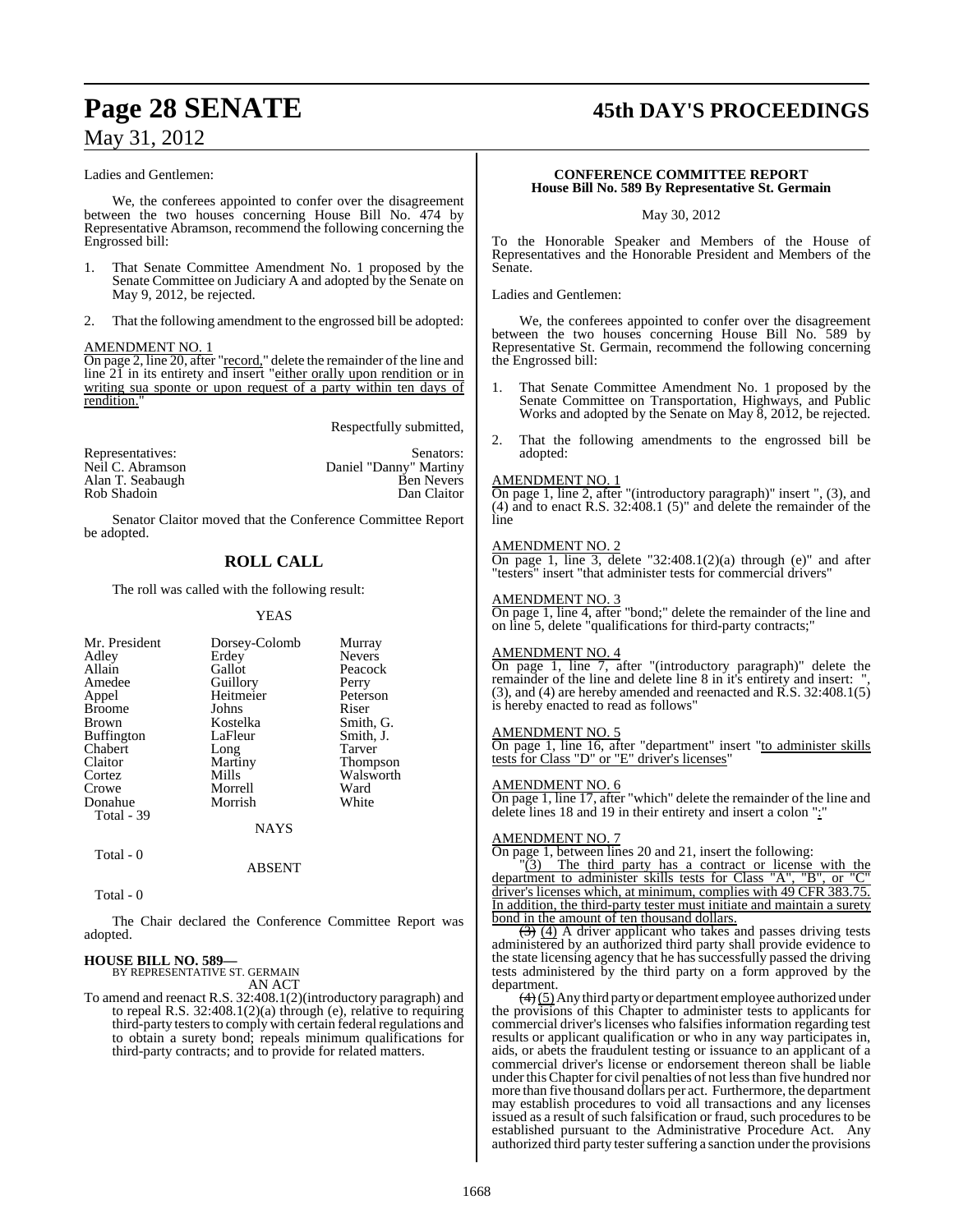# **45th DAY'S PROCEEDINGS Page 29 SENATE**

# May 31, 2012

of this Chapter shall forfeit his authorized third party testing status and contract and shall not qualify for such status henceforth."

AMENDMENT NO. 8 On page 1, delete line 21 in its entirety

Respectfully submitted,

Representatives: Senators: Senators: Senators: Senators: Senators: Senators: Senators: Senators: Senators: Senators: Senators: Senators: Senators: Senators: Senators: Senators: Senators: Senators: Senators: Senators: Senat Karen Gaudet St. Germain<br>Jerry Gisclair Jerry Gisclair David Heitmeier

Senator Adley moved that the Conference Committee Report be adopted.

John R. Smith

#### **ROLL CALL**

The roll was called with the following result: YEAS

| Mr. President     | Dorsey-Colomb | Murray          |
|-------------------|---------------|-----------------|
| Adley             | Erdey         | <b>Nevers</b>   |
| Allain            | Gallot        | Peacock         |
| Amedee            | Guillory      | Perry           |
| Appel             | Heitmeier     | Peterson        |
| <b>Broome</b>     | Johns         | Riser           |
| <b>Brown</b>      | Kostelka      | Smith, G.       |
| <b>Buffington</b> | LaFleur       | Smith, J.       |
| Chabert           | Long          | Tarver          |
| Claitor           | Martiny       | <b>Thompson</b> |
| Cortez            | Mills         | Walsworth       |
| Crowe             | Morrell       | Ward            |
| Donahue           | Morrish       |                 |
| Total - 38        |               |                 |
|                   | NAYS          |                 |

## ABSENT

White

Total - 1

Total - 0

The Chair declared the Conference Committee Report was adopted.

#### **HOUSE BILL NO. 615—**

BY REPRESENTATIVE ST. GERMAIN AN ACT

To amend and reenact R.S. 3:2571(A) and 2572, R.S. 30:2199(A), R.S. 33:7556, R.S. 36: 508(A), R.S. 38:17, 20, 23, 26(C), 31(2), 32(A) and (B)(introductory paragraph), 33, 34(A) and (B)(introductory paragraph), 84(B), 90.1(8),  $90.4(A)(1)$ (introductory paragraph),  $(B)(1)$  and  $(2)$ (introductory paragraph), 90.7, 90.8, 90.12(B), 91, 226, 301(C)(2)(c), 306(C) and (D),  $307(A)(1)$  and (2),  $315$ ,  $319$ ,  $338(B)$ ,  $402(A)$ ,  $491$ ,  $492$ , 511, 2044(5), 3074(A)(4), (D)(4) and (9)(c), 3086.24(H)(1), and 3306(B), and R.S.  $40:1236.2(C)(4)(a)(v)$ , relative to the Department of Transportation and Development; to reassign duties of offices within the Department of Transportation and Development; to rename the office of public works, hurricane flood protection and intermodal transportation, within the Department ofTransportation and Development; and to provide for related matters.

#### **CONFERENCE COMMITTEE REPORT House Bill No. 615 By Representative St. Germain**

#### May 30, 2012

To the Honorable Speaker and Members of the House of Representatives and the Honorable President and Members of the Senate.

Ladies and Gentlemen:

We, the conferees appointed to confer over the disagreement between the two houses concerning House Bill No. 615 by Representative St. Germain, recommend the following concerning the Reengrossed bill:

- 1. That the set of amendments proposed by the Legislative Bureau and adopted by the Senate on May 9, 2012, be adopted.
- 2. That Senate Floor Amendment No. 1 proposed by Senator Brown and adopted by the Senate on May 14, 2012, be adopted.
- 3. That Senate Floor Amendment No. 2 proposed by Senator Brown and adopted by the Senate on May 14, 2012, be rejected.

Respectfully submitted,

| Representatives:         | Senators:             |
|--------------------------|-----------------------|
| Karen Gaudet St. Germain | Robert Adley          |
| A B Franklin             | Mack "Bodi" White Jr. |
| Jerry Gisclair           | David Heitmeier       |

Senator Adleymoved that the Conference Committee Report be adopted.

#### **ROLL CALL**

The roll was called with the following result:

#### YEAS

Heitmeier Peters<br>
Johns Riser

Morrell Ward<br>
Morrish White

Smith, J.

Mr. President Erdey Nevers<br>Adley Gallot Peacoc Adley Gallot Peacock<br>
Allain Guillory Perry Allain Guillory Perry Appel Johns<br>Broome Kostelka Broome Kostelka Smith, G. Buffington Long Tarver<br>
Chabert Martiny Thomp Chabert Martiny Thompson Claitor Mills Walsworth<br>Crowe Morrell Ward Donahue Morrish<br>Dorsey-Colomb Murray Dorsey-Colomb Total - 38

Total - 0

Cortez Total - 1

The Chair declared the Conference Committee Report was adopted.

**NAYS** 

ABSENT

#### **Recess**

On motion of Senator Alario, the Senate took a recess at 11:35 o'clock A.M. until 12:30 o'clock P.M.

#### **After Recess**

The Senate was called to order at 12:50 o'clock P.M. by the President of the Senate.

#### **ROLL CALL**

The roll being called, the following members answered to their names: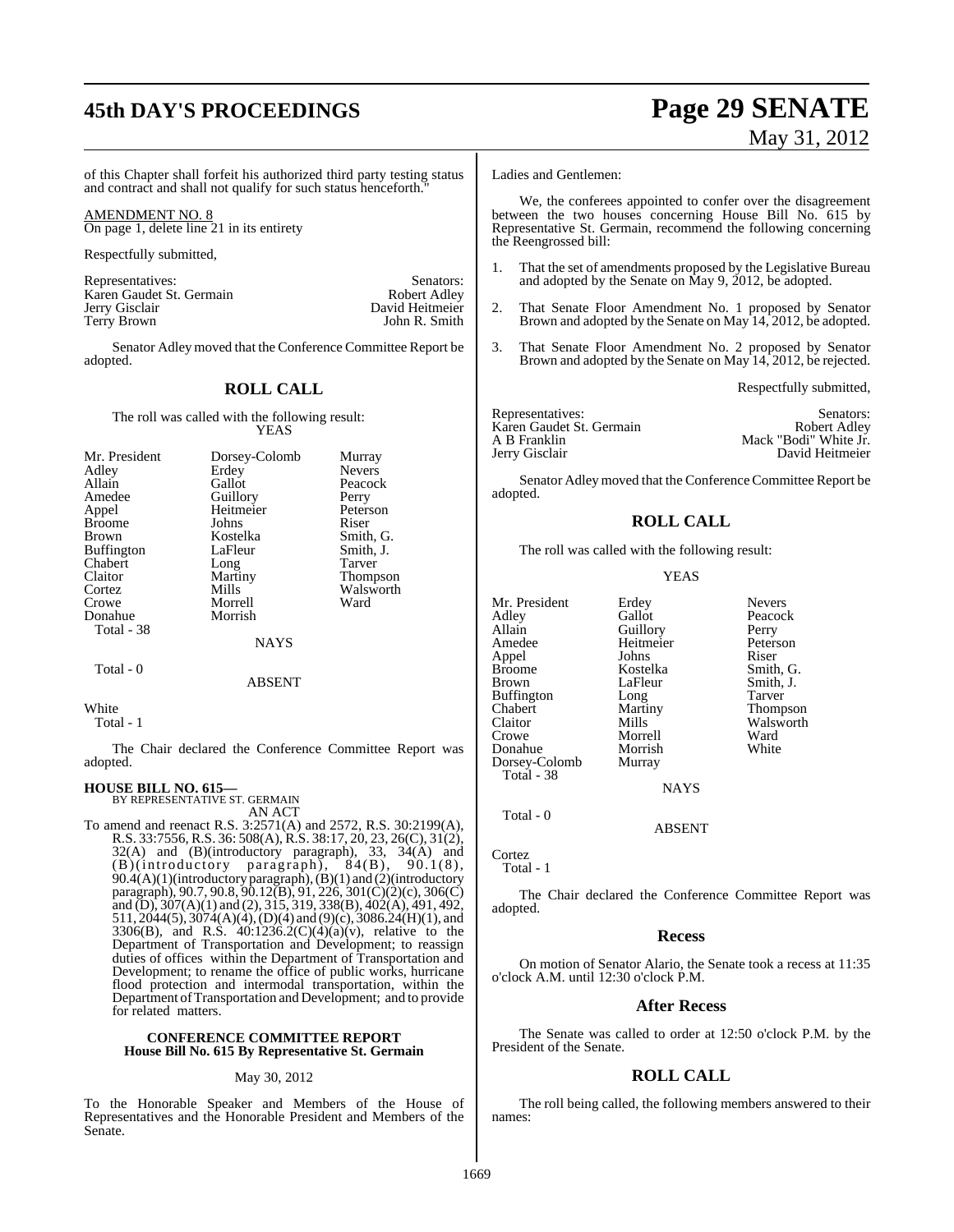#### PRESENT

| Mr. President<br>Adley<br>Allain<br>Appel<br><b>Broome</b><br><b>Brown</b><br><b>Buffington</b><br>Chabert<br>Claitor<br>Cortez<br>Crowe<br>Total $-33$ | Donahue<br>Dorsey-Colomb<br>Gallot<br>Guillory<br>Johns<br>Kostelka<br>LaFleur<br>Long<br>Martiny<br>Mills<br>Morrell<br><b>ABSENT</b> | Morrish<br>Murray<br><b>Nevers</b><br>Peacock<br>Perry<br>Peterson<br>Riser<br>Smith, G.<br>Tarver<br>Ward<br>White |
|---------------------------------------------------------------------------------------------------------------------------------------------------------|----------------------------------------------------------------------------------------------------------------------------------------|---------------------------------------------------------------------------------------------------------------------|
| Amedee<br>Erdey<br>Total - 6                                                                                                                            | Heitmeier<br>Smith, J.                                                                                                                 | <b>Thompson</b><br>Walsworth                                                                                        |

The President of the Senate announced there were 33 Senators present and a quorum.

#### **Senate Business Resumed After Recess**

#### **Rules Suspended**

Senator Buffington asked for and obtained a suspension of the rules to take up at this time:

#### **Introduction of Senate Resolutions**

Senator Buffington asked for and obtained a suspension of the rules to read Senate Resolutions a first and second time.

#### **SENATE RESOLUTION NO. 173—**

BY SENATORS BUFFINGTON, ADLEY, ALARIO, ALLAIN, AMEDEE,<br>APPEL, BROOME, BROWN, CHABERT, CLAITOR, CORTEZ, CROWE,<br>DONAHUE, DORSEY-COLOMB, ERDEY, GAL LOT, GUILLORY,<br>HEITMEIER, JOHNS, KOSTELKA, LAFLEUR, LONG, MARTINY, MILLS,<br>MOR WALSWORTH, WARD AND WHITE A RESOLUTION

To express the sincere condolences of the Senate of the Legislature of Louisiana upon death of Roosevelt Smalley of Keithville.

On motion of Senator Buffington the resolution was read by title and adopted.

## **Regular Order, Resumed**

#### **Special Order of the Day No. 1**

#### **HOUSE BILL NO. 1—**

BY REPRESENTATIVE FANNIN AN ACT

Making appropriations for the ordinary expenses of the executive branch of state government, pensions, public schools, public roads, public charities, and state institutions and providing with respect to the expenditure of said appropriations.

#### **Floor Amendments**

Senator Donahue proposed the following amendments.

#### **SENATE FLOOR AMENDMENTS**

Amendments proposed by Senator Donahue to Reengrossed House Bill No. 1 by Representative Fannin

# **Page 30 SENATE 45th DAY'S PROCEEDINGS**

#### AMENDMENT NO. 1

Delete Senate Committee Amendment No. 6 proposed by the Senate Committee on Finance and adopted by the Senate on May 28, 2012.

#### AMENDMENT NO. 2

In Senate Committee Amendment No. 14 proposed by the Senate Committee on Finance and adopted by the Senate on May 28, 2012, on page 2, at the end line 7, change "date."" to "date.", and insert

F. The commissioner of administration is hereby authorized and directed to reduce the State General Fund (Direct) appropriations contained in each department and budget unit contained in this Act in order to achieve a State General Fund (Direct) savings of not less than \$15,000,000. The commissioner of administration is also authorized and directed to adjust other means of financing associated with such reductions."

#### AMENDMENT NO. 3

Delete Senate Committee Amendment No. 15 proposed by the Senate Committee on Finance and adopted by the Senate on May 28, 2012.

#### AMENDMENT NO. 4

In Senate Committee Amendment No. 17 proposed by the Senate Committee on Finance and adopted by the Senate on May 28, 2012, on page 3, at the end of line 5, delete "29,364" and insert "29,365"

#### AMENDMENT NO. 5

In Senate Committee Amendment No. 21 proposed by the Senate Committee on Finance and adopted by the Senate on May 28, 2012, on page 3, delete line 40 and on page 4, delete lines 1 through 7

#### AMENDMENT NO. 6

In Senate Committee Amendment No. 21 proposed by the Senate Committee on Finance and adopted by the Senate on May 28, 2012, on page 4, at the beginning of line 9, insert "to the Executive Administration Program"

#### AMENDMENT NO. 7

In Senate Committee Amendment No. 30 proposed by the Senate Committee on Finance and adopted by the Senate on May 28, 2012, on page 5, line 22, delete "\$1,286,269,311" and insert "\$1,268,269,311"

#### <u>AMENDMENT NO. 8</u>

In Senate Committee Amendment No. 33 proposed by the Senate Committee on Finance and adopted by the Senate on May 28, 2012, on page 5, at the end of line 28, change "19" to "19, and insert the following:

"Provided, however, that the following is appropriated for a statewide retirement adjustment:

| <b>EXPENDITURES:</b><br><b>Administrative Program</b>                           | 560,479            |
|---------------------------------------------------------------------------------|--------------------|
| TOTAL EXPENDITURES                                                              | 560,479            |
| <b>MEANS OF FINANCE:</b><br>State General Fund (Direct)<br><b>Federal Funds</b> | 140,120<br>420,359 |
| <b>TOTAL MEANS OF FINANCING</b>                                                 | 560,479""          |

#### AMENDMENT NO. 9

In Senate Committee Amendment No. 37 proposed by the Senate Committee on Finance and adopted by the Senate on May 28, 2012, on page 41, delete "\$09,548" and insert "\$9,548"

#### AMENDMENT NO. 10

Delete Senate Committee Amendment No. 44 proposed by the Senate Committee on Finance and adopted by the Senate on May 28, 2012.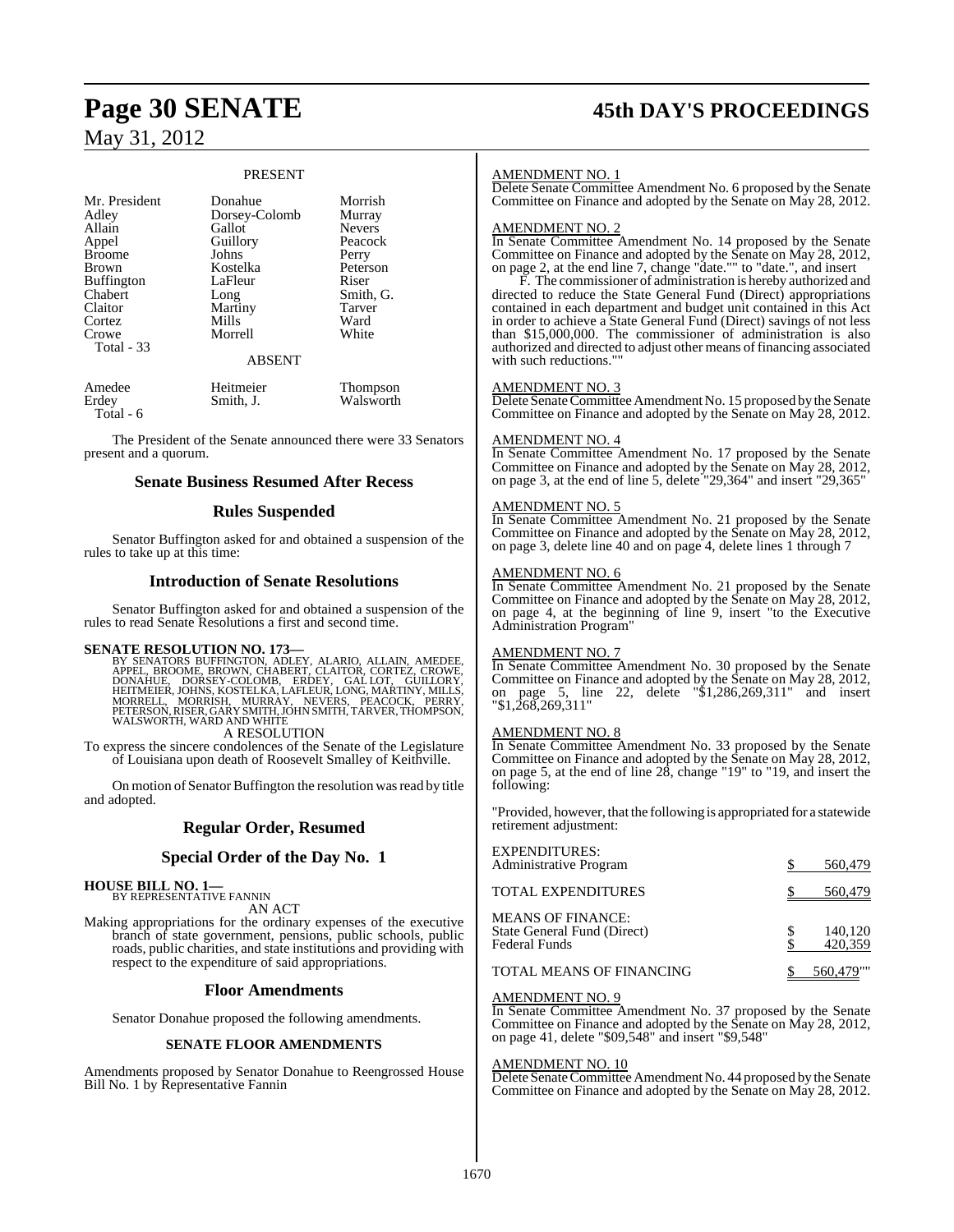# **45th DAY'S PROCEEDINGS Page 31 SENATE**

# May 31, 2012

#### AMENDMENT NO. 11

Delete Senate Committee Amendment No. 58 through 64 in the set of amendments proposed by the Senate Committee on Finance and adopted by the Senate on May 28, 2012.

#### AMENDMENT NO. 12

Delete Senate Committee Amendment No. 70 proposed by the Senate Committee on Finance and adopted by the Senate on May 28, 2012.

#### AMENDMENT NO. 13

Delete Senate Committee Amendment No. 117 proposed by the Senate Committee on Finance and adopted by the Senate on May 28, 2012.

#### AMENDMENT NO. 14

In Senate Committee Amendment No. 158 proposed by the Senate Committee on Finance and adopted by the Senate on May 28, 2012, on page 25, at the end of line 32, delete "\$1,472,022,897" and insert "\$1,440,418,840"

#### AMENDMENT NO. 15

In Senate Committee Amendment No. 159 proposed by the Senate Committee on Finance and adopted by the Senate on May 28, 2012, on page 25, at the end of line 34, delete "\$327,754,959" and insert "\$344,754,959"

#### AMENDMENT NO. 16

In Senate Committee Amendment No. 162 proposed by the Senate Committee on Finance and adopted by the Senate on May 28, 2012, on page 26, delete line 22, and insert the following: "at the amounts in effect on June 30, 2012. Provided, further, that, only in the event funding is available after implementing the diagnosis-related group methodology and fully funding the Medicaid reimbursement rates for inpatient and outpatient hospital services at the amounts in effect on June 30, 2012, the department shall make supplemental Medicaid payments to any non-state hospital that has achieved certification from the American Academy of Surgeons verifying it as a Level II Trauma Center operating in the state as of November 8, 2011, in an amount not to exceed a total of \$698,812, of which \$200,000 is State General Fund byStatutory Dedication out of the Community Hospital Stabilization Fund."

## AMENDMENT NO. 17

In Senate Committee Amendment No. 163 proposed by the Senate Committee on Finance and adopted by the Senate on May 28, 2012, on page 26, at the end of line 41, after "to effect such change.", insert the following: "Such report shall include explanations of patient access and safety protections, including but not limited to continuity of care, coverage of medications for patients with chronic disease, and review of medical appropriateness of all formulary management tools and quality limitations.

#### AMENDMENT NO. 18

Delete Senate Committee Amendment No. 177 proposed by the Senate Committee on Finance and adopted by the Senate on May 28, 2012.

#### AMENDMENT NO. 19

In Senate Committee Amendment No. 198 proposed by the Senate Committee on Finance and adopted by the Senate on May 28, 2012, on page 35, delete lines 13 through 15 and insert the following:

"Provided, however, that of the federal funds appropriated for Community Services Block Grants, each community action agency that received Community Services Block Grant funding in the previous fiscal year shall continue to receive the same proportional share of funding for Fiscal Year 2012-2013 subject to the provisions of the Community Services Block Grant Act (Public Law 105-285)"

#### AMENDMENT NO. 20

In Senate Committee Amendment No. 210 proposed by the Senate Committee on Finance and adopted by the Senate on May 28, 2012,

on page 37, at the end of line 29, delete "\$1,085,666,168" and insert "\$1,089,666,168"

#### AMENDMENT NO. 21

In Senate Committee Amendment No. 211 proposed by the Senate Committee on Finance and adopted by the Senate on May 28, 2012, on page 37, at the end of line 31, delete "\$1,085,666,168" and insert "\$1,089,666,168"

#### AMENDMENT NO. 22

In Senate Committee Amendment No. 212 proposed by the Senate Committee on Finance and adopted by the Senate on May 28, 2012, on page 37, at the end of line 33, delete "\$1,034,306,143" and insert "\$1,038,306,143"

#### AMENDMENT NO. 23

In Senate Committee Amendment No. 213 proposed by the Senate Committee on Finance and adopted by the Senate on May 28, 2012, on page 37, at the end of line 35, delete "\$1,085,666,168" and insert "\$1,089,666,168"

## AMENDMENT NO. 24

In Senate Committee Amendment No. 223 proposed by the Senate Committee on Finance and adopted by the Senate on May 28, 2012, on page 39, at the end of line 28, delete "\$8,806,509" and insert "\$9,287,429"

#### AMENDMENT NO. 25

In Senate Committee Amendment No. 224 proposed by the Senate Committee on Finance and adopted by the Senate on May 28, 2012, on page 39, at the end of line 30, delete "\$6,045,877" and insert "\$5,564,957"

#### AMENDMENT NO. 26

In Senate Committee Amendment No. 295, proposed by the Senate Committee on Finance and adopted by the Senate on May 28, 2012, page 46, delete lines 41 through 43 and on page 47, delete line 1 through 10 and insert the following:

"Further provided, that from the funds appropriated herein out of the Richland Parish Visitor Enterprise Fund, \$25,000 shall be allocated and distributed to the town of Delhi of which amount \$5,000 shall be allocated to the Delhi Municipal Golf Course, \$10,000 shall be allocated for the Cave Theater, \$5,000 shall be allocated and distributed to the Northeast Louisiana Economic Alliance, and \$5,000 shall be allocated and distributed to the town of Delhi for downtown development; \$10,000 shall be allocated and distributed to the town of Mangham for downtown development; and \$25,000 shall be allocated and distributed to the town of Rayville of which \$20,0000 shall be allocated to the town of Rayville for downtown development and \$5,000 shall be allocated and distributed to the Northeast Louisiana Economic Alliance. In the event that total revenues deposited in this fund are insufficient to fully fund such allocations, each entity shall receive the same pro rate share of the monies available which its allocation represents the total.

Further provided, that from the funds appropriated herein out of the Madison Parish Visitor Enterprise Fund, \$12,500 shall be allocated and distributed to the Madison Parish Historical Society, and \$5,000 shall be allocated and distributed to the city of Tallulah for beautification and repair projects and \$5,000 shall be allocated and distributed to the Northeast Louisiana Economic Alliance. In the event that total revenues deposited"

#### AMENDMENT NO. 27

In Senate Committee Amendment No. 295 proposed by the Senate Committee on Finance and adopted by the Senate on May 28, 2012, on page 47, on line 26, delete "\$250,000" and insert "\$150,000", and on line 33, between "operations;" and "\$25,000" delete "and", and at the end of line 34, change "." to ";", and insert "and \$100,000 shall be distributed to the Ascension Parish Government for promotion and related expenses for the Louisiana Hot Air Balloon Festival Championship."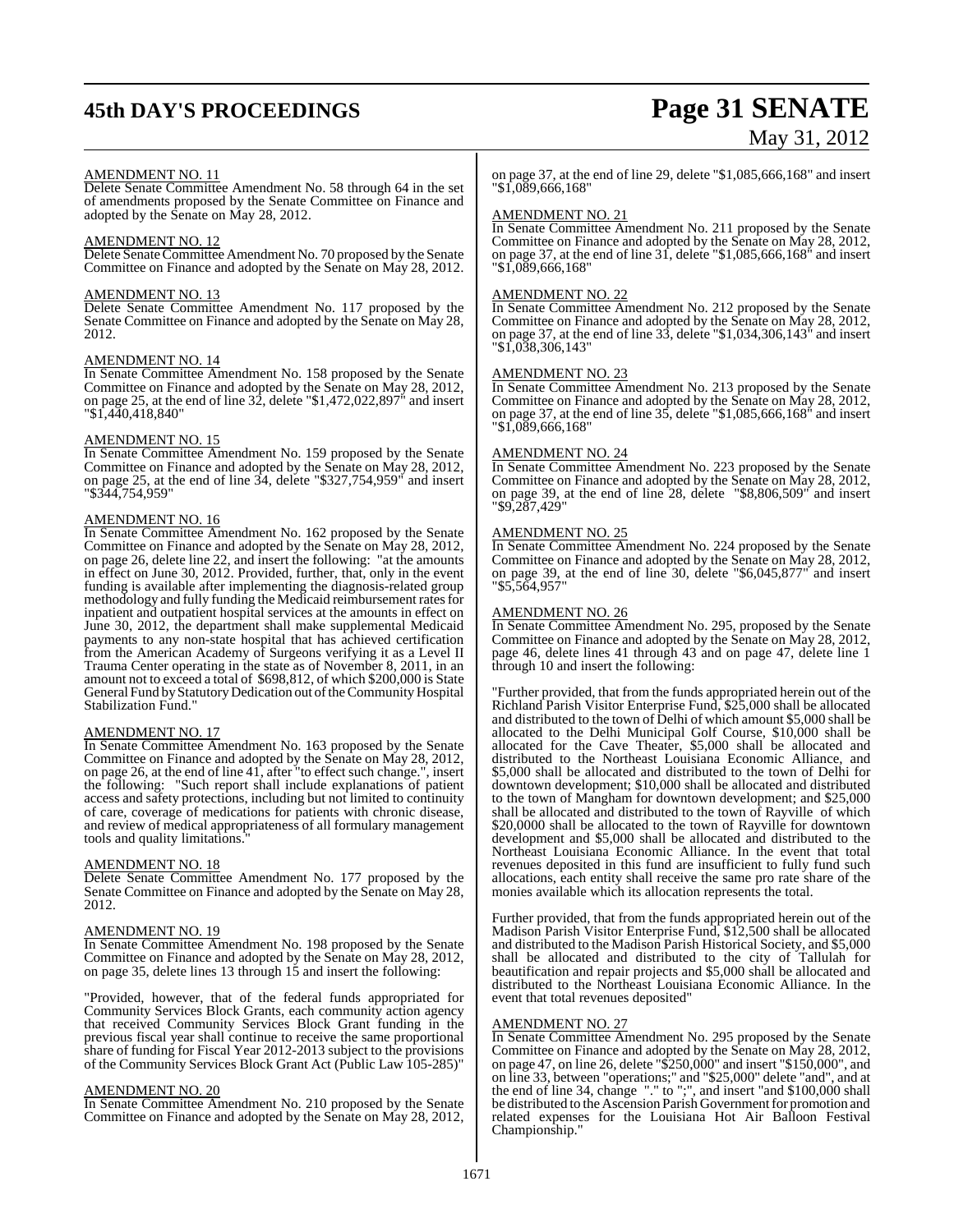#### AMENDMENT NO. 28

In Senate Committee Amendment No. 308 proposed by the Senate Committee on Finance and adopted by the Senate on May 28, 2012, on page 48, at the end of line 25, delete "\$55,645,129" and insert "\$55,451,723"

#### AMENDMENT NO. 29

In Senate Committee Amendment No. 309 proposed by the Senate Committee on Finance and adopted by the Senate on May 28, 2012, on page 48, at the end of line 27, delete "\$55,645,129" and insert "\$55,451,723"

#### AMENDMENT NO. 30

In Senate Committee Amendment No. 310 proposed by the Senate Committee on Finance and adopted by the Senate on May 28, 2012, on page 48, at the end of line 29, delete "\$55,645,129" and insert "\$55,451,723"

#### AMENDMENT NO. 31

In Senate Committee Amendment No. 311 proposed by the Senate Committee on Finance and adopted by the Senate on May 28, 2012, on page 48, at the end of line 31, delete "\$55,645,129" and insert "\$55,451,723"

#### AMENDMENT NO. 32

In Senate Committee Amendment No. 321 proposed by the Senate Committee on Finance and adopted by the Senate on May 28, 2012, on page 50, delete lines 37 through 45 and insert the following:

"H. The sum of Two Hundred Fifty Thousand and No/100 (\$250,000.00) Dollarsin favor of Plaintiffs, Kim LeBrun individually and on behalf of her minor children Kaitlyn LeBrun, Kristina LeBrun and Karla LeBrun, and the sum of Twenty-Five Thousand and No/100 (\$25,000.00) in favor of Plaintiff Shane Burnside, are hereby appropriated out of the General Fund of the state of Louisiana for Fiscal Year 2012-2013 to be used to pay the consent judgments in the suit entitled "Kim LeBrun, individually and on behalf of her minor children Kaitlyn LeBrun, Kristina LeBrun and Karla LeBrun v. Shane M. Burnside, U.S. Agencies Casualty Insurance Company and State of Louisiana, Department of Transportation and Development" consolidated with "Shane M. Burnside v. State of Louisiana, Department of Transportation and Development", bearing Numbers 29437 Civil Docket "C" and 29616 Division "C", respectively, on the docket of the Twenty-Third Judicial District Court, parish of Assumption, state of Louisiana."

#### AMENDMENT NO. 33

In Senate Committee Amendment No. 321 proposed by the Senate Committee on Finance and adopted by the Senate on May 28, 2012, on page 50, between lines 59 and 60, insert the following:

"J. The sum of Twenty-Five Thousand and No/100 (\$25,000) Dollars is hereby appropriated out of the General Fund of the state of Louisiana for Fiscal Year 2012-2013 to be used to pay the consent judgment in the suit entitled "Leonard Korhnak, Elizabeth Korhnak, Christine Korhnak, and Paul Korhnak v. Riann M. Weishaupt, Hanover American Insurance Company, Allstate Indemnity Company, State of Louisiana through Department of Transportation and Development, Baton Rouge Airline Corporation, and the Parish of Ascension", bearing Number 79,493, on the docket of the Twenty-Third Judicial District Court, parish of Ascension, state of Louisiana.'

#### AMENDMENT NO. 34

Delete Senate Committee Amendments Nos. 322 and 323 proposed by the Senate Committee on Finance and adopted by the Senate on May 28, 2012

#### AMENDMENT NO. 35

On page 3, between lines 17 and 18, insert the following:

"G. Notwithstanding any provision of law to the contrary, any publication required by R.S. 18:193(F) may be suspended or adjusted

## **Page 32 SENATE 45th DAY'S PROCEEDINGS**

for purposes of creating efficiencies and/orsavings during fiscal year 2012-2013. Any savings realized from the suspension or adjustment of such publication shall be used for voter outreach services."

#### AMENDMENT NO. 36

On page 30, delete lines 28 through 36

#### AMENDMENT NO. 37

On page 31, at the end of line 48, delete "\$706,698" and insert "\$1,021,928"

#### AMENDMENT NO. 38

On page 31, after line 51, insert the following:

"Provided, however, that the commissioner of administration is hereby authorized and directed to adjust the means of finance and authorized positions for the Title III, V, VII, and NSIP Program by increasing the appropriation out of the State General Fund (Direct) by \$88,849 and by increasing the number of authorized positions by one (1) position for an ombudsman.

Provided, however, that the following is appropriated for a statewide retirement adjustment:

| <b>EXPENDITURES:</b><br>Administrative Program<br>Title III, V. VII, and NSIP Program | 77,151<br>5,710 |
|---------------------------------------------------------------------------------------|-----------------|
| <b>TOTAL EXPENDITURES</b>                                                             | 82,861          |
| <b>MEANS OF FINANCE:</b><br>State General Fund (Direct)<br>Federal Funds              | 72,862<br>9.999 |
| TOTAL MEANS OF FINANCING                                                              | 82,861"         |

#### AMENDMENT NO. 39

On page 38, at the beginning of line 24, insert "Northwest"

#### AMENDMENT NO. 40

On page 47, between lines 10 and 11, insert the following:

"Provided, however, that the commissioner of administration is hereby authorized and directed to adjust authorized positions for the Civil Law Program by decreasing the number of authorized positions by one (1) position in the event that Senate Bill No. 253 of the Regular Session of the Legislature is enacted into law."

#### AMENDMENT NO. 41

On page 69, between lines 36 and 37, insert the following:

"Payable out of the State General Fund by Fees and Self-generated Revenues to the Marketing Program for expenses  $\qquad$  \$ 2,000,000"

AMENDMENT NO. 42 On page 78, line 20, delete "(0)" and insert "(12)"

AMENDMENT NO. 43 On page 78, line 29, delete "(14)" and insert "(293)"

AMENDMENT NO. 44 On page 78, line 46, delete " $(0)$ " and insert " $(4)$ "

## AMENDMENT NO. 45

On page 110, at the end of line 15, delete "\$27,192,364" and insert "\$27,084,634"

#### AMENDMENT NO. 46

On page 111, at the end of line 11, delete "\$27,192,364" and insert "\$27,084,634"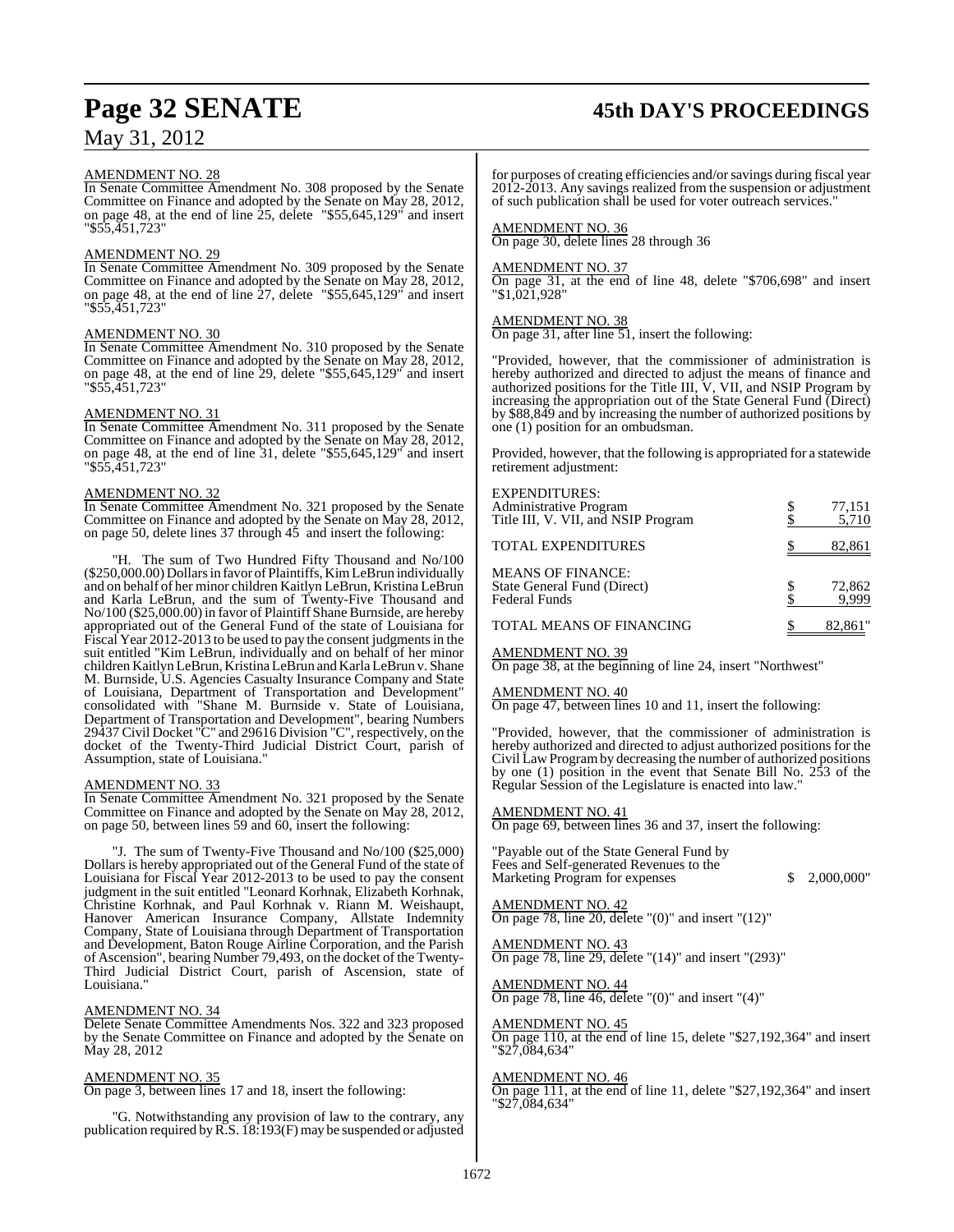# **45th DAY'S PROCEEDINGS Page 33 SENATE**

# May 31, 2012

| <b>AMENDMENT NO. 47</b><br>On page 111, at the end of line 13, delete "\$17,634,752" and insert<br>"\$17,527,022"                                                                                                                                                                    | Fiscal Year 2<br>Louisiana Stat<br>and the Loui                                               |
|--------------------------------------------------------------------------------------------------------------------------------------------------------------------------------------------------------------------------------------------------------------------------------------|-----------------------------------------------------------------------------------------------|
| AMENDMENT NO. 48<br>On page 111, at the end of line 18, delete "\$27,192,364" and insert<br>"\$27,084,634"                                                                                                                                                                           | Shreveport due<br>the expiration<br>funds, notwith<br>increased tuiti<br><b>Granting Resc</b> |
| AMENDMENT NO. 49<br>On page 116, at the end of line 29, delete " $$94,183,640"$ and insert<br>"\$108,787,697"                                                                                                                                                                        | Act)."<br><b>AMENDMEN</b><br>On page 247,                                                     |
| AMENDMENT NO. 50<br>On page 117, between lines 13 and 14, insert the following:                                                                                                                                                                                                      | "\$350,000"                                                                                   |
| "Provided, further, that the preferred drug list may be adjusted to<br>limit brand name drug products in each therapeutic category to not<br>less than two brand products where available while ensuring                                                                             | <b>AMENDMEN</b><br>On page 248,<br>"\$38,941,341"                                             |
| appropriate access to medically necessary medication."<br><b>AMENDMENT NO. 51</b>                                                                                                                                                                                                    | <u>AMENDMEN</u><br>On page 249,<br>"\$350,000"                                                |
| On page 118, at the end of line 4, after "the required certifications.",<br>insert the following: "The department may exclude certain non-state<br>public hospitals from this requirement in order to implement<br>alternative supplemental payment initiatives or alternate funding | <u>AMENDMEN</u><br>On page 250, a<br>"\$38,941,341"                                           |
| initiatives, or if a hospital that is solely owned by a city or town has<br>changed its designation from a non-profit private hospital to a                                                                                                                                          | On motion                                                                                     |
| non-state public hospital between January 1, 2010 and June 30,<br>2012."                                                                                                                                                                                                             | Senator D                                                                                     |
| <b>AMENDMENT NO. 52</b><br>On page 122, delete lines 1 through 8                                                                                                                                                                                                                     | Without c                                                                                     |
| <u>AMENDMENT NO. 53</u><br>On page 129, after line 50, insert the following:                                                                                                                                                                                                         | Senator L<br><b>Preamble</b> was                                                              |
|                                                                                                                                                                                                                                                                                      | On motio                                                                                      |
| "Payable out of the State General Fund (Direct)<br>to the Behavioral Health Community Program for<br>\$<br>107,730<br>operations, including one (1) position                                                                                                                         | Senator D                                                                                     |
| Payable out of the State General Fund by<br>Interagency Transfers to the Behavioral Health<br>Community Program for the Early Childhood<br>\$                                                                                                                                        | Without c<br>Senator<br><b>Schedule 1 wa</b>                                                  |
| Supports and Services Program<br>211,695                                                                                                                                                                                                                                             | On motio                                                                                      |
| Payable out of the State General Fund by<br>Interagency Transfers to the Behavioral Health                                                                                                                                                                                           | Senator D                                                                                     |
| Community Program for the Permanent<br>\$<br><b>Supportive Housing Program</b><br>6,374,850                                                                                                                                                                                          | Without c                                                                                     |
| Payable out of Federal Funds to the<br><b>Behavioral Health Community Program</b><br>\$1,300,000"<br>for mental health services                                                                                                                                                      | Senator I<br><b>Schedule 3 wa</b>                                                             |
| <b>AMENDMENT NO. 54</b>                                                                                                                                                                                                                                                              | On motio                                                                                      |
| On page 133, after line 41, insert the following:                                                                                                                                                                                                                                    | Senator D                                                                                     |
| "The Department of Children and Family Services shall assist eligible<br>courts, public or private agencies, and any other entity providing                                                                                                                                          | Without c                                                                                     |
| services to youth at risk of removal from the home within the state to<br>maximize the draw down of federal funds through the Title IV-E                                                                                                                                             | Senator I<br><b>Schedule 4 wa</b>                                                             |
| Foster Care Assistance Program of the Social Security Act, to insure<br>that the expenditures claimed by the state or parish meet the                                                                                                                                                | On motio                                                                                      |
| requirements of law, and to maximize the allowable reimbursement<br>from the Title IV-E program to conserve state resources and to                                                                                                                                                   | Senator D                                                                                     |

#### AMENDMENT NO. 55

the home."

On page 172, line 27, after "herein.", insert the following:

"Provided, however, that such distribution of State General Fund (Direct) shall initially cover the net loss in base funding support from

continue to provide needed services for youth at risk of removal from

2011-2012 to Fiscal Year 2012-2013 for both the tte University Health Sciences Center - New Orleans isiana State University Health Sciences Center le to the loss of carryover funding originally related to of American Recovery and Reinvestment Act of 2009 funds, notwithstanding the fact that these budget units generated increased tuition revenues pursuant to the terms of the Louisiana Granting Resources and Autonomy for Diplomas Act (LaGRAD

#### **NT NO. 56**

at the end of line 14, delete "\$300,000" and insert

NT NO. 57 at the end of line 3, delete "\$38,891,341" and insert

## **NT NO. 58** at the end of line 28, delete "\$300,000" and insert

#### **NT NO. 59**

at the end of line 51, delete "\$38,891,341" and insert "\$38,941,341"

on of Senator Donahue, the amendments were adopted.

Donahue moved to adopt the **Preamble**.

objection, the **Preamble** was adopted.

Donahue moved to reconsider the vote by which the s adopted and laid that motion on the table.

on of Senator Donahue, Schedule 1 was considered.

Donahue moved to adopt **Schedule 1**.

objection, **Schedule 1** was adopted.

Donahue moved to reconsider the vote by which as adopted and laid that motion on the table.

on of Senator Donahue, Schedule 3 was considered.

Donahue moved to adopt **Schedule 3**.

objection, **Schedule 3** was adopted.

Donahue moved to reconsider the vote by which **Schedule 3 Schedule 3 Schedule 3 Constraint 3 Constraint 3 Constraint 3 Constraint 3 Constraint 3 Constraint 3 Constraint 3 Constraint 3 Constraint 3 Constraint 3 Constraint**

on of Senator Donahue, Schedule 4 was considered.

Donahue moved to adopt **Schedule 4**.

objection, Schedule 4 was adopted.

Donahue moved to reconsider the vote by which as adopted and laid that motion on the table.

on of Senator Donahue, Schedule 5 was considered.

Senator Donahue moved to adopt **Schedule 5**.

Without objection, **Schedule 5** was adopted.

Senator Donahue moved to reconsider the vote by which **Schedule 5** was adopted and laid that motion on the table.

On motion of Senator Donahue, **Schedule 6** was considered.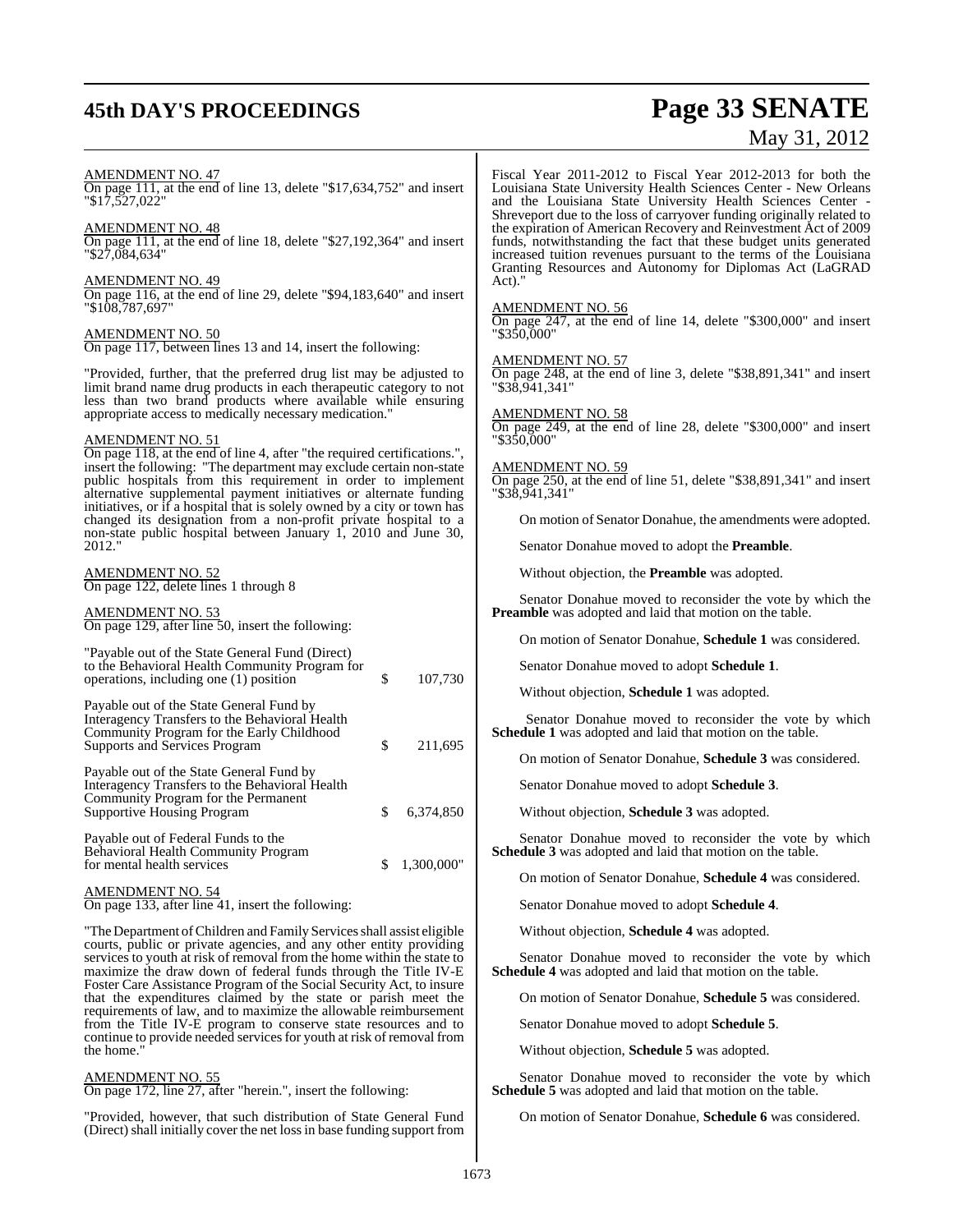Senator Donahue moved to adopt **Schedule 6**.

Without objection, **Schedule 6** was adopted.

Senator Donahue moved to reconsider the vote by which **Schedule 6** was adopted and laid that motion on the table.

On motion of Senator Donahue, **Schedule 7** was considered.

Senator Donahue moved to adopt **Schedule 7**.

Without objection, **Schedule 7** was adopted.

Senator Donahue moved to reconsider the vote by which **Schedule 7** was adopted and laid that motion on the table.

On motion of Senator Donahue, **Schedule 8** was considered.

Senator Donahue moved to adopt **Schedule 8**.

Without objection, **Schedule 8** was adopted.

Senator Donahue moved to reconsider the vote by which **Schedule 8** was adopted and laid that motion on the table.

On motion of Senator Donahue, **Schedule 9** was considered.

Senator Donahue moved to adopt **Schedule 9**.

Without objection, **Schedule 9** was adopted.

Senator Donahue moved to reconsider the vote by which **Schedule 9** was adopted and laid that motion on the table.

On motion of Senator Donahue, **Schedule 10** was considered.

Senator Donahue moved to adopt **Schedule 10**.

Without objection, **Schedule 10** was adopted.

Senator Donahue moved to reconsider the vote by which **Schedule 10** was adopted and laid that motion on the table.

On motion of Senator Donahue, **Schedule 11** was considered.

Senator Donahue moved to adopt **Schedule 11**.

Without objection, **Schedule 11** was adopted.

Senator Donahue moved to reconsider the vote by which **Schedule 11** was adopted and laid that motion on the table.

On motion of Senator Donahue, **Schedule 12** was considered.

Senator Donahue moved to adopt **Schedule 12**.

Without objection, **Schedule 12** was adopted.

Senator Donahue moved to reconsider the vote by which **Schedule 12** was adopted and laid that motion on the table.

On motion of Senator Donahue, **Schedule 13** was considered.

Senator Donahue moved to adopt **Schedule 13**.

Without objection, **Schedule 13** was adopted.

Senator Donahue moved to reconsider the vote by which **Schedule 13** was adopted and laid that motion on the table.

On motion of Senator Donahue, **Schedule 14** was considered.

Senator Donahue moved to adopt **Schedule 14**.

## **Page 34 SENATE 45th DAY'S PROCEEDINGS**

Without objection, **Schedule 14** was adopted.

Senator Donahue moved to reconsider the vote by which **Schedule 14** was adopted and laid that motion on the table.

On motion of Senator Donahue, **Schedule 16** was considered.

Senator Donahue moved to adopt **Schedule 16**.

Without objection, **Schedule 16** was adopted.

Senator Donahue moved to reconsider the vote by which **Schedule 16** was adopted and laid that motion on the table.

On motion of Senator Donahue, **Schedule 17** was considered.

Senator Donahue moved to adopt **Schedule 17**.

Without objection, **Schedule 17** was adopted.

Senator Donahue moved to reconsider the vote by which **Schedule 17** was adopted and laid that motion on the table.

On motion of Senator Donahue, **Schedule 19** was considered

#### **Floor Amendments**

Senator Thompson proposed the following amendments.

#### **SENATE FLOOR AMENDMENTS**

Amendments proposed by Senator Thompson to Reengrossed House Bill No. 1 by Representative Fannin

AMENDMENT NO. 1

On page 206, after line 44, insert the following:

"Provided, however, that prior to the allocation of funds to each higher education institution by the Louisiana Community and Technical Colleges Board of Supervisors, the board shall initially allocate \$250,000 for the Opportunities Industrialization Center of Ouachita, Inc., to provide fundamental education services, job skills training and employment readiness services to low to moderate income clients."

On motion of Senator Thompson, the amendments were adopted.

#### **Floor Amendments**

Senator Thompson proposed the following amendments.

#### **SENATE FLOOR AMENDMENTS**

Amendments proposed by Senator Thompson to Reengrossed House Bill No. 1 by Representative Fannin

AMENDMENT NO. 1 On page 237, between lines 29 and 30, insert the following:

"Notwithstanding any other law to the contrary, Type 2 charter schools authorized by the State Board of Elementary and Secondary Education prior to July 1, 2008, shall continue to receive a per pupil amount each year from the State Department of Education, using state funds provided through the Minimum Foundation Program."

Senator Thompson moved the adoption of the amendments.

Senator Donahue objected.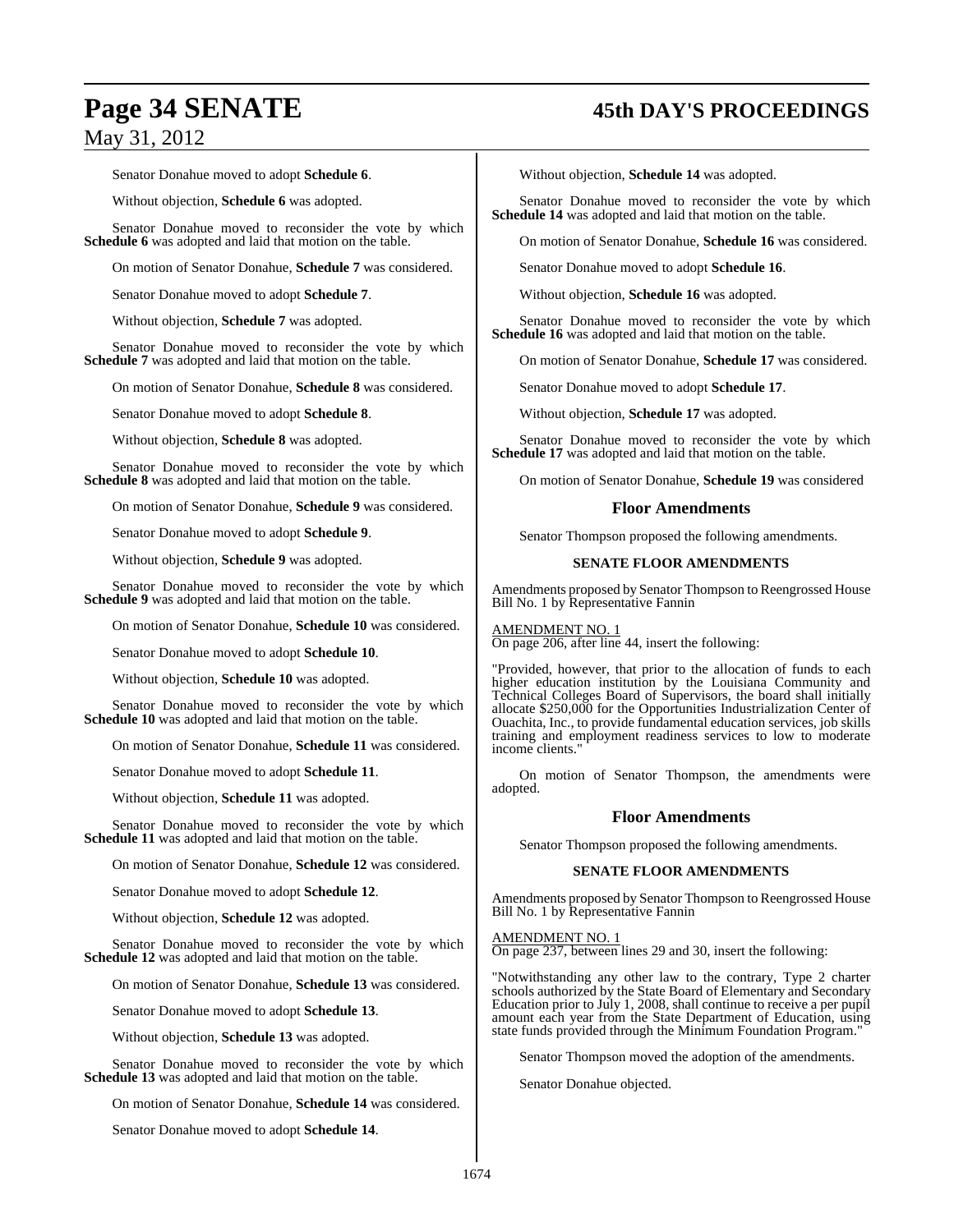## **45th DAY'S PROCEEDINGS Page 35 SENATE**

## **ROLL CALL**

The roll was called with the following result:

#### YEAS

LaFleur Peterson<br>Long Smith, J. Long Smith, J.<br>Morrell Thompso

**Thompson** 

| <b>Broome</b> |  |
|---------------|--|
| Dorsey-Colomb |  |
| Heitmeier     |  |
| Kostelka      |  |
| Total - 11    |  |

NAYS

| Mr. President | Crowe         | Murray    |
|---------------|---------------|-----------|
| Adley         | Donahue       | Peacock   |
| Amedee        | Erdey         | Perry     |
| Appel         | Gallot        | Riser     |
| Brown         | Guillory      | Smith, G. |
| Buffington    | Johns         | Tarver    |
| Chabert       | Martiny       | Walsworth |
| Claitor       | Mills         | Ward      |
| Cortez        | Morrish       | White     |
| Total - 27    |               |           |
|               | <b>ABSENT</b> |           |
|               |               |           |

Nevers

Allain Total - 1

The Chair declared the amendments were rejected.

#### **Floor Amendments**

Senator Chabert proposed the following amendments.

#### **SENATE FLOOR AMENDMENTS**

Amendments proposed by Senators Chabert, Allain, Brown and Gary Smith to Reengrossed House Bill No. 1 by Representative Fannin

AMENDMENT NO. 1 On page 198, between lines 30 and 31, insert the following:

"Payable out of the State General Fund (Direct) to Nicholls State University for operational expenses of the Louisiana Center for Women and Government \$ 125,000"

Senator Chabert moved the adoption of the amendments.

Senator Donahue objected.

## **ROLL CALL**

The roll was called with the following result:

#### **YEAS**

Murray Peterson Smith, G.

Smith, J.

Walsworth<br>Ward

| Allain            | Dorsey-Colomb |
|-------------------|---------------|
| Appel             | Johns         |
| <b>Broome</b>     | Long          |
| Buffington        | Martiny       |
| Chabert           | Morrell       |
| <b>Total - 13</b> |               |

**NAYS** 

Mr. President Gallot Riser<br>Adlev Guillory Smith Amedee Heitmeier Tarver<br>Brown LaFleur Thomp Brown LaFleur Thompson<br>Claitor Mills Walsworth Cortez Morrish Ward<br>
Crowe Nevers White<br>
Nevers White Crowe Nevers White

May 31, 2012

Donahue Peacock<br>Erdey Perry Erdey Total - 25

ABSENT

Kostelka Total - 1

The Chair declared the amendments were rejected.

#### **Floor Amendments**

Senator Long proposed the following amendments.

#### **SENATE FLOOR AMENDMENTS**

Amendments proposed by Senator Long to Reengrossed House Bill No. 1 by Representative Fannin

AMENDMENT NO. 1

On page 235, between lines 28 and 29, insert the following:

"Provided, however that of the federal Individuals with Disabilities Education Act grant monies provided to the School and District Supports program herein, \$9,879,075 shall be allocated for reimbursements to school systems for providing salary supplements of \$5,000 and related benefits of \$1,225 to the following National Board Certified professionals: School Psychologists; Educational Diagnosticians; School Social Workers; Speech and Language Audiologists and Pathologists; and Pupil Appraisal Educators."

Senator Long moved the adoption of the amendments.

Senator Donahue objected.

#### **ROLL CALL**

The roll was called with the following result:

#### YEAS

Broome Kostelka Peterson<br>Cortez Long Smith, G Cortez Long Smith, G. Long Smith, G.<br>
Morrell Smith, J.<br>
Morrish Thompson Dorsey-Colomb<br>Erdey Nevers<br>Perry Gallot Total - 16

NAYS

Heitmeier

Martiny<br>Mills

Mr. President Claitor Peacock<br>Adley Donahue Riser Adley Donahue Riser Appel LaFleur Ward<br>Brown Martiny White Buffington Chabert Murray Total - 22

Amedee Johns Walsworth<br>
Appel LaFleur Ward

ABSENT

Guillory Total - 1

The Chair declared the amendments were rejected.

Senator Donahue moved to adopt **amended Schedule 19**.

Without objection, **amended Schedule 19** was adopted.

Senator Donahue moved to reconsider the vote by which **amended Schedule 19** was adopted and laid that motion on the table.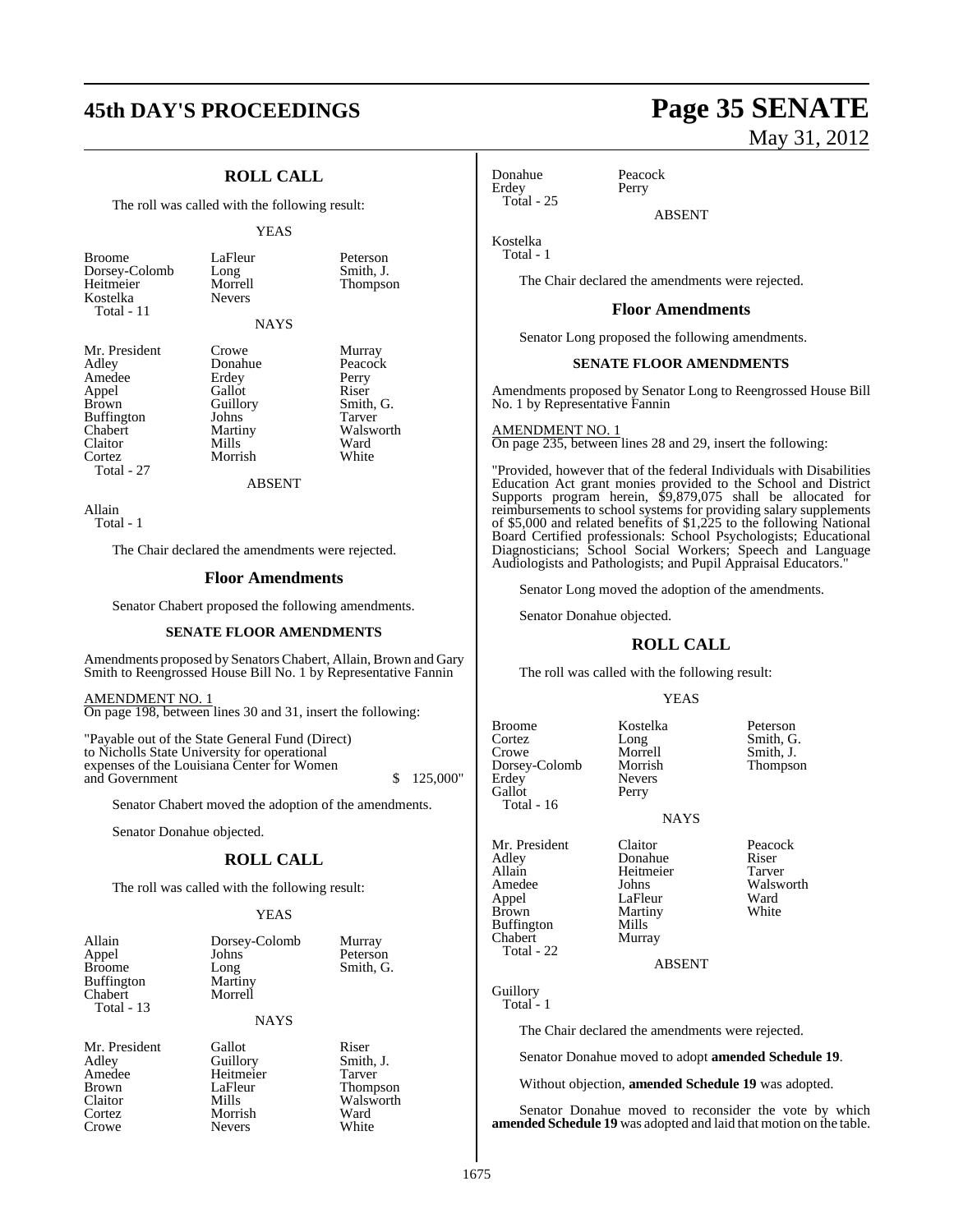On motion of Senator Donahue, **Schedule 20** was considered.

#### **Floor Amendments**

Senator Appel proposed the following amendments.

#### **SENATE FLOOR AMENDMENTS**

Amendments proposed by Senator Appel to Reengrossed House Bill No. 1 by Representative Fannin

AMENDMENT NO. 1 On page 257, between lines 40 and 41, insert the following:

"Payable out of the State General Fund (Direct) to Louisiana Search and Rescue Dogs (LASAR-DOGS), Inc. \$ 6,100"

Senator Appel moved the adoption of the amendments.

Senator Donahue objected.

#### **ROLL CALL**

The roll was called with the following result:

#### YEAS

**NAYS** 

Appel Kostelka<br>Dorsey-Colomb Morrell Dorsey-Colomb Total - 4

Mr. President Erdey Peacock<br>Adley Gallot Perry Adley Gallot Perry<br>
Allain Guillory Peterson Allain Guillory Peters<br>
Amedee Heitmeier Riser Amedee Heitmeier<br>Broome Johns Broome Johns Smith, G.<br>Brown LaFleur Smith, J. Buffington Long Tarver<br>
Chabert Martiny Thomp Chabert Martiny Thompson Claitor Mills Walsworth<br>
Cortez Morrish Ward Cortez Morrish Ward<br>Crowe Murray White Crowe Murray<br>Donahue Nevers

Total - 35

LaFleur Smith, J.<br>Long Tarver

Total - 0

The Chair declared the amendments were rejected.

Senator Donahue moved to adopt **Schedule 20**.

Nevers

Without objection, **Schedule 20** was adopted.

Senator Donahue moved to reconsider the vote by which **Schedule 20** was adopted and laid that motion on the table.

ABSENT

The bill was read by title. Senator Donahue moved the final passage of the amended bill.

#### **ROLL CALL**

The roll was called with the following result:

#### YEAS

| Mr. President | Dorsey-Colomb | Murray        |
|---------------|---------------|---------------|
| Adley         | Erdey         | <b>Nevers</b> |
| Allain        | Gallot        | Peacock       |
| Amedee        | Guillory      | Perry         |

## **Page 36 SENATE 45th DAY'S PROCEEDINGS**

| Appel         | Heitmeier   | Peterson        |
|---------------|-------------|-----------------|
| <b>Broome</b> | Johns       | Riser           |
| <b>Brown</b>  | Kostelka    | Smith, G.       |
| Buffington    | LaFleur     | Smith, J.       |
| Chabert       | Long        | Tarver          |
| Claitor       | Martiny     | <b>Thompson</b> |
| Cortez        | Mills       | Walswort        |
| Crowe         | Morrell     | Ward            |
| Donahue       | Morrish     | White           |
| Total - 39    |             |                 |
|               | <b>NAYS</b> |                 |

Smith, J.<br>Tarver Thompson Walsworth<br>Ward

ABSENT

Total - 0

Total - 0

The Chair declared the amended bill was passed and ordered it returned to the House. Senator Donahue moved to reconsider the vote by which the bill was passed and laid the motion on the table.

#### **Special Order of the Day No. 2**

## **HOUSE BILL NO. 822—** BY REPRESENTATIVE FANNIN AN ACT

To amend and reenact R.S. 22:842, relative to special treasury funds; to provide for deposits into the Louisiana Medical Assistance Trust Fund; to provide for the transfer, dedication, use, and appropriations as specified of certain treasury funds; to provide for the deposit of certain fundsinto the state treasury; to provide for effective dates; and to provide for related matters.

#### **Floor Amendments**

Senator Donahue proposed the following amendments.

#### **SENATE FLOOR AMENDMENTS**

Amendments proposed by Senator Donahue to Reengrossed House Bill No. 822 by Representative Fannin

#### AMENDMENT NO. 1

In Senate Committee Amendment No. 3 proposed by the Senate Committee on Finance and adopted by the Senate on May 28, 2012, on page 2, line 15, change "the Shreveport" to "The Shreveport"

#### AMENDMENT NO. 2

Delete Senate Committee Amendment Nos. 24 and 31 proposed by the Senate Committee on Finance and adopted by the Senate on May 28, 2012.

#### AMENDMENT NO. 3

In Senate Committee Amendment No. 36 proposed by the Senate Committee on Finance and adopted by the Senate on May 28, 2012, on page 6, at the end ofline 8, delete "Seventy" and insert "Fifty-Six" and at the beginning of line 12, delete "Seventy" and insert "Fifty-Six"

#### AMENDMENT NO. 4

Delete Senate Committee Amendment No. 39 proposed by the Senate Committee on Finance and adopted by the Senate on May 28, 2012.

#### AMENDMENT NO. 5

Delete Senate Committee Amendment No. 44 proposed by the Senate Committee on Finance and adopted by the Senate on May 28, 2012

#### AMENDMENT NO. 6

In Senate Committee Amendment No. 45 proposed by the Senate Committee on Finance and adopted by the Senate on May 28, 2012, on page 7, delete line 11, and insert "insert, "Section 13. Sections 1, 2,  $\dot{4}$ , 5, 10, 11, 13, and 14"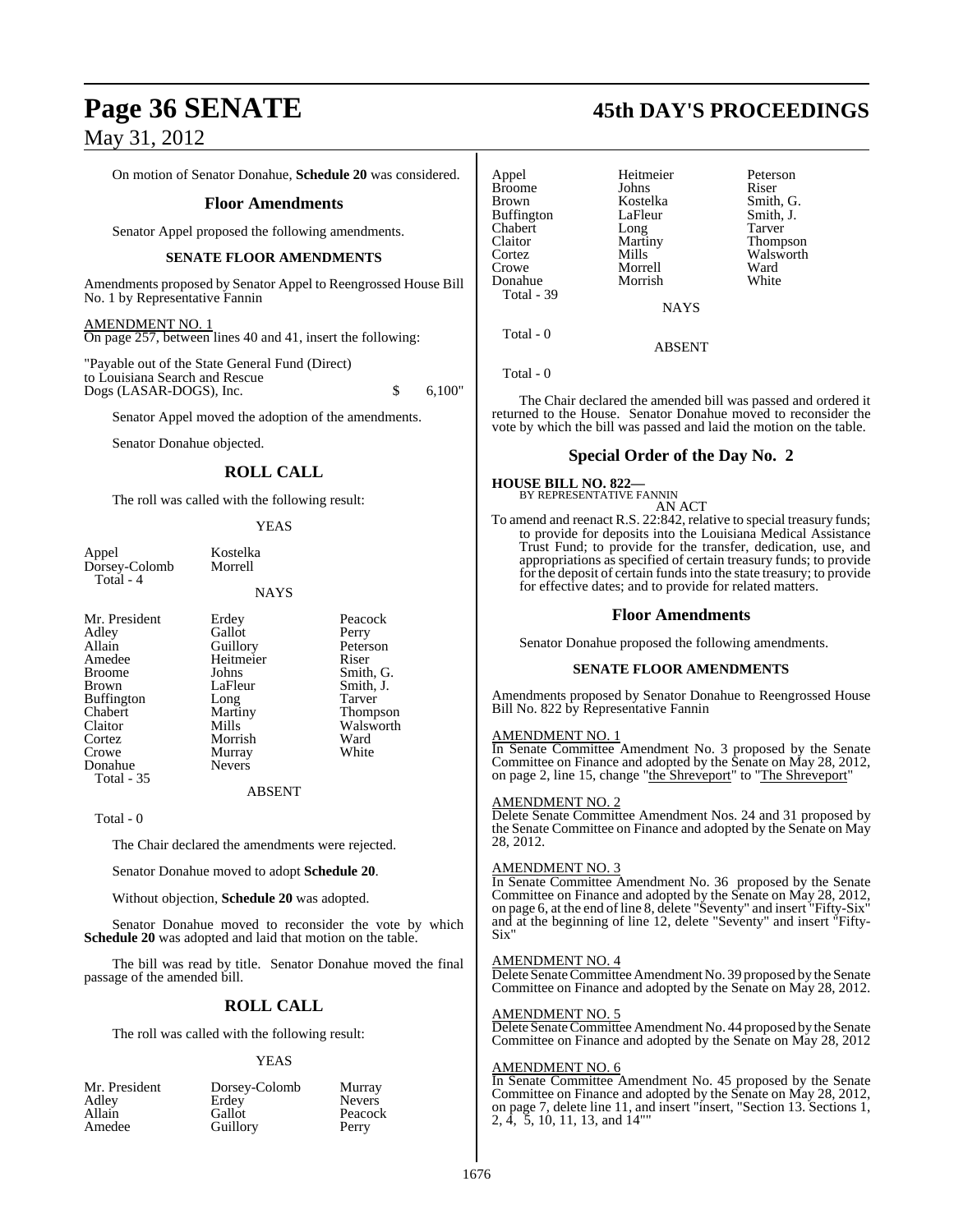## **45th DAY'S PROCEEDINGS Page 37 SENATE**

# May 31, 2012

#### AMENDMENT NO. 7

In Senate Committee Amendment No. 46 proposed by the Senate Committee on Finance and adopted by the Senate on May 28, 2012, on page 7, delete line 14, and insert "11, 13, and 14""

#### AMENDMENT NO. 8

In Senate Committee Amendment No. 47 proposed by the Senate Committee on Finance and adopted by the Senate on May 28, 2012, on page 7, line 17, change ""Section 15." to ""Section 14."

#### AMENDMENT NO. 9

On page 5, at the end of line 5, after "fund.", insert "In addition, the state treasurer is hereby authorized and directed to transfer the proceeds from any settlements in any other suit involving Average Wholesale Price (AWP) other than the ones provided for by name in this Subsection to the Louisiana Medical Assistance Trust Fund."

#### AMENDMENT NO. 10

On page 6, line 17, delete "Section 4." and insert, "Section 7."

#### AMENDMENT NO. 11

On page 7, line 6, delete "Twelve Million Six Hundred Thirty Seven" and insert "Twenty Million One Hundred Four"

#### AMENDMENT NO. 12

On page 7, line 7, delete "Six Hundred Ninety Eight" and insert "Three Hundred Ten"

#### AMENDMENT NO. 13

On page 7, between lines 8 and 9, insert the following:

"(F) After satisfying the requirements of the Bond Security and Redemption Fund as provided in Article VII, Section 9(B) of the Constitution of Louisiana and after deposit into the Louisiana Department of Justice Consumer Enforcement Escrow Account/Fund, the treasurer shall transfer into the Department of Justice Legal Support Fund seven million dollars on behalf of the State from the Mortgage Settlement Agreement. A like amount shall be transferred by the treasurer from the Department of Justice Legal Support Fund into the state general fund."

#### AMENDMENT NO. 14

On page 7, at the end of line 9, delete "Twelve" and insert "Twenty"

#### AMENDMENT NO. 15

On page 7, line 10, delete "Six Hundred Thirty Seven Thousand Six Hundred Ninety Eight" and insert "One Hundred Four Thousand Three Hundred Ten

On motion of Senator Donahue, the amendments were adopted.

#### **Floor Amendments**

Senator Mills proposed the following amendments.

#### **SENATE FLOOR AMENDMENTS**

Amendments proposed by Senator Mills to Reengrossed House Bill No. 822 by Representative Fannin

#### AMENDMENT NO. 1

In Senate Committee Amendment No. 42 proposed by the Senate Committee on Finance and adopted by the Senate on May 28, 2012, on page 6, delete lines 36 and 37 in their entirety

Senator Mills moved the adoption of the amendments.

Senator Donahue objected.

#### **ROLL CALL**

The roll was called with the following result:

#### YEAS

| Allain<br>Cortez<br>Dorsey-Colomb<br>Gallot<br>Guillory<br>Kostelka<br>Total - 17 | LaFleur<br>Long<br>Martiny<br>Mills<br>Morrish<br><b>Nevers</b> | Perry<br>Peterson<br>Smith, J.<br>Thompson<br>Walsworth |
|-----------------------------------------------------------------------------------|-----------------------------------------------------------------|---------------------------------------------------------|
|                                                                                   | <b>NAYS</b>                                                     |                                                         |
| Mr. President<br>Adley<br>Appel<br><b>Broome</b><br><b>Buffington</b><br>Claitor  | Donahue<br>Erdey<br>Heitmeier<br>Morrell<br>Murray<br>Peacock   | Riser<br>Smith, G.<br>Tarver<br>Ward<br>White           |

ent Donahue Riser<br>President Riser<br>Smith leitmeier Tarve<br>1011 Tarve<br>1012 Ward Morrell Ward<br>Aurray White Peacock

#### ABSENT

Amedee Chabert Johns Brown Crowe Total - 5

Total - 17

The Chair declared the amendments were rejected.

#### **Explanation of Vote**

Senator Ward stated he intended to vote yea on the amendment by Senator Mills to House Bill No. 822, and asked that the Official Journal so state.

The bill was read by title. Senator Donahue moved the final passage of the amended bill.

#### **ROLL CALL**

The roll was called with the following result:

#### YEAS

| Mr. President<br>Adley | Dorsey-Colomb<br>Erdey | Murray<br><b>Nevers</b> |
|------------------------|------------------------|-------------------------|
| Allain                 | Gallot                 | Peacock                 |
| Amedee                 | Guillory               | Perry                   |
| Appel                  | Heitmeier              | Peterson                |
| <b>Broome</b>          | Johns                  | Riser                   |
| <b>Brown</b>           | Kostelka               | Smith, G.               |
| <b>Buffington</b>      | LaFleur                | Smith, J.               |
| Chabert                | Long                   | Tarver                  |
| Claitor                | Martiny                | <b>Thompson</b>         |
| Cortez                 | Mills                  | Walsworth               |
| Crowe                  | Morrell                | Ward                    |
| Donahue                | Morrish                | White                   |
| Total - 39             |                        |                         |
|                        | <b>NAYS</b>            |                         |
| Total - 0              |                        |                         |
|                        | ARSENT                 |                         |

Total - 0

The Chair declared the amended bill was passed and ordered it returned to the House. Senator Donahue moved to reconsider the vote by which the bill was passed and laid the motion on the table.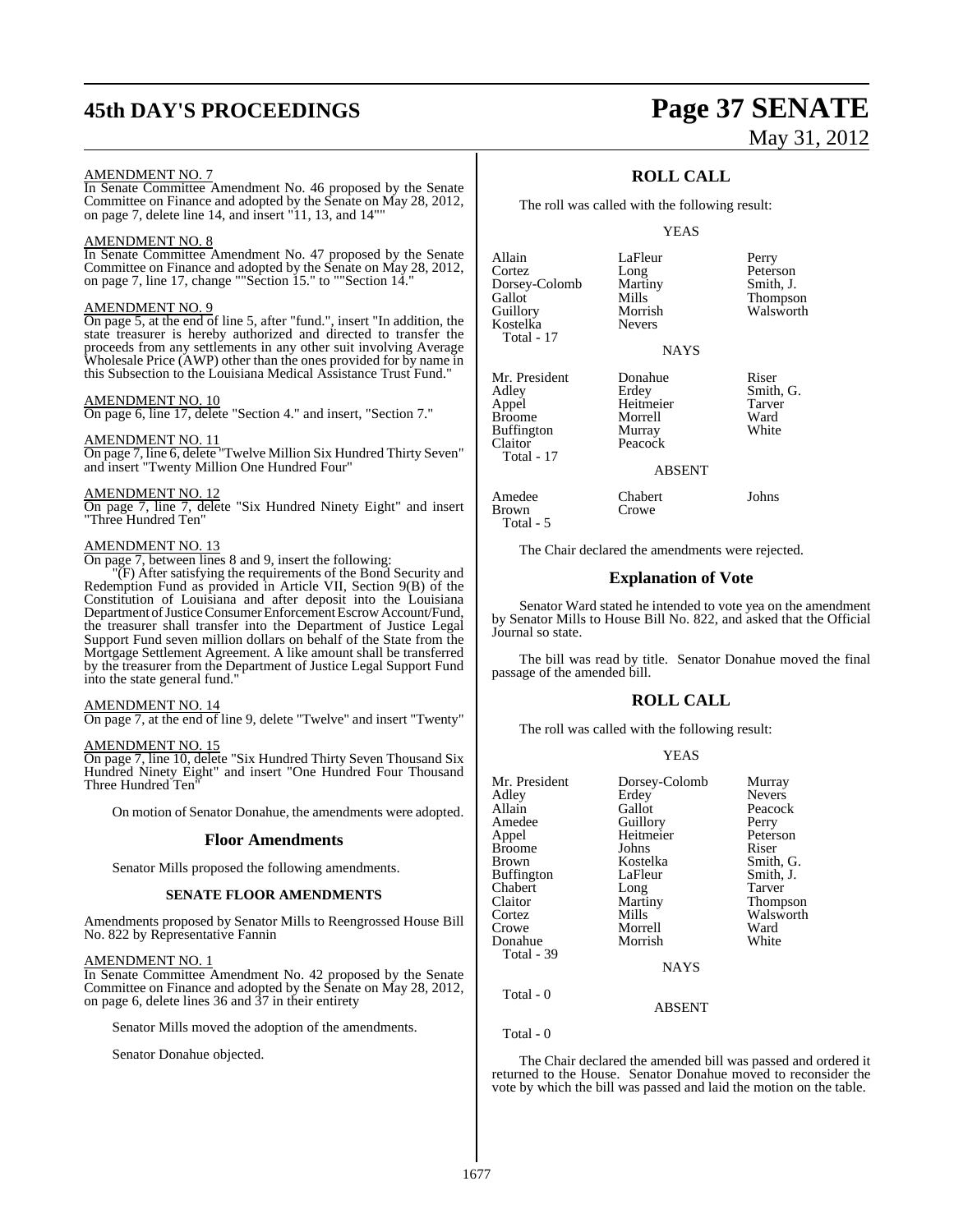# **Page 38 SENATE 45th DAY'S PROCEEDINGS**

May 31, 2012

#### **Special Order of the Day No. 3**

**HOUSE BILL NO. 1059—**

BY REPRESENTATIVE FANNIN AN ACT

To appropriate funds and tomake certain reductions in appropriations from certain sources to be allocated to designated agencies and purposes in specific amounts for the making of supplemental appropriations and reductions for said agencies and purposes for Fiscal Year 2011-2012; to provide for an effective date; and to provide for related matters.

#### **Floor Amendments**

Senator Donahue proposed the following amendments.

#### **SENATE FLOOR AMENDMENTS**

Amendments proposed by Senator Donahue to Reengrossed House Bill No. 1059 by Representative Fannin

#### AMENDMENT NO. 1

In Senate Committee Amendment No. 3 proposed by the Senate Committee on Finance and adopted by the Senate on May 28, 2012, on page 1, line 34, after "New Orleans" insert "Sports"

#### AMENDMENT NO. 2

In Senate Committee Amendment No. 15 proposed by the Senate Committee on Finance and adopted by the Senate on May 28, 2012, on page 3, at the end of line 8, delete "\$143,798,440" and insert "\$138,798,440"

#### AMENDMENT NO. 3

In Senate Committee Amendment No. 16 proposed by the Senate Committee on Finance and adopted by the Senate on May 28, 2012, on page 3, at the end of line 10, delete "\$143,798,440" and insert "\$138,798,440"

#### AMENDMENT NO. 4

In Senate Committee Amendment No. 69 proposed by the Senate Committee on Finance and adopted by the Senate on May 28, 2012, on page 9, line 14, change "Vidalia," to "Vidalia in the amount of \$23,058,"

#### AMENDMENT NO. 5

In Senate Committee Amendment No. 69 proposed by the Senate Committee on Finance and adopted by the Senate on May 28, 2012, on page 9, line 21, change "Charles," to "Charles in the amount of \$50,000,"

#### AMENDMENT NO. 6

In Senate Committee Amendment No. 69 proposed by the Senate Committee on Finance and adopted by the Senate on May 28, 2012, on page 9, between lines 25 and 26, insert the following:

"(4) Notwithstanding any provision of law to the contrary, the two appropriations in Schedule 20-945 Other Requirements, State Aid to Local Government Entities in Act 41 of the 2010 Regular Session of the Legislature payable to the town of Iota, one in the amount of  $$10,000$  and one in the amount of  $$3,250$ , shall be deemed bona fide obligations through June 30, 2013 and all provisions of the cooperative endeavor agreements executed by and between the town ofIota and the Department of the Treasury, including, but not limited to the reporting requirements, shall be performed as agreed.

(5) Notwithstanding any provision of law to the contrary, the appropriations in Schedule 20-945 Other Requirements, State Aid to Local Government Entities in Act 19 of the 2008 Regular Session of the Legislature payable to town of Delhi in the amount of \$17,147, shall be deemed a bona fide obligation through June 30, 2013 and all provisions of the cooperative endeavor agreement executed by and between the town of Delhi and the Department of the Treasury, including, but not limited to the reporting requirements, shall be performed as agreed.

(6) Notwithstanding any provision of law to the contrary, the appropriations in Schedule 20-945 Other Requirements, State Aid to Local Government Entities in Act 122 of the 2009 Regular Session of the Legislature payable to town of Delhi in the amount of \$4,087, shall be deemed a bona fide obligation through June 30, 2013 and all provisions of the cooperative endeavor agreement executed by and between the town of Delhi and the Department of the Treasury, including, but not limited to the reporting requirements, shall be performed as agreed.

(7) Notwithstanding any provision of law to the contrary, the appropriations in Schedule 20-945 Other Requirements, State Aid to Local Government Entities in Act 41 of the 2010 Regular Session of the Legislature payable to town of Delhi in the amount of \$5,000, shall be deemed a bona fide obligation through June 30, 2013 and all provisions of the cooperative endeavor agreement executed by and between the town of Delhi and the Department of the Treasury, including, but not limited to the reporting requirements, shall be performed as agreed.

(8) Notwithstanding any provision of law to the contrary, the appropriationsin Schedule 20-945 Other Requirements, State Aid to Local Government Entities in Act 41 of the 2010 Regular Session of the Legislature payable to town of Mamou in the amount of \$7,340, shall be deemed a bona fide obligation through June 30, 2013 and all provisions of the cooperative endeavor agreement executed by and between the town of Mamou and the Department of the Treasury, including, but not limited to the reporting requirements, shall be performed as agreed."

#### AMENDMENT NO. 7

In Senate Committee Amendment No. 69 proposed by the Senate Committee on Finance and adopted by the Senate on May 28, 2012, on page 9, delete lines 35 through 38

#### AMENDMENT NO. 8

In Senate Committee Amendment No. 70 proposed by the Senate Committee on Finance and adopted by the Senate on May 28, 2012, on page 9, line 41, change ""Section 12."" to ""Section 11.""

#### AMENDMENT NO. 9

On page 1, line 8, delete "Section 1." and insert "Section 1.A."

#### AMENDMENT NO. 10

On page 1, between lines 10 and 11, insert the following:

"Section 1.B. After the governor takes action on the appropriations contained in the Act in accordance with Article III, Section 18 or Article IV, Section 5(G) of the Louisiana Constitution, departments, agencies, and programs are authorized to expend monies prior to the effective date of any other Act of the 2012 Regular Session of the Legislature in preparation of carrying out the requirements of such Act by the effective date."

#### AMENDMENT NO. 11

On page 3, between lines 11 and 12, insert the following:

"Payable out of State General Fund by Fees and Self-generated Revenues to the Civil Law Program for current and prior fiscal year expenses related to Chinese

 $$ 477,804"$ 

#### <u>AMENDMENT NO. 12</u>

On page 22, delete lines 29 through 36 and insert the following:

| "EXPENDITURES:<br>Board of Regents                                                                                 | (\$10,462,427)               |
|--------------------------------------------------------------------------------------------------------------------|------------------------------|
| <b>TOTAL EXPENDITURES</b>                                                                                          | (\$10,462,427)               |
| <b>MEANS OF FINANCE:</b><br>State General Fund (Direct)<br>State General Fund by<br>Fees & Self-generated Revenues | (\$25,000,000)<br>14,537,573 |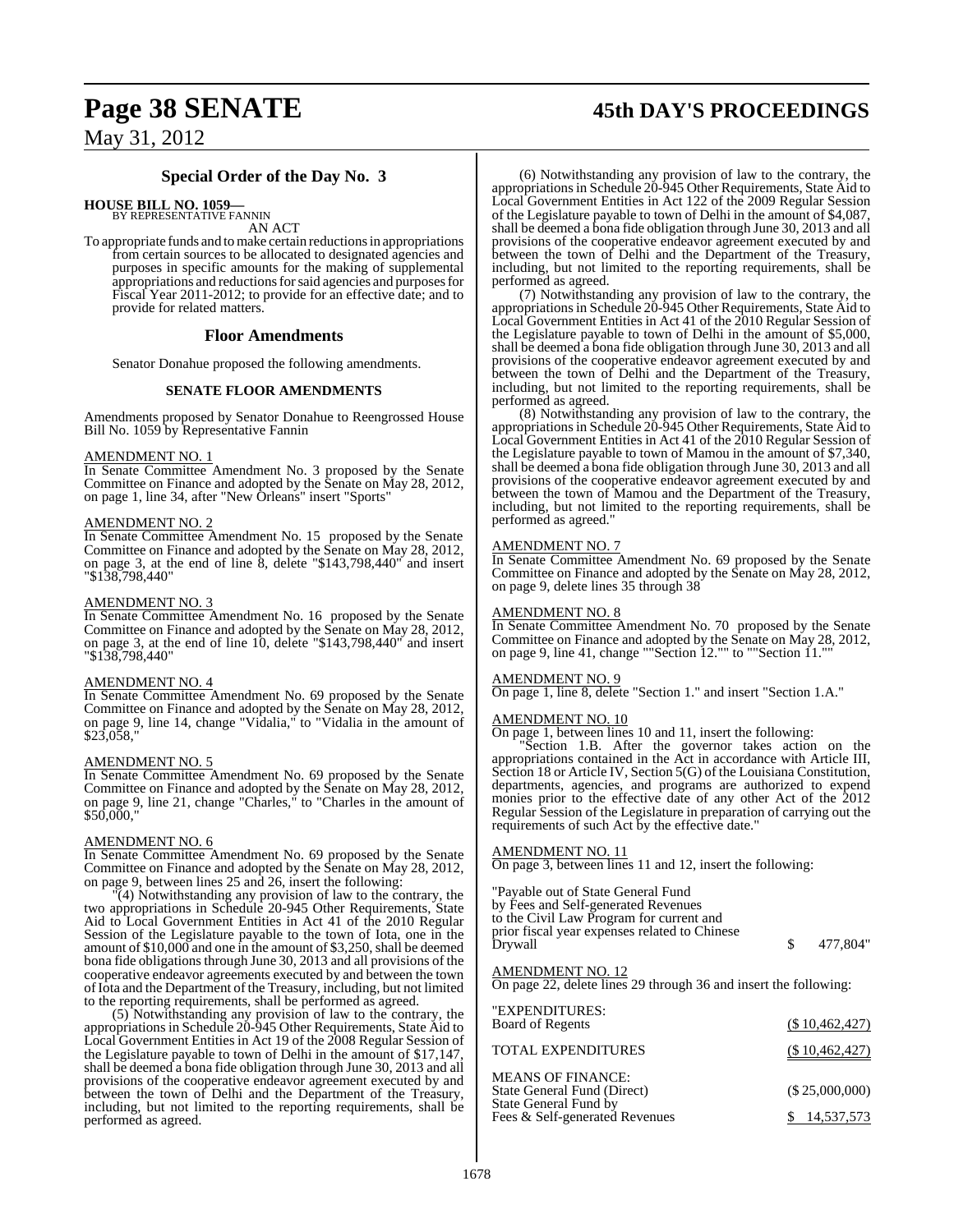# **45th DAY'S PROCEEDINGS Page 39 SENATE**

TOTAL MEANS OF FINANCING (\$10,462,427)'

On motion of Senator Donahue, the amendments were adopted.

The bill was read by title. Senator Donahue moved the final passage of the amended bill.

### **ROLL CALL**

The roll was called with the following result:

#### YEAS

|             | Murray                    |
|-------------|---------------------------|
| Erdey       | <b>Nevers</b>             |
| Gallot      | Peacock                   |
|             | Perry                     |
| Heitmeier   | Peterson                  |
| Johns       | Riser                     |
| Kostelka    | Smith, G.                 |
| LaFleur     | Smith, J.                 |
| Long        | Tarver                    |
| Martiny     | Thompson                  |
| Mills       | Walsworth                 |
| Morrell     | Ward                      |
| Morrish     | White                     |
|             |                           |
| <b>NAYS</b> |                           |
|             | Dorsey-Colomb<br>Guillory |

ABSENT

Total - 0

Total - 0

The Chair declared the amended bill was passed and ordered it returned to the House. Senator Donahue moved to reconsider the vote by which the bill was passed and laid the motion on the table.

#### **Special Order of the Day No. 8**

**HOUSE BILL NO. 2—** BY REPRESENTATIVE ROBIDEAUX AN ACT

To provide with respect to the capital outlay budget and the capital outlay programforstate government, state institutions, and other public entities; to provide for the designation of projects and improvements; to provide for the financing thereof making appropriations from certain sources; and to provide for related matters.

#### **Floor Amendments**

Senator Riser proposed the following amendments.

#### **SENATE FLOOR AMENDMENTS**

Amendments proposed by Senator Riser to Reengrossed House Bill No. 2 by Representative Robideaux

#### AMENDMENT NO. 1

In Senate Committee Amendment No. 4, proposed by the Senate Committee on Revenue and Fiscal Affairs, and adopted by the Senate on May 28, on page 1, delete lines 16 and 17 and insert the following:

| "Priority 5                              | \$15,000,000  |
|------------------------------------------|---------------|
| Payable from State General Fund (Direct) |               |
| Non-Recurring Revenues                   | 8.415.000     |
| Total                                    | \$42.855.000" |

#### AMENDMENT NO. 2

In Senate Committee Amendment No. 5, proposed by the Senate Committee on Revenue and Fiscal Affairs and adopted on May 28, 2012, on page 1, delete lines 21 and 22 and insert the following:

# May 31, 2012

Payable from State General Fund (Direct) Non-Recurring Revenues<br>
Total 3133 300,000<br>
Total

#### AMENDMENT NO. 3

In Senate Committee Amendment No. 6, proposed by the Senate Committee on Revenue and Fiscal Affairs and adopted by the Senate on May 28, 2012, on page 1, delete line 24 and insert the following:

"On page 11, delete lines 39 and 40, and insert the following:"

#### AMENDMENT NO. 4

In Senate Committee Amendment No. 15, proposed by the Senate Committee on Revenue and Fiscal Affairs and adopted by the Senate on May 28, 2012, on page 2, delete line 41 and insert the following:

#### "Priority 5 \$ 10,000,000"

 $$133,300,000"$ 

#### AMENDMENT NO. 5

In Senate Committee Amendment No. 25, proposed by the Senate Committee on Revenue and Fiscal Affairs and adopted on May 28, 2012, on page 4, at the beginning of line 19, change  $\degree$  () to  $\degree$  (1978) $\degree$ 

#### AMENDMENT NO. 6

In Senate Committee Amendment No. 28, proposed by the Senate Committee on Revenue and Fiscal Affairs, on page 4, line 38, change ""Clinic"" to ""Clinic,""

#### AMENDMENT NO. 7

In Senate Committee Amendment No. 45, proposed by the Senate Committee on Revenue and Fiscal Affairs and adopted on May 28, 2012, on page 7, delete lines 39 and 40 and insert the following:

| "Priority 5                              | 1.000.000     |
|------------------------------------------|---------------|
| Payable from State General Fund (Direct) |               |
| Non-Recurring Revenues                   | 4.947.941     |
| Total                                    | \$10,947,941" |

#### AMENDMENT NO. 8

In Senate Committee Amendment No. 54, proposed by the Senate Committee on Revenue and Fiscal Affairs and adopted by the Senate on May 28, 2012, delete line 7 and insert the following:

"( )Athletic Facilities, Renovation, Planning and Construction"

#### AMENDMENT NO. 9

In Senate Committee Amendment No. 64, proposed by the Senate Committee on Revenue and Fiscal Affairs and adopted by the Senate on May 28, 2012, on page 10, line 23, change "30" through "32"

#### AMENDMENT NO. 10

In Senate Committee Amendment No. 70, proposed by the Senate Committee on Revenue and Fiscal Affairs and adopted on May 28, 2012, on page 11, delete lines 20 through 22 and insert the following:

| "Priority 2 | 1,000,000  |
|-------------|------------|
| Priority 5  | 50,000     |
| Total       | 1.050.000" |

#### AMENDMENT NO. 11

In Senate Committee Amendment No. 93, proposed by the Senate Committee on Revenue and Fiscal Affairs, on page 14, delete line 37 and insert the following:

| "Priority 5 |  | 25,000" |
|-------------|--|---------|
|-------------|--|---------|

## AMENDMENT NO. 12

In Senate Committee Amendment No. 95, proposed by the Senate Committee on Revenue and Fiscal Affairs, on page 15, delete line 13 and insert the following: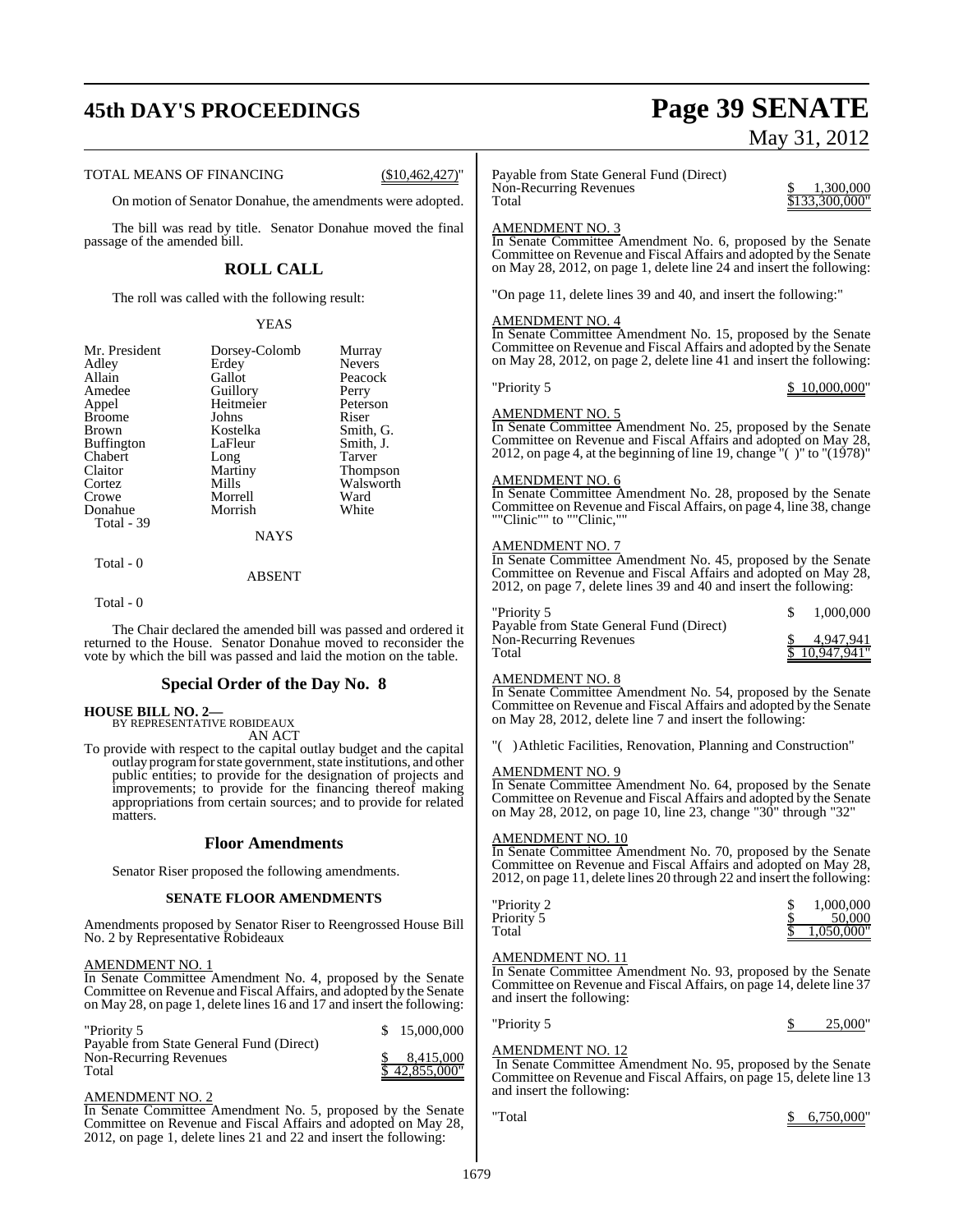#### AMENDMENT NO. 13

In Senate Committee Amendment No. 117, proposed by the Senate Committee on Revenue and Fiscal Affairs and adopted on May 28, 2012, on page 18, at the beginning of line 36, change "( )" to "(1997)"

#### AMENDMENT NO. 14

In Senate Committee Amendment No. 136, proposed by the Senate Committee on Revenue and Fiscal Affairs, and adopted on May 28, 2012, on page 21, at the beginning of line 23 change  $\degree$  ( )" to  $\degree$  (1994) $\degree$ 

#### AMENDMENT NO. 15

In Senate Committee Amendment No. 150, proposed by the Senate Committee on Revenue and Fiscal Affairs, and adopted on May 28, 2012, on page 23, at the beginning of line 31, change "( )" to "(1983)"

#### AMENDMENT NO. 16

In Senate Committee Amendment No. 161 proposed by the Senate Committee on Revenue and Fiscal Affairs and adopted on May 28, 2012, on page 25, delete lines 32 through 37 and insert the following:

"On page 86, delete line 46 and insert the following:

Priority 2 \$ 155,000"

#### AMENDMENT NO. 17

In Senate Committee Amendment No. 169, proposed by the Senate Committee on Revenue and Fiscal Affairs and adopted on May 28, 2012, on page 26, at the beginning of line 37, change "( )" to "(1995)"

#### AMENDMENT NO. 18

In Senate Committee Amendment No. 189 proposed by the Senate Committee on Revenue and Fiscal Affairs and adopted on May 28, 2012, on page 29, delete line 33 and insert the following:

"Priority 2 \$ 300,000"

#### AMENDMENT NO. 19

In Senate Committee Amendment No. 197, proposed by the Senate Committee on Revenue and Fiscal Affairs and adopted by the Senate on May 28, 2018, on page 31, between lines 16 and 17 insert the following:

#### "**50/MM4 OIL CITY**"

#### AMENDMENT NO. 20

In Senate Committee Amendment No. 201, proposed by the Senate Committee on Revenue and Fiscal Affairs and adopted on May 28, 2012, on page 32, at the beginning of line 10, change " $($  )" to "(1985)"

#### AMENDMENT NO. 21

In Senate Committee Amendment No. 201, proposed by the Senate Committee on Revenue and Fiscal Affairs and adopted on May 28, 2012, on page 32, delete line 13 and insert the following:

| "Priority 2 | 250,000" |
|-------------|----------|
|             |          |

#### AMENDMENT NO. 22

In Senate Committee Amendment No. 251, proposed by the Senate Committee on Revenue and Fiscal Affairs and adopted by the Senate on May 28, 2012, on page 40, delete line 6, and insert the following:

"On page 119, delete lines 42 through 44, and insert the following:"

#### AMENDMENT NO. 23

In Senate Committee Amendment No. 257, proposed by the Senate Committee on Revenue and Fiscal Affairs and adopted on May 28, 2012, on page 41, delete lines 13 and 14 and insert the following:

 $\gamma$  Priority 2  $\qquad \qquad$   $\gamma$  50,000

## **Page 40 SENATE 45th DAY'S PROCEEDINGS**

#### Total \$ 650,000"

#### AMENDMENT NO. 24

In Senate Committee Amendment No. 264, proposed by the Senate Committee on Revenue and Fiscal Affairs and adopted on May 28, 2012, on page 42, delete line 23 and insert the following:

| "Priority 1 | 150,000  |
|-------------|----------|
| Priority 2  | 300,000  |
| Total       | 450,000" |
|             |          |

#### AMENDMENT NO. 25

In Senate Committee Amendment No. 272, proposed by the Senate Committee on Revenue and Fiscal Affairs and adopted by the Senate on May 28, 2012, on page 44, delete line 26 and insert the following: "project. Notwithstanding anything in this Act to the contrary, contracts may be entered into for the City of New Orleans, Eastern New Orleans Hospital and Medical Office Building, Real Estate Acquisition, Planning, Design, Construction, Renovation and Equipment project prior to receipt of funding and prior to execution of the cooperative endeavor agreement."

#### AMENDMENT NO. 26

In Senate Committee Amendment No. 10, proposed by the Senate Committee on Finance, on page 2, at the beginning of line 15, change "( )" to "(1973)"

#### AMENDMENT NO. 27

In Senate Committee Amendment No. 14, proposed by the Senate Committee on Finance and adopted by the Senate on May 28, 2012, on page 3, line 48, between "three hundred" and "dollars" insert "thousand"

#### AMENDMENT NO. 28

In Senate Committee Amendment No. 14, proposed by the Senate Committee on Finance and adopted by the Senate on May 29, 2012, on page 8, delete line 4 and insert the following: "hereby rescinded. Notwithstanding any other provision of this Act or any other provision of law to the contrary, thirty-eight thousand one hundred and sixteen dollars of the appropriation from State General Fund (Direct) for Department of Environmental Quality, Office of the Secretary, Hazardous Substance Site Clean Up Program contained in Act No. 822 of the 1989 Regular Session is hereby rescinded. Notwithstanding any other provision of this Act or any other provision of law to the contrary, three million two hundred and seventy-five thousand dollars ofthe appropriation fromStateGeneral Fund (Direct) for Executive Department, Division of Administration, CapitolComplex - Acquisitions, Demolition, Sitework, Planning and Construction (East Baton Rouge) contained in Act No. 479 of the 1997Regular Session is hereby rescinded. Notwithstanding any other provision of this Act or any other provision of law to the contrary, one hundred fifty-one thousand one hundred and ninety dollars ofthe appropriation from State General Fund (Direct) for Executive Department, Division of Administration, Americans with Disabilities Act Implementation for State Facilities Planning and Construction (Statewide) contained in Act No. 479 of the 1997 Regular Session is hereby rescinded. Notwithstanding any other provision of this Act or any other provision of law to the contrary, nine hundred twenty-five thousand six hundred and twenty-one dollars of the appropriation fromStateGeneral Fund (Direct) for Executive Department, Division of Administration, Hazardous Material Abatement Projects at State Buildings Planning and Construction (Statewide) contained in Act No. 479 of the 1997 Regular Session is hereby rescinded. Notwithstanding any other provision of this Act or any other provision of law to the contrary, seven thousand three hundred and eighty-one dollars of the appropriation from State General Fund (Direct) for Education, LSU Board of Supervisors, Campus Master Planning (Caddo, East Baton Rouge, Orleans, Rapides, St. Landry) contained in Act No. 479 of the 1997 Regular Session is hereby rescinded. Notwithstanding any other provision of this Act or any other provision of law to the contrary, forty two thousand two hundred and twenty dollars of the appropriation from State General Fund (Direct) for Education, LSU Board of Supervisors, Major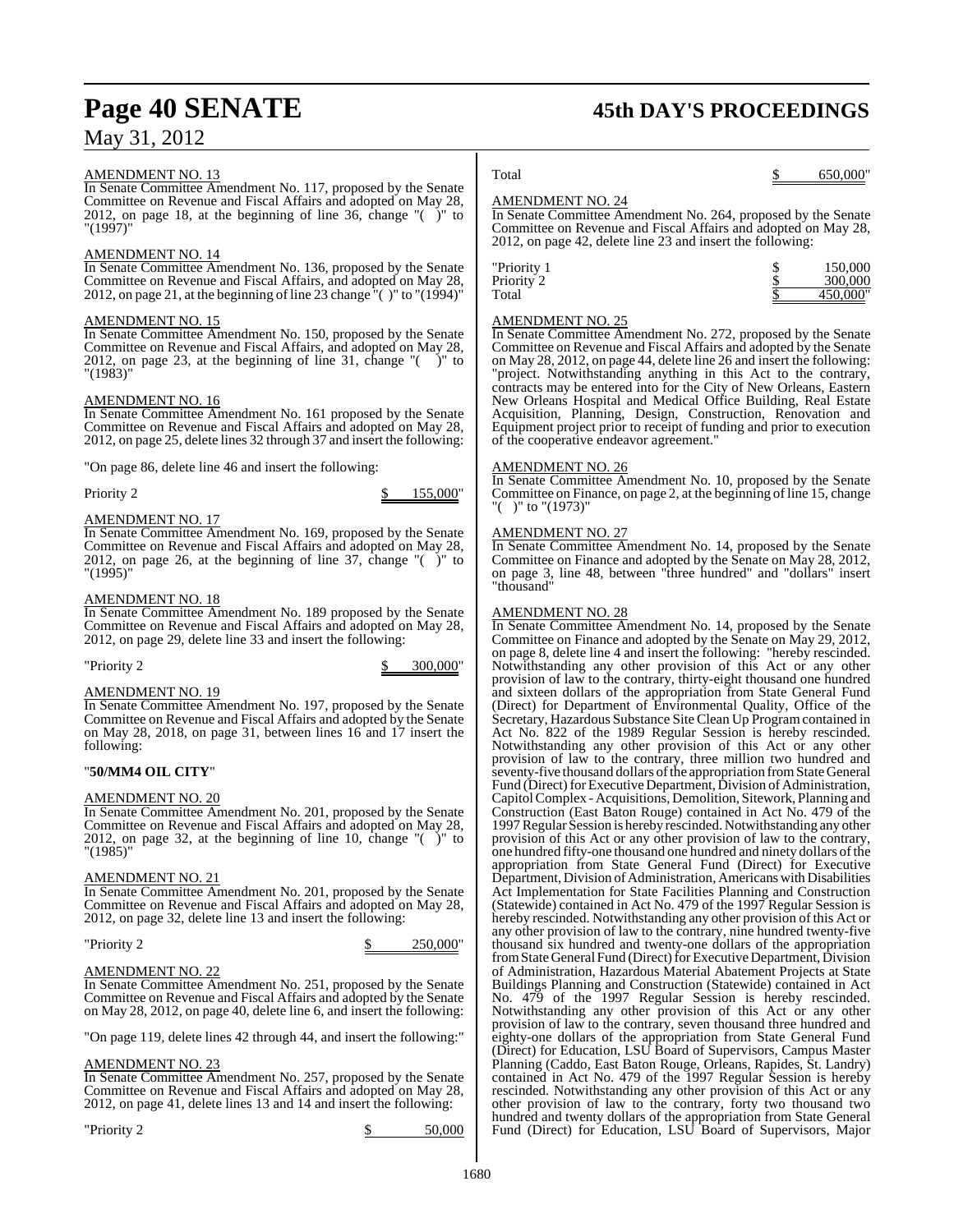# **45th DAY'S PROCEEDINGS Page 41 SENATE**

Repairs and Reroofing for Campus Buildings (Acadia, Caddo, East Baton Rouge, Orleans, Rapides) contained in Act No. 479 of the 1997 Regular Session is hereby rescinded. Notwithstanding any other provision of this Act or any other provision of law to the contrary, twelve thousand and twenty dollars of the appropriation from State General Fund (Direct) for Education, LSU Medical Center Shreveport, Fire Alarm Replacement And Life Safety Modifications -Hospital And Medical School, Planning And Construction (Caddo) contained in Act No. 479 of the 1997 Regular Session is hereby rescinded. Notwithstanding any other provision of this Act or any other provision of law to the contrary, two thousand seven hundred and sixty dollars of the appropriation from State General Fund (Direct) for Education, Southern University - Board of Supervisors, Major Repairs and Reroofing for Campus Buildings, Planning and Construction (Caddo, East Baton Rouge, Orleans) contained in Act No. 479 of the 1997 Regular Session is hereby rescinded. Notwithstanding any other provision of this Act or any other provision of law to the contrary, one hundred forty-five thousand two hundred and ninety dollars of the appropriation from State General Fund (Direct) for Education, Southern University New Orleans, Implementation of Landscape Master Plan, Planning and Construction (Orleans) contained in Act No. 479 of the 1997 Regular Session is hereby rescinded. Notwithstanding any other provision of this Act or any other provision of law to the contrary, one hundred twenty-two thousand three hundred and thirty dollars of the appropriation from State General Fund (Direct) for Education, University of Louisiana Board of Trustees, Major Repairs and Reroofing for Campus Buildings, Planning and Construction (Calcasieu, Lafayette, Lafourche, Lincoln, Natchitoches, Orleans, Ouachita, St. Bernard, Tangipahoa) contained in Act No. 479 of the 1997Regular Session is hereby rescinded. Notwithstanding any other provision of this Act or any other provision of law to the contrary, nine thousand and seventy-five dollars of the appropriation from State General Fund (Direct) for Education, Nicholls State University, Hazmat And Chemicals Management Building, Planning And Construction (Lafourche) contained in Act No. 479 of the 1997 Regular Session is hereby rescinded. Notwithstanding any other provision of this Act or any other provision of law to the contrary, one thousand three hundred and sixty-nine dollars of the appropriation from State General Fund (Direct) for Education, Natchitoches Technical Institute / College, Air Conditioning and Heating Replacement, Planning and Construction (Natchitoches) contained in Act No. 479 of the 1997 Regular Session is hereby rescinded. Notwithstanding any other provision of this Act or any other provision of law to the contrary, one hundred thirty-six thousand seven hundred and twenty-one dollars of the appropriation from State General Fund (Direct) for Executive Department, Division of Administration, Americans with Disabilities Act Implementation for State Facilities, Planning and Construction (Statewide) contained in Act No. 29 of the 1998 Regular Session is hereby rescinded. Notwithstanding any other provision of this Act or any other provision of law to the contrary, thirty-one thousand three hundred and sixty-seven dollars of the appropriation from State General Fund (Direct) for Executive Department, Division of Administration, Technical Colleges Campus Buildings Major Repairs, Equipment Replacement and Site Work, Planning and Construction (Statewide) contained in Act No. 29 of the 1998 Regular Session is hereby rescinded. Notwithstanding any other provision of this Act or any other provision of law to the contrary, one hundred eighty-one thousand five hundred and eighty-six dollars of the appropriation from State General Fund (Direct) for Education, University of Louisiana Board of Trustees, Life SafetyCode Corrections, Planning and Construction (Ascension, Bossier, Calcasieu, Iberia, Lafayette, Lafourche, Lincoln, Natchitoches, Orleans, Ouachita, St. Bernard, Tangipahoa) contained in Act No. 29 of the 1998 Regular Session is hereby rescinded. Notwithstanding any other provision of this Act or any other provision of law to the contrary, five million dollars of the appropriation from State General Fund (Direct) for Executive Department, Division of Administration, Capitol Complex - Acquisitions, Demolition, Sitework, Construction and Renovation of Facilities (East Baton Rouge) contained in Act No. 73 of the 1998 Regular Session is hereby rescinded. Notwithstanding any other provision of this Act or any other provision of law to the contrary,

# May 31, 2012

seven thousand three hundred and fifty dollars of the appropriation from State General Fund (Direct) for LSU Board of Supervisors, Major Repairs and Reroofing of Campus Buildings, and Life-Safety Repairs and Renovations Identified by the State Fire Marshal (Acadia, Caddo, East Baton Rouge, Orleans, Rapides) contained in Act No. 73 of the 1998 Regular Session is hereby rescinded. Notwithstanding any other provision of this Act or any other provision of law to the contrary, fifty-seven thousand six hundred and ninety-four dollars of the appropriation from State General Fund (Direct) for Southern University - Board of Supervisors, Major Repairs and Reroofing of Campus Buildings, Planning and Construction, and Life-Safety Repairs and Renovations Identified by the State Fire Marshal (Caddo, East Baton Rouge, Orleans) contained in Act No. 73 of the 1998 Regular Session is hereby rescinded. Notwithstanding any other provision of this Act or any other provision of law to the contrary, one hundred forty thousand one hundred and eighty-three dollars of the appropriation from State General Fund (Direct) for University of Louisiana Board of Trustees, Major Repairs and Reroofing of Campus Buildings, and Life-Safety Repairs and Renovations Identified by the State Fire Marshal (Ascension, Bossier, Calcasieu, Iberia, Lafayette, Lafourche, Lincoln, Natchitoches, Orleans, Ouachita, St. Bernard, Tangipahoa) contained in Act No. 73 of the 1998 Regular Session is hereby rescinded. Notwithstanding any other provision of this Act or any other provision of law to the contrary, one hundred four thousand seven hundred and fifty-five dollars of the appropriation from State General Fund (Direct) for Department of Education, Board of Regents for Higher Education, Technical College Equipment Acquisitions (Statewide) contained in Act No. 20 of the 1999 Regular Session is hereby rescinded. Notwithstanding any other provision of this Act or any other provision of law to the contrary, nineteen thousand four hundred and fifty-three dollars of the appropriation from State General Fund (Direct) for Executive Department, Division of Administration, Technical College Campus Buildings Major Repairs, Equipment Replacement and Site Work, Planning and Construction (Statewide) contained in Act No. 21 of the 2000 Regular Session is hereby rescinded. Notwithstanding any other provision of this Act or any other provision of law to the contrary, thirty-six thousand six hundred and fifty dollars of the appropriation from State General Fund (Direct) for Jefferson Parish, Bridge City - Avondale - Waggaman Senior Center, Planning, Construction and Equipment (Jefferson) contained in Act No. 23 of the 2002 Regular Session is hereby rescinded. Notwithstanding any other provision of this Act or any other provision of law to the contrary, one hundred and twenty thousand dollars of the appropriation from State General Fund (Direct) for Department of Culture, Recreation and Tourism, Office of State Parks, South Toledo Bend State Park Improvements, Maintenance and Repairs, Planning and Construction (Sabine) contained in Act No. 27 of the 2006 Regular Session is hereby rescinded. Notwithstanding any other provision of this Act or any other provision of law to the contrary, seventy thousand dollars of the appropriation from State General Fund (Direct) for Northeast Delta RC&D, Franklin Parish Activity Center, Planning and Construction (\$250,000 Local Match) (Franklin) contained in Act No. 27 of the 2006 Regular Session is hereby rescinded. Notwithstanding any other provision of this Act or any other provision of law to the contrary, twenty six thousand four hundred and twelve dollars of the appropriation from State General Fund (Direct) for Department of Culture, Recreation and Tourism, Office of State Parks, Bayou Segnette State Park, Land Acquisition, Additional Cabins, Planning and Construction (Jefferson) contained in Act No. 28 of the 2007 Regular Session is hereby rescinded. Notwithstanding any other provision of this Act or any other provision of law to the contrary, nine thousand nine hundred and fifty-three dollars of the appropriation from State General Fund (Direct) for Department of Culture, Recreation and Tourism, Office of State Parks, Fontainebleau State Park, Land Acquisition, Planning and Construction (St. Tammany) contained in Act No. 29 of the 2008 Regular Session is hereby rescinded. Notwithstanding any other provision of this Act or any other provision of law to the contrary, two thousand nine hundred and seventy-nine dollars of the appropriation from State General Fund (Direct) for Department of Education, Louisiana Tech University, Biomedical Engineering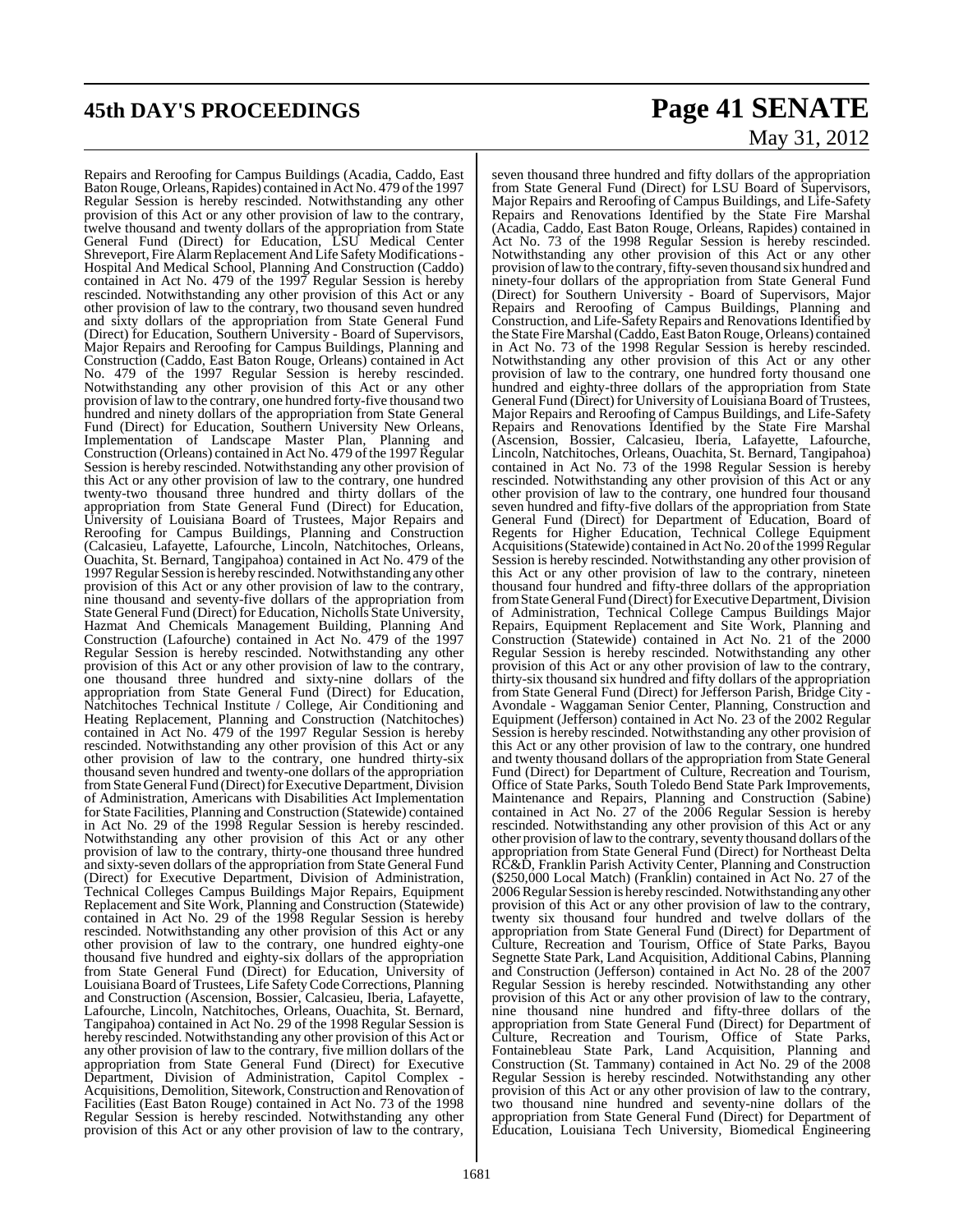## **Page 42 SENATE 45th DAY'S PROCEEDINGS**

## May 31, 2012

Building Replacement, Planning and Construction (Lincoln) contained in Act No. 29 of the 2008 Regular Session is hereby rescinded. Notwithstanding any other provision of this Act or any other provision of law to the contrary, one million eighteen thousand and twenty-nine dollars of the appropriation from State General Fund (Direct) for Higher Education, LSU Board of Supervisors, LSU School of Veterinary Medicine - Large Animal Disease Isolation Unit (East Baton Rouge) contained in Act No. 511 of the 2008 Regular Session is hereby rescinded. Notwithstanding any other provision of this Act or any other provision of law to the contrary, one million one hundred eighty-three thousand six hundred dollars of the appropriation from State General Fund (Direct) for Executive Department, Division of Administration, Repair, Restoration and Replacement for Hurricanes Katrina, Rita, Gustav, and Ike, Planning, Construction, Renovation, and Acquisition (Statewide) contained in Act No. 20 of the 2009 Regular Session is hereby rescinded. Notwithstanding any other provision of this Act or any other provision of law to the contrary, two million two hundred fifty-one thousand and six dollars of the appropriation from State General Fund (Direct) for Department of Education, University of Louisiana - Lafayette, Fletcher Hall Exterior Repairs, Planning and Construction (Lafayette) contained in Act No.  $20$  of the 2009 Regular Session is hereby rescinded. Notwithstanding any other provision of this Act or any other provision of law to the contrary, two million nine hundred ninety-eight thousand two hundred and seventy-eight dollars of the appropriation from State General Fund (Direct) for Department of Education, Pennington Biomedical Research Center, Pennington Biomedical Research Center New Clinical Research Building, Imaging Center, and High-Tech Research Instrumentation and Equipment, Planning and Construction (East Baton Rouge) contained in Act No. 21 of the 2010 Regular Session is hereby rescinded."

#### AMENDMENT NO. 29

In Senate Committee Amendment No. 226, proposed by the Senate Committee on Revenue and Fiscal Affairs, on page 36, between lines 9 and 10 insert the following:

"Priority 1 \$ 800,000"

#### AMENDMENT NO. 30

Delete Senate Committee Amendment No. 1, 7, 87, 94, 105, 192, and 227 proposed by the Senate Committee on Revenue and Fiscal Affairs and adopted on May 28, 2012.

#### AMENDMENT NO. 31

Delete Senate Committee Amendment No. 6, proposed by the Senate Committee on Finance and adopted on May 29, 2012.

#### AMENDMENT NO. 32

On page 7, between lines 13 and 14, insert the following:

"Provided, however, that all recipients comply with the applicable Department of Natural Resources rules and regulations, if any, on master meter installation."

#### AMENDMENT NO. 33

On page 11, delete line 32, and insert the following:

"Priority 5 \$ 2,290,000"

AMENDMENT NO. 34 On page 14, delete line 32, and insert the following:

"Total \$ 144,202,933"

AMENDMENT NO. 35

On page 14, delete line 36, and insert the following:

"Priority 5 \$ 2,925,000"

AMENDMENT NO. 36 On page 14, after line 48, insert the following:

| "() Technical Colleges Campus Buildings Major Repairs,<br>Equipment Replacement and Site Work, Planning<br>and Construction<br>(Statewide) |    |                                                                   |  |
|--------------------------------------------------------------------------------------------------------------------------------------------|----|-------------------------------------------------------------------|--|
| Payable from General Obligation Bonds<br>Priority 5                                                                                        |    | $50,000$ "                                                        |  |
| <b>AMENDMENT NO. 37</b><br>On page 16, at the beginning of line 21, delete $"$ ( $"$ )" and insert<br>"(2020)"                             |    |                                                                   |  |
| <u>AMENDMENT NO. 38</u><br>On page 20, delete lines 44 and 45, and insert the following:                                                   |    |                                                                   |  |
| "Priority 5<br>Payable from State General Fund (Direct)<br>Non-Recurring Revenues<br>Total                                                 | \$ | 4,200,000<br>$\frac{$}{\$}$ 26,412<br>$\frac{26,412}{12,861,412}$ |  |
| <u>AMENDMENT NO. 39</u><br>On page 21, between lines 27 and 28, insert the following:                                                      |    |                                                                   |  |
| "() Fontainebleau State Park, Land Acquisition,<br>Planning and Construction                                                               |    |                                                                   |  |
| (St. Tammany)<br>Payable from General Obligation Bonds<br>Priority 5                                                                       |    | \$ 10,000"                                                        |  |
| <b>AMENDMENT NO. 40</b><br>On page 21, between lines 27 and 28, insert the following:                                                      |    |                                                                   |  |
| "() South Toledo Bend State Park Improvements,<br>Maintenance and Repairs, Planning and Construction<br>(Sabine)                           |    |                                                                   |  |
| Payable from State General Fund (Direct)<br>Non-Recurring Revenues                                                                         |    | $\frac{\$}{120,000}$ "                                            |  |
| <b>AMENDMENT NO. 41</b><br>On page 22, between lines 9 and 10, insert the following:                                                       |    |                                                                   |  |
| "(1852) New Tennis Center Improvements,<br>Planning and Construction                                                                       |    |                                                                   |  |
| (Orleans)<br>Payable from General Obligation Bonds<br>Priority 2                                                                           | \$ | 50,000"                                                           |  |
| <b>AMENDMENT NO. 42</b><br>On page 27, between lines 21 and 22, insert the following:                                                      |    |                                                                   |  |
| "() LA 64 Widening from LA 16 to Magnolia Bridge<br>Planning and Construction                                                              |    |                                                                   |  |
| (Livingston)<br>Payable from General Obligation Bonds<br>Priority 2                                                                        |    | 400.000"                                                          |  |
| $\frac{\text{AMENDMENT NO. 43}}{\text{On page 36, delete line 9}}$ , and insert the following:                                             |    |                                                                   |  |
| "09/342 GREATER NEW ORLEANS SUPPORTS AND<br><b>SERVICES CENTER"</b>                                                                        |    |                                                                   |  |
| <b>AMENDMENT NO. 44</b><br>On page 36, delete line 21, and insert the following:                                                           |    |                                                                   |  |
| "09/344 NORTH LAKE SUPPORTS AND SERVICES<br><b>CENTER"</b>                                                                                 |    |                                                                   |  |
| <b>AMENDMENT NO. 45</b><br>On page 36, between lines 39 and 40, insert the following:                                                      |    |                                                                   |  |
| "() Repairs and Renovation at the North Lake Supports<br>and Services Center, Planning and Construction                                    |    |                                                                   |  |

(Tangipahoa)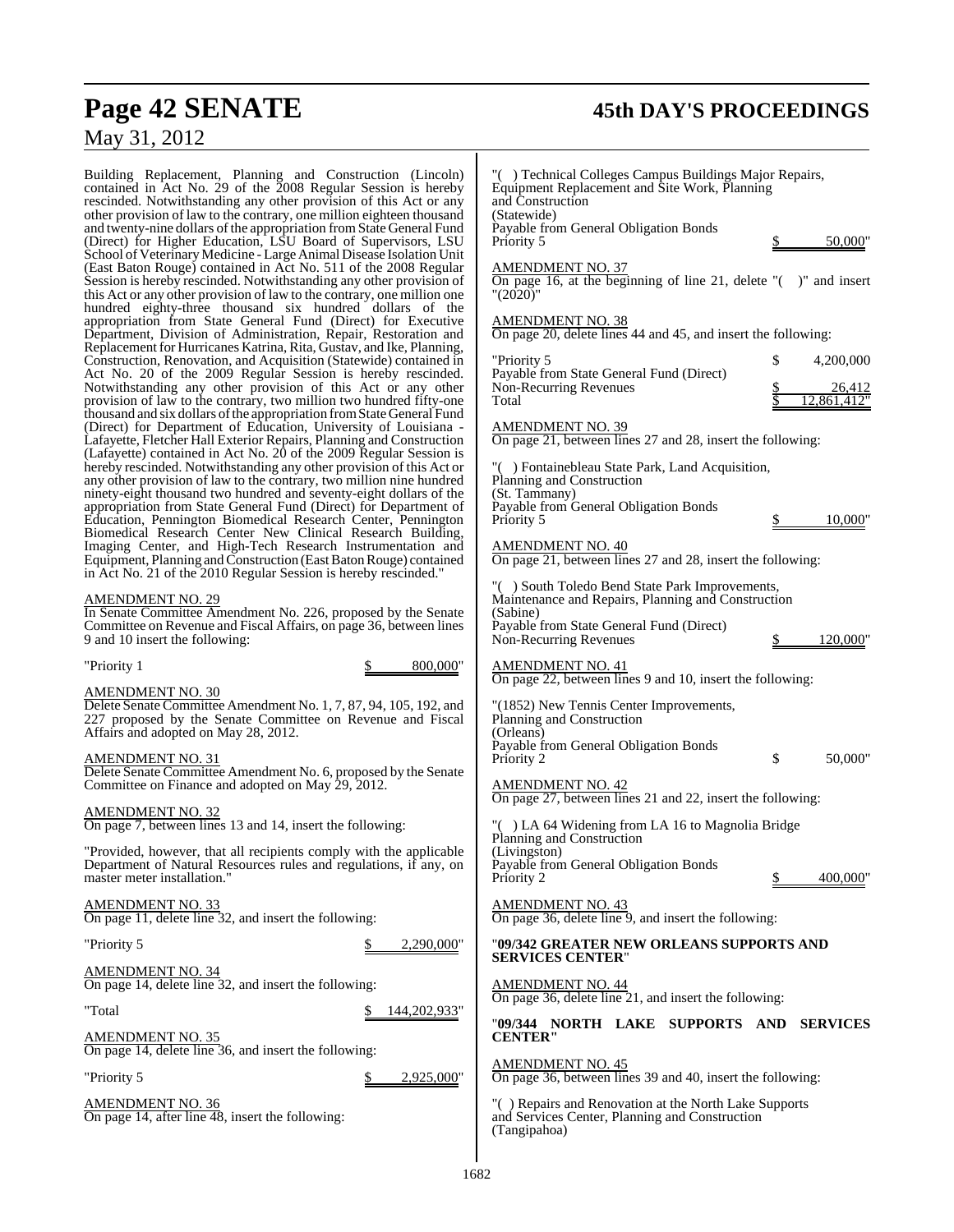# **45th DAY'S PROCEEDINGS Page 43 SENATE** May 31, 2012

| Payable from General Obligation Bonds<br>500,000"<br>Priority 2                                                                                                                                                                                                                  | <b>AMENDMENT NO. 53</b><br>On page 45, between lines 8 and 9, insert the following:                                                                                                                                                                                       |
|----------------------------------------------------------------------------------------------------------------------------------------------------------------------------------------------------------------------------------------------------------------------------------|---------------------------------------------------------------------------------------------------------------------------------------------------------------------------------------------------------------------------------------------------------------------------|
| <b>AMENDMENT NO. 46</b><br>On page 36, delete line 40, and insert the following:<br>"09/347 PINECREST SUPPORTS AND SERVICES CENTER"                                                                                                                                              | "() Life Safety Code Corrections, Planning and Construction<br>(Ascension, Bossier, Calcasieu, Iberia, Lafayette,<br>Lafourche, Lincoln, Natchitoches, Orleans,<br>Ouachita, St. Bernard, Tangipahoa)                                                                     |
| <b>AMENDMENT NO. 47</b><br>On page 38, between lines 30 and 31, insert the following:                                                                                                                                                                                            | Payable from General Obligation Bonds<br>185,000"<br>Priority 5                                                                                                                                                                                                           |
| "19/600 LSU BOARD OF SUPERVISORS                                                                                                                                                                                                                                                 | <b>AMENDMENT NO. 54</b><br>On page 45, between lines 8 and 9, insert the following:                                                                                                                                                                                       |
| () LSU School of Veterinary Medicine - Large<br>Animal Disease Isolation Unit<br>(East Baton Rouge)<br>Payable from the State General Fund (Direct)<br>Non-Recurring Revenues<br>1,018,029<br>( ) Major Repairs and Reroofing for Campus<br>Buildings, Planning and Construction | "() Major Repairs and Reroofing for Campus Buildings,<br>Planning and Construction<br>(Calcasieu, Lafayette, Lafourche,<br>Lincoln, Natchitoches, Orleans, Ouachita,<br>St. Bernard, Tangipahoa)<br>Payable from General Obligation Bonds<br>Priority 5<br>\$<br>265,000' |
| (Acadia, Caddo, East Baton Rouge<br>Orleans, Rapides)                                                                                                                                                                                                                            | <b>AMENDMENT NO. 55</b><br>On page 45, between lines 17 and 18, insert the following:                                                                                                                                                                                     |
| Payable from General Obligation Bonds<br>55,000<br>Priority 5                                                                                                                                                                                                                    | "() Hazmat and Chemicals Management Building,<br>Planning and Construction                                                                                                                                                                                                |
| () Campus Master Planning, Planning and Construction<br>(Caddo, East Baton Rouge, Orleans,<br>Rapides, St. Landry)<br>Payable from General Obligation Bonds                                                                                                                      | (Lafourche)<br>Payable from General Obligation Bonds<br>10,000<br>Priority 5                                                                                                                                                                                              |
| 10,000"<br>Priority 5<br><b>AMENDMENT NO. 48</b>                                                                                                                                                                                                                                 | <b>AMENDMENT NO. 56</b><br>On page 47, between lines 7 and 8, insert the following:                                                                                                                                                                                       |
| On page 40, delete lines 25 and 26, and insert the following:                                                                                                                                                                                                                    | "() Contraband Bayou Erosion Retaining Wall<br>Phase II, Planning and Construction                                                                                                                                                                                        |
| "Priority 5<br>8,200,000<br>8.900.000"<br>Total<br><b>AMENDMENT NO. 49</b><br>On page 41, between lines 18 and 19, insert the following:                                                                                                                                         | (Calcasieu)<br>Payable from General Obligation Bonds<br>350,000<br>Priority 2<br>\$<br>\$<br>3,875,000<br>Priority 5<br>4,225,000<br>Total                                                                                                                                |
| "() Fire Alarm Replacement and Life Safety<br>Modifications - Hospital and Medical School,                                                                                                                                                                                       | Pending submittal and approval of a capital outlay budget request<br>pursuant to the provisions of R.S. 39:112."                                                                                                                                                          |
| Planning and Construction<br>(Caddo)<br>Payable from General Obligation Bonds<br>15,000<br>Priority 5                                                                                                                                                                            | <b>AMENDMENT NO. 57</b><br>On page 48, delete line 11 and insert the following:                                                                                                                                                                                           |
| <b>AMENDMENT NO. 50</b><br>On page 41, delete line 46, and insert the following:                                                                                                                                                                                                 | "Priority 1<br>\$<br>650,000<br>Payable from State General Fund (Direct)<br>Non-Recurring Revenues<br>2,251,006<br>2.901.006'<br>Total                                                                                                                                    |
| \$<br>"Priority 1<br>2.860,000<br>Priority 5<br>2,140,000<br>5,000,000"<br>Total                                                                                                                                                                                                 | <b>AMENDMENT NO. 58</b><br>On page 50, between lines 2 and 3, insert the following:                                                                                                                                                                                       |
| <b>AMENDMENT NO. 51</b><br>On page 43, between lines 41 and 42, insert the following:                                                                                                                                                                                            | "() Technical Colleges Campuses Equipment Acquisitions<br>(Statewide)                                                                                                                                                                                                     |
| "() Major Repairs and Reroofing for Campus Buildings,<br>Planning and Construction                                                                                                                                                                                               | Payable from General Obligation Bonds<br>Priority 5<br>\$<br>105,000"                                                                                                                                                                                                     |
| (Caddo, East Baton Rouge, Orleans)<br>Payable from General Obligation Bonds<br>60,000"<br>Priority 5                                                                                                                                                                             | <b>AMENDMENT NO. 59</b><br>On page 58, delete line 13, and insert the following:                                                                                                                                                                                          |
| <b>AMENDMENT NO. 52</b><br>On page 44, between lines 21 and 22, insert the following:                                                                                                                                                                                            | "Priority 2<br>900,000<br>\$<br>Priority 5<br>4,000,000<br>4,900,000"<br>Total                                                                                                                                                                                            |
| "() Implementation of Landscape Master Plan, Planning<br>and Construction                                                                                                                                                                                                        | <b>AMENDMENT NO. 60</b><br>On page 60, delete line 15, and insert the following:                                                                                                                                                                                          |
| (Orleans)<br>Payable from General Obligation Bonds<br>145,000"<br>Priority 5                                                                                                                                                                                                     | \$<br>"Priority 1<br>1,325,000<br>\$<br>Priority 5<br>70,000<br>Total<br>,395,000'                                                                                                                                                                                        |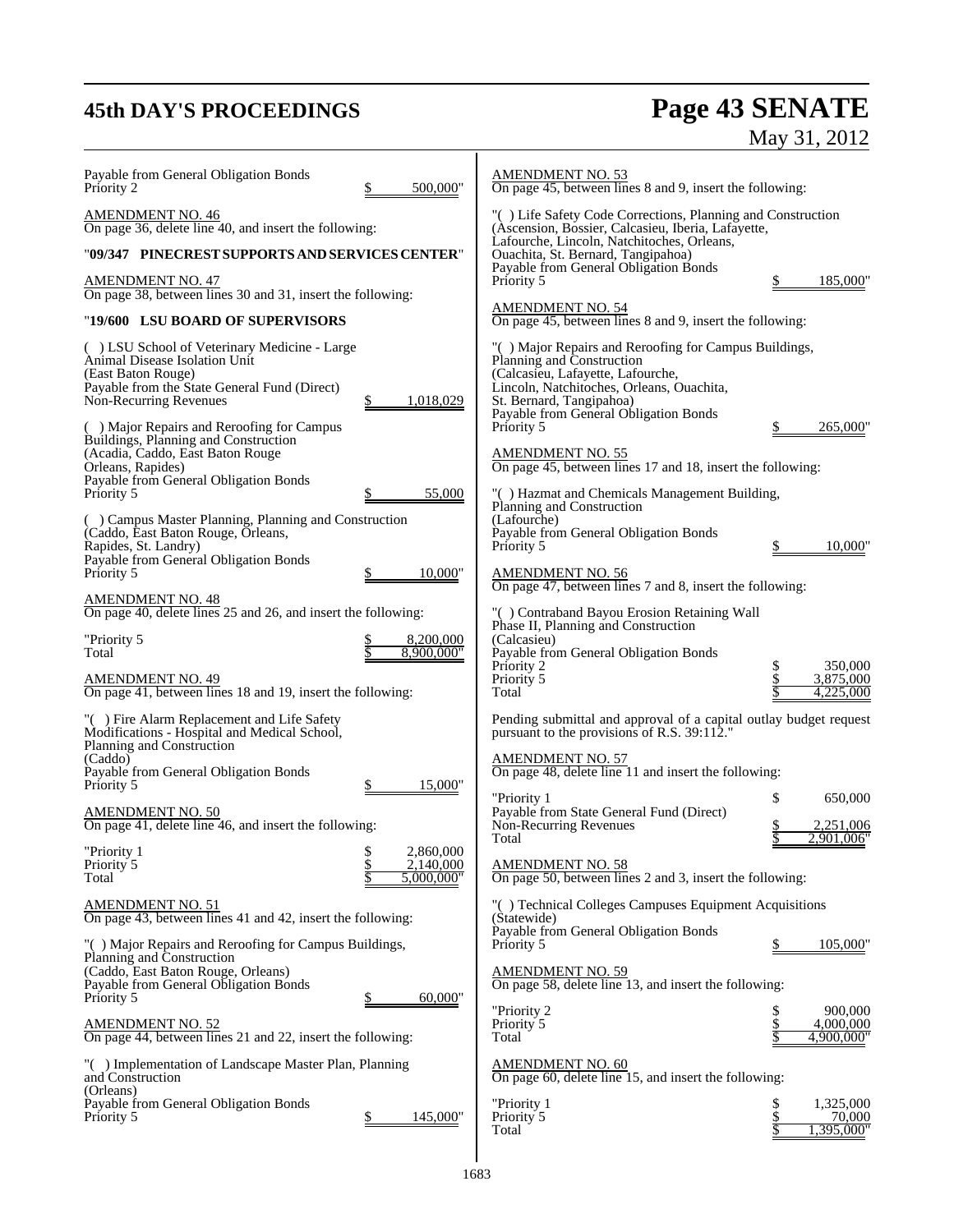| <b>AMENDMENT NO. 61</b><br>On page 65, between lines 16 and 17, insert the following:                                |                                                               | authorizations; to provide for n<br>authorization and sale of such b                                                                                                         |
|----------------------------------------------------------------------------------------------------------------------|---------------------------------------------------------------|------------------------------------------------------------------------------------------------------------------------------------------------------------------------------|
| "() Bridge City - Avondale - Waggaman Senior Center,<br>Planning, Construction and Equipment<br>(Jefferson)          |                                                               | <b>AMENDMENT NO. 3</b><br>On page 2, line 8, change "Th                                                                                                                      |
| Payable from General Obligation Bonds<br>Priority 5                                                                  | 40,000"                                                       | <b>AMENDMENT NO. 4</b><br>On page 2, line 9, between "Y<br>hereby designated as the 2012                                                                                     |
| <b>AMENDMENT NO. 62</b><br>On page 79, delete line 19 through 21, and insert the following:                          |                                                               | <b>AMENDMENT NO. 5</b><br>On page 4, line 21, between "t                                                                                                                     |
| "Priority 1<br>Priority 2<br>Priority 5                                                                              | 350,000<br>250,000<br>2,180,000"                              | <b>AMENDMENT NO. 6</b><br>On page 141, line 3, betwee                                                                                                                        |
| AMENDMENT NO. 63<br>On page 86, delete line 46, and insert the following:                                            |                                                               | through 18 of"<br><b>AMENDMENT NO. 7</b>                                                                                                                                     |
| "Priority 2                                                                                                          | \$<br>155,000"                                                | On page 142, between lines 1:<br>"Section 19.<br>The legi                                                                                                                    |
| <b>AMENDMENT NO. 64</b><br>On page 91, delete lines 23 through 25, and insert the following:                         |                                                               | Constitution of Louisiana prov<br>governor shall present to the<br>Program and request impler                                                                                |
| "Priority 1                                                                                                          | 3,850,000"                                                    | program, and that the capital<br>legislature are to be made pa                                                                                                               |
| <b>AMENDMENT NO. 65</b><br>On page 92, delete line 28, and insert the following:                                     |                                                               | budget which shall, in turn, be<br>projects in such budget adopt<br>funds must be authorized as pr                                                                           |
| "Priority 1<br>Priority 2<br>Priority 5<br>Total                                                                     | \$<br>50,000<br>\$<br>\$<br>475,00<br>1,000,000<br>1,525,000" | Constitution of Louisiana. The<br>years the legislature has enacted<br>due to inflation and the requi<br>each project, impossibility, or<br>cannot be undertaken. All of the |
| <b>AMENDMENT NO. 66</b><br>On page 106, delete line 26, and insert the following:                                    |                                                               | financial statements of the sta<br>connection with the marketing<br>by rating agencies, prospect                                                                             |
| "Priority 2<br>Priority 5<br>Total                                                                                   | \$<br>10,000,000<br>10,000,000<br>20.000.000"                 | evaluating the investment qu<br>being offered for sale. The<br>unissued bonds on the financ<br>above described circumstances                                                 |
| <b>AMENDMENT NO. 67</b><br>On page 128, between lines 15 and 16, insert the following:                               |                                                               | detriment of the state. Ac<br>necessary and in the best final<br>Acts, except any Act authorizin                                                                             |
| "50/N DOWNTOWN DEVELOPMENT DISTRICT                                                                                  |                                                               | Act 41 of the 2006 First Extr<br>issuance of general obligation                                                                                                              |
| $\mathbf{r}$ $\mathbf{r}$ $\mathbf{r}$ $\mathbf{r}$ $\mathbf{r}$ $\mathbf{r}$ $\mathbf{r}$ $\mathbf{r}$ $\mathbf{r}$ |                                                               | issued for the projects contemp<br>1.11<br>$1 \t1 \t1$                                                                                                                       |

( ) Improvements to Girard Street, Planning and Construction (Orleans) Payable from General Obligation Bonds Priority 2 \$ 300,000

Pending submittal and approval of capital outlay budget request pursuant to the provisions of R.S. 39:112."

On motion of Senator Riser, the amendments were adopted.

#### **Floor Amendments**

Senator Riser proposed the following amendments.

#### **SENATE FLOOR AMENDMENTS**

Amendments proposed by Senator Riser to Reengrossed House Bill No. 2 by Representative Robideaux

#### AMENDMENT NO. 1

On page 1, line 2, after "respect to" and before "the capital outlay budget" insert "the Omnibus Bond Authorization Act of 2012,"

#### AMENDMENT NO. 2

On page 1, line 5, after "sources;" and before "and to" insert the following: "to provide for the repeal of certain prior bond

## **Page 44 SENATE 45th DAY'S PROCEEDINGS**

ew bond authorizations; to provide for oonds by the State Bond Commission;"

is" to "Sections 1 through 18 of this"

Zear" and the period "." insert "and is Capital Outlay Act"

the" and "Capital" insert "2012"

n "in" and "this" insert "Sections 1

5 and 16, insert the following:

"Section 19. The legislature hereby recognizes that the Constitution ofLouisiana providesin Article VII, Section 11, that the legislature a five year Capital Outlay nentation of the first year of such al outlay projects approved by the rt of the comprehensive state capital adopted by the legislature. Further, all ted by the legislature requiring bond ovided in Article VII, Section  $\delta$  of the e legislature finds that over a period of ed numerous bond authorizations, but due to inflation and the requirements of specificity of amount for each project, impossibility, or impracticability, many of the projects ne unissued bonds must be listed in the te prepared from time to time and in g of bonds, and are taken into account ctive purchasers, and investors in ality and credit worthiness of bonds continued carrying of the aforesaid ial statements of the state under the operates unnecessarily to the financial cordingly, the legislature deems it ncial interest of the state to repeal all ng the issuance of refunding bonds and raordinary Session, providing for the is bonds in the state which cannot be plated, and in their stead to reauthorize general obligation bonds of the state for those projects deemed to be essential, and to authorize new projects.

Section 20. It is the intent of the legislature that Sections 19 through 25 of this Act shall constitute the Omnibus Bond Authorization Act of 2012 and, together with any Act authorizing the issuance of refunding bonds and Act 41 of the 2006 First Extraordinary Session, shall provide bond authorization, as required by Article VII, Section 6 of the Constitution of Louisiana, for those projects to be funded totally or partially by the sale of general obligation bonds and included in Sections 1 through 18 of this House Bill No. 2 of the 2012 Regular Session as finally enacted into law (2012 Capital Outlay Act). It is the further intent of the legislature that in this year and each year hereafter an Omnibus Bond Authorization Act shall be enacted providing for the repeal of state general obligation bond authorizations for projects no longer found feasible or desirable, the reauthorization of those bonds not sold during the prior fiscal year for projects deemed to be of such priority as to warrant such reauthorization, and to enact new authorization for projects found to be needed for capital improvements.

Section 21. Except as hereinafter provided, all prior Acts of the legislature authorizing the issuance of general obligation bonds of the state of Louisiana shall be and the same are hereby repealed in their entirety, including without limitation Act No. 32 of the 2011 Regular Session of the Louisiana Legislature and any Acts heretofore repealed with such Act. This repeal shall not be applicable to any Act providing for the issuance of refunding bonds nor to Act 41 of the 2006 First Extraordinary Session, and such Acts shall remain in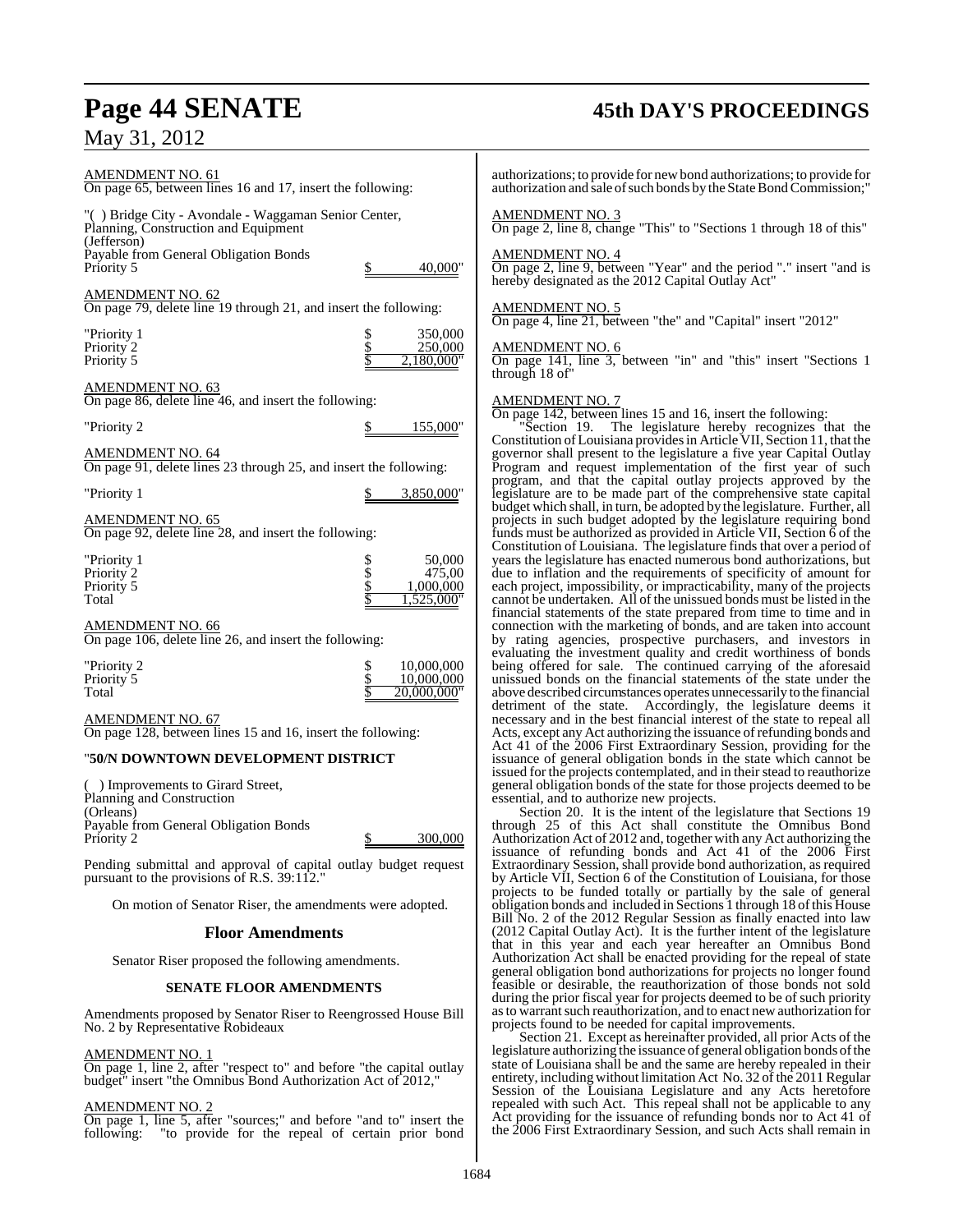# **45th DAY'S PROCEEDINGS Page 45 SENATE** May 31, 2012

full force and effect and shall not be affected by the provisions of Sections 19 through 25 of this Act. In addition, the repeal shall not in any manner affect the validity of any bonds heretofore issued pursuant to any of the bond authorizations repealed hereby.

Section 22. To provide funds for certain capital improvement projects the State Bond Commission is hereby authorized pursuant to Article VII, Section 6 of the Constitution of Louisiana to issue general obligation bonds or other general obligations of the state for capital improvements for the projects, and subject to any terms and conditions set forth on the issuance of bonds or the expenditure of monies for each project as is provided for in the 2012 Capital Outlay Act.

Section 23.(A) To provide funds for certain capital improvement projects authorized prior to this Act and by this Act, which projects are designed to provide for reimbursement of debt service on general obligation bonds, the State Bond Commission is hereby authorized pursuant to Article VII, Section 6 of the Constitution of Louisiana, to issue general obligation bonds of the state, hereinafter referred to as "project bonds", for capital improvements for the projects and subject to any terms and conditions set forth on the issuance of bonds or the expenditure of monies for each such project as provided in the 2012 Capital Outlay Act the terms of which require such reimbursement of debt service.

(B) Without affecting, restricting, or limiting the pledge herein made of the full faith and credit of the state of Louisiana to the payment of the general obligation bonds authorized by this Section and without affecting, restricting, or limiting the obligation of the state to pay the same from monies pledged and dedicated to and paid into the Bond Security and Redemption Fund, but in order to decrease the possible financial burden on the general funds of the state resulting from this pledge and obligation, the applicable management board, governing body, or state agency for which any of such project bonds are issued, in the fiscal year in which such project bonds are issued and in each fiscal year thereafter until such project bonds and the interest thereon are paid, shall transfer and make available to the State Treasury, for deposit in the Bond Security and Redemption Fund, designated student fees or revenues or other revenues in an amount equal to the debt service on such project bonds in such fiscal year. In addition, the applicable management board, governing body, or state agency, in the fiscal year in which such project bonds are issued and in each of the nine immediately succeeding fiscal years thereafter, shall transfer and make available to the state treasury from designated student fees or revenues or other revenues, for credit to a reimbursement reserve account for such project bonds which shall be established in an account designated in the reimbursement contract hereafter provided for, monies in an amount equal to one-tenth of the average annual debt service on such project bonds, and each such reimbursement reserve account thereafter shall be maintained in said minimum amount by further transfers, if necessary, from designated student fees or revenues or other revenues by the applicable management board, governing body, or state agency to the state treasury. Each such reimbursement reserve account shall be used, if necessary, solely to make the reimbursement payments herein obligated to be made to the state treasury. When the general obligation bonds and the interest thereon issued hereunder have been paid, any amount remaining in the reimbursement reserve account, as prorated to such authorized project, shall be transferred by the state treasurer to the applicable management board, governing body, or state agency.

(C) No project bonds authorized by this Section shall be issued for any authorized project unless and until a reimbursement contract has been entered into and executed between the applicable management board, governing body, or state agency and the State Bond Commission pertaining to the reimbursement payment and reimbursement reserve account payments for such project. The contract shall require payment into the state treasury of designated student fees or revenues or other revenues in an amount sufficient to reimburse the cost to the state of the principal, interest, and premium, if any, obligated to be paid by the state on such project bonds. The State Bond Commission shall not be required to execute any such reimbursement contract unless the estimates and projections of the designated student fees or revenues or other revenues available for payment into the state treasury thereunder for the authorized projects

are sufficient to reimburse the costs of the principal, interest, and premium, if any, on the project bonds. A reimbursement contract hereunder shall be authorized by resolution of the applicable management board, governing body, or state agency, or board or by act of the chief executive officer if no governing board exists.

This authorization shall provide for the dates, amounts, and other details for the payments required to be made to the state treasury and for the reserve account. The authorization may contain such covenants with the State Bond Commission regarding the fixing of rates for fees and charges or revenues and such other covenants and agreements with the State Bond Commission as will assure the required payments to the state treasury. The contract shall be subject to approval by the Office of the Attorney General and the State Bond Commission and, when so accepted and approved, shall conclusively constitute and be the reimbursement contract for an authorized project, as required hereunder.

(D) The obligation to make the reimbursement payments as required by a reimbursement contract may be represented by the issuance by the applicable management board, governing body, or state agency of its nonnegotiable revenue obligation in the form of a bond or other evidence of indebtedness, hereinafter referred to as "reimbursement bond". The reimbursement bond shall be issued in a single bond form, without coupons, in the principal amount equal to the aggregate principal amount of project bonds, shall be registered in principal and interest in the name of and be payable to the State Bond Commission, shall bear interest at a rate or rates equal to the interest rate or rates payable on the project bonds, and shall be payable as to principal and interest at such times, in such manner, from designated student fees or revenues, or other revenues, and be subject to such terms and conditions as shall be provided in the authorizing resolution or document executed by a chief executive officer, where applicable. This authorization shall be subject to approval by the State Bond Commission and the Office of the Attorney General, and when so accepted and approved, the authorization shall constitute and be the reimbursement contract for such authorized project, as required hereunder. The reimbursement bonds authorized under the provisions of this Section may be issued on a parity with outstanding reimbursement bonds of the applicable management board, governing body, or state agency, or issued on a subordinate lien basisto outstanding bonds, or a combination thereof, and may include and contain such covenants with the State Bond Commission for the security and payment of the reimbursement bonds and such other customary provisions and conditions for their issuance by the applicable management board, governing body, or state agency as are authorized and provided for by general law and by this Section. Until project bonds for an authorized project have been paid, the applicable management board, governing body, or state agency shall impose fees and charges in an amount sufficient to comply with the covenants securing outstanding bonds and to make the payments required by the reimbursement contract.

(E) In addition to the other payments herein required, reimbursement contracts shall provide for the setting aside of sufficient student fees or revenues or other revenues in a reserve fund, so that within a period of not less than ten years from date of issuance of project bonds there shall be accumulated in a reserve fund monies equal to a sum not less than the average annual debt service requirements on such project bonds. Monies in the reserve fund shall be used for the purpose of remedying or preventing a default in making the required payments under a reimbursement contract. The reserve fund required hereunder may consist of a reserve fund heretofore or hereafter established to secure payments for reimbursement bonds of the applicable management board, governing body, or state agency, provided that (1) payments from said reserve fund to secure the payments required to be made under a reimbursement contract shall be on a parity with the payments to be made securing outstanding bonds and additional parity bonds and (2) no additional parity reimbursement bonds shall be issued except pursuant to the establishment and maintenance of an adequate reserve fund as approved by the State Bond Commission.

(F) When the balance of reimbursement bond proceeds, for a project, are allocated to another project, the State Bond Commission is authorized to make the appropriate amendment to the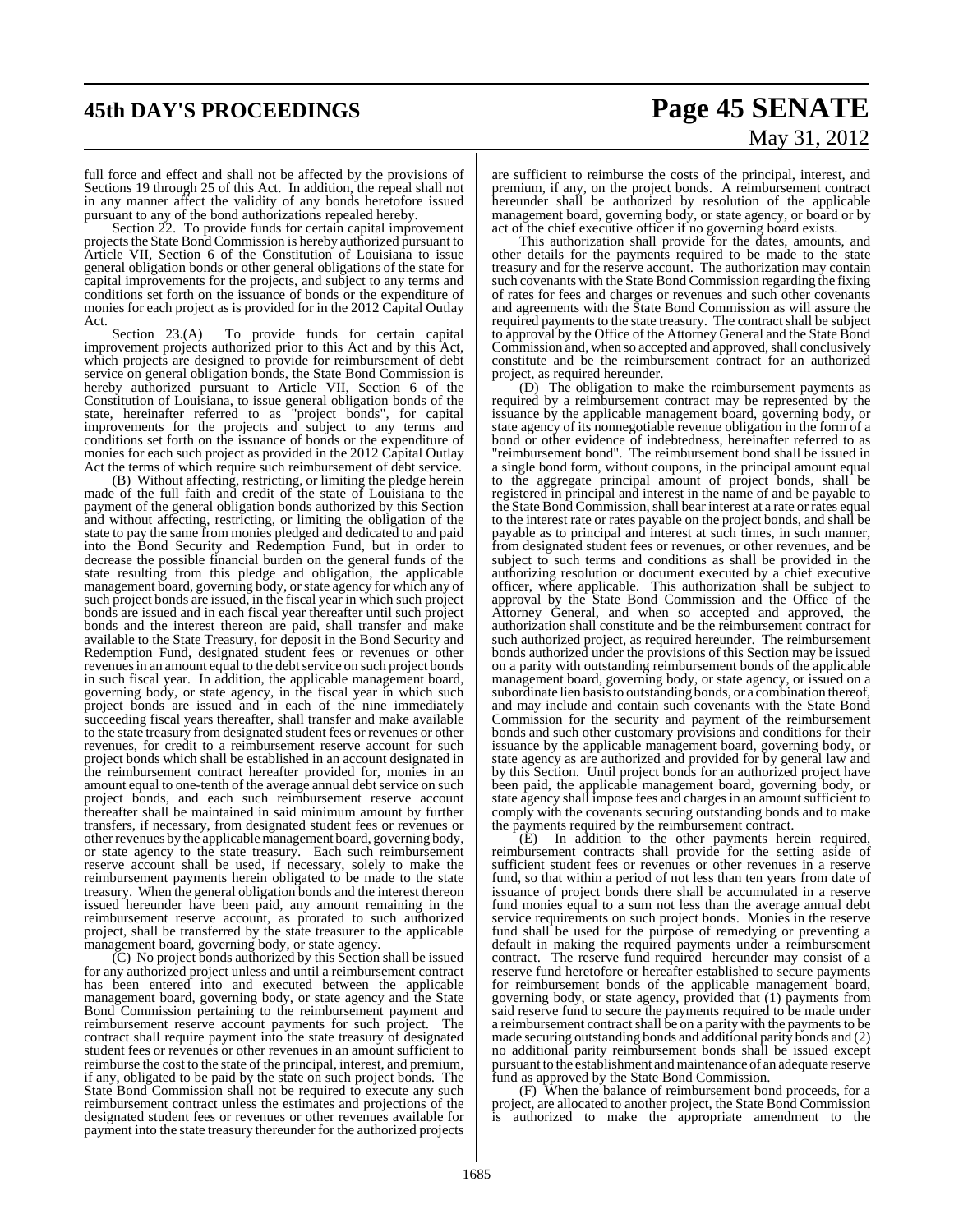reimbursement contract with the agency making the reimbursement payments.

Section 24. The bonds authorized to be sold by the State Bond Commission pursuant to this Act shall be issued and sold in conformity with the provisions of Article VII, Section 6 of the Louisiana Constitution, R.S. 39:1361 through R.S. 39:1367, and R.S. 39:1401 through R.S. 39:1430.1, and any amendments thereto adopted prior to, at the same time as, or subsequent to, the effective date of this Act. However, the provisions of R.S. 39:1365(9) shall not apply to any bonds issued hereunder in the form of variable rate and/or tender option bonds and that said bonds need not be issued in serial form and may mature in such year or years as may be specified by the State Bond Commission. Should any provision of this Act be inconsistent with any provision of the Louisiana Revised Statutes of 1950, the provision of this Act shall govern. In connection with the issuance of the bonds authorized hereby, the State Bond Commission may, without regard to any other laws of the state relating to the procurement of services, insurance, or facilities, enter into contracts upon such terms as it deems advantageous to the state for (1) the obtaining of credit enhancement or liquidity devices designed to improve the marketability of the bonds and (2) if the bonds are structured as variable rate and/or tender option bonds to provide the services and facilities required for or deemed appropriate by the State Bond Commission for such type of bonds, including those of tender agents, placement agents, indexing agents, remarketing agents, and/or standby bond purchase facilities. The cost of obtaining credit enhancement or liquidity devices and fees for other services set forth in this Section shall, if authorized by the State Bond Commission, be paid from the Bond Security and Redemption Fund as a requirement with respect to the issuance of the bonds authorized hereby. The bonds shall be general obligations of the state of Louisiana, to the payment of which, as to principal, premium, if any, and interest, as and when the same become due, the full faith and credit of the state is hereby irrevocably pledged. These bonds shall be secured by monies in the Bond Security and Redemption Fund and shall be payable on a parity with bonds and other obligations heretofore and hereafter issued which are secured by that fund. The maximum interest rate or rates on such bonds, and their maturities, shall be determined by the State Bond Commission. The state treasurer shall invest all bond proceeds until disbursed.

Section 25. The provisions, items, and projects contained in this Act are severable and if any provision, item, or project contained herein, or the application of any such provision, item, or project, is held invalid, such invalidity shall not affect other provisions, items, projects, or applications of the Act which can be given effect without the invalid provision, project, item, or application.

Section 26. Unless specifically repealed, Sections 19 through 25 of this Act shall expire, and be considered null and void and of no further effect on June 30, 2013 except as to any bonds authorized herein (1) which have been sold,  $(2)$  to which lines of credit have been issued, or (3) for which contracts for construction have been signed."

#### AMENDMENT NO. 8

On page 142, line 16, change "Section 19" to "Section 27"

On motion of Senator Riser, the amendments were adopted.

#### **Rules Suspended**

Senator Murray asked for and obtained a suspension of the rules to take up at this time:

#### **House Bills and Joint Resolutions on Third Reading and Final Passage, Subject to Call**

#### **Called from the Calendar**

Senator Murray asked that House Bill No. 1144 be called from the Calendar.

## **Page 46 SENATE 45th DAY'S PROCEEDINGS**

## **HOUSE BILL NO. 1144— (Substitute for House Bill No. 953 by Representative Leger)**<br>BY REPRESENTATIVE LEGER AND SENATOR MURRAY

AN ACT

To amend and reenact R.S. 13:477(introductory paragraph), 691(A), 1306, 1307, 1311, 1312, 1381.2, and 1594, and R.S. 44:181, to enact R.S. 13:1213.2, and to repeal R.S. 13:474.1, 477(41), 621.41, 621.42, 621.43 through 621.46, 714.1, 714.2, 751.1 through 751.5, 841.3, 983, 996.62 through 996.64, R.S. 44:181.5 and 181.6, and Sections 6, 8, 9, 22, and 31 of Act No. 621 of the 2006 Regular Session of the Legislature, and Section 19 of Act No. 621 of the 2006 Regular Session of the Legislature as amended by Act No. 675 and Act No. 873 of the 2008 Regular Session of the Legislature, and Act No. 340 of the 2011 Regular Session, relative to courts and judicial procedure; to provide relative to the civil and criminal district courts and juvenile court of the parish of Orleans; to repeal provisions relative to the consolidation of the civil and criminal district courts of Orleans Parish into the Forty-First Judicial District Court and their respective clerks; to repeal effective dates for repeals of provisions related to the civil and criminal district courts and the abolition of the juvenile court of Orleans Parish; to provide that certain provisions of law that would have otherwise been repealed shall remain in effect; to provide forthe distribution of fees collected in the Civil District Court; to provide for the salaries of the civil and criminal district court judges and certain family and juvenile court judges; to provide relative to terms of office and elections for Orleans Parish Juvenile Court judges; to direct the Louisiana State Law Institute to redesignate certain statutory provisions; and to provide for related matters.

#### **Floor Amendments**

Senator Murray proposed the following amendments.

#### **SENATE FLOOR AMENDMENTS**

Amendments proposed by Senator Murray to Reengrossed House Bill No. 1144 by Representative Leger

#### AMENDMENT NO. 1

On page 6, at the beginning of line 2, delete "criminal" and at the beginning of line 7, delete "criminal"

On motion of Senator Murray, the amendments were adopted.

#### **Floor Amendments**

Senator Morrell proposed the following amendments.

#### **SENATE FLOOR AMENDMENTS**

Amendments proposed by Senators Murray and Morrell to Reengrossed House Bill No. 1144 by Representative Leger

#### AMENDMENT NO. 1

On page 1, line 2, after "reenact" delete the remainder of the line and delete lines 3 through 19, and insert: "R.S. 13:4202(B)(2) and R.S. 47:1966(A) and to enact R.S. 43:201.1, relative to public notice required by law; to provide for public notice of judicial interest; to provide for public notice in certain judicial proceedings; to provide for public notice in proceedings involving property; and to provide for related matters.

#### AMENDMENT NO. 2

B.

On page 2, delete lines 1 through 29 and insert the following: Section 1. R.S.  $13:4202(B)(2)$  is hereby amended and reenacted to read as follows: §4202. Rates of judicial interest

\* \* \* \* \* \*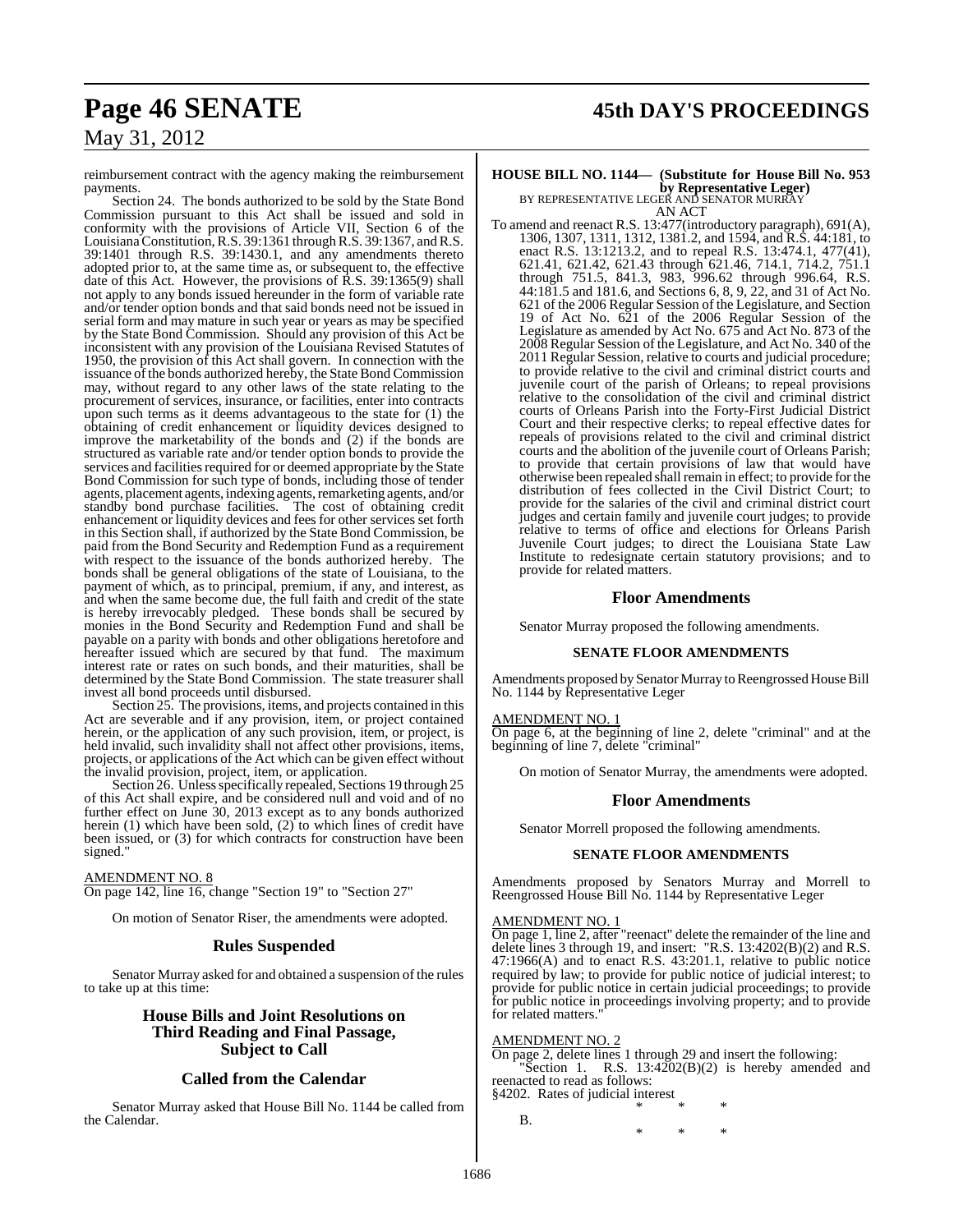## **45th DAY'S PROCEEDINGS Page 47 SENATE**

# May 31, 2012

(2) The judicial interest rate for the calendar year following the calculation date shall be published in the December issue of the Louisiana BarJournal, the December issue of the Louisiana Register, and in one daily newspaper of general circulation in each of the cities of Alexandria, Baton Rouge, Lake Charles, Lafayette, Monroe, New Orleans, and Shreveport. The notice in the daily such newspapers shall be published on two separate occasions, with at least one week between publications, during the month of December. The publication in the Louisiana Register shall not be considered rulemaking, within the intendment of the Administrative Procedure Act, R.S. 49:950 et seq., and particularly R.S. 49:953.

Section 2. R.S. 43:201.1 is hereby enacted to read as follows: §201.1 Judicial advertisements and legal notices; alternative method of publication

A. Notwithstanding any provision of law to the contrary, when advertisements are required to be made in relation to judicial proceedings, in the sale of property under judicial process, or in any other legal proceedings of whatever kind in a parish which contains a municipality with a population of three hundred thousand or more as determined by the latest federal decennial census, such advertisements and legal notices shall be published in a newspaper or other publication which (i) is domiciled in such parish, (ii) is published in the English language at least weekly, (iii) meets the requirements of R.S.  $43:200(3)(a)$ , (b), and (c), and (iv) has maintained a total circulation of at least thirty thousand for at least five consecutive years prior to it being selected. The newspaper or other publication shall be selected in June of each year, for a term of one year, by the sheriff, constable, clerk, or other officer, as the case may be, who is charged with the conduct of such sales requiring the advertisement.

B. The total circulation of a newspaper or other publication selected to publish judicial advertisements under this Section shall be proved not less than annually by an experienced publication auditing firm prior to the selection of the newspaper or other publication. The audit shall reflect the total circulation of the newspaper or other publication, and a copy of the most recent audit shall be submitted as an attachment to any proposal by a qualifying newspaper or other publication to publish judicial advertisements and legal notices.

C. Notwithstanding any provision of law to the contrary, when additional judicial advertisements are required to be inserted in an auxiliary journal in a parish with a population of three hundred thousand or more as determined by the latest federal decennial census, such auxiliary journal must have been published for at least seventy-five years prior to the insertion of the advertisement or publication, have been previously selected for no less than five years as an auxiliary journal for such parish, and not be eligible to be selected, pursuant to Subsection A of this Section, by the sheriff, constable, clerk, or other officer, as the case may be, of such parish to publish advertisements in relation to judicial proceedings, in the sale of property under judicial process, or in any other legal proceedings of whatever kind.

D. The provisions of this Section shall supersede and control to the extent of conflict with any other provisions of law.

Section 3. R.S. 47:1966(A) is hereby amended and reenacted to read as follows:

§1966. Listing and assessing of omitted property

A.(1) If any tract or lot of land or other property shall be omitted in the assessment of any year orseries of years, or in any way erroneously assessed, it, when discovered, shall be assessed by the assessor or tax collector for the whole period during which the property may have been omitted or improperly assessed, and shall be subject to the state, parish, municipal, and levee taxes, which have been or may hereafter be assessed against the property in accordance with law. No back taxes for more than three years shall be assessed against omitted or improperly assessed property. Assessments of omitted or improperly assessed property shall appear upon a supplemental roll and be filed in the same manner as regular tax rolls.

 $(2)(a)$  A notice by mail shall be given that the assessment roll is completed, and that it is exposed for examination in the office of the assessor whether the tax is on movable or immovable property, and that ten days are allowed the parties to make to the assessors any protest they may wish to urge against the assessment; in.

(b) In case of unknown owners, notice shall be published twice during a period of ten days in a daily newspaper published in the city of New Orleans and in other parishes as provided hereafter.

(c) Notwithstanding Subparagraph (b) of this Paragraph, in case of unknown owners, in any parish which contains a municipalitywith a population of three hundred thousand or more as determined by the latest federal decennial census, notice shall be published twice during a period of fifteen days in a newspaper or other publication that (i) is domiciled in such parish, (ii) is published in the English language at least weekly, (iii) meets the requirements of R.S. 43:200(3)(a), (b), and (c), and (iv) has maintained a total circulation of at least thirty thousand for at least five consecutive years prior to publishing such notice.

 $\overline{3}$ ) In case there is no protest the assessment without any further requisite or formality of any kind shall be final and conclusive on the parties assessed.

(4) In the event of any such protest, the decision of the assessors thereon shall be promptly made and be final; the assessment without further formality and requisite of any kind shall be binding and conclusive on the parties assessed; however the parties assessed can appeal to the courts within five days from the decision of the assessor on the protest, which decision shall be deemed notice, and the delay of five days shall begin from the day of entry by the assessors of the words "appeal rejected" on the supplemental roll.

\* \* \* Section 4. This Act shall become effective upon signature by the governor or, if not signed by the governor, upon expiration of the time for bills to become law without signature by the governor, as provided by Article III, Section 18 of the Constitution of Louisiana. If vetoed by the governor and subsequently approved by the legislature, this Act shall become effective on the day following such approval.'

#### AMENDMENT NO. 3

Delete pages 3 through 7, and on page 8, delete lines 1 through 10

On motion of Senator Morrell, the amendments were adopted.

The bill was read by title. Senator Murray moved the final passage of the amended bill.

#### **ROLL CALL**

The roll was called with the following result:

#### YEAS

| Mr. President<br>Adley<br>Allain<br>Amedee<br><b>Broome</b><br>Brown<br><b>Buffington</b><br>Chabert<br>Claitor<br>Cortez<br>Crowe<br>Dorsey-Colomb | Erdey<br>Gallot<br>Johns<br>Kostelka<br>LaFleur<br>Long<br>Martiny<br>Mills<br>Morrell<br>Morrish<br>Murray<br><b>Nevers</b> | Peacock<br>Perry<br>Peterson<br>Riser<br>Smith, G.<br>Smith, J.<br>Tarver<br><b>Thompson</b><br>Walsworth<br>Ward<br>White |
|-----------------------------------------------------------------------------------------------------------------------------------------------------|------------------------------------------------------------------------------------------------------------------------------|----------------------------------------------------------------------------------------------------------------------------|
| <b>Total - 35</b>                                                                                                                                   | <b>NAYS</b>                                                                                                                  |                                                                                                                            |
| Total - 0                                                                                                                                           | <b>ABSENT</b>                                                                                                                |                                                                                                                            |
| Appel                                                                                                                                               | Guillory                                                                                                                     |                                                                                                                            |

Donahue Heitmeier

Total - 4

The Chair declared the amended bill was passed and ordered it returned to the House. Senator Murray moved to reconsider the vote by which the bill was passed and laid the motion on the table.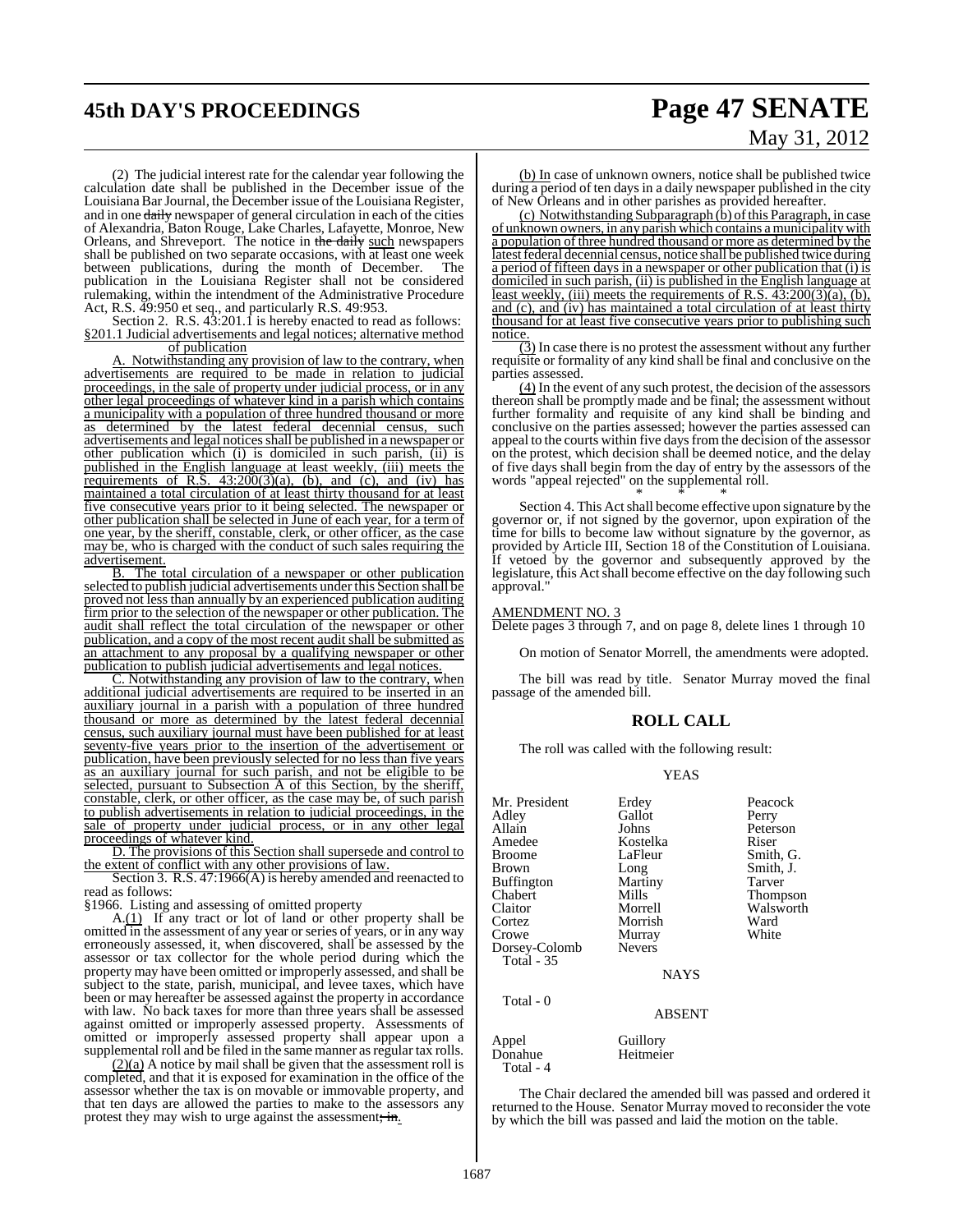### **Regular Order, Resumed**

**HOUSE BILL NO. 2—** BY REPRESENTATIVE ROBIDEAUX

AN ACT

To provide with respect to the capital outlay budget and the capital outlay program for state government, state institutions, and other public entities; to provide for the designation of projects and improvements; to provide for the financing thereof making appropriations from certain sources; and to provide for related matters.

#### **Floor Amendments**

Senator Brown proposed the following amendments.

#### **SENATE FLOOR AMENDMENTS**

Amendments proposed by Senator Brown to Reengrossed House Bill No. 2 by Representative Robideaux

#### AMENDMENT NO. 1

In Senate Floor Amendment No. 62 of the set of 67 Senate Floor Amendments adopted by the Senate on May 31, 2012, on page 12, line 23, change "\$250,000" to "\$275,000" and on line 24, change "\$2,180,000" to "\$2,205,000."

#### AMENDMENT NO. 2

On page 113 delete lines 36 to 38 and insert the following:

"Priority 5 \$ 400,000"

On motion of Senator Brown, the amendments were adopted.

The bill was read by title. Senator Riser moved the final passage of the amended bill.

## **ROLL CALL**

The roll was called with the following result:

#### YEAS

| Mr. President<br>Adley<br>Allain<br>Amedee<br><b>Broome</b><br><b>Brown</b><br><b>Buffington</b><br>Chabert<br>Claitor<br>Cortez<br>Crowe | Erdey<br>Gallot<br>Guillory<br>Johns<br>Kostelka<br>LaFleur<br>Long<br>Martiny<br>Mills<br>Morrell<br>Morrish | <b>Nevers</b><br>Peacock<br>Perry<br>Peterson<br>Riser<br>Smith, G.<br>Smith, J.<br>Tarver<br>Thompson<br>Walsworth<br>Ward |
|-------------------------------------------------------------------------------------------------------------------------------------------|---------------------------------------------------------------------------------------------------------------|-----------------------------------------------------------------------------------------------------------------------------|
| Dorsey-Colomb                                                                                                                             | Murray                                                                                                        | White                                                                                                                       |
| <b>Total - 36</b>                                                                                                                         |                                                                                                               |                                                                                                                             |
|                                                                                                                                           | <b>NAYS</b>                                                                                                   |                                                                                                                             |
| Total - 0                                                                                                                                 | <b>ABSENT</b>                                                                                                 |                                                                                                                             |

| Appel     | Donahue | Heitmeier |
|-----------|---------|-----------|
| Total - 3 |         |           |

The Chair declared the amended bill was passed and ordered it returned to the House. Senator Riser moved to reconsider the vote by which the bill was passed and laid the motion on the table.

#### **Rules Suspended**

Senator Adley asked for and obtained a suspension of the rules to revert to the Morning Hour.

## **Page 48 SENATE 45th DAY'S PROCEEDINGS**

#### **Message from the House**

#### **DISAGREEMENT TO HOUSE BILL**

May 31, 2012

To the Honorable President and Members of the Senate:

I am directed to inform your honorable body that the House of Representatives has refused to concur in the proposed Senate Amendment(s) to **House Bill No. 293** by Representative Harrison, and ask the President to appoint on the part of the Senate a committee to confer with a like committee from the House on the disagreement.

> Respectfully submitted, ALFRED W. SPEER Clerk of the House of Representatives

#### **Message from the House**

#### **DISAGREEMENT TO HOUSE BILL**

May 31, 2012

To the Honorable President and Members of the Senate:

I am directed to inform your honorable body that the House of Representatives has refused to concur in the proposed Senate Amendment(s) to **House Bill No. 1010** by Representative Arnold, and ask the President to appoint on the part of the Senate a committee to confer with a like committee from the House on the disagreement.

> Respectfully submitted, ALFRED W. SPEER Clerk of the House of Representatives

#### **Message from the House**

#### **HOUSE CONFEREES APPOINTED**

May 31, 2012

To the Honorable President and Members of the Senate:

I am directed to inform your honorable body that the Speaker of the House of Representatives has appointed the following members, on the part of the House of Representatives, to confer, with a like committee from the Senate, on the disagreement to **House Bill No. 293** by Representative Harrison:

Representatives Harrison, Carter and G. Jackson.

Respectfully submitted, ALFRED W. SPEER Clerk of the House of Representatives

#### **Message from the House**

#### **HOUSE CONFEREES APPOINTED**

May 31, 2012

To the Honorable President and Members of the Senate:

I am directed to inform your honorable body that the Speaker of the House of Representatives has appointed the following members, on the part of the House of Representatives, to confer, with a like committee from the Senate, on the disagreement to **House Bill No. 581** by Representative Leger:

Representatives Leger, Lopinto and Brossett.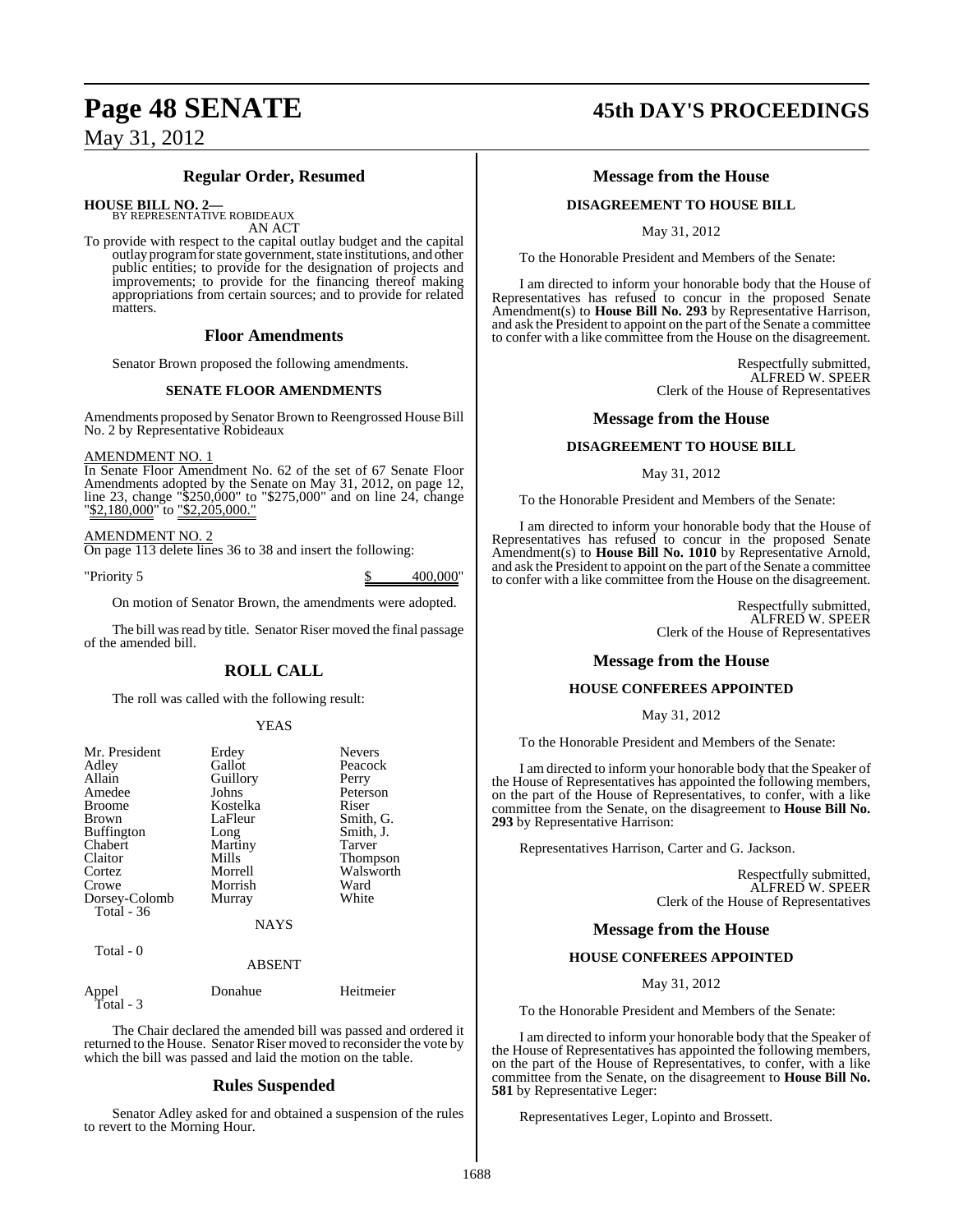# **45th DAY'S PROCEEDINGS Page 49 SENATE**

Respectfully submitted, ALFRED W. SPEER Clerk of the House of Representatives

#### **Message from the House**

**CONCURRING IN SENATE CONCURRENT RESOLUTIONS**

#### May 31, 2012

To the Honorable President and Members of the Senate:

I am directed to inform your honorable body that the House of Representatives has finally concurred in the following Senate Concurrent Resolutions:

**SENATE CONCURRENT RESOLUTION NO. 142—**<br>BY SENATORS KOSTELKA, GALLOT, LONG AND WALSWORTH AND<br>REPRESENTATIVES JEFFERSON, JAY MORRIS AND SHADOIN<br>A CONCURRENT RESOLUTION

To urge and request the Louisiana State Fire Marshal to provide education and code enforcement atfraternity and sorority houses associated with colleges and universities located in the state.

Reported without amendments.

#### **SENATE CONCURRENT RESOLUTION NO. 143—** BY SENATOR HEITMEIER

A CONCURRENT RESOLUTION To commend Dr. Randall L. "Randy" Lemoine for his dedication and commitment to the citizens of Louisiana on the occasion of his retirement from the Department of Health and Hospitals after thirty-five years of service.

Reported without amendments.

## **SENATE CONCURRENT RESOLUTION NO. 144—** BY SENATOR GALLOT AND REPRESENTATIVE JEFFERSON

A CONCURRENT RESOLUTION

To express the sincere condolences of the Legislature of Louisiana upon the death of Eugene "Doc" Harvey, longtime Grambling State University athletic trainer.

Reported without amendments.

#### **SENATE CONCURRENT RESOLUTION NO. 147—**

BY SENATORS PEACOCK, ADLEY, BUFFINGTON AND TARVER AND REPRESENTATIVES BURRELL, CARMODY AND SEABAUGH A CONCURRENT RESOLUTION

To commend and congratulate Angelo Roppolo on his long and very productive life, his myriad of long lasting accomplishments, and his contributions to his community and the state of Louisiana.

Reported without amendments.

# **SENATE CONCURRENT RESOLUTION NO. 145—**<br>BY SENATOR BROOME AND REPRESENTATIVE WILLMOTT A CONCURRENT RESOLUTION

To express the sincere condolences of the Legislature of Louisiana upon the death of Carole Glover, dedicated behavioral health advocacy leader, and recognize and record for posterity her outstanding accomplishments and singular contributions to her community and state.

Reported without amendments.

#### **SENATE CONCURRENT RESOLUTION NO. 146—** BY SENATOR APPEL

A CONCURRENT RESOLUTION

To urge and request the Senate Committee on Commerce, Consumer Protection, and International Affairs and the House Committee on Commerce to meet and function as a joint committee to study

#### the regulation of debt settlement services in the state of Louisiana.

Reported without amendments.

## **SENATE CONCURRENT RESOLUTION NO. 130—**<br>BY SENATORS PEACOCK, ADLEY, CROWE, LONG, MARTINY,<br>MURRAY, JOHN SMITH, TARVER AND THOMPSON A CONCURRENT RESOLUTION

To endorse the Louisiana State University Shreveport Commitment Plan, as adopted by the Board of Supervisors of Louisiana State University and Agricultural and Mechanical College, to enhance programs to meet higher education needs in the region, to establish the Louisiana State University Shreveport Commitment Plan Implementation Group to monitor the implementation of the plan, and to require the Board of Supervisors of Louisiana State University and Agricultural and Mechanical College to provide a written report to the Senate and House committees on education semiannually for the next five academic years on the progress of implementing the plan.

Reported without amendments.

Respectfully submitted, ALFRED W. SPEER Clerk of the House of Representatives

#### **Message from the House**

#### **PASSED SENATE BILLS AND JOINT RESOLUTIONS**

May 31, 2012

To the Honorable President and Members of the Senate:

I am directed to inform your honorable body that the House of Representatives has finally passed the following Senate Bills and Joint Resolutions:

#### **SENATE BILL NO. 327—**

BY SENATOR BROOME AND REPRESENTATIVES BARROW, COX AND WILLMOTT

- AN ACT
- To enact R.S. 40:2023, relative to the availability of vaccines for the elderly; to provide for availability of certain immunizations for elderly inpatients; to provide for the payment of such immunizations; and to provide for related matters.

Reported without amendments.

## **SENATE BILL NO. 461—** BY SENATOR WALSWORTH

AN ACT

To amend and reenact R.S. 17:151(B), relative to public schools; to provide for pupil-classroom-teacher ratios; to provide for waivers; to provide for reporting requirements; and to provide for related matters.

Reported without amendments.

SENATE BILL NO. 123-<br>BY SENATORS BUFFINGTON, ALARIO, ALLAIN, APPEL, BROOME, BROWN, CHABERT, CLAITOR, CORTEZ, DORSEY-COLOMB, ERDEY,<br>GUILLORY, LAFLEUR, MARTINY, MILLS, MORRELL, MURRAY,<br>NEVERS, PEACOCK, PETERSON, RISER, GARY

# May 31, 2012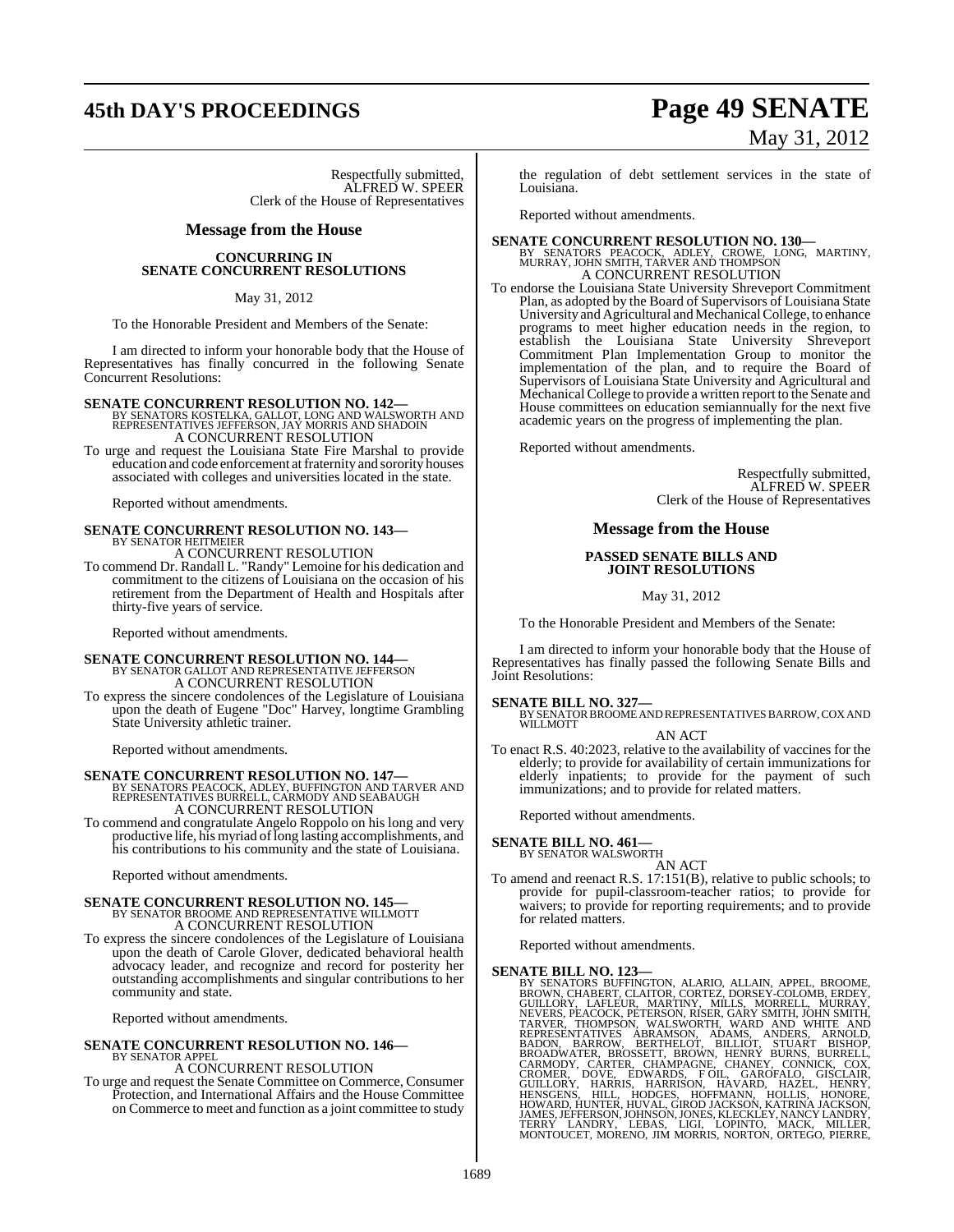# **Page 50 SENATE 45th DAY'S PROCEEDINGS**

May 31, 2012

PONTI, POPE, PRICE, PUGH, PYLANT, REYNOLDS, RICHARD, RITCHIE,<br>SCHEXNAYDER, SHADOIN, SIMON, SMITH, ST. GERMAIN, THIBAUT,<br>THIERRY, THOMPSON, WHITNEY AND PATRICK WILLIAMS AN ACT

To enact R.S. 1:58.5, relative to special days; to designate three days in October as "Care Enough to Wear Pink" in Louisiana to recognize and honor those individuals who have been diagnosed with breast cancer; to provide that these dates shall be observed annually by the state; and to provide for related matters.

Reported without amendments.

#### **SENATE BILL NO. 204—** BY SENATOR MORRISH

AN ACT

To amend and reenact R.S. 13:4581, relative to bonds; to provide an exemption for Louisiana Citizens Property Insurance Corporation from posting bond; and to provide for related matters.

Reported with amendments.

#### **SENATE BILL NO. 612—** BY SENATOR JOHNS

AN ACT

To amend and reenact R.S. 23:151 and 183, relative to the employment of minors; to provide for certain exceptions; to provide for employment certificates; and to provide for related matters.

Reported with amendments.

#### **SENATE BILL NO. 763— (Substitute of Senate Bill No. 560 by Senator Donahue)** BY SENATORS DONAHUE AND LAFLEUR

AN ACT

To amend and reenact R.S. 23:1201(F)(introductory paragraph) and (H), 1210(A), 1221(3)(a) and (4)(s)(i), 1224 and the heading of 1314, and to enact R.S. 23:1020.1 and 1314(D) and (E), relative to workers' compensation; to provide for legislative purpose; to provide for legislative intent; to provide for construction; to provide with respect to nonpayment of benefits; to provide with respect to burial benefits; to provide with respect to supplemental earnings benefits; to provide with respect to benefits for catastrophic injury; to provide with respect to prematurity of actions; and to provide for related matters.

Reported with amendments.

#### **SENATE BILL NO. 677— (Substitute of Senate Bill No. 491 by Senator Morrell)** BY SENATOR MORRELL

AN ACT

To amend and reenact R.S. 33:4702(B)(1), (2), (3), (4), (6), and (7) and 4702 (D), (E), and (F) and to enact R.S. 33:4701(D) and  $4702(C)(3)$ , (H), and (I), relative to Orleans Parish; to change references to legislative districts in Orleans Parish which has appointing authority for members serving on the board of the New Orleans Regional Business Park; to provide for the board's membership, term of office, its powers and duties; and to provide for related matters.

Reported with amendments.

#### **SENATE BILL NO. 21—** BY SENATOR GUILLORY

#### A JOINT RESOLUTION

Proposing to amend Article III, Section 2(A)(2), Article X, Section 29 $(\breve{C})$ , and Article XIII, Section 1( $\breve{A}$ ) of the Constitution of Louisiana, relative to Acts of the legislature relative to public retirement systems; to provide relative to the prefiling deadline for retirement legislation; to provide relative to the public notice requirement for retirement legislation; to provide for submission

of the proposed amendment to the electors; and to provide a ballot proposition.

Reported with amendments.

#### **SENATE BILL NO. 239—** BY SENATOR MURRAY

AN ACT

To amend and reenact Part XXII of Chapter 5 of Title 40 of the Louisiana Revised Statutes of 1950, to be comprised of R.S. 40:1299.39.5 through 1299.39.7, 1299.58(C), 1299.131(A)(3), and 1300.11, to enact R.S. 36:259(MM), and to repeal R.S. 40:1299.40, relative to informed consent; to provide for methods in which informed consent may be obtained; to create the Louisiana Medical Disclosure Panel within the Department of Health and Hospitals; to provide for definitions; to provide for membership and terms; to provide for powers and duties; to provide for medical disclosure lists; to provide for exceptionsto obtaining informed consent; to provide for attendance of meetings via telecommunications; to provide for limitations of liability; to provide for the promulgation of rules and regulations; to provide for an effective date; and to provide for related matters.

Reported with amendments.

**SENATE BILL NO. 308—**

BY SENATOR MURRAY AN ACT

To amend and reenact R.S. 13:5107(A), relative to service of citation and process; to provide relative to service of citation and process upon the state and state agencies; to provide certain procedures, terms, conditions, and effects; and to provide for related matters.

Reported with amendments.

#### **SENATE BILL NO. 350—**

BY SENATOR MURRAY

AN ACT To amend and reenact R.S. 47:551(A) and (D)(3)(b), relative to local taxes; to authorize the levy and collection of a local tax on the gross proceeds derived from the lease or rental of an automobile pursuant to an automobile rental contract if approved by the registered voters of the parish; to provide for certain distribution of proceeds; and to provide for related matters.

Reported with amendments.

#### **SENATE BILL NO. 464—**

BY SENATOR CORTEZ AN ACT

To enact R.S. 39:2183 and to repeal Chapter 25 of Subtitle III of Title 39 of the Louisiana Revised Statutes of 1950, comprised of R.S. 39:2191 and 2192, relative to procurement; to allow for the prohibition of certain convicted felons from participating in the contract and procurement process; to provide for technical corrections to certain Louisiana Revised Statute provisions; and to provide for related matters.

Reported with amendments.

**SENATE BILL NO. 599—**

BY SENATOR ADLEY AN ACT

To amend and reenact R.S. 36:508.2(A) and R.S. 48:1161; to enact R.S. 36:509(F)(11), R.S. 48:25.1, 197, 1161.1, 1161.2, and 1167.1; to repeal R.S. 33:2201(B)(17), R.S. 35:408, R.S. 36:504(A)(9) and 509(M), R.S. 47:820.5, 820.5.2, and 820.5.3, and R.S. 48:1092.1 and 1101.1, relative to the Department of Transportation and Development; provides relative to termination of the Crescent City Connection Division; provides relative to the Crescent City Connection Bridge and ferries; provides relative to the Mississippi River Bridge Authority; to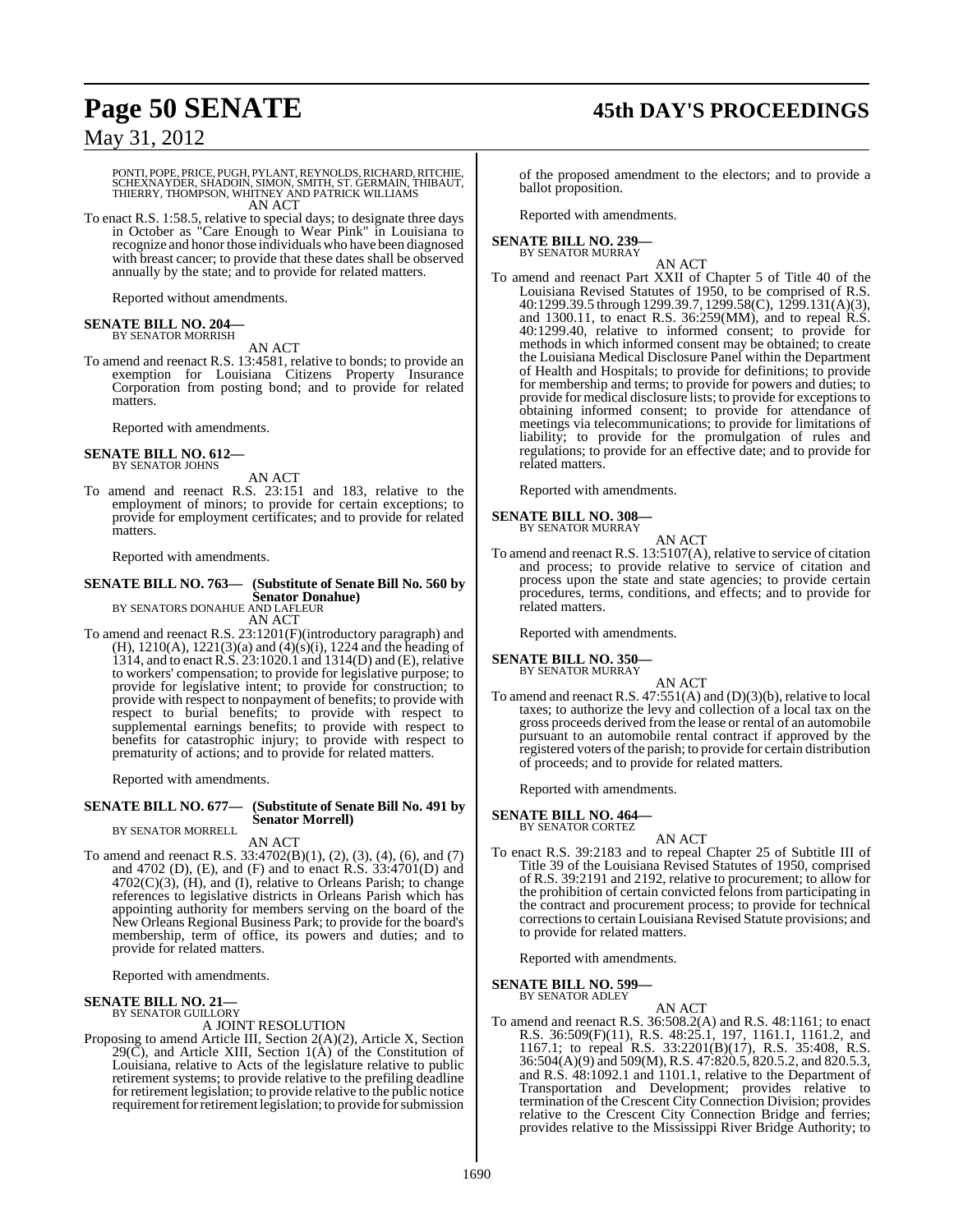## **45th DAY'S PROCEEDINGS Page 51 SENATE**

# May 31, 2012

create the Crescent City Transition Fund as a special fund in the state treasury; to provide for the use of monies in the fund; provides relative to transfer of funds, property, buildings, and improvements; and to provide for related matters.

Reported with amendments.

**SENATE BILL NO. 475—**<br>
BY SENATORS DORSEY-COLOMB AND BROOME AND<br>
REPRESENTATIVE BARROW

#### AN ACT

To enact R.S. 39:469, relative to the rebate of sales and use tax of the state and its political subdivisions; to provide for performance based tax rebates for musical or other entertainment events held in public facilities under certain conditions; to provide for the qualifications of the rebate; to provide for definitions; to provide for an effective date; and to provide for related matters.

Reported with amendments.

#### **SENATE BILL NO. 693—** BY SENATOR MORRELL

AN ACT

To amend and reenact R.S. 9:2780.1(A)(2)(a), (A)(5), (B), (C), and (D), to enact R.S. 9:2780.1(G), and to repeal Section 2 of Act No. 492 of the 2010 Regular Session of the Legislature, relative to construction contracts; to provide relative to definitions; to exclude certain contracts; to provide relative to the enforcement of certain clausesin construction contracts; to repeal a provision excluding certain contracts; and to provide for related matters.

Reported with amendments.

#### **SENATE BILL NO. 751— (Substitute of Senate Bill No. 335 by Senator Morrish)** BY SENATORS MORRISH AND PEACOCK

AN ACT

To amend and reenact R.S. 32:1256, to enact R.S. 32:1256.1, and to repeal Chapter 15, Subpart 1, Part V of Title 46 of the Louisiana Administrative Code, comprised of Sections 1501 through 1515, relative to the Louisiana Motor VehicleCommission; to provide relative to recreational product shows; and to provide for related matters.

Reported with amendments.

## **SENATE BILL NO. 106—** BY SENATOR GALLOT

AN ACT

To enact R.S. 24:31.4(E), relative to legislators; to authorize and provide for surplus space in state-owned property to be utilized as offices for legislators; to provide for a procedure for requesting such space; and to provide for related matters.

Reported with amendments.

#### **SENATE BILL NO. 521—** BY SENATOR JOHNS

AN ACT

To amend and reenact the heading of R.S. 23:642 and 642(A)(2), (3), and (B), relative to employment; to prohibit a parish or municipality from establishing certain minimum, mandatory leave days; and to provide for related matters.

Reported without amendments.

#### **SENATE BILL NO. 604—** BY SENATOR GARY SMITH

AN ACT

To amend and reenactR.S. 23:1472(19)(a),relative to unemployment insurance benefits; to amend the definition of unemployment in the context of eligibility for unemployment insurance benefits; and to provide for related matters.

Reported without amendments.

#### **SENATE BILL NO. 624—**

BY SENATOR MURRAY AN ACT

To amend and reenact R.S. 11:1513, relative to the Clerks' of Court Retirement and Relief Fund; to provide for reemployment of retirees; to provide for an effective date; and to provide for related matters.

Reported without amendments.

## **SENATE BILL NO. 215—** BY SENATOR MILLS

AN ACT

To enact Subpart E of Part II of Chapter 3 of Title 46 of the Louisiana Revised Statutes of 1950, to be comprised of R.S. 46:290.1, and Subpart P of Part I of Chapter 1 of Subtitle II of Title 47 of the Louisiana Revised Statutes of 1950, comprised of R.S. 47:120.39, relative to fraud and abuse detection and prevention with regard to the Supplemental Nutrition Assistance Program; to create and provide for donations to the SNAP Fraud and Abuse Detection and Prevention Fund; to provide for investment and appropriation of monies in the fund; to provide relative to donation of tax refunds; and to provide for related matters.

Reported without amendments.

**SENATE BILL NO. 673—** BY SENATORS ERDEY, AMEDEE AND WHITE AN ACT

To enact R.S. 47:322.21.1, relative to the disposition of certain sales tax collections in Livingston Parish; to establish the Juban Crossing Economic Development District Fund as a special fund in the state treasury; to provide for the deposit of certain monies into the fund; to provide for the uses of monies in the fund; to provide for an effective date; and to provide for related matters.

Reported without amendments.

## **SENATE BILL NO. 680—** BY SENATOR ERDEY

AN ACT To amend and reenact R.S. 47:1835(A), relative to the tax commission; to provide with respect to the employment of a secretary; and to provide for related matters.

Reported without amendments.

#### **SENATE BILL NO. 40—** BY SENATOR MORRISH

AN ACT

To amend and reenact R.S. 40:1429, relative to the insurance fraud investigation unit within the Department of Public Safety and Corrections; to extend the enforcement provisions of the unit to July 1, 2014; and to provide for related matters.

Reported without amendments.

**SENATE BILL NO. 86—**

BY SENATOR BUFFINGTON

AN ACT

To amend and reenact the introductory paragraph ofR.S. 40:4(A)(2), relative to the Sanitary Code; to provide with respect to the duties of a healthcare provider with regard to any general duty to warn concerning communicable diseases; and to provide for related matters.

Reported without amendments.

#### **SENATE BILL NO. 155—** BY SENATOR LAFLEUR

AN ACT

To amend and reenact R.S.  $17:24.10(C)(1)(c)$ , relative to early childhood education; to authorize the Department of Education to grant waivers for certain enrichment activity classes required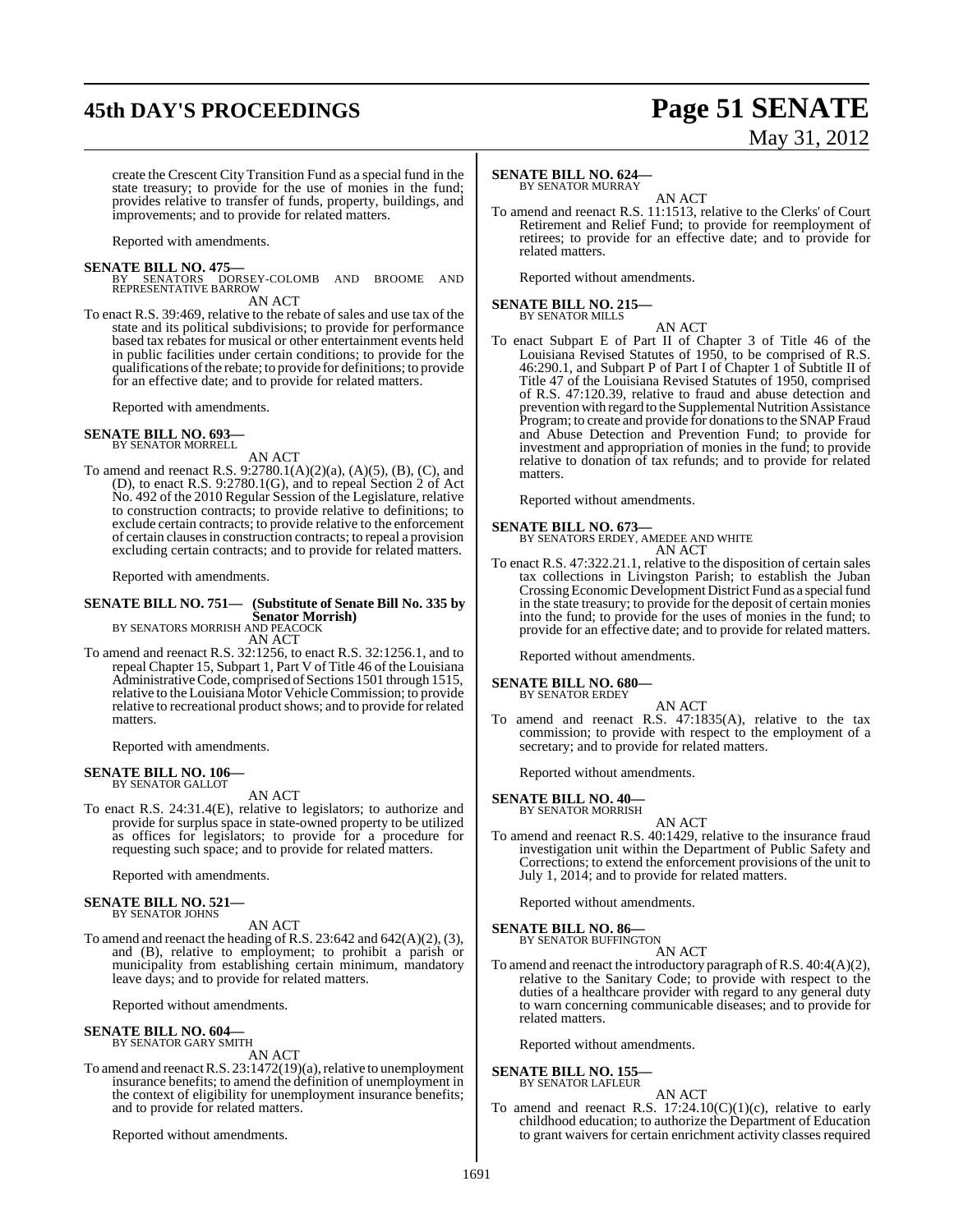#### in the CecilJ. Picard LA 4 EarlyChildhood Program; to provide for annual renewal of such waivers; and to provide for related matters.

Reported without amendments.

#### **SENATE BILL NO. 309—** BY SENATOR DONAHUE

AN ACT

To amend and reenact R.S. 17:10.2 and to repeal R.S. 17:7(19), relative to the school and district accountability system; to provide relative to certain requirements for educational improvement plans; to remove certain requirements relative to submission of school improvement plans; to require the Department of Education to provide trend data reports to the governing authority of each public school; to repeal provision relative to implementation of a school improvement pilot program; and to provide for related matters.

Reported without amendments.

#### **SENATE BILL NO. 371—**

BY SENATOR HEITMEIER AND REPRESENTATIVE BROSSETT AN ACT

To enact R.S. 40:1300.332, relative to Medicaid; to provide for the Department of Health and Hospitals upper payment limit mechanism for outpatient behavioral health services for certain Medicaid recipients; to provide for rules and regulations; and to provide for related matters.

Reported without amendments.

## **SENATE BILL NO. 458—** BY SENATOR LAFLEUR

AN ACT

To amend and reenact R.S. 17:3092(5), relative to the Student Tuition Assistance and Revenue Trust program; to amend the definition of institution of postsecondary education for eligibility purposes; and to provide for related matters.

Reported without amendments.

Respectfully submitted, ALFRED W. SPEER Clerk of the House of Representatives

#### **Appointment of Conference Committee on House Bill No. 293**

The President of the Senate appointed to the Conference Committee on **House Bill No. 293** the following members of the Senate:

> Senators Appel, Donahue and Allain.

#### **Appointment of Conference Committee on House Bill No. 581**

The President of the Senate appointed to the Conference Committee on **House Bill No. 581** the following members of the Senate:

> Senators Kostelka, Morrell and Murray.

## **Conference Committee Reports Received**

May 31, 2012

**SENATE BILL NO. 261—** BY SENATOR NEVERS

AN ACT

To amend and reenact Civil Code Articles 136 and 137 and R.S. 9:344(D), relative to children; to provide relative to the duties of care, custody, and control of children under certain circumstances; to provide relative to rights and responsibilities; to provide relative to custody and visitation; to provide relative to awards of visitation rights; to provide relative to visitation by grandparents and other non-parents; to provide certain terms, conditions, procedures, and requirements; and to provide for related matters.

#### **HOUSE BILL NO. 179—** BY REPRESENTATIVE LEGER

AN ACT To amend and reenact R.S. 25:745(A)(2) and 1238.1(B) and to enact R.S.  $25:1238.2(B)(1)(f)$  and (g), relative to historic preservation and commemoration; to provide relative to historic preservation districts and landmark commissions in New Orleans and the commemoration of historic events therein; to provide relative to certain exemptions from the application of laws relative to such districts and commissions; to provide relative to the application of Sections 15 and 16 of Act No. 804 of the 1975 Regular Session of the Legislature; to provide relative to the Battle of New Orleans Bicentennial Commission; and to provide for related matters.

#### **HOUSE BILL NO. 98—** BY REPRESENTATIVE THIBAUT

AN ACT

To amend and reenact R.S. 17:85, relative to naming certain school athletic facilities; to authorize city, parish, and otherlocal public school boards to name athletic facilities after living persons; and to provide for related matters.

**HOUSE BILL NO. 167—** BY REPRESENTATIVE DIXON

AN ACT To amend and reenact R.S. 15:572.8(N)(1) and to enact R.S. 15:572.8(R) and (S), relative to compensation for wrongful conviction and imprisonment; to provide for the administration of the Innocence Compensation Fund; to require reporting; and to provide for related matters.

The Conference Committee Reports for the above legislative instruments lie over under the rules.

#### **Introduction of Senate Resolutions**

Senator Peterson asked for and obtained a suspension of the rules to read Senate Resolutions a first and second time.

**SENATE RESOLUTION NO. 174—**<br>BY SENATORS PETERSON, MURRAY, MORRELL, DORSEY-COLOMB,<br>BROWN, BROOME, GALLOT, WARD, GARY SMITH, LAFLEUR,<br>AMEDEE, HEITMEIER, TARVER AND GUILLORY A RESOLUTION

To commend Justice Bernette J. Johnson of the Louisiana Supreme Court on her ascension in the legal field and for her outstanding contributions to both the legal field and her fellow man.

On motion of Senator Peterson the resolution was read by title and adopted.

#### **SENATE RESOLUTION NO. 175—**

BY SENATOR PERRY A RESOLUTION

To commend Howard Guillory on his years of service as principal at Indian Bayou Elementary School in Vermilion Parish and to recognize him on the occasion of his retirement.

**Page 52 SENATE 45th DAY'S PROCEEDINGS**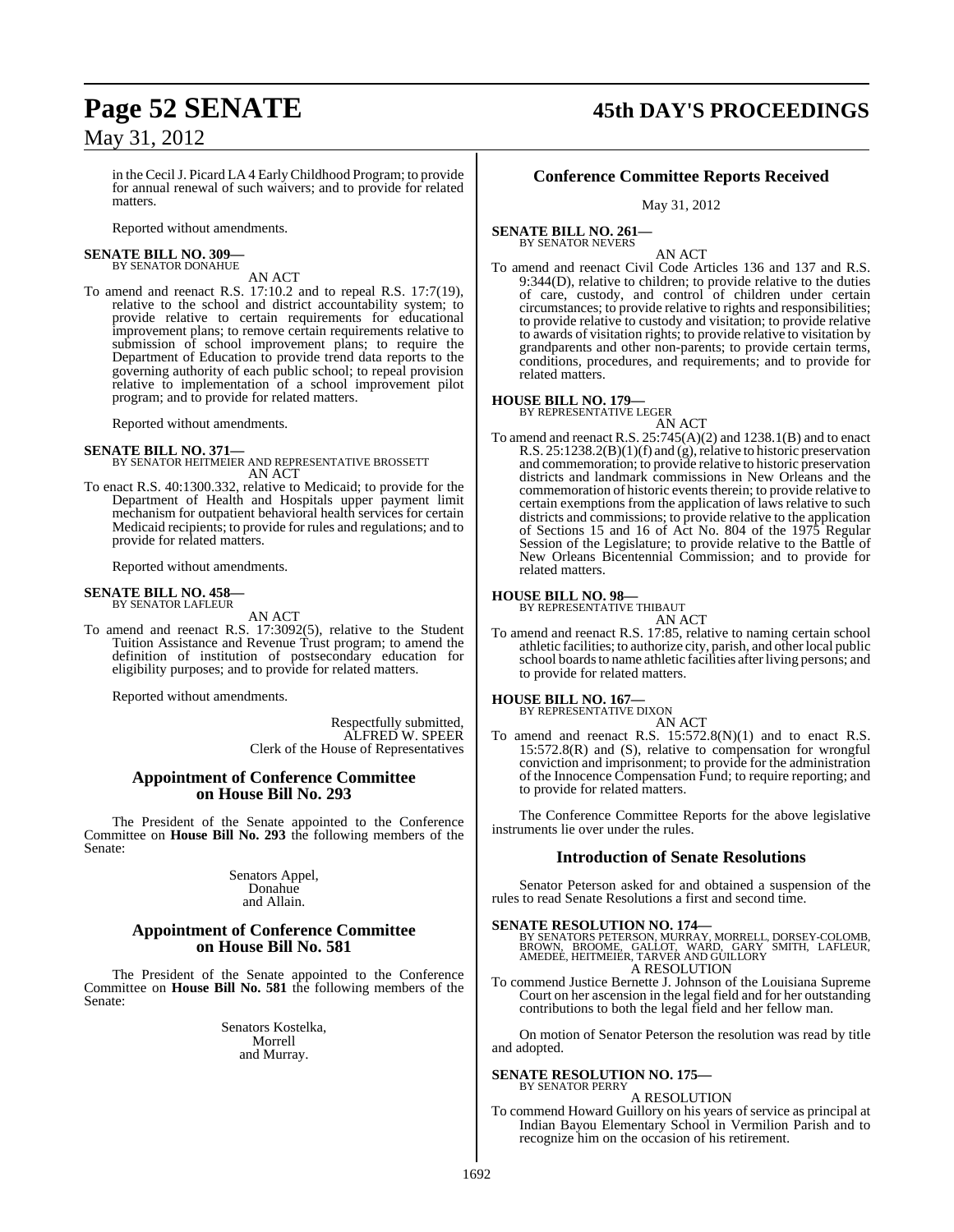## **45th DAY'S PROCEEDINGS Page 53 SENATE**

# May 31, 2012

The resolution was read by title and placed on the Calendar for a second reading.

## **SENATE RESOLUTION NO. 176—** BY SENATOR ERDEY

A RESOLUTION

To urge and request the Department of Transportation and Development study the feasibility of southern alternative routes to I-12 in the parishes of East Baton Rouge, Livingston, and Ascension between US  $61$  and LA 16 and to coordinate its study with the Ascension-Livingston Parkway study.

The resolution was read by title and placed on the Calendar for a second reading.

#### **SENATE RESOLUTION NO. 177—** BY SENATOR APPEL

A RESOLUTION

To urge and request the secretary of state to create a committee to study the provisions of the Louisiana Election Code regarding involuntarily displaced voters and make recommendations regarding any legislation needed to properly address the issues and challenges facing such displaced voters.

The resolution was read by title and placed on the Calendar for a second reading.

#### **Introduction of Senate Concurrent Resolutions**

# **SENATE CONCURRENT RESOLUTION NO. 149—**<br>BY SENATOR CROWE AND REPRESENTATIVE DIXON<br>A CONCURRENT RESOLUTION

To urge and request the Senate Committee on Labor and Industrial Relations and the House Committee on Labor and Industrial Relations to meet and function as a joint committee to study the impact of job training and education as a means of reducing the rate of recidivism for inmates who are leaving the prison system after being paroled or after having completed a court-ordered sentence.

The resolution was read by title and placed on the Calendar for a second reading.

#### **SENATE CONCURRENT RESOLUTION NO. 150—** BY SENATOR ALARIO

A CONCURRENT RESOLUTION

To commemorate the  $225<sup>th</sup>$  anniversary of the signing of the Constitution of the United States.

The resolution was read by title and placed on the Calendar for a second reading.

#### **Privilege Report of the Committee on Senate and Governmental Affairs**

## **ENROLLMENTS**

Senator Amedee, Chairman on behalf of the Committee on Senate and Governmental Affairs, submitted the following report:

#### May 31, 2012

To the President and Members of the Senate:

I am directed by your Committee on Senate and Governmental Affairs to submit the following report:

The following Senate Bills have been properly enrolled:

### **SENATE BILL NO. 7—**

BY SENATOR GUILLORY

AN ACT To amend and reenact R.S. 11:1732(15) and 1763(J)(1), (2), and (3), relative to the Municipal Employees' Retirement System; to provide for final average compensation; to provide for calculation of additional benefits following participation in the Deferred Retirement Option Plan; to provide for transitional provisions; to provide an effective date; and to provide for related matters.

## **SENATE BILL NO. 84—** BY SENATOR MARTINY

AN ACT To enact R.S. 42:1121(H), relative to the Code of Governmental Ethics; to provide for an exception to the post service restrictions for physicians who are former members of the governing authority of a hospitalservice district; and to provide for related matters.

**SENATE BILL NO. 88—** BY SENATOR BUFFINGTON

AN ACT

To enact R.S.  $49:968(D)(1)(c)$ , relative to the Administrative Procedure Act; to require agencies to provide public notice upon submission of certain reports to the legislature; to provide for an effective date; and to provide for related matters.

#### **SENATE BILL NO. 103—**

BY SENATORS NEVERS AND THOMPSON AN ACT

To amend and reenact R.S. 17:3165(D)(2), relative to public postsecondary education; to provide relative to the number of credit hours required to earn a baccalaureate degree; and to provide for related matters.

## **SENATE BILL NO. 104—**

BY SENATOR NEVERS

AN ACT To amend and reenact R.S. 17:3164(A)(2)(b), 3167(E), and 3168, relative to postsecondary education; to provide relative to articulation and transfer of credit between and among public secondary and postsecondary educational institutions; to provide relative to the development and implementation of a statewide common course numbering system; to provide relative to reporting requirements; and to provide for related matters.

#### **SENATE BILL NO. 119—** BY SENATOR MORRELL

AN ACT To enact R.S. 17:436.1(K), relative to the administration of medication to public school students; to require public school governing authorities to adopt a policy allowing school nurses and trained school employees to administer certain medication to students under certain circumstances; to provide for definitions; to provide for notification of policy; and to provide for related matters.

#### **SENATE BILL NO. 183—** BY SENATOR APPEL

AN ACT

To amend and reenact R.S. 33:102.1(B), relative to amateur radio antennas; to provide for regulations related to amateur radio antennas; to prohibit the establishment of a limit less than a certain height; to provide an exception for historic districts; and to provide for related matters.

#### **SENATE BILL NO. 198—**

BY SENATOR MORRELL AN ACT

To amend and reenact R.S.  $27:302(A)(5)(o)$ , relative to the operation of video draw poker devices; to provide for legislative approval of changes to the central computer system; and to provide for related matters.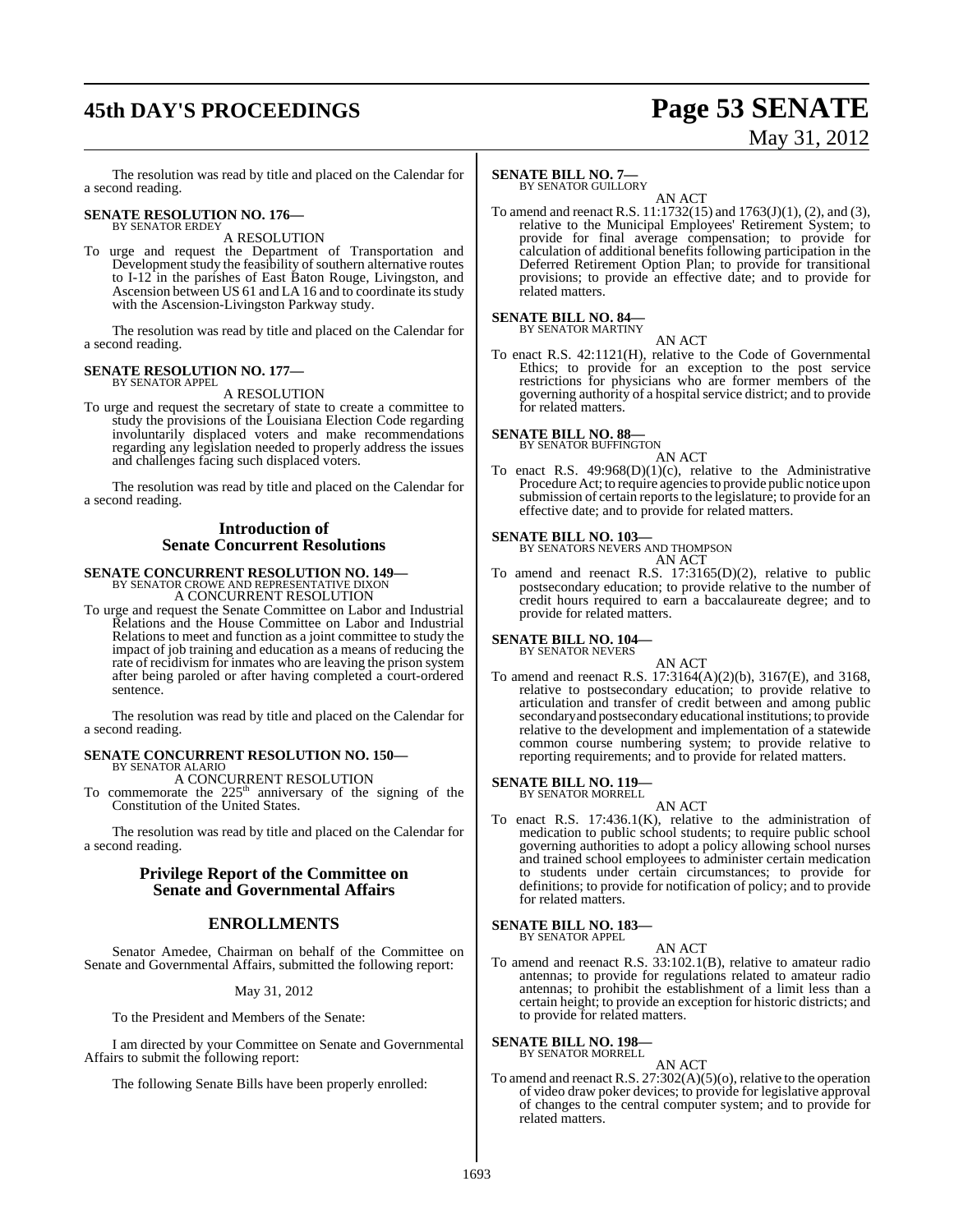## **Page 54 SENATE 45th DAY'S PROCEEDINGS**

May 31, 2012

## **SENATE BILL NO. 228—** BY SENATORS MORRISH AND THOMPSON

AN ACT

To enact R.S. 30:2054(B)(2)(b)(x), relative to air quality control; to provide for exceptions to the powers of the secretary of the Department of Environmental Quality; to allow sweet potato farmers to burn their crates used to store or transport sweet potatoes; to provide terms and conditions; and to provide for related matters.

**SENATE BILL NO. 248—** BY SENATOR ADLEY

AN ACT

To amend and reenact R.S. 42:1132(B)(4)(c), relative to the Board of Ethics; to provide for changes relative to persons eligible for nomination to the board; and to provide for related matters.

#### **SENATE BILL NO. 362** BY SENATOR MORRELL

AN ACT

To amend and reenact R.S. 27:306(A)(5)(d), relative to the operation of video draw poker devices at qualified truck stop facilities; to provide with respect to the closing of certain amenities of a qualified truck stop facility; and to provide for related matters.

## **SENATE BILL NO. 363—** BY SENATOR MARTINY

AN ACT

To amend and reenact R.S.  $27:319(B)(1)(a)(ii)$  and (b)(iii), relative to penalties for certain violations of the Video Draw Poker Devices Control Law; to provide with respect to the revocation of a license for certain violations; and to provide for related matters.

## **SENATE BILL NO. 365—** BY SENATOR MARTINY

AN ACT

To amend and reenact R.S. 27:306(A)(4)(b), relative to the operation of video draw poker devices at qualified truck stop facilities; to provide with respect to the calculation of fuel sales; to provide for exceptions regarding the fuel sales requirements at certain facilities; and to provide for related matters.

#### **SENATE BILL NO. 404—** BY SENATOR MARTINY

AN ACT

To amend and reenact R.S. 38:2211(A)(12), relative to public contracts; to provide relative to letting contracts for public works; to provide for prospective application; and to provide for related matters.

#### **SENATE BILL NO. 422—** BY SENATOR CLAITOR

AN ACT

To amend and reenact R.S. 49:953(B)(1) and (4)(a), relative to the Administrative Procedure Act; to provide for legislative review of emergency rules or fees; and to provide for related matters.

#### **SENATE BILL NO. 481—** BY SENATOR PERRY

AN ACT

To enactCode ofCriminal Procedure Article 718.1 and to repeal R.S. 46:1845, relative to discovery; to provide relative to discovery procedures in certain criminal cases; to prohibit the reproduction of certain evidence in certain cases involving pornography involving juveniles, video voyeurism, and obscenity; and to provide for related matters.

## **SENATE BILL NO. 519—** BY SENATOR MARTINY

AN ACT

To amend and reenact Children's Code Article 412(H)(1), relative to juvenile proceedings; to provide relative to the confidentiality of delinquency hearings and the records thereof; and to provide for related matters.

#### **SENATE BILL NO. 536—**

BY SENATOR PETERSON

AN ACT To amend and reenact Children's Code Art. 901.1(A), relative to probation and parole supervision fees; to provide with respect to a reduction in supervision fees; and to provide for related matters.

#### **SENATE BILL NO. 565—**

BY SENATOR DORSEY-COLOMB

AN ACT To amend and reenact R.S. 15:833(A) and R.S. 46:1816(B)(6), and to enact R.S. 14:402(D)(10) and Chapter 21-C of Title 46 of the Louisiana Revised Statutes of 1950, comprised of R.S. 46:1851 through 1857, relative to prisons and offenders; to provide for definitions; to provide for the creation of escrow accounts for certain inmates who enter into contracts for profits derived from the notoriety gained from their crimes; to provide relative to the distribution of escrow account funds to certain crime victims; to provide relative to notice to crime victims of escrow account funds becoming available; to provide for definitions; to provide relative to inspection of certain inmate correspondence; to provide relative to the Crime Victims Reparations Fund; to provide for the payment of certain inmate escrow account funds into the Crime Victims Reparations Fund; and to provide for related matters.

## **SENATE BILL NO. 615—** BY SENATOR APPEL

AN ACT

To amend and reenact R.S. 33:9613(A)(3) and 9614(B) and (C), to enact R.S. 33:9613(A)(4) and 9614(D) and (E), relative to local ethics entities, including but not limited to an ethics review board or office of inspector general in the parishes of East Baton Rouge, Jefferson, and Orleans; to provide relative to subpoena powers; to provide for protective orders; to provide relative to enforcement of subpoenas; to provide relative to the privileged nature of certain documents; to provide relative to public access to public documents; and to provide for related matters.

## **SENATE BILL NO. 628—**<br>BY SENATOR BUFFINGTON

AN ACT

To enact R.S. 40:2166.7.1, relative to adult residential care; to provide with respect to a moratorium on licensure of level 4 adult residential care providers; and to provide for related matters.

#### **SENATE BILL NO. 637— (Substitute of Senate Bill No. 83 by Senator Murray)**

BY SENATOR MURRAY

AN ACT To amend and reenact R.S. 37:2862 (7), (8), (11), and (12), 2864(C), (D), and (E), 2865(A) and (C), 2866, and 2870(A)(1), to enact  $R.S. 37:2865(E)$  and  $2869(A)(3)$ , and to repeal  $R.S. 37:2864(F)$ , relative to Polysomnographic Practice Act; to provide for definitions; to remove term limits on the advisory committee members; to provide for technologist; to provide for technicians; to provide with respect to exemptions from state licensure and permit requirements; to provide for prohibitions; and to provide for related matters

#### **SENATE BILL NO. 645—**

BY SENATORS THOMPSON, RISER AND WALSWORTH AND<br>REPRESENTATIVES ADAMS, ANDERS, BROWN, CHANEY, GREENE,<br>HAZEL, HOFFMANN, KATRINA JACKSON, JEFFERSON, LIGI, JAY<br>MORRIS, PYLANT, SHADOIN, ST. GERMAIN AND THIBAUT AN ACT

To enact R.S. 17:1994(C) and 3217.3, relative to community and technical colleges; to provide for the merger of the certain Louisiana Technical College campuses with Louisiana Delta Community College; to provide relative to the transfer of the students, employees, funds, obligations, property, programs, facilities, and functions of such technical college campuses to Louisiana Delta Community College; to provide relative to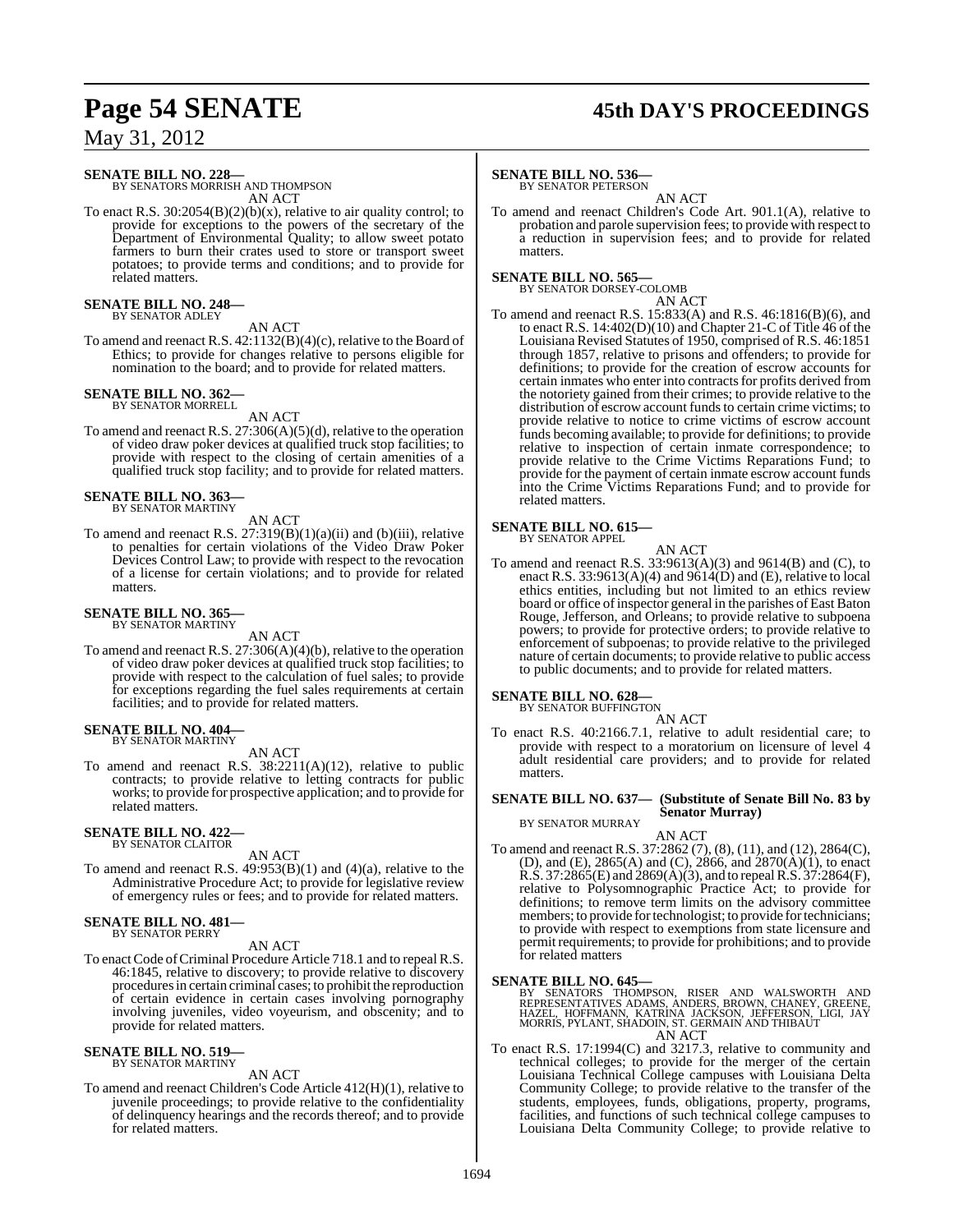# **45th DAY'S PROCEEDINGS Page 55 SENATE**

performance agreements with the Board of Regents; to provide for effectiveness; and to provide for related matters.

## **SENATE BILL NO. 653—** BY SENATOR MILLS

AN ACT

To amend and reenact R.S. 47:338.1(D), relative to sales tax of political subdivisions; to provide for the use of the tax proceeds of a sales tax district in the municipality of Breaux Bridge; and to provide for related matters.

## **SENATE BILL NO. 659—** BY SENATOR MARTINY

AN ACT

To amend and reenact Code of Criminal Procedure Articles 521, 717, the introductory paragraph of 718 and 718(1) and 729.6 and to enact Code of Criminal Procedure Articles 434.1 and 725.1, relative to criminal discovery; to provide for exceptionsto grand jury secrecy; to provide relative to pretrial discovery motions; to provide relative to disclosure of certain evidence and records; to provide relative to disclosure of certain witness information; and to provide for related matters.

## **SENATE BILL NO. 686—** BY SENATORS ADLEY AND THOMPSON

AN ACT

To amend and reenact R.S.  $14:106(A)(7)(a)$  and (G) and to enact R.S.  $14:106(A)(8)$ , relative to the crime of obscenity; to add the intentional transmission of sexually explicit text messages to the definition of the crime of obscenity; to provide for additional definitions; to provide for penalties; and to provide for related matters.

#### **SENATE BILL NO. 714—** BY SENATOR BROOME

AN ACT

To amend and reenact R.S. 40:600.87(8) and 600.91(A)(18)(c) and (27), to enact R.S.  $40:600.91(A)(28)(b)(ii)(oo)$ , (pp), and (qq) and (E), and to repeal R.S.  $40.600.91(A)(28)(b)(ii)(ii)$ , relative to the Louisiana Housing Corporation Act; to provide for the definition of "persons or families of low or moderate income"; to provide for the powers and duties of the corporation; to provide relative to the membership of an advisory committee; and to provide for related matters.

#### **SENATE BILL NO. 738—**

BY SENATORS MORRELL, BROOME, DORSEY-COLOMB AND<br>HEITMEIER AND REPRESENTATIVES WESLEY BISHOP, BROSSETT,<br>HONORE, LEGER, MORENO AND NORTON AN ACT

To enact R.S. 14:20.1, relative to self-defense; to require full investigation of all deaths due to violence or suspicious circumstances when a claim of self-defense is raised; and to provide for related matters.

#### **SENATE BILL NO. 745—**

BY SENATORS NEVERS, THOMPSON AND WALSWORTH AN ACT

To enact R.S. 17:1379, relative to consolidation of school systems; to provide for the call of an election for such purpose; and to provide for related matters.

#### **SENATE BILL NO. 748— (Substitute of Senate Bill No. 344 by Senator Morrish)** BY SENATOR MORRISH

#### AN ACT

To amend and reenact R.S. 30:2373(B)(1), relative to environmental quality; to provide for the failure to report of certain reportable releases; to provide for the reportable release from natural gas distribution lines; and to provide for related matters.

## **SENATE BILL NO. 750— (Substitute of Senate Bill No. 328 by**

**Senator Broome)** BY SENATOR BROOME AND REPRESENTATIVES BARROW, BURRELL, GAINES, HAVARD, HUNTER, KATRINA JACKSON, PIERRE, PRICE AND ST. GERMAIN AN ACT

To enact R.S.  $49:953(A)(1)(a)(ix)$  and 973, relative to administrative procedure; to provide that prior to the adoption, amendment, or repeal of any rule by any state agency that a poverty impact statement be issued; to provide for contents of the poverty impact statement; and to provide for related matters.

#### **SENATE BILL NO. 729—** BY SENATOR CLAITOR

AN ACT To amend and reenact R.S. 42:1113(D)(2)(b), relative to the Code of Governmental Ethics; to provide for an exception to the prohibition of contractual arrangements for any contract with any plan providing Medicaid services to Medicaid recipients; to provide an exception relative to the provision of services relative to the early steps program; and to provide for related matters.

> Respectfully submitted, "JODY" AMEDEE Chairman

The foregoing Senate Bills were signed by the President of the Senate.

#### **Privilege Report of the Committee on Senate and Governmental Affairs**

#### **ENROLLMENTS**

Senator Amedee, Chairman on behalf of the Committee on Senate and Governmental Affairs, submitted the following report:

#### May 31, 2012

To the President and Members of the Senate:

I am directed by your Committee on Senate and Governmental Affairs to submit the following report:

The following Senate Concurrent Resolutions have been properly enrolled:

**SENATE CONCURRENT RESOLUTION NO. 104–BY SENATOR BUFFINGTON (Substitute of SCR No. 66 by** BY SENATOR BUFFINGTON **(Substitute of SCR No. 66 by**

**Senator Buffington)** BY SENATOR BUFFINGTON A CONCURRENT RESOLUTION

To establish an advisory work group within the Department of Insurance to examine options that may be available to allow an insured under a life insurance policy or contract holder of an annuity to fund long-term care benefits.

# **SENATE CONCURRENT RESOLUTION NO. 138—**<br>BY SENATOR GALLOT AND REPRESENTATIVE DIXON<br>A CONCURRENT RESOLUTION

To urge and request the Red River Waterway Commission and the Louisiana Department of Economic Development to prepare and provide to the House Committee on Commerce and the Senate Committee on Commerce, Consumer Protection, and International Affairs, a report on economic development opportunities and strategies for the Red River area between the cities of Alexandria and Pineville.

# May 31, 2012